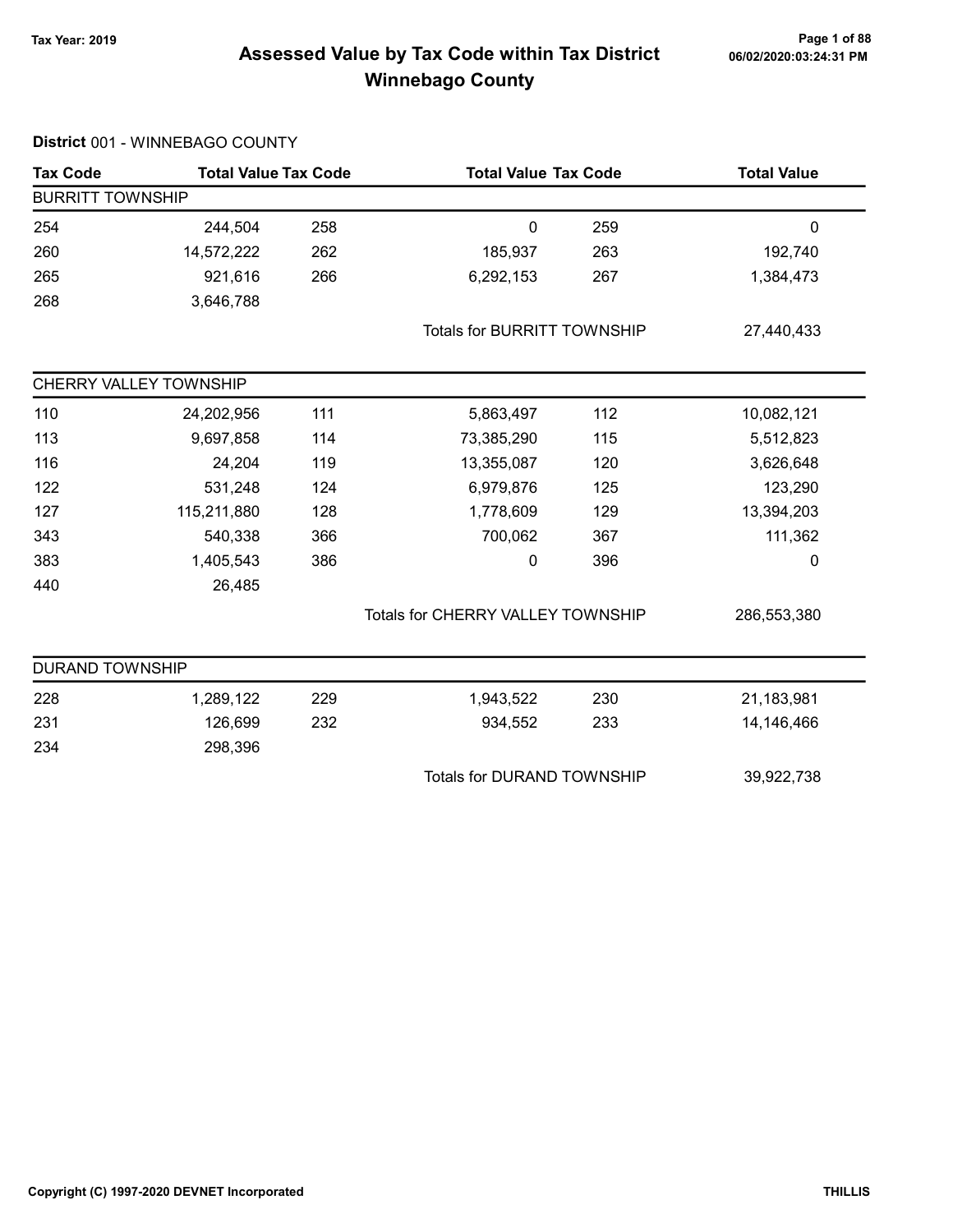# Page 2 of 88<br>Assessed Value by Tax Code within Tax District <sub>06/02/2020:03:24:31</sub> pm Winnebago County

#### District 001 - WINNEBAGO COUNTY

| <b>Tax Code</b>          | <b>Total Value Tax Code</b> |     | <b>Total Value Tax Code</b>       |     | <b>Total Value</b> |
|--------------------------|-----------------------------|-----|-----------------------------------|-----|--------------------|
| <b>HARLEM TOWNSHIP</b>   |                             |     |                                   |     |                    |
| 006                      | 134,481,126                 | 007 | 3,932,670                         | 012 | 168,618            |
| 019                      | 0                           | 020 | 22,461                            | 026 | 31,160,124         |
| 042                      | 3,406,009                   | 045 | 288,867                           | 049 | 22,462,426         |
| 078                      | 301,367                     | 108 | 39,646                            | 109 | 30,411,825         |
| 118                      | 366,998                     | 130 | 4,189,762                         | 133 | 106,946,937        |
| 134                      | 11,933                      | 135 | 7,432,730                         | 136 | 27,487,447         |
| 137                      | 50,254,672                  | 139 | 7,833,918                         | 140 | 53,339             |
| 141                      | 221,826                     | 142 | 4,109                             | 143 | 2,561,184          |
| 144                      | 109,466,448                 | 145 | 4,548,007                         | 147 | 69,561             |
| 149                      | 31,572,109                  | 151 | 810                               | 152 | 4,463,277          |
| 153                      | 828,638                     | 158 | 6,244,342                         | 159 | 237,811            |
| 160                      | 494,890                     | 163 | 1,824,507                         | 164 | 88,935             |
| 194                      | 2,366,057                   | 208 | 46,742                            | 413 | 491,895            |
| 414                      | 1,051,893                   | 416 | 6,106,653                         | 427 | 10,133             |
| 428                      | 1,724,291                   | 429 | 4,613                             | 430 | 145,444            |
| 431                      | 0                           | 432 | $\mathbf 0$                       | 433 | 1,399,128          |
| 434                      | 206,707                     | 435 | 6,285,368                         | 442 | 1,000,647          |
| 443                      | 53,848                      | 444 | 12,832                            | 454 | 30,306             |
|                          |                             |     | <b>Totals for HARLEM TOWNSHIP</b> |     | 614,815,886        |
| <b>HARRISON TOWNSHIP</b> |                             |     |                                   |     |                    |
| 246                      | 8,601,580                   | 247 | 6,753,801                         | 248 | 63,740             |
|                          |                             |     | Totals for HARRISON TOWNSHIP      |     | 15,419,121         |
| <b>LAONA TOWNSHIP</b>    |                             |     |                                   |     |                    |
| 212                      | 0                           | 220 | 35,438,962                        |     |                    |
|                          |                             |     | <b>Totals for LAONA TOWNSHIP</b>  |     | 35,438,962         |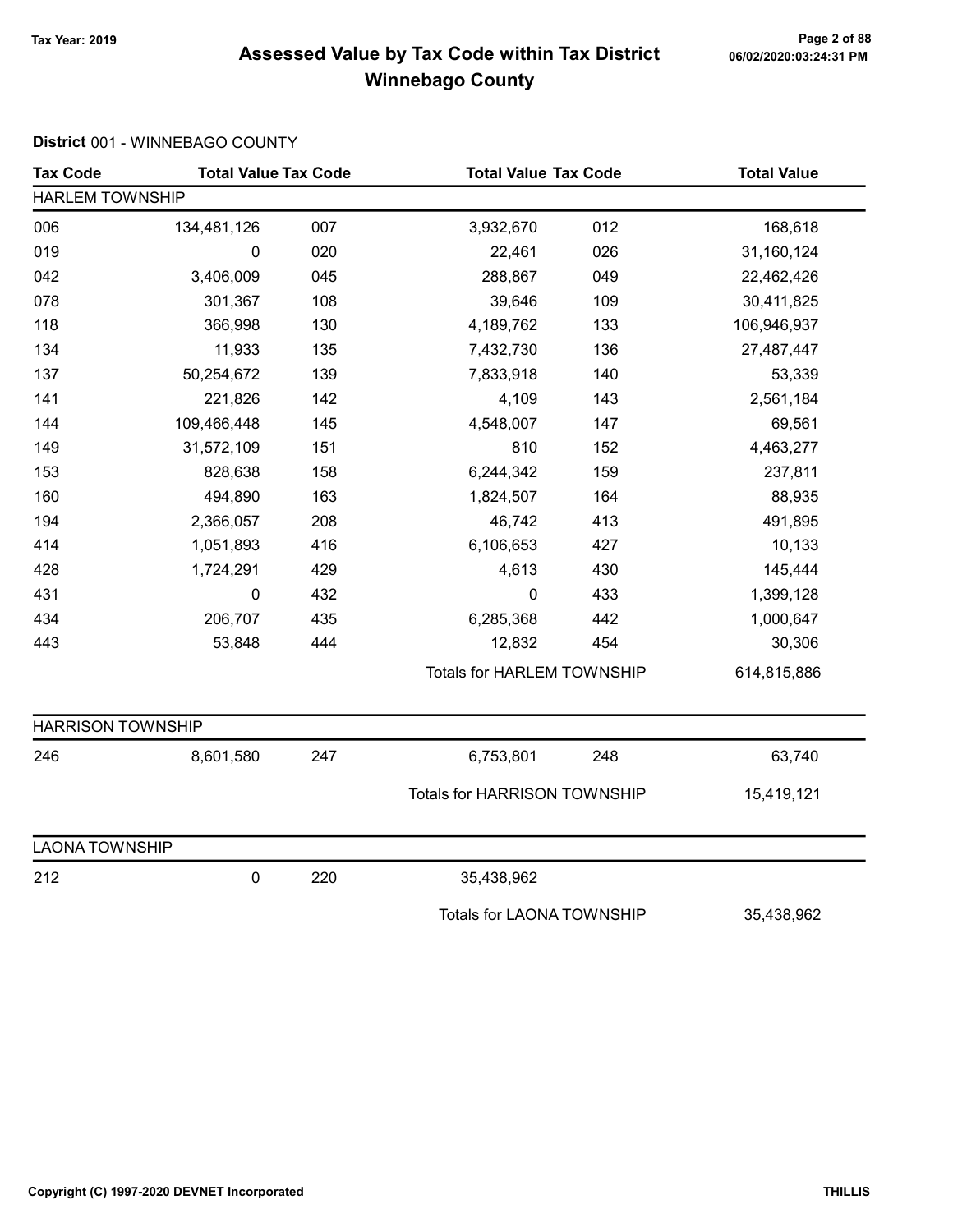District 001 - WINNEBAGO COUNTY

#### Page 3 of 88<br>Assessed Value by Tax Code within Tax District <sub>06/02/2020:03:24:31</sub> pm Winnebago County

#### Tax Code Total Value Tax Code Total Value Tax Code Total Value Tax Code OWEN TOWNSHIP 046 32,447 18,576,679 146 148 940 150 102,397 109,418 154 155 7,971,687 156 17,820,214 80,584 157 161 107,002 162 521,961 14,648,494 165 167 5,396,458 168 0 169 7,888,747 170 109,799 171 139,311 230,063 172 200 1,806,602 358 0 3,727 359 360 0 361 3,891 1,017,686 362 363 49,219 364 239,733 365 11,159,820 368 0 369 112,104 Totals for OWEN TOWNSHIP 88,128,983 PECATONICA TOWNSHIP 281 44,376,743 153,798 282 283 133,138 284 33,528 286 27,469,759 425 61,434 Totals for PECATONICA TOWNSHIP 72,228,400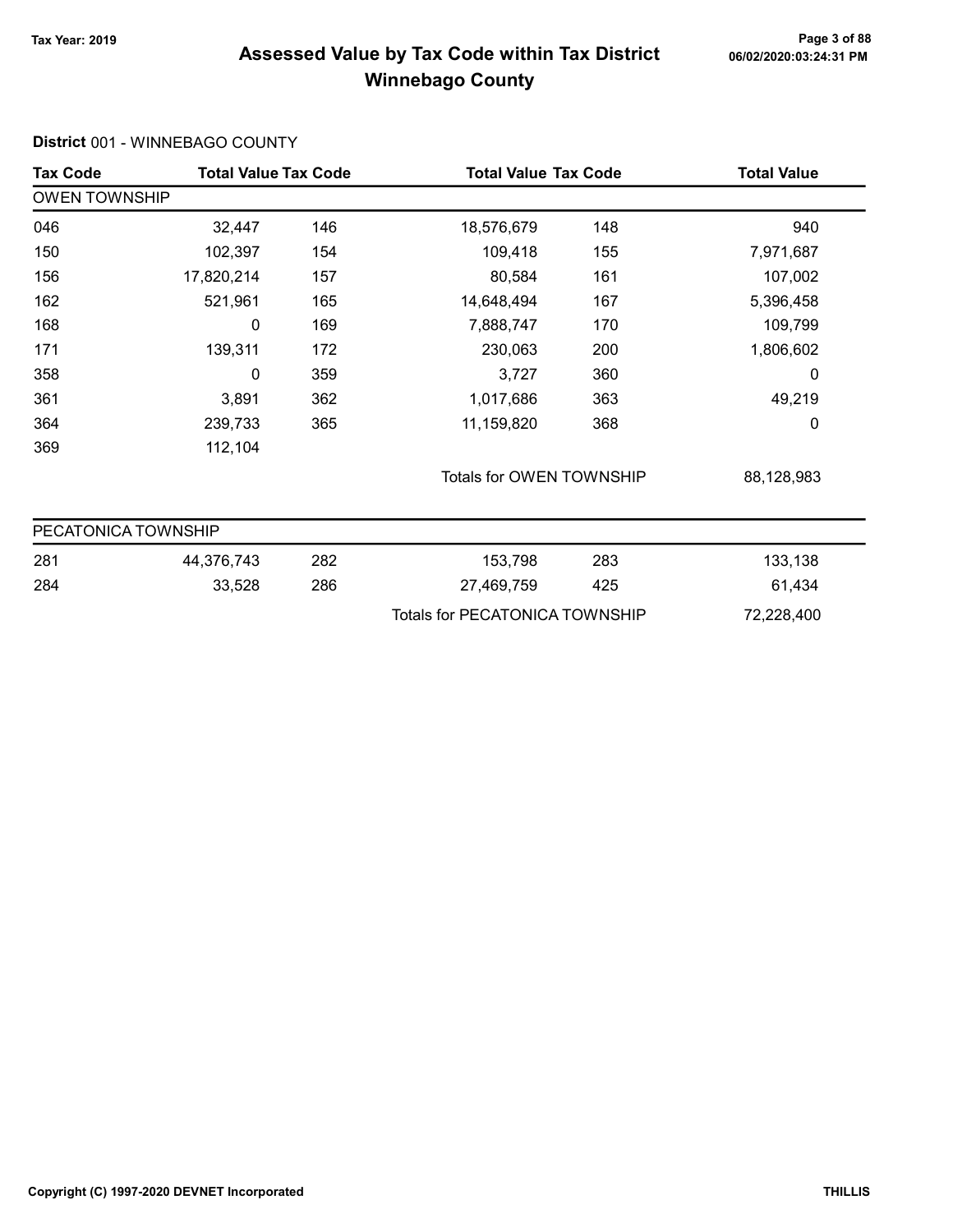# Page 4 of 88<br>Assessed Value by Tax Code within Tax District <sub>06/02/2020:03:24:31</sub> pm Winnebago County

#### District 001 - WINNEBAGO COUNTY

| <b>Tax Code</b>   | <b>Total Value Tax Code</b> |     | <b>Total Value Tax Code</b>  |     | <b>Total Value</b> |
|-------------------|-----------------------------|-----|------------------------------|-----|--------------------|
| ROCKFORD TOWNSHIP |                             |     |                              |     |                    |
| 001               | 1,262,824,861               | 002 | 104,208,140                  | 003 | 27,272,582         |
| 005               | 10,900,130                  | 008 | 53,223,276                   | 010 | 3,030,957          |
| 013               | 22,255,718                  | 014 | 1,571,657                    | 016 | 4,708              |
| 017               | 23,344,843                  | 018 | 51,371,714                   | 021 | 17,383,351         |
| 030               | 379,593                     | 031 | 4,634,804                    | 035 | 818,108            |
| 036               | 12,384,733                  | 038 | $\pmb{0}$                    | 040 | 75,833             |
| 044               | 15,690                      | 047 | 3,861                        | 048 | 65,567             |
| 050               | 6,456,008                   | 051 | 9,247,680                    | 052 | 395,001            |
| 053               | 1,841,679                   | 056 | 316,147                      | 057 | 9,492,308          |
| 058               | 1,615,233                   | 059 | 1,469,984                    | 060 | 1,610,820          |
| 061               | 2,858,942                   | 062 | 6,946,363                    | 063 | 2,142,767          |
| 064               | 13,956,246                  | 066 | 12,392,860                   | 069 | 6,687,940          |
| 070               | 2,214,061                   | 071 | 10,709,308                   | 072 | 45,891             |
| 073               | 41,848                      | 076 | 1,117,351                    | 077 | 151,186            |
| 082               | 93,786                      | 083 | 618,567                      | 084 | 539,078            |
| 085               | 8,976,856                   | 086 | 1,207,995                    | 090 | 5,778              |
| 091               | 9,436,746                   | 092 | 4,555,884                    | 093 | 1,306,631          |
| 095               | 4,482,051                   | 096 | 7,835,225                    | 099 | 5,171,193          |
| 104               | 2,077,795                   | 117 | 11,895,928                   | 123 | 673,396            |
| 126               | 1,797,994                   | 131 | 3,839                        | 223 | 6,824,997          |
| 226               | 765,291                     | 351 | 741,200                      | 370 | 0                  |
| 372               | 3,885,669                   | 373 | 1,927,162                    | 374 | 1,511,504          |
| 378               | 49,233,547                  | 379 | 819,125                      | 380 | 914,437            |
| 381               | 6,820,495                   | 382 | 162,492                      | 385 | 893,548            |
| 391               | 871,360                     | 392 | 23, 139, 583                 | 393 | 408,510            |
| 394               | 0                           | 397 | 0                            | 400 | 45,762             |
| 403               | 69,744                      | 404 | 1,038,459                    | 405 | 1,509,273          |
| 406               | 10,548                      | 407 | 688,934                      | 408 | 281,186            |
| 409               | 11,010,334                  | 410 | 7,315,444                    | 411 | 453                |
| 412               | 92,341                      | 417 | 859,688                      | 418 | 5,607,444          |
| 419               | 436,393                     | 421 | 14,509,063                   | 422 | 9,094,860          |
| 423               | 11,788,824                  | 424 | 8,271,035                    | 426 | 2,286,236          |
| 438               | 552,420                     | 439 | 465,801                      | 441 | 424,911            |
| 448               | 11,686                      | 450 | 221,396                      | 451 | 40,909,104         |
| 452               | 27,615                      | 453 | 184,696                      | 455 | 6,523,417          |
| 456               | 4,218,890                   | 460 | 119,482                      |     |                    |
|                   |                             |     | Totals for ROCKFORD TOWNSHIP |     | 1,975,652,850      |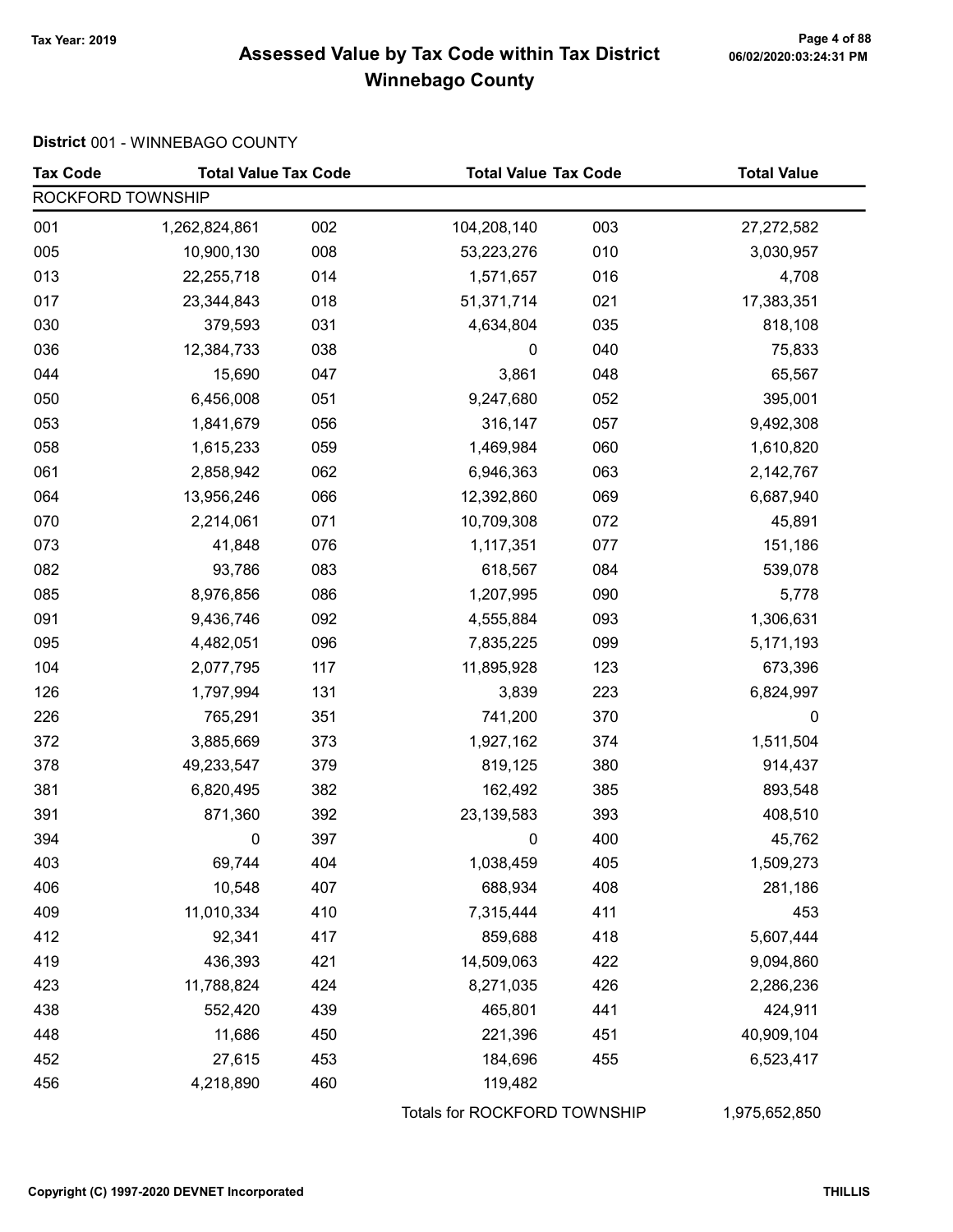# Page 5 of 88<br>Assessed Value by Tax Code within Tax District <sub>06/02/2020:03:24:31</sub> pm Winnebago County

|  |  | District 001 - WINNEBAGO COUNTY |  |
|--|--|---------------------------------|--|
|--|--|---------------------------------|--|

| <b>Tax Code</b>        | <b>Total Value Tax Code</b> |     | <b>Total Value Tax Code</b>  |     | <b>Total Value</b> |
|------------------------|-----------------------------|-----|------------------------------|-----|--------------------|
| ROCKTON TOWNSHIP       |                             |     |                              |     |                    |
| 190                    | 39,850,219                  | 191 | 12,815,351                   | 193 | 8,607,884          |
| 197                    | 109,049,312                 | 201 | 18,119,863                   | 202 | 45,851,586         |
| 203                    | 4,839,061                   | 204 | 20,280                       | 205 | 139,387            |
| 206                    | 21,132,569                  | 290 | 0                            | 348 | 60,862             |
| 401                    | 3,994,120                   | 402 | 533,396                      | 420 | 1,710,085          |
| 458                    | 5,128,651                   | 459 | 0                            |     |                    |
|                        |                             |     | Totals for ROCKTON TOWNSHIP  |     | 271,852,626        |
| ROSCOE TOWNSHIP        |                             |     |                              |     |                    |
| 068                    | 2,534,155                   | 175 | 42,598,383                   | 176 | 363,962            |
| 177                    | 13,135,925                  | 178 | 13,448                       | 179 | 9,266,318          |
| 180                    | 70,725,789                  | 181 | 142,020,427                  | 182 | 651,025            |
| 183                    | 0                           | 184 | 1,106,758                    | 185 | 11,411,393         |
| 187                    | 2,794,446                   | 188 | 596,749                      | 189 | 71,169,478         |
| 192                    | 17,564,950                  | 196 | 11,656                       | 198 | 4,487,595          |
| 199                    | 41,951,113                  | 207 | $\pmb{0}$                    | 209 | 42,036,574         |
| 347                    | 304,604                     | 447 | 390,181                      | 457 | 1,642,941          |
|                        |                             |     | Totals for ROSCOE TOWNSHIP   |     | 476,777,870        |
| <b>SEWARD TOWNSHIP</b> |                             |     |                              |     |                    |
| 305                    | 274,023                     | 306 | 394,762                      | 308 | 751,717            |
| 309                    | 5,462,313                   | 310 | 7,419,605                    | 311 | 3,845,306          |
| 312                    | 1,526,734                   | 313 | 1,715,883                    | 314 | 4,378,963          |
|                        |                             |     | Totals for SEWARD TOWNSHIP   |     | 25,769,306         |
| SHIRLAND TOWNSHIP      |                             |     |                              |     |                    |
| 210                    | 0                           | 211 | $\pmb{0}$                    | 213 | 7,213,061          |
| 214                    | 16,866,260                  |     |                              |     |                    |
|                        |                             |     | Totals for SHIRLAND TOWNSHIP |     | 24,079,321         |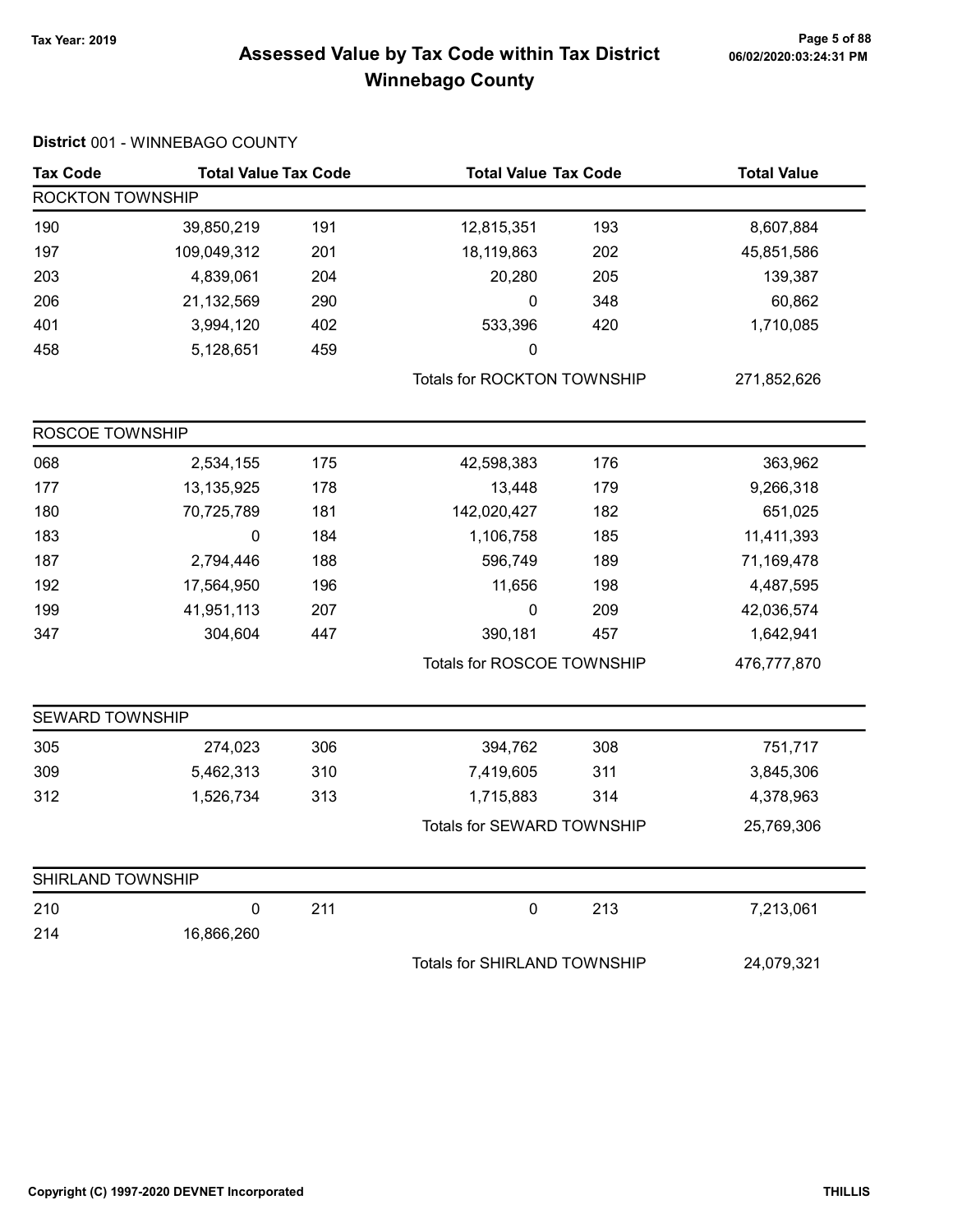# Page 6 of 88<br>Assessed Value by Tax Code within Tax District <sub>06/02/2020:03:24:31</sub> pm Winnebago County

|                           | District 001 - WINNEBAGO COUNTY |     |                                                |                             |                    |
|---------------------------|---------------------------------|-----|------------------------------------------------|-----------------------------|--------------------|
| <b>Tax Code</b>           | <b>Total Value Tax Code</b>     |     | <b>Total Value Tax Code</b>                    |                             | <b>Total Value</b> |
| <b>WINNEBAGO TOWNSHIP</b> |                                 |     |                                                |                             |                    |
| 315                       | 69,907                          | 324 | 1,731,834                                      | 325                         | 300,159            |
| 326                       | 46,779,773                      | 327 | 48,256                                         | 328                         | 49,029,540         |
| 329                       | 1,778,042                       |     |                                                |                             |                    |
|                           |                                 |     | Totals for WINNEBAGO TOWNSHIP                  |                             | 99,737,511         |
|                           |                                 |     | <b>Totals for 001 - WINNEBAGO COUNTY</b>       |                             | 4,053,817,387      |
|                           |                                 |     |                                                | <b>State Railroad</b>       | 10,001,345         |
|                           |                                 |     |                                                | <b>Abatement difference</b> | 0                  |
|                           |                                 |     | <b>Grand Totals for 001 - WINNEBAGO COUNTY</b> |                             | 4,063,818,732      |
|                           | District 002 - FOREST PRESERVE  |     |                                                |                             |                    |
| <b>Tax Code</b>           | <b>Total Value Tax Code</b>     |     | <b>Total Value Tax Code</b>                    |                             | <b>Total Value</b> |
| <b>BURRITT TOWNSHIP</b>   |                                 |     |                                                |                             |                    |
| 254                       | 244,504                         | 258 | $\pmb{0}$                                      | 259                         | $\mathbf 0$        |
| 260                       | 14,572,222                      | 262 | 185,937                                        | 263                         | 192,740            |
| 265                       | 921,616                         | 266 | 6,292,153                                      | 267                         | 1,384,473          |
| 268                       | 3,646,788                       |     |                                                |                             |                    |
|                           |                                 |     | <b>Totals for BURRITT TOWNSHIP</b>             |                             | 27,440,433         |
|                           | CHERRY VALLEY TOWNSHIP          |     |                                                |                             |                    |
| 110                       | 24,202,956                      | 111 | 5,863,497                                      | 112                         | 10,082,121         |
| 113                       | 9,697,858                       | 114 | 73,385,290                                     | 115                         | 5,512,823          |
| 116                       | 24,204                          | 119 | 13,355,087                                     | 120                         | 3,626,648          |
| 122                       | 531,248                         | 124 | 6,979,876                                      | 125                         | 123,290            |
| 127                       | 115,211,880                     | 128 | 1,778,609                                      | 129                         | 13,394,203         |
| 343                       | 540,338                         | 366 | 700,062                                        | 367                         | 111,362            |
| 383                       | 1,405,543                       | 386 | 0                                              | 396                         | 0                  |
| 440                       | 26,485                          |     |                                                |                             |                    |
|                           |                                 |     | Totals for CHERRY VALLEY TOWNSHIP              |                             | 286,553,380        |
| <b>DURAND TOWNSHIP</b>    |                                 |     |                                                |                             |                    |
| 228                       | 1,289,122                       | 229 | 1,943,522                                      | 230                         | 21,183,981         |
| 231                       | 126,699                         | 232 | 934,552                                        | 233                         | 14,146,466         |
| 234                       | 298,396                         |     |                                                |                             |                    |
|                           |                                 |     | Totals for DURAND TOWNSHIP                     |                             | 39,922,738         |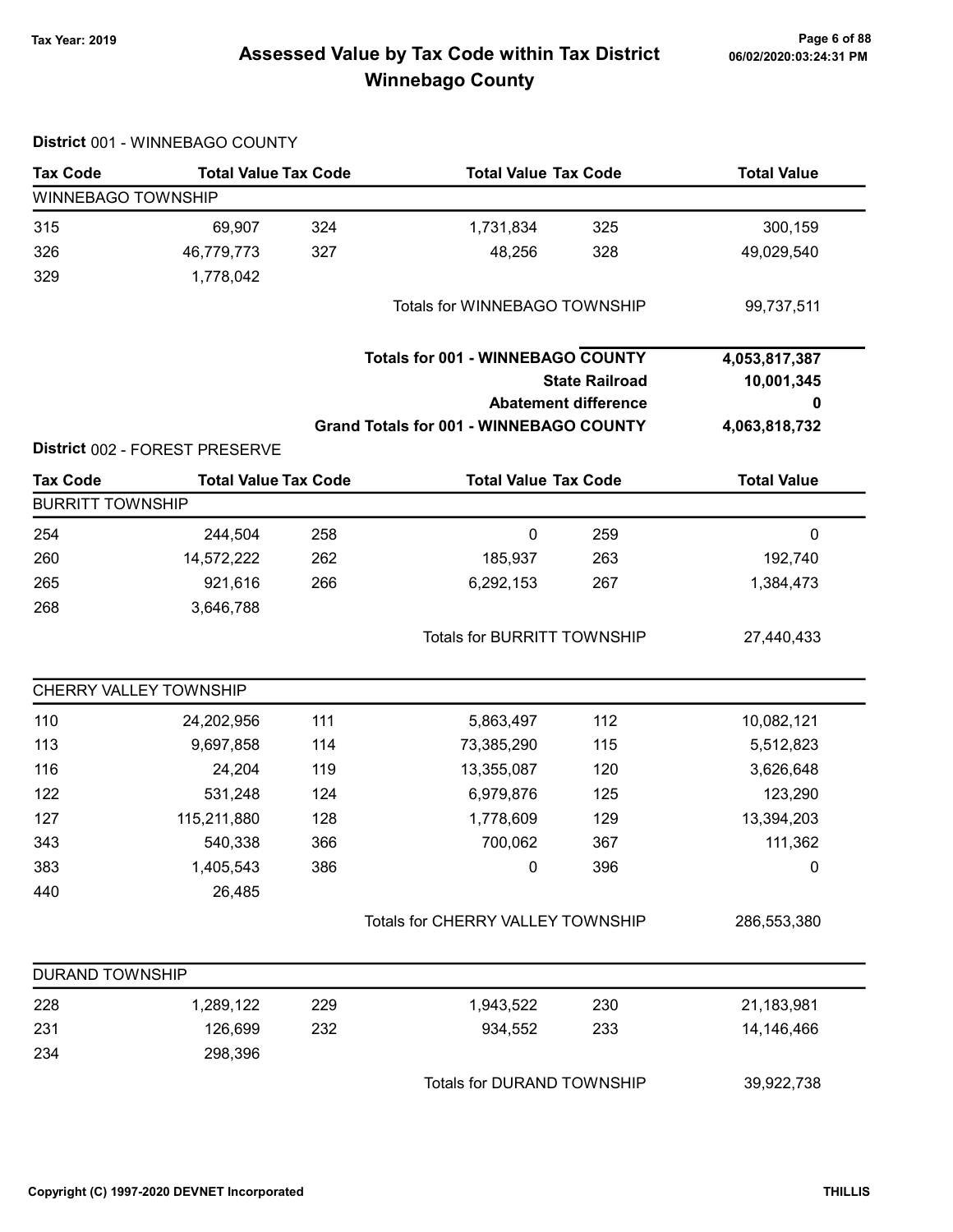# Page 7 of 88<br>Assessed Value by Tax Code within Tax District <sub>06/02/2020:03:24:31</sub> pm Winnebago County

| <b>Tax Code</b>          | <b>Total Value Tax Code</b> |     | <b>Total Value Tax Code</b>         |     | <b>Total Value</b> |
|--------------------------|-----------------------------|-----|-------------------------------------|-----|--------------------|
| <b>HARLEM TOWNSHIP</b>   |                             |     |                                     |     |                    |
| 006                      | 134,481,126                 | 007 | 3,932,670                           | 012 | 168,618            |
| 019                      | 0                           | 020 | 22,461                              | 026 | 31,160,124         |
| 042                      | 3,406,009                   | 045 | 288,867                             | 049 | 22,462,426         |
| 078                      | 301,367                     | 108 | 39,646                              | 109 | 30,411,825         |
| 118                      | 366,998                     | 130 | 4,189,762                           | 133 | 106,946,937        |
| 134                      | 11,933                      | 135 | 7,432,730                           | 136 | 27,487,447         |
| 137                      | 50,254,672                  | 139 | 7,833,918                           | 140 | 53,339             |
| 141                      | 221,826                     | 142 | 4,109                               | 143 | 2,561,184          |
| 144                      | 109,466,448                 | 145 | 4,548,007                           | 147 | 69,561             |
| 149                      | 31,572,109                  | 151 | 810                                 | 152 | 4,463,277          |
| 153                      | 828,638                     | 158 | 6,244,342                           | 159 | 237,811            |
| 160                      | 494,890                     | 163 | 1,824,507                           | 164 | 88,935             |
| 194                      | 2,366,057                   | 208 | 46,742                              | 413 | 491,895            |
| 414                      | 1,051,893                   | 416 | 6,106,653                           | 427 | 10,133             |
| 428                      | 1,724,291                   | 429 | 4,613                               | 430 | 145,444            |
| 431                      | 0                           | 432 | $\pmb{0}$                           | 433 | 1,399,128          |
| 434                      | 206,707                     | 435 | 6,285,368                           | 442 | 1,000,647          |
| 443                      | 53,848                      | 444 | 12,832                              | 454 | 30,306             |
|                          |                             |     | <b>Totals for HARLEM TOWNSHIP</b>   |     | 614,815,886        |
| <b>HARRISON TOWNSHIP</b> |                             |     |                                     |     |                    |
| 246                      | 8,601,580                   | 247 | 6,753,801                           | 248 | 63,740             |
|                          |                             |     | <b>Totals for HARRISON TOWNSHIP</b> |     | 15,419,121         |
| <b>LAONA TOWNSHIP</b>    |                             |     |                                     |     |                    |
| 212                      | 0                           | 220 | 35,438,962                          |     |                    |
|                          |                             |     | <b>Totals for LAONA TOWNSHIP</b>    |     | 35,438,962         |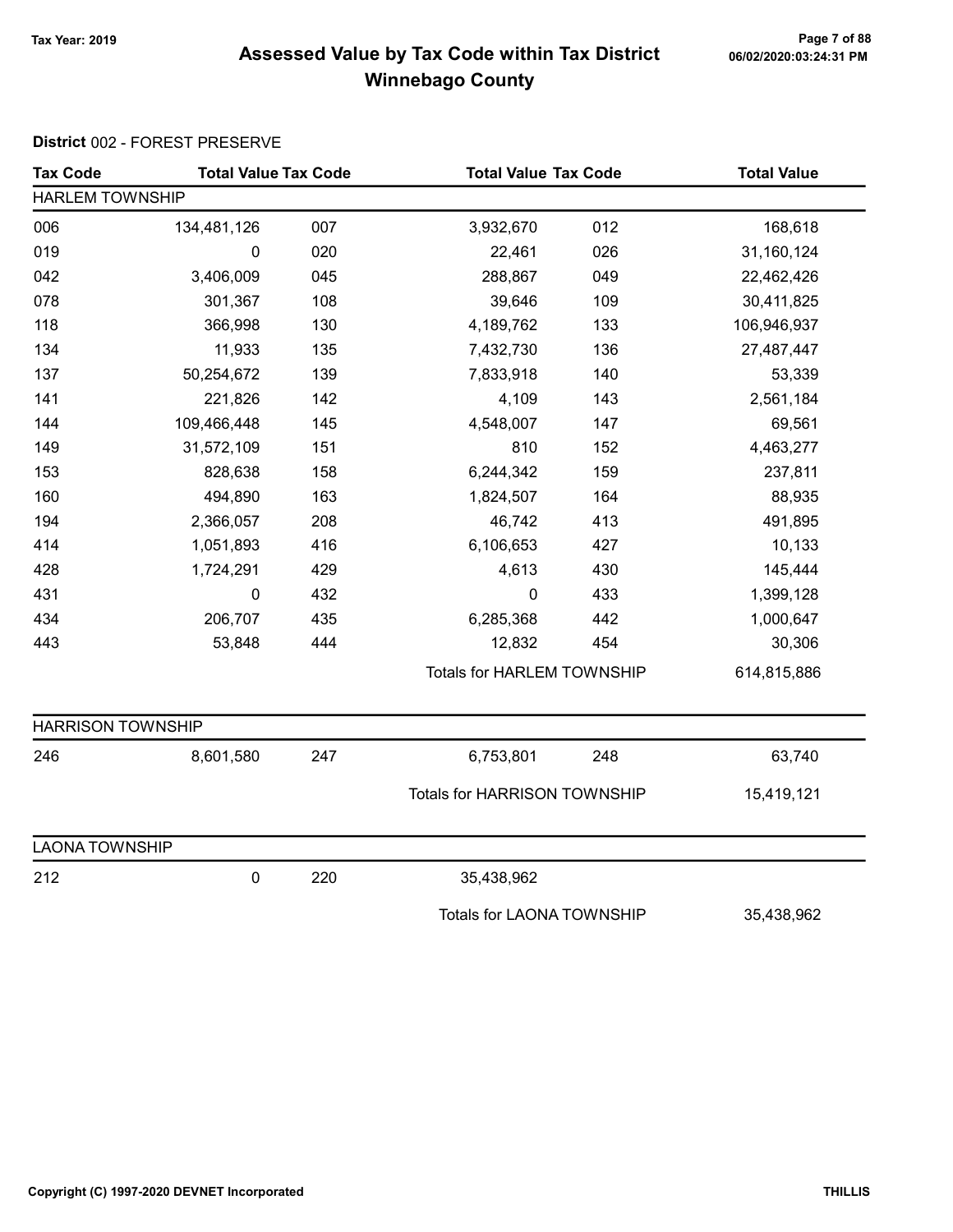# Page 8 of 88<br>Assessed Value by Tax Code within Tax District <sub>06/02/2020:03:24:31</sub> pm Winnebago County

| <b>Tax Code</b>      | <b>Total Value Tax Code</b> |     | <b>Total Value Tax Code</b>           |     | <b>Total Value</b> |
|----------------------|-----------------------------|-----|---------------------------------------|-----|--------------------|
| <b>OWEN TOWNSHIP</b> |                             |     |                                       |     |                    |
| 046                  | 32,447                      | 146 | 18,576,679                            | 148 | 940                |
| 150                  | 102,397                     | 154 | 109,418                               | 155 | 7,971,687          |
| 156                  | 17,820,214                  | 157 | 80,584                                | 161 | 107,002            |
| 162                  | 521,961                     | 165 | 14,648,494                            | 167 | 5,396,458          |
| 168                  | 0                           | 169 | 7,888,747                             | 170 | 109,799            |
| 171                  | 139,311                     | 172 | 230,063                               | 200 | 1,806,602          |
| 358                  | 0                           | 359 | 3,727                                 | 360 | 0                  |
| 361                  | 3,891                       | 362 | 1,017,686                             | 363 | 49,219             |
| 364                  | 239,733                     | 365 | 11,159,820                            | 368 | 0                  |
| 369                  | 112,104                     |     |                                       |     |                    |
|                      |                             |     | Totals for OWEN TOWNSHIP              |     | 88,128,983         |
| PECATONICA TOWNSHIP  |                             |     |                                       |     |                    |
| 281                  | 44,376,743                  | 282 | 153,798                               | 283 | 133,138            |
| 284                  | 33,528                      | 286 | 27,469,759                            | 425 | 61,434             |
|                      |                             |     | <b>Totals for PECATONICA TOWNSHIP</b> |     | 72,228,400         |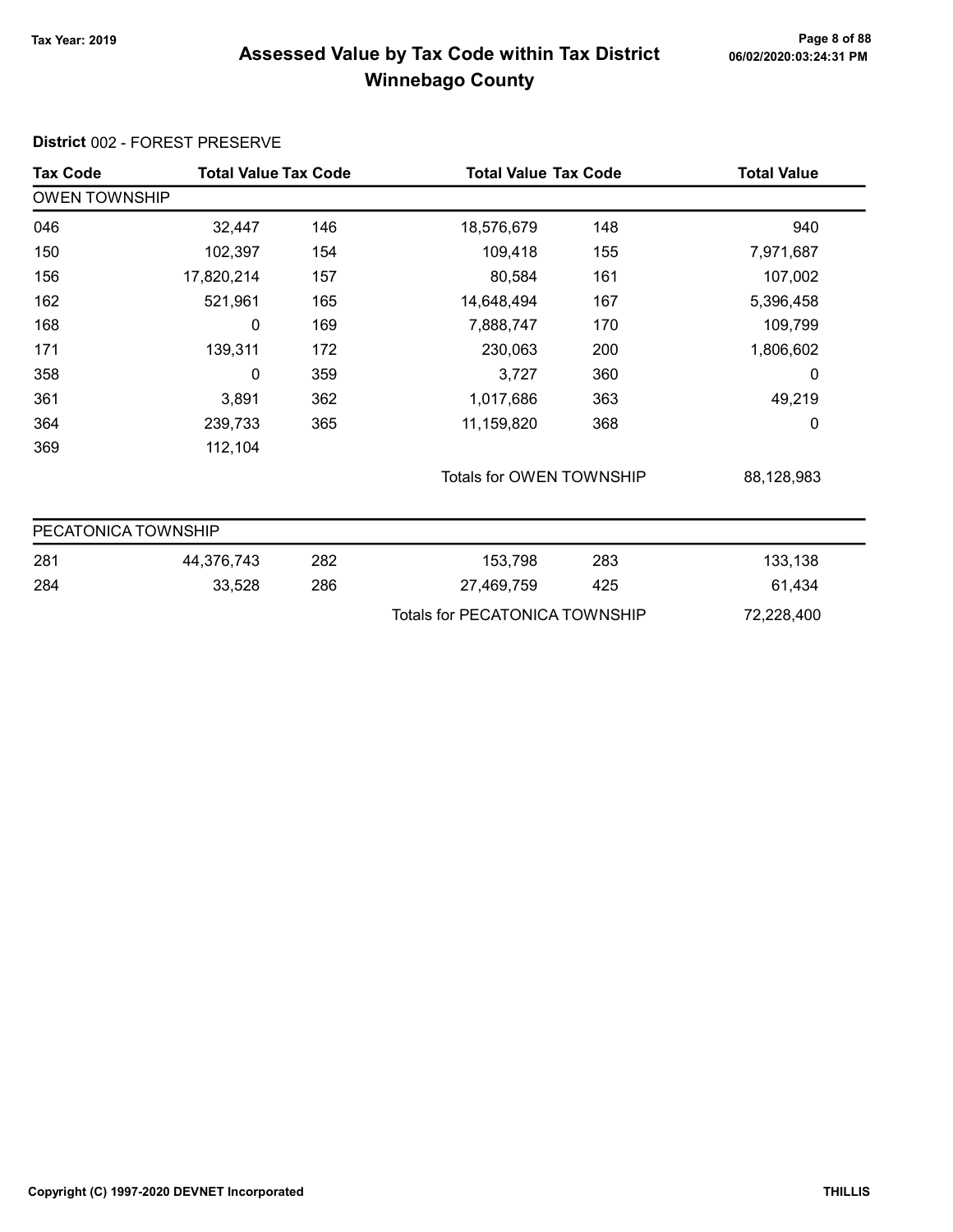# Page 9 of 88<br>Assessed Value by Tax Code within Tax District <sub>06/02/2020:03:24:31</sub> pm Winnebago County

| <b>Tax Code</b>   | <b>Total Value Tax Code</b> |     | <b>Total Value Tax Code</b>  |     | <b>Total Value</b> |
|-------------------|-----------------------------|-----|------------------------------|-----|--------------------|
| ROCKFORD TOWNSHIP |                             |     |                              |     |                    |
| 001               | 1,262,824,861               | 002 | 104,208,140                  | 003 | 27,272,582         |
| 005               | 10,900,130                  | 008 | 53,223,276                   | 010 | 3,030,957          |
| 013               | 22,255,718                  | 014 | 1,571,657                    | 016 | 4,708              |
| 017               | 23,344,843                  | 018 | 51,371,714                   | 021 | 17,383,351         |
| 030               | 379,593                     | 031 | 4,634,804                    | 035 | 818,108            |
| 036               | 12,384,733                  | 038 | $\pmb{0}$                    | 040 | 75,833             |
| 044               | 15,690                      | 047 | 3,861                        | 048 | 65,567             |
| 050               | 6,456,008                   | 051 | 9,247,680                    | 052 | 395,001            |
| 053               | 1,841,679                   | 056 | 316,147                      | 057 | 9,492,308          |
| 058               | 1,615,233                   | 059 | 1,469,984                    | 060 | 1,610,820          |
| 061               | 2,858,942                   | 062 | 6,946,363                    | 063 | 2,142,767          |
| 064               | 13,956,246                  | 066 | 12,392,860                   | 069 | 6,687,940          |
| 070               | 2,214,061                   | 071 | 10,709,308                   | 072 | 45,891             |
| 073               | 41,848                      | 076 | 1,117,351                    | 077 | 151,186            |
| 082               | 93,786                      | 083 | 618,567                      | 084 | 539,078            |
| 085               | 8,976,856                   | 086 | 1,207,995                    | 090 | 5,778              |
| 091               | 9,436,746                   | 092 | 4,555,884                    | 093 | 1,306,631          |
| 095               | 4,482,051                   | 096 | 7,835,225                    | 099 | 5,171,193          |
| 104               | 2,077,795                   | 117 | 11,895,928                   | 123 | 673,396            |
| 126               | 1,797,994                   | 131 | 3,839                        | 223 | 6,824,997          |
| 226               | 765,291                     | 351 | 741,200                      | 370 | 0                  |
| 372               | 3,885,669                   | 373 | 1,927,162                    | 374 | 1,511,504          |
| 378               | 49,233,547                  | 379 | 819,125                      | 380 | 914,437            |
| 381               | 6,820,495                   | 382 | 162,492                      | 385 | 893,548            |
| 391               | 871,360                     | 392 | 23, 139, 583                 | 393 | 408,510            |
| 394               | 0                           | 397 | 0                            | 400 | 45,762             |
| 403               | 69,744                      | 404 | 1,038,459                    | 405 | 1,509,273          |
| 406               | 10,548                      | 407 | 688,934                      | 408 | 281,186            |
| 409               | 11,010,334                  | 410 | 7,315,444                    | 411 | 453                |
| 412               | 92,341                      | 417 | 859,688                      | 418 | 5,607,444          |
| 419               | 436,393                     | 421 | 14,509,063                   | 422 | 9,094,860          |
| 423               | 11,788,824                  | 424 | 8,271,035                    | 426 | 2,286,236          |
| 438               | 552,420                     | 439 | 465,801                      | 441 | 424,911            |
| 448               | 11,686                      | 450 | 221,396                      | 451 | 40,909,104         |
| 452               | 27,615                      | 453 | 184,696                      | 455 | 6,523,417          |
| 456               | 4,218,890                   | 460 | 119,482                      |     |                    |
|                   |                             |     | Totals for ROCKFORD TOWNSHIP |     | 1,975,652,850      |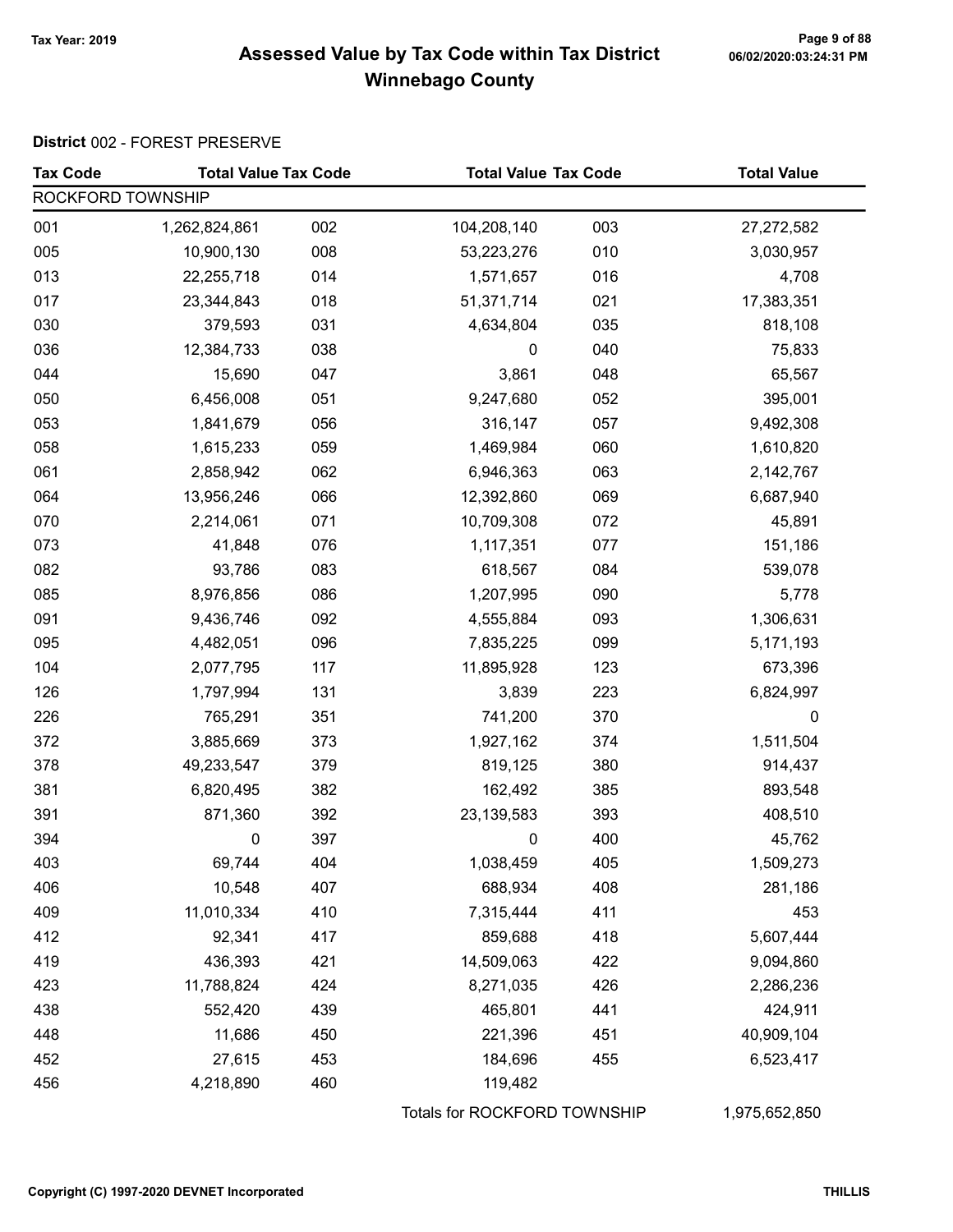#### Tax Year: 2019 Page 10 of 88 Assessed Value by Tax Code within Tax District **composites 10002/2020:03:24:31 PM** Winnebago County

| <b>Tax Code</b>   | <b>Total Value Tax Code</b> |     | <b>Total Value Tax Code</b>        |     | <b>Total Value</b> |
|-------------------|-----------------------------|-----|------------------------------------|-----|--------------------|
| ROCKTON TOWNSHIP  |                             |     |                                    |     |                    |
| 190               | 39,850,219                  | 191 | 12,815,351                         | 193 | 8,607,884          |
| 197               | 109,049,312                 | 201 | 18,119,863                         | 202 | 45,851,586         |
| 203               | 4,839,061                   | 204 | 20,280                             | 205 | 139,387            |
| 206               | 21,132,569                  | 290 | 0                                  | 348 | 60,862             |
| 401               | 3,994,120                   | 402 | 533,396                            | 420 | 1,710,085          |
| 458               | 5,128,651                   | 459 | 0                                  |     |                    |
|                   |                             |     | <b>Totals for ROCKTON TOWNSHIP</b> |     | 271,852,626        |
| ROSCOE TOWNSHIP   |                             |     |                                    |     |                    |
| 068               | 2,534,155                   | 175 | 42,598,383                         | 176 | 363,962            |
| 177               | 13,135,925                  | 178 | 13,448                             | 179 | 9,266,318          |
| 180               | 70,725,789                  | 181 | 142,020,427                        | 182 | 651,025            |
| 183               | 0                           | 184 | 1,106,758                          | 185 | 11,411,393         |
| 187               | 2,794,446                   | 188 | 596,749                            | 189 | 71,169,478         |
| 192               | 17,564,950                  | 196 | 11,656                             | 198 | 4,487,595          |
| 199               | 41,951,113                  | 207 | 0                                  | 209 | 42,036,574         |
| 347               | 304,604                     | 447 | 390,181                            | 457 | 1,642,941          |
|                   |                             |     | Totals for ROSCOE TOWNSHIP         |     | 476,777,870        |
| SEWARD TOWNSHIP   |                             |     |                                    |     |                    |
| 305               | 274,023                     | 306 | 394,762                            | 308 | 751,717            |
| 309               | 5,462,313                   | 310 | 7,419,605                          | 311 | 3,845,306          |
| 312               | 1,526,734                   | 313 | 1,715,883                          | 314 | 4,378,963          |
|                   |                             |     | Totals for SEWARD TOWNSHIP         |     | 25,769,306         |
| SHIRLAND TOWNSHIP |                             |     |                                    |     |                    |
| 210               | 0                           | 211 | $\mathbf 0$                        | 213 | 7,213,061          |
| 214               | 16,866,260                  |     |                                    |     |                    |
|                   |                             |     | Totals for SHIRLAND TOWNSHIP       |     | 24,079,321         |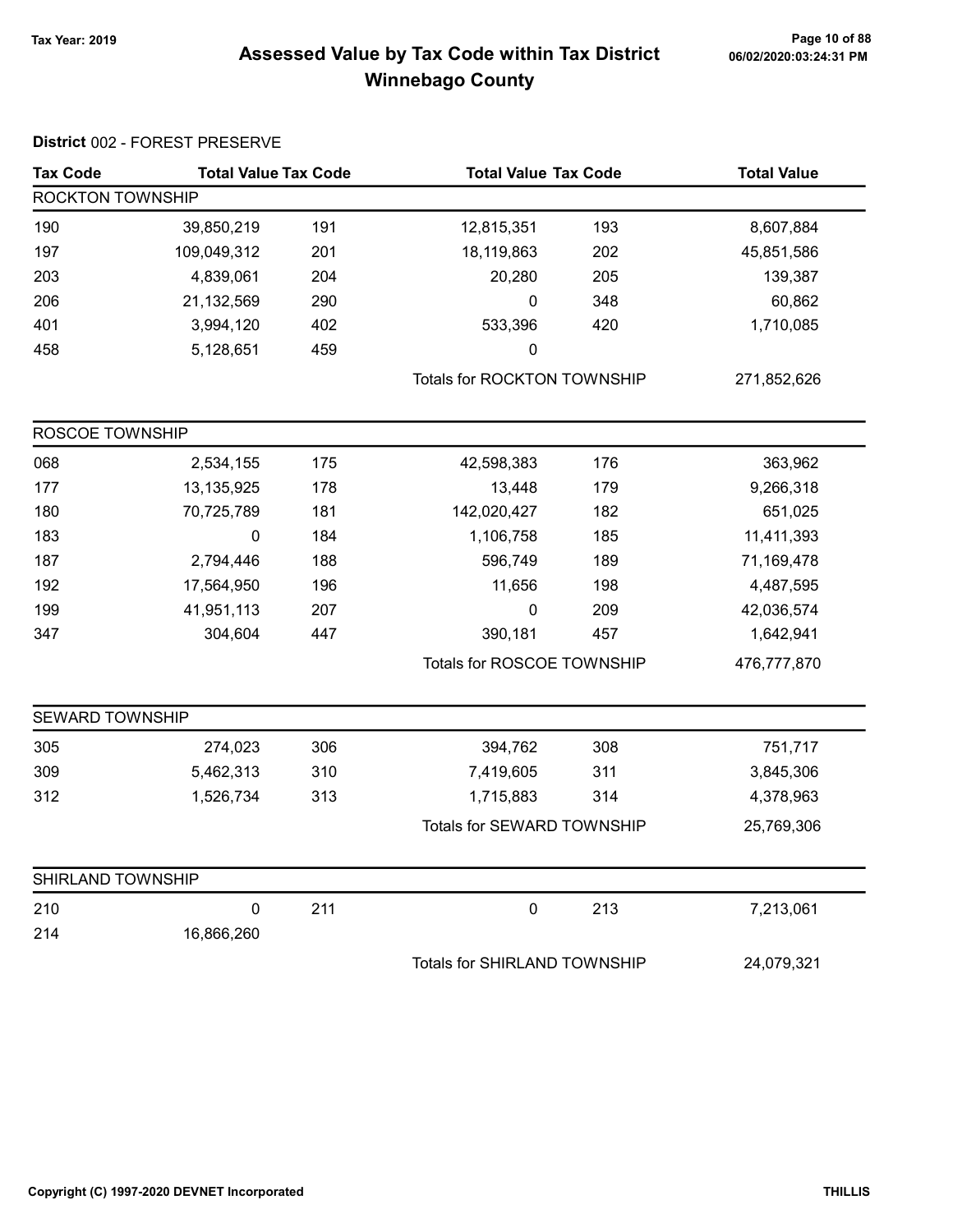District 002 - FOREST PRESERVE

# Page 11 of 88 مسلم Page 11 of 88<br>Assessed Value by Tax Code within Tax District مسلم Assessed Value by Tax Code within Tax District Winnebago County

| <b>Tax Code</b>           | <b>Total Value Tax Code</b>            |     | <b>Total Value Tax Code</b>                    |                             | <b>Total Value</b> |
|---------------------------|----------------------------------------|-----|------------------------------------------------|-----------------------------|--------------------|
| <b>WINNEBAGO TOWNSHIP</b> |                                        |     |                                                |                             |                    |
| 315                       | 69,907                                 | 324 | 1,731,834                                      | 325                         | 300,159            |
| 326                       | 46,779,773                             | 327 | 48,256                                         | 328                         | 49,029,540         |
| 329                       | 1,778,042                              |     |                                                |                             |                    |
|                           |                                        |     | Totals for WINNEBAGO TOWNSHIP                  |                             | 99,737,511         |
|                           |                                        |     | <b>Totals for 002 - FOREST PRESERVE</b>        |                             | 4,053,817,387      |
|                           |                                        |     |                                                | <b>State Railroad</b>       | 10,001,345         |
|                           |                                        |     |                                                | <b>Abatement difference</b> | 0                  |
|                           |                                        |     | <b>Grand Totals for 002 - FOREST PRESERVE</b>  |                             | 4,063,818,732      |
|                           | <b>District 003 - BURRITT TOWNSHIP</b> |     |                                                |                             |                    |
| <b>Tax Code</b>           | <b>Total Value Tax Code</b>            |     | <b>Total Value Tax Code</b>                    |                             | <b>Total Value</b> |
| <b>BURRITT TOWNSHIP</b>   |                                        |     |                                                |                             |                    |
| 254                       | 244,504                                | 258 | 0                                              | 259                         | 0                  |
| 260                       | 14,572,222                             | 262 | 185,937                                        | 263                         | 192,740            |
| 265                       | 921,616                                | 266 | 6,292,153                                      | 267                         | 1,384,473          |
| 268                       | 3,646,788                              |     |                                                |                             |                    |
|                           |                                        |     | <b>Totals for BURRITT TOWNSHIP</b>             |                             | 27,440,433         |
|                           |                                        |     | <b>Totals for 003 - BURRITT TOWNSHIP</b>       |                             | 27,440,433         |
|                           |                                        |     |                                                | <b>State Railroad</b>       | 0                  |
|                           |                                        |     |                                                | <b>Abatement difference</b> | 0                  |
|                           |                                        |     | <b>Grand Totals for 003 - BURRITT TOWNSHIP</b> |                             | 27,440,433         |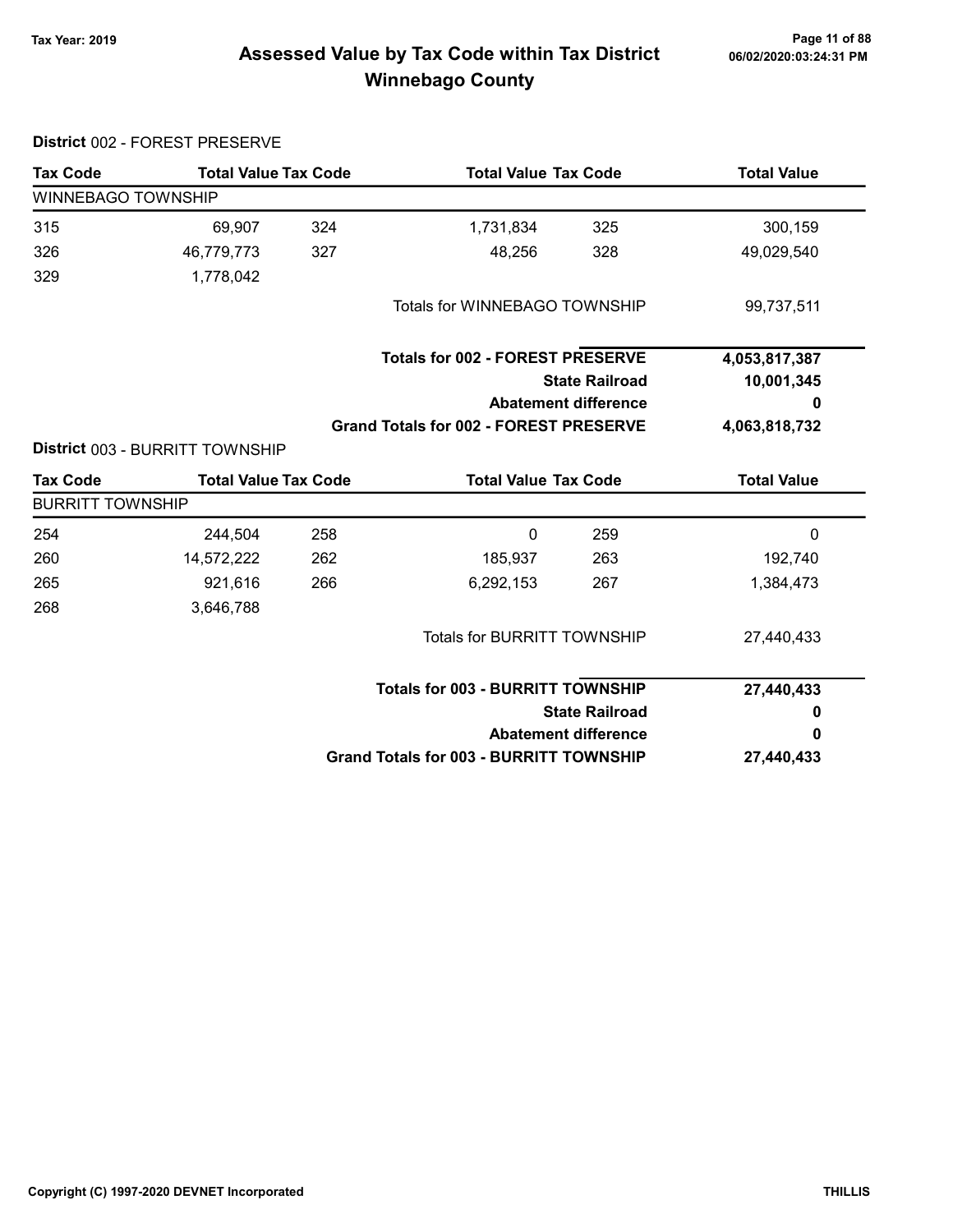# Page 12 of 88 مع Page 12 of 88<br>Assessed Value by Tax Code within Tax District مستر 16/02/2020:03:24:31 PM Winnebago County

| <b>Tax Code</b>        | <b>Total Value Tax Code</b>    |     | <b>Total Value Tax Code</b>                          |                             | <b>Total Value</b> |
|------------------------|--------------------------------|-----|------------------------------------------------------|-----------------------------|--------------------|
|                        | CHERRY VALLEY TOWNSHIP         |     |                                                      |                             |                    |
| 110                    | 24,202,956                     | 111 | 5,863,497                                            | 112                         | 10,082,121         |
| 113                    | 9,697,858                      | 114 | 73,385,290                                           | 115                         | 5,512,823          |
| 116                    | 24,204                         | 119 | 13,355,087                                           | 120                         | 3,626,648          |
| 122                    | 531,248                        | 124 | 6,979,876                                            | 125                         | 123,290            |
| 127                    | 115,211,880                    | 128 | 1,778,609                                            | 129                         | 13,394,203         |
| 343                    | 540,338                        | 366 | 700,062                                              | 367                         | 111,362            |
| 383                    | 1,405,543                      | 386 | 0                                                    | 396                         | 0                  |
| 440                    | 26,485                         |     |                                                      |                             |                    |
|                        |                                |     | Totals for CHERRY VALLEY TOWNSHIP                    |                             | 286,553,380        |
|                        |                                |     | <b>Totals for 004 - CHERRY VALLEY TOWNSHIP</b>       |                             | 286,553,380        |
|                        |                                |     |                                                      |                             |                    |
|                        |                                |     |                                                      | <b>State Railroad</b>       | 1,555,953          |
|                        |                                |     |                                                      | <b>Abatement difference</b> | 0                  |
|                        |                                |     | <b>Grand Totals for 004 - CHERRY VALLEY TOWNSHIP</b> |                             | 288,109,333        |
|                        | District 005 - DURAND TOWNSHIP |     |                                                      |                             |                    |
| <b>Tax Code</b>        | <b>Total Value Tax Code</b>    |     | <b>Total Value Tax Code</b>                          |                             | <b>Total Value</b> |
| <b>DURAND TOWNSHIP</b> |                                |     |                                                      |                             |                    |
| 228                    | 1,289,122                      | 229 | 1,943,522                                            | 230                         | 21,183,981         |
| 231                    | 126,699                        | 232 | 934,552                                              | 233                         | 14,146,466         |
| 234                    | 298,396                        |     |                                                      |                             |                    |
|                        |                                |     | Totals for DURAND TOWNSHIP                           |                             | 39,922,738         |
|                        |                                |     | <b>Totals for 005 - DURAND TOWNSHIP</b>              |                             |                    |
|                        |                                |     |                                                      | <b>State Railroad</b>       | 39,922,738<br>0    |
|                        |                                |     |                                                      | <b>Abatement difference</b> | 0                  |

#### District 004 - CHERRY VALLEY TOWNSHIP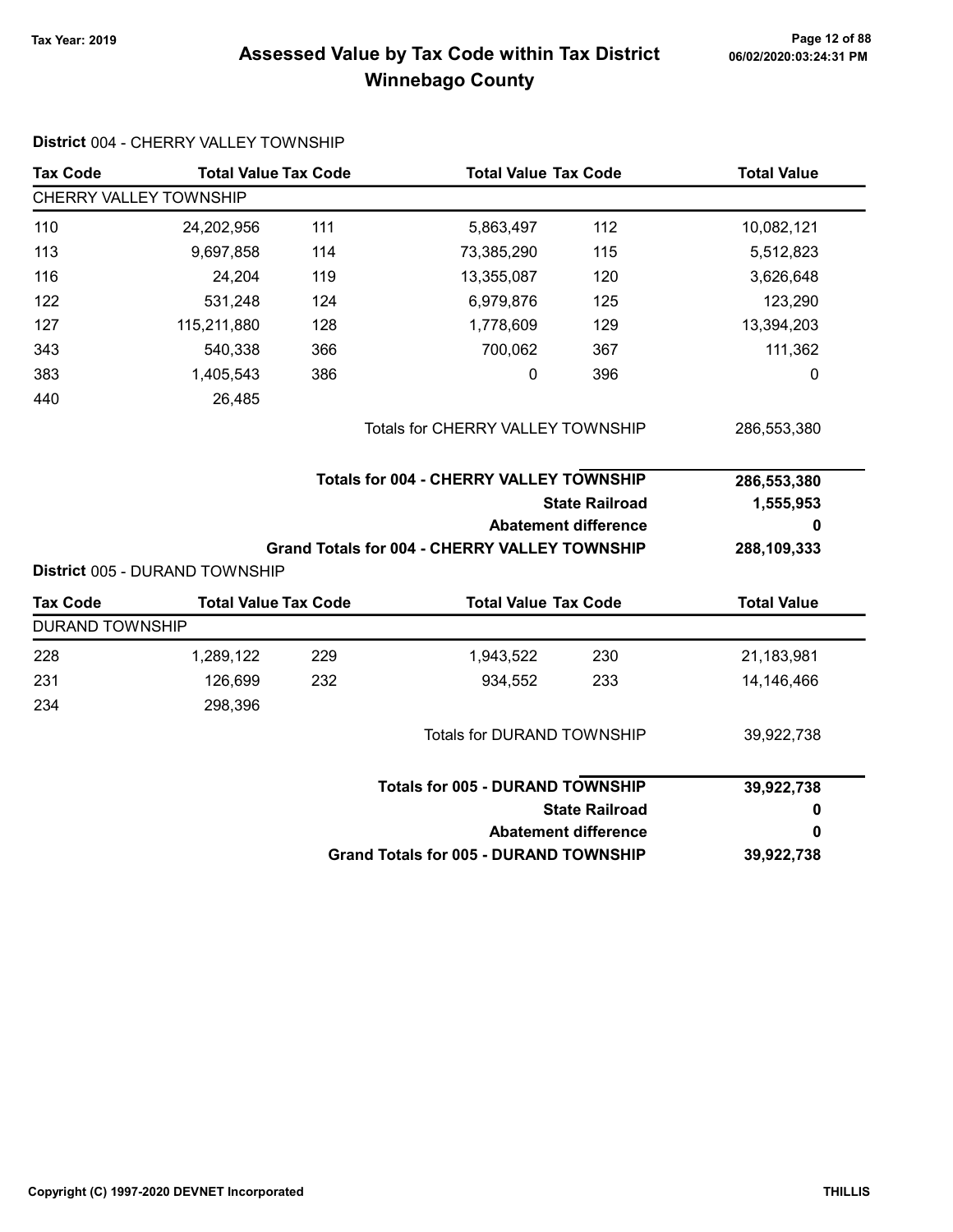# Page 13 of 88 وPage 13 of 88<br>Assessed Value by Tax Code within Tax District هو Assessed Value by Tax Code Winnebago County

#### District 006 - HARLEM TOWNSHIP

| <b>Tax Code</b>          | <b>Total Value Tax Code</b>      |     | <b>Total Value Tax Code</b>                     |                             | <b>Total Value</b> |  |  |
|--------------------------|----------------------------------|-----|-------------------------------------------------|-----------------------------|--------------------|--|--|
| <b>HARLEM TOWNSHIP</b>   |                                  |     |                                                 |                             |                    |  |  |
| 006                      | 134,481,126                      | 007 | 3,932,670                                       | 012                         | 168,618            |  |  |
| 019                      | 0                                | 020 | 22,461                                          | 026                         | 31,160,124         |  |  |
| 042                      | 3,406,009                        | 045 | 288,867                                         | 049                         | 22,462,426         |  |  |
| 078                      | 301,367                          | 108 | 39,646                                          | 109                         | 30,411,825         |  |  |
| 118                      | 366,998                          | 130 | 4,189,762                                       | 133                         | 106,946,937        |  |  |
| 134                      | 11,933                           | 135 | 7,432,730                                       | 136                         | 27,487,447         |  |  |
| 137                      | 50,254,672                       | 139 | 7,833,918                                       | 140                         | 53,339             |  |  |
| 141                      | 221,826                          | 142 | 4,109                                           | 143                         | 2,561,184          |  |  |
| 144                      | 109,466,448                      | 145 | 4,548,007                                       | 147                         | 69,561             |  |  |
| 149                      | 31,572,109                       | 151 | 810                                             | 152                         | 4,463,277          |  |  |
| 153                      | 828,638                          | 158 | 6,244,342                                       | 159                         | 237,811            |  |  |
| 160                      | 494,890                          | 163 | 1,824,507                                       | 164                         | 88,935             |  |  |
| 194                      | 2,366,057                        | 208 | 46,742                                          | 413                         | 491,895            |  |  |
| 414                      | 1,051,893                        | 416 | 6,106,653                                       | 427                         | 10,133             |  |  |
| 428                      | 1,724,291                        | 429 | 4,613                                           | 430                         | 145,444            |  |  |
| 431                      | 0                                | 432 | $\boldsymbol{0}$                                | 433                         | 1,399,128          |  |  |
| 434                      | 206,707                          | 435 | 6,285,368                                       | 442                         | 1,000,647          |  |  |
| 443                      | 53,848                           | 444 | 12,832                                          | 454                         | 30,306             |  |  |
|                          |                                  |     | Totals for HARLEM TOWNSHIP                      |                             | 614,815,886        |  |  |
|                          |                                  |     | <b>Totals for 006 - HARLEM TOWNSHIP</b>         |                             | 614,815,886        |  |  |
|                          |                                  |     |                                                 | <b>State Railroad</b>       | 0                  |  |  |
|                          |                                  |     |                                                 | <b>Abatement difference</b> | 0                  |  |  |
|                          | District 007 - HARRISON TOWNSHIP |     | <b>Grand Totals for 006 - HARLEM TOWNSHIP</b>   |                             | 614,815,886        |  |  |
| <b>Tax Code</b>          | <b>Total Value Tax Code</b>      |     | <b>Total Value Tax Code</b>                     |                             | <b>Total Value</b> |  |  |
| <b>HARRISON TOWNSHIP</b> |                                  |     |                                                 |                             |                    |  |  |
| 246                      | 8,601,580                        | 247 | 6,753,801                                       | 248                         | 63,740             |  |  |
|                          |                                  |     | Totals for HARRISON TOWNSHIP                    |                             | 15,419,121         |  |  |
|                          |                                  |     | <b>Totals for 007 - HARRISON TOWNSHIP</b>       |                             | 15,419,121         |  |  |
|                          |                                  |     |                                                 | <b>State Railroad</b>       | 0                  |  |  |
|                          |                                  |     |                                                 | <b>Abatement difference</b> | 0                  |  |  |
|                          |                                  |     | <b>Grand Totals for 007 - HARRISON TOWNSHIP</b> |                             | 15,419,121         |  |  |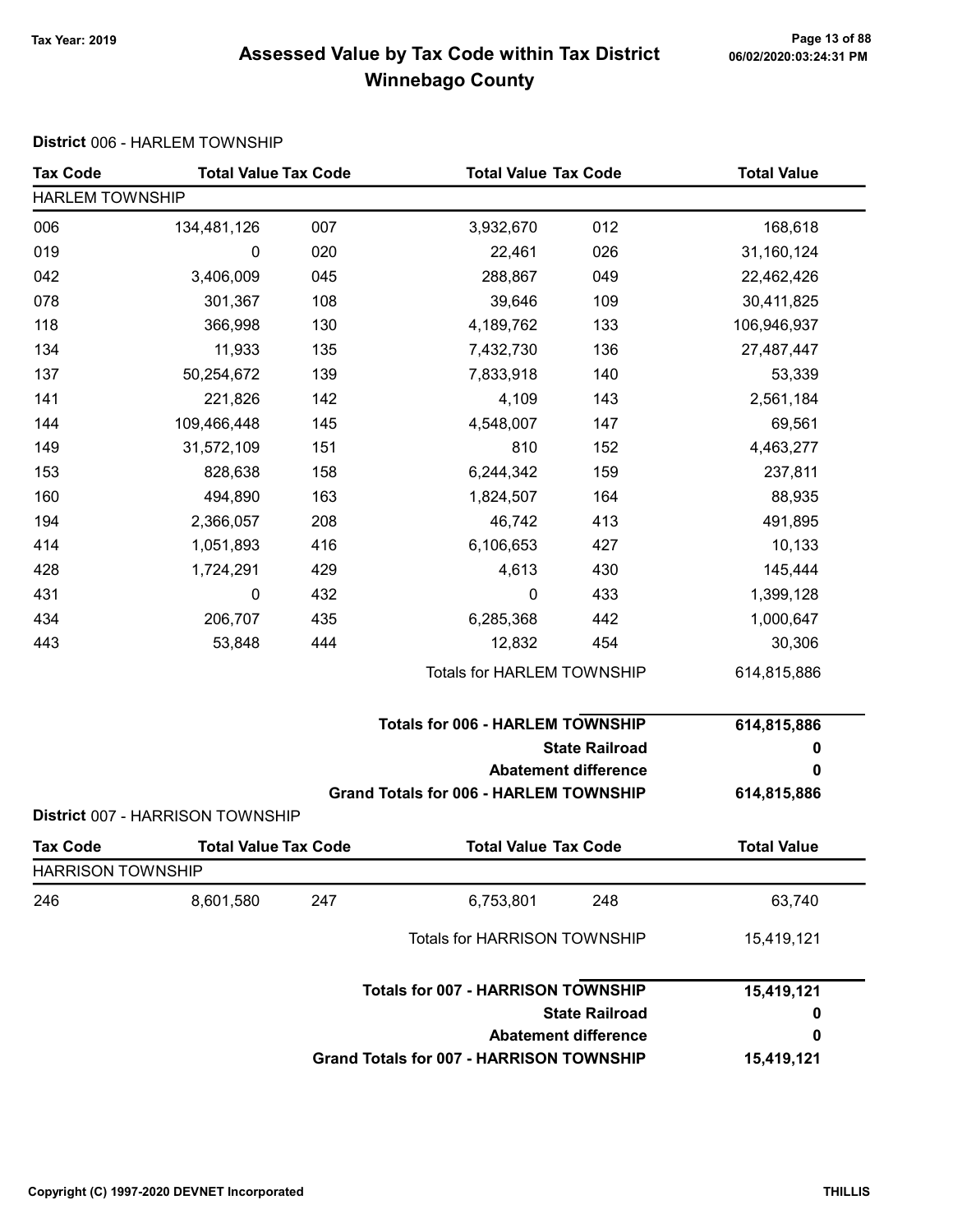# Page 14 of 88 مع Page 14 of 88<br>Assessed Value by Tax Code within Tax District مof/22020:03:24:31 PM Winnebago County

District 008 - LAONA TOWNSHIP

| <b>Tax Code</b>                        | <b>Total Value Tax Code</b>        |     | <b>Total Value Tax Code</b>                       |                             | <b>Total Value</b> |
|----------------------------------------|------------------------------------|-----|---------------------------------------------------|-----------------------------|--------------------|
| <b>LAONA TOWNSHIP</b>                  |                                    |     |                                                   |                             |                    |
| 212                                    | $\pmb{0}$                          | 220 | 35,438,962                                        |                             |                    |
|                                        |                                    |     | <b>Totals for LAONA TOWNSHIP</b>                  |                             | 35,438,962         |
|                                        |                                    |     | <b>Totals for 008 - LAONA TOWNSHIP</b>            |                             | 35,438,962         |
|                                        |                                    |     |                                                   | <b>State Railroad</b>       | 0                  |
|                                        |                                    |     |                                                   | <b>Abatement difference</b> | 0                  |
|                                        | District 009 - OWEN TOWNSHIP       |     | <b>Grand Totals for 008 - LAONA TOWNSHIP</b>      |                             | 35,438,962         |
| <b>Tax Code</b>                        | <b>Total Value Tax Code</b>        |     | <b>Total Value Tax Code</b>                       |                             | <b>Total Value</b> |
| <b>OWEN TOWNSHIP</b>                   |                                    |     |                                                   |                             |                    |
| 046                                    | 32,447                             | 146 | 18,576,679                                        | 148                         | 940                |
| 150                                    | 102,397                            | 154 | 109,418                                           | 155                         | 7,971,687          |
| 156                                    | 17,820,214                         | 157 | 80,584                                            | 161                         | 107,002            |
| 162                                    | 521,961                            | 165 | 14,648,494                                        | 167                         | 5,396,458          |
| 168                                    | 0                                  | 169 | 7,888,747                                         | 170                         | 109,799            |
| 171                                    | 139,311                            | 172 | 230,063                                           | 200                         | 1,806,602          |
| 358                                    | 0                                  | 359 | 3,727                                             | 360                         | 0                  |
| 361                                    | 3,891                              | 362 | 1,017,686                                         | 363                         | 49,219             |
| 364                                    | 239,733                            | 365 | 11,159,820                                        | 368                         | 0                  |
| 369                                    | 112,104                            |     |                                                   |                             |                    |
|                                        |                                    |     | Totals for OWEN TOWNSHIP                          |                             | 88,128,983         |
|                                        |                                    |     | <b>Totals for 009 - OWEN TOWNSHIP</b>             |                             | 88,128,983         |
|                                        |                                    |     |                                                   | <b>State Railroad</b>       | 427,382            |
|                                        |                                    |     |                                                   | <b>Abatement difference</b> | 0                  |
|                                        |                                    |     | <b>Grand Totals for 009 - OWEN TOWNSHIP</b>       |                             | 88,556,365         |
|                                        | District 010 - PECATONICA TOWNSHIP |     |                                                   |                             |                    |
| <b>Tax Code</b><br>PECATONICA TOWNSHIP | <b>Total Value Tax Code</b>        |     | <b>Total Value Tax Code</b>                       |                             | <b>Total Value</b> |
|                                        |                                    |     |                                                   |                             |                    |
| 281                                    | 44,376,743                         | 282 | 153,798                                           | 283                         | 133,138            |
| 284                                    | 33,528                             | 286 | 27,469,759                                        | 425                         | 61,434             |
|                                        |                                    |     | <b>Totals for PECATONICA TOWNSHIP</b>             |                             | 72,228,400         |
|                                        |                                    |     | <b>Totals for 010 - PECATONICA TOWNSHIP</b>       |                             | 72,228,400         |
|                                        |                                    |     |                                                   | <b>State Railroad</b>       | 0                  |
|                                        |                                    |     |                                                   | <b>Abatement difference</b> | 0                  |
|                                        |                                    |     | <b>Grand Totals for 010 - PECATONICA TOWNSHIP</b> |                             | 72,228,400         |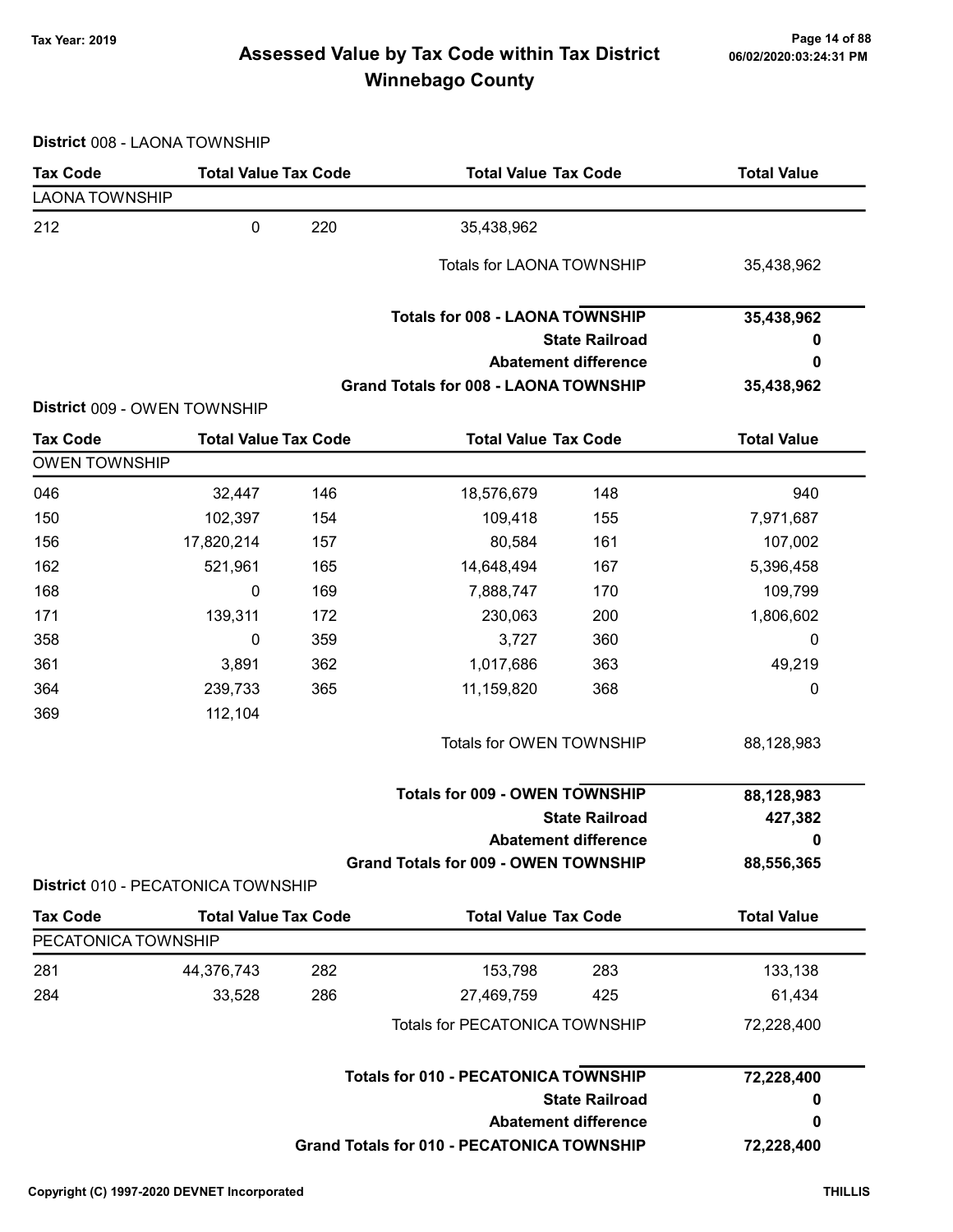#### Page 15 of 88 وPage 15 of 88<br>Assessed Value by Tax Code within Tax District هو Assessed Value by Tax Code Winnebago County

#### District 011 - ROCKFORD TOWNSHIP

| <b>Tax Code</b>   | <b>Total Value Tax Code</b> |     | <b>Total Value Tax Code</b>               |     | <b>Total Value</b> |
|-------------------|-----------------------------|-----|-------------------------------------------|-----|--------------------|
| ROCKFORD TOWNSHIP |                             |     |                                           |     |                    |
| 001               | 1,262,824,861               | 002 | 104,208,140                               | 003 | 27,272,582         |
| 005               | 10,900,130                  | 008 | 53,223,276                                | 010 | 3,030,957          |
| 013               | 22,255,718                  | 014 | 1,571,657                                 | 016 | 4,708              |
| 017               | 23,344,843                  | 018 | 51,371,714                                | 021 | 17,383,351         |
| 030               | 379,593                     | 031 | 4,634,804                                 | 035 | 818,108            |
| 036               | 12,384,733                  | 038 | $\pmb{0}$                                 | 040 | 75,833             |
| 044               | 15,690                      | 047 | 3,861                                     | 048 | 65,567             |
| 050               | 6,456,008                   | 051 | 9,247,680                                 | 052 | 395,001            |
| 053               | 1,841,679                   | 056 | 316,147                                   | 057 | 9,492,308          |
| 058               | 1,615,233                   | 059 | 1,469,984                                 | 060 | 1,610,820          |
| 061               | 2,858,942                   | 062 | 6,946,363                                 | 063 | 2,142,767          |
| 064               | 13,956,246                  | 066 | 12,392,860                                | 069 | 6,687,940          |
| 070               | 2,214,061                   | 071 | 10,709,308                                | 072 | 45,891             |
| 073               | 41,848                      | 076 | 1,117,351                                 | 077 | 151,186            |
| 082               | 93,786                      | 083 | 618,567                                   | 084 | 539,078            |
| 085               | 8,976,856                   | 086 | 1,207,995                                 | 090 | 5,778              |
| 091               | 9,436,746                   | 092 | 4,555,884                                 | 093 | 1,306,631          |
| 095               | 4,482,051                   | 096 | 7,835,225                                 | 099 | 5,171,193          |
| 104               | 2,077,795                   | 117 | 11,895,928                                | 123 | 673,396            |
| 126               | 1,797,994                   | 131 | 3,839                                     | 223 | 6,824,997          |
| 226               | 765,291                     | 351 | 741,200                                   | 370 | 0                  |
| 372               | 3,885,669                   | 373 | 1,927,162                                 | 374 | 1,511,504          |
| 378               | 49,233,547                  | 379 | 819,125                                   | 380 | 914,437            |
| 381               | 6,820,495                   | 382 | 162,492                                   | 385 | 893,548            |
| 391               | 871,360                     | 392 | 23, 139, 583                              | 393 | 408,510            |
| 394               | 0                           | 397 | 0                                         | 400 | 45,762             |
| 403               | 69,744                      | 404 | 1,038,459                                 | 405 | 1,509,273          |
| 406               | 10,548                      | 407 | 688,934                                   | 408 | 281,186            |
| 409               | 11,010,334                  | 410 | 7,315,444                                 | 411 | 453                |
| 412               | 92,341                      | 417 | 859,688                                   | 418 | 5,607,444          |
| 419               | 436,393                     | 421 | 14,509,063                                | 422 | 9,094,860          |
| 423               | 11,788,824                  | 424 | 8,271,035                                 | 426 | 2,286,236          |
| 438               | 552,420                     | 439 | 465,801                                   | 441 | 424,911            |
| 448               | 11,686                      | 450 | 221,396                                   | 451 | 40,909,104         |
| 452               | 27,615                      | 453 | 184,696                                   | 455 | 6,523,417          |
| 456               | 4,218,890                   | 460 | 119,482                                   |     |                    |
|                   |                             |     | Totals for ROCKFORD TOWNSHIP              |     | 1,975,652,850      |
|                   |                             |     | <b>Totals for 011 - ROCKFORD TOWNSHIP</b> |     | 1,975,652,850      |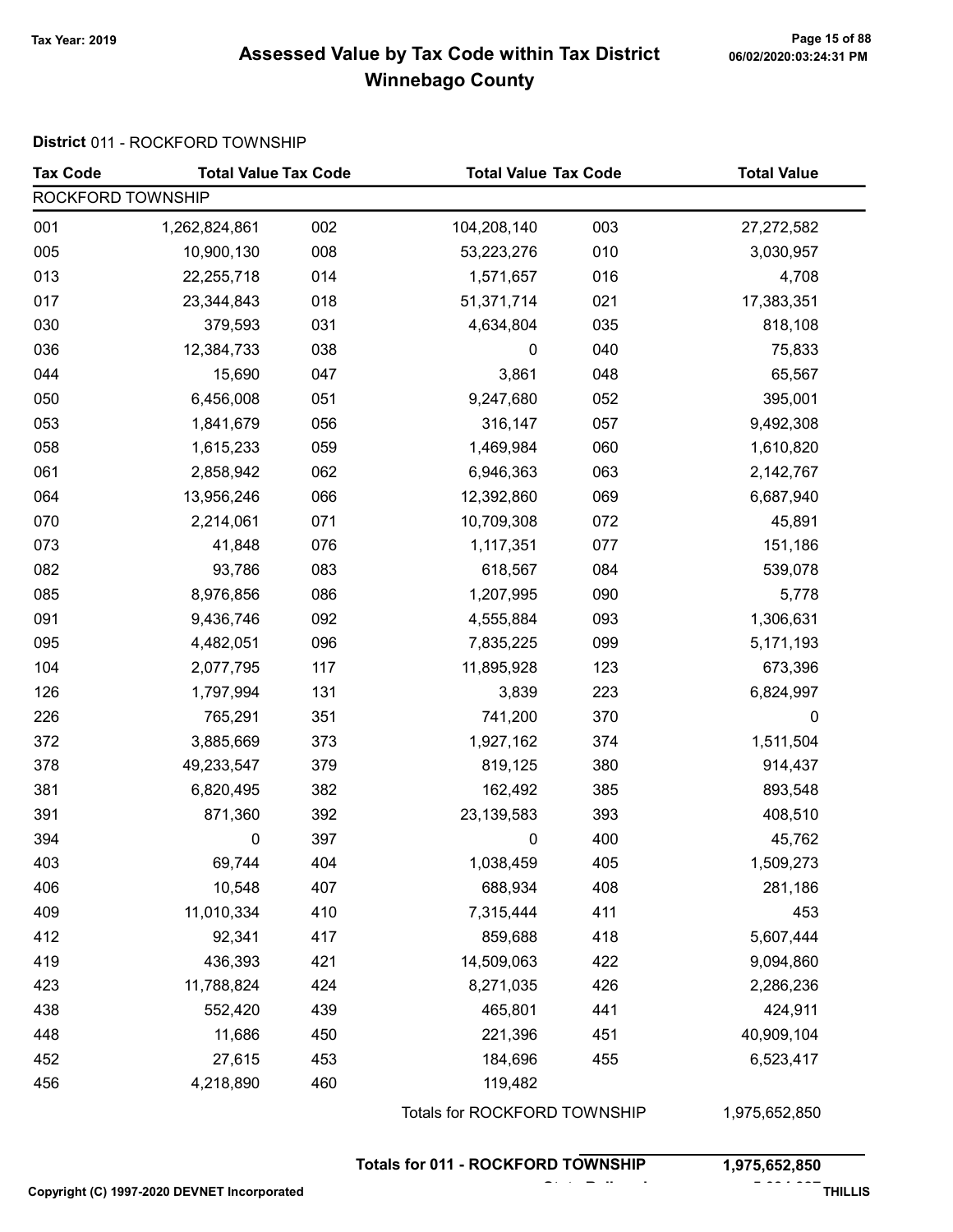# Page 16 of 88 مع Page 16 of 88<br>Assessed Value by Tax Code within Tax District مof/22020:03:24:31 PM Winnebago County

| <b>Tax Code</b>  | <b>Total Value Tax Code</b>    |     |                                                | <b>Total Value Tax Code</b> |                    |  |  |
|------------------|--------------------------------|-----|------------------------------------------------|-----------------------------|--------------------|--|--|
| ROCKTON TOWNSHIP |                                |     |                                                |                             |                    |  |  |
| 190              | 39,850,219                     | 191 | 12,815,351                                     | 193                         | 8,607,884          |  |  |
| 197              | 109,049,312                    | 201 | 18,119,863                                     | 202                         | 45,851,586         |  |  |
| 203              | 4,839,061                      | 204 | 20,280                                         | 205                         | 139,387            |  |  |
| 206              | 21,132,569                     | 290 | 0                                              | 348                         | 60,862             |  |  |
| 401              | 3,994,120                      | 402 | 533,396                                        | 420                         | 1,710,085          |  |  |
| 458              | 5,128,651                      | 459 | 0                                              |                             |                    |  |  |
|                  |                                |     | Totals for ROCKTON TOWNSHIP                    |                             | 271,852,626        |  |  |
|                  |                                |     | <b>Totals for 012 - ROCKTON TOWNSHIP</b>       |                             | 271,852,626        |  |  |
|                  |                                |     | <b>State Railroad</b>                          |                             | 1,056,280          |  |  |
|                  |                                |     |                                                | <b>Abatement difference</b> | 0                  |  |  |
|                  |                                |     | <b>Grand Totals for 012 - ROCKTON TOWNSHIP</b> |                             | 272,908,906        |  |  |
|                  | District 013 - ROSCOE TOWNSHIP |     |                                                |                             |                    |  |  |
| <b>Tax Code</b>  | <b>Total Value Tax Code</b>    |     | <b>Total Value Tax Code</b>                    |                             | <b>Total Value</b> |  |  |
| ROSCOE TOWNSHIP  |                                |     |                                                |                             |                    |  |  |
| 068              | 2,534,155                      | 175 | 42,598,383                                     | 176                         | 363,962            |  |  |
| 177              | 13,135,925                     | 178 | 13,448                                         | 179                         | 9,266,318          |  |  |
| 180              | 70,725,789                     | 181 | 142,020,427                                    | 182                         | 651,025            |  |  |
| 183              | 0                              | 184 | 1,106,758                                      | 185                         | 11,411,393         |  |  |
| 187              | 2,794,446                      | 188 | 596,749                                        | 189                         | 71,169,478         |  |  |
| 192              | 17,564,950                     | 196 | 11,656                                         | 198                         | 4,487,595          |  |  |
| 199              | 41,951,113                     | 207 | 0                                              | 209                         | 42,036,574         |  |  |
| 347              | 304,604                        | 447 | 390,181                                        | 457                         | 1,642,941          |  |  |
|                  |                                |     | Totals for ROSCOE TOWNSHIP                     |                             | 476,777,870        |  |  |
|                  |                                |     | Totals for 013 - ROSCOE TOWNSHIP               |                             | 476,777,870        |  |  |
|                  |                                |     |                                                | <b>State Railroad</b>       | 751,886            |  |  |
|                  |                                |     |                                                | <b>Abatement difference</b> | 0                  |  |  |
|                  |                                |     | <b>Grand Totals for 013 - ROSCOE TOWNSHIP</b>  |                             | 477,529,756        |  |  |

#### District 012 - ROCKTON TOWNSHIP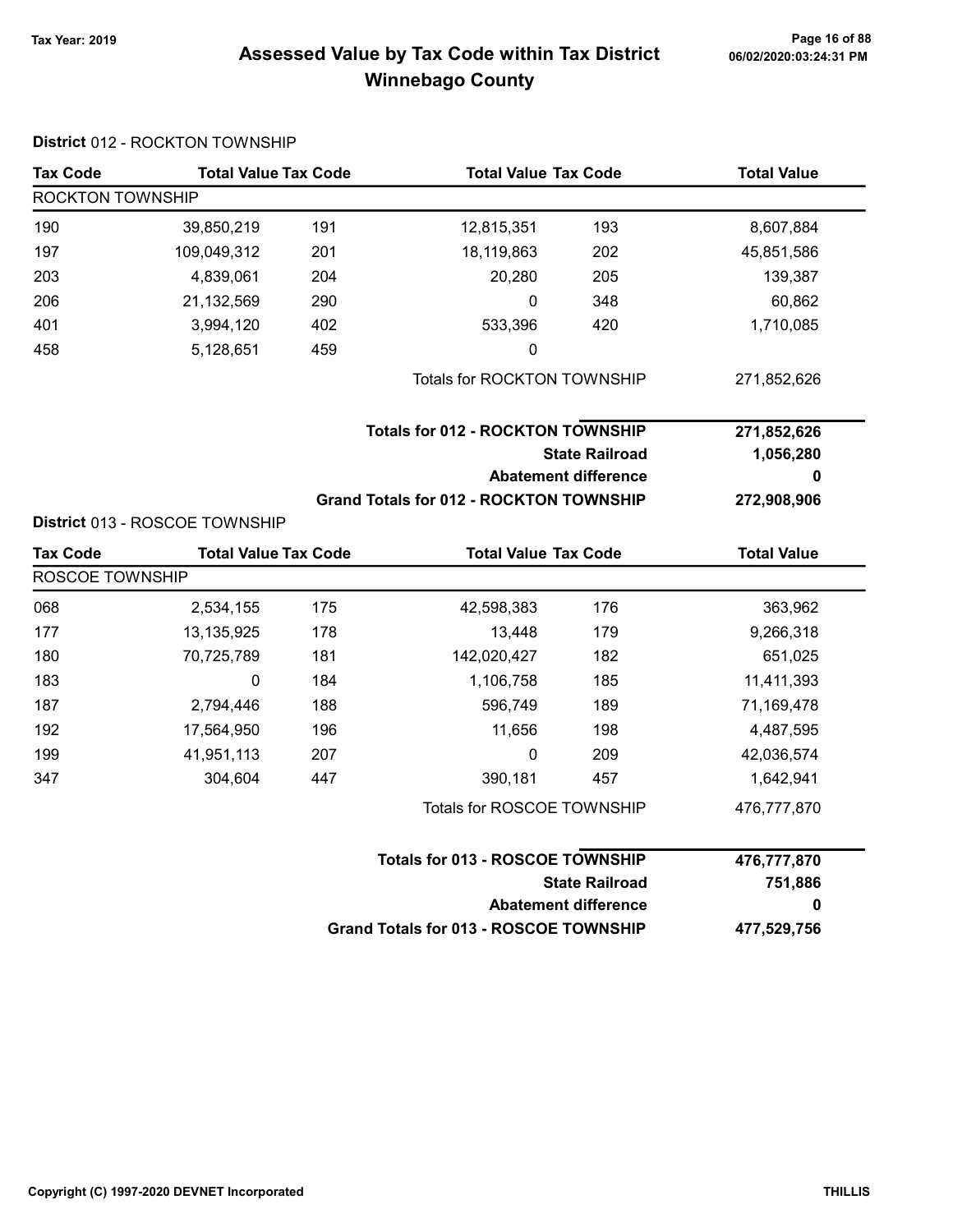District 014 - SEWARD TOWNSHIP

# Page 17 of 88 مسلم Page 17 of 88<br>Assessed Value by Tax Code within Tax District مسلم Assessed Value by Tax Code within Tax District Winnebago County

| <b>Tax Code</b>           | <b>Total Value Tax Code</b>       |     | <b>Total Value Tax Code</b>                      | <b>Total Value</b> |
|---------------------------|-----------------------------------|-----|--------------------------------------------------|--------------------|
| <b>SEWARD TOWNSHIP</b>    |                                   |     |                                                  |                    |
| 305                       | 274,023                           | 306 | 308<br>394,762                                   | 751,717            |
| 309                       | 5,462,313                         | 310 | 311<br>7,419,605                                 | 3,845,306          |
| 312                       | 1,526,734                         | 313 | 1,715,883<br>314                                 | 4,378,963          |
|                           |                                   |     | Totals for SEWARD TOWNSHIP                       | 25,769,306         |
|                           |                                   |     | <b>Totals for 014 - SEWARD TOWNSHIP</b>          | 25,769,306         |
|                           |                                   |     | <b>State Railroad</b>                            | 632,245            |
|                           |                                   |     | <b>Abatement difference</b>                      | 0                  |
|                           | District 015 - SHIRLAND TOWNSHIP  |     | <b>Grand Totals for 014 - SEWARD TOWNSHIP</b>    | 26,401,551         |
| <b>Tax Code</b>           | <b>Total Value Tax Code</b>       |     | <b>Total Value Tax Code</b>                      | <b>Total Value</b> |
| SHIRLAND TOWNSHIP         |                                   |     |                                                  |                    |
| 210                       | 0                                 | 211 | $\mathbf 0$<br>213                               | 7,213,061          |
| 214                       | 16,866,260                        |     |                                                  |                    |
|                           |                                   |     | <b>Totals for SHIRLAND TOWNSHIP</b>              | 24,079,321         |
|                           |                                   |     | <b>Totals for 015 - SHIRLAND TOWNSHIP</b>        | 24,079,321         |
|                           |                                   |     | <b>State Railroad</b>                            | o                  |
|                           |                                   |     | <b>Abatement difference</b>                      | 0                  |
|                           |                                   |     | <b>Grand Totals for 015 - SHIRLAND TOWNSHIP</b>  | 24,079,321         |
|                           | District 016 - WINNEBAGO TOWNSHIP |     |                                                  |                    |
| <b>Tax Code</b>           | <b>Total Value Tax Code</b>       |     | <b>Total Value Tax Code</b>                      | <b>Total Value</b> |
| <b>WINNEBAGO TOWNSHIP</b> |                                   |     |                                                  |                    |
| 315                       | 69,907                            | 324 | 1,731,834<br>325                                 | 300,159            |
| 326                       | 46,779,773                        | 327 | 328<br>48,256                                    | 49,029,540         |
| 329                       | 1,778,042                         |     |                                                  |                    |
|                           |                                   |     | Totals for WINNEBAGO TOWNSHIP                    | 99,737,511         |
|                           |                                   |     | <b>Totals for 016 - WINNEBAGO TOWNSHIP</b>       | 99,737,511         |
|                           |                                   |     | <b>State Railroad</b>                            | 543,212            |
|                           |                                   |     | <b>Abatement difference</b>                      | 0                  |
|                           |                                   |     | <b>Grand Totals for 016 - WINNEBAGO TOWNSHIP</b> | 100,280,723        |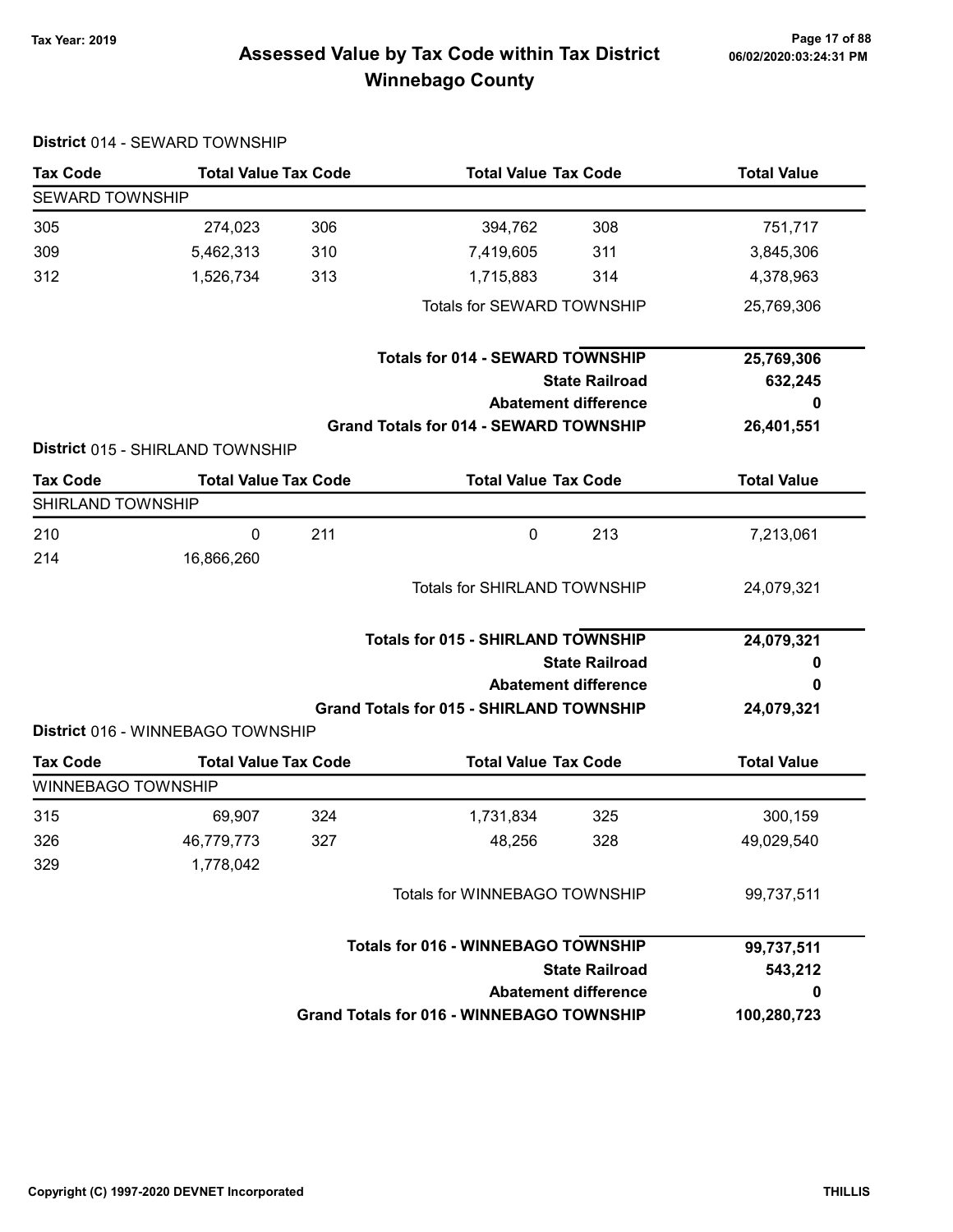District 017 - CHERRY VALLEY VILLAGE

# Page 18 of 88 وPage 18 of 88<br>Assessed Value by Tax Code within Tax District هو Assessed Value by Tax Code within Tax District Winnebago County

| <b>Tax Code</b>               | <b>Total Value Tax Code</b>    |     | <b>Total Value Tax Code</b>                         |                             | <b>Total Value</b> |  |
|-------------------------------|--------------------------------|-----|-----------------------------------------------------|-----------------------------|--------------------|--|
| <b>CHERRY VALLEY TOWNSHIP</b> |                                |     |                                                     |                             |                    |  |
| 119                           | 13,355,087                     | 120 | 3,626,648                                           | 124                         | 6,979,876          |  |
| 125                           | 123,290                        | 396 | 0                                                   | 440                         | 26,485             |  |
|                               |                                |     | <b>Totals for CHERRY VALLEY TOWNSHIP</b>            |                             | 24, 111, 386       |  |
| ROCKFORD TOWNSHIP             |                                |     |                                                     |                             |                    |  |
| 072                           | 45,891                         | 374 | 1,511,504                                           | 378                         | 49,233,547         |  |
| 394                           | 0                              | 397 | 0                                                   | 439                         | 465,801            |  |
| 452                           | 27,615                         |     |                                                     |                             |                    |  |
|                               |                                |     | Totals for ROCKFORD TOWNSHIP                        |                             | 51,284,358         |  |
|                               |                                |     | <b>Totals for 017 - CHERRY VALLEY VILLAGE</b>       |                             | 75,395,744         |  |
|                               |                                |     |                                                     | <b>State Railroad</b>       | 194,575            |  |
|                               |                                |     |                                                     | <b>Abatement difference</b> | 0                  |  |
|                               |                                |     | <b>Grand Totals for 017 - CHERRY VALLEY VILLAGE</b> |                             | 75,590,319         |  |
|                               | District 018 - DURAND VILLAGE  |     |                                                     |                             |                    |  |
| <b>Tax Code</b>               | <b>Total Value Tax Code</b>    |     | <b>Total Value Tax Code</b>                         |                             | <b>Total Value</b> |  |
| <b>DURAND TOWNSHIP</b>        |                                |     |                                                     |                             |                    |  |
| 228                           | 1,289,122                      | 229 | 1,943,522                                           | 233                         | 14,146,466         |  |
|                               |                                |     | <b>Totals for DURAND TOWNSHIP</b>                   |                             | 17,379,110         |  |
|                               |                                |     | <b>Totals for 018 - DURAND VILLAGE</b>              |                             | 17,379,110         |  |
|                               |                                |     |                                                     | <b>State Railroad</b>       | 0                  |  |
|                               |                                |     |                                                     | <b>Abatement difference</b> | 0                  |  |
|                               | District 019 - LOVES PARK CITY |     | <b>Grand Totals for 018 - DURAND VILLAGE</b>        |                             | 17,379,110         |  |
| <b>Tax Code</b>               | <b>Total Value Tax Code</b>    |     | <b>Total Value Tax Code</b>                         |                             | <b>Total Value</b> |  |
| <b>HARLEM TOWNSHIP</b>        |                                |     |                                                     |                             |                    |  |
| 006                           | 134,481,126                    | 007 | 3,932,670                                           | 012                         | 168,618            |  |
| 019                           | 0                              | 020 | 22,461                                              | 026                         | 31,160,124         |  |
|                               |                                |     | 301,367                                             | 134                         | 11,933             |  |
| 045                           | 288,867                        | 078 |                                                     |                             |                    |  |
| 143                           | 2,561,184                      | 427 | 10,133                                              | 428                         | 1,724,291          |  |
| 442                           | 1,000,647                      | 443 | 53,848                                              | 444                         | 12,832             |  |

Totals for HARLEM TOWNSHIP 175,760,407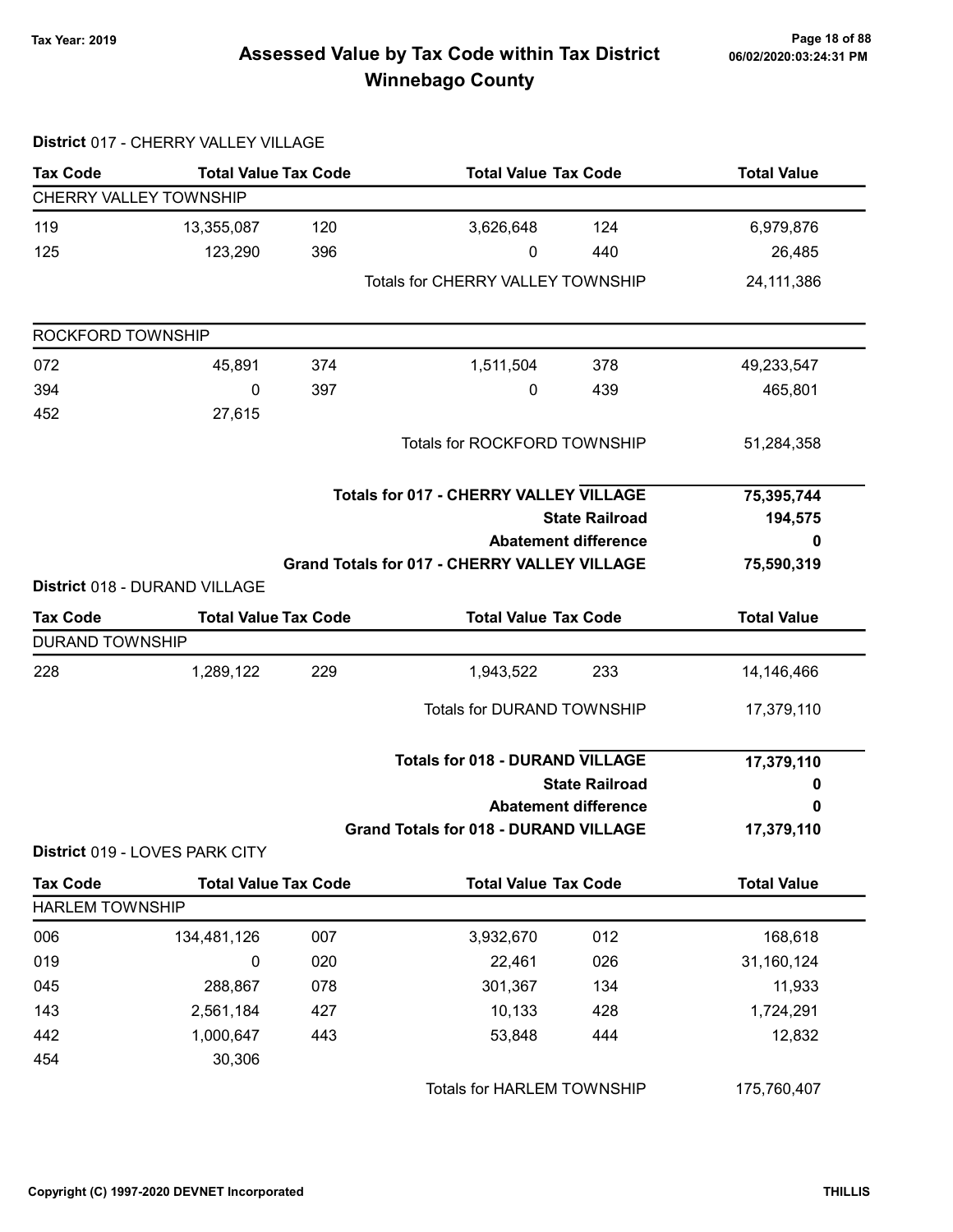# 06/02/2020:03:24:31 PM

# Page 19 of 88 وPage 19 of 88<br>Assessed Value by Tax Code within Tax District هو Assessed Value by Tax Code Winnebago County

|                        | District 019 - LOVES PARK CITY        |     |                                                      |                             |                    |
|------------------------|---------------------------------------|-----|------------------------------------------------------|-----------------------------|--------------------|
| <b>Tax Code</b>        | <b>Total Value Tax Code</b>           |     | <b>Total Value Tax Code</b>                          |                             | <b>Total Value</b> |
| ROCKFORD TOWNSHIP      |                                       |     |                                                      |                             |                    |
| 002                    | 104,208,140                           | 008 | 53,223,276                                           | 030                         | 379,593            |
| 035                    | 818,108                               | 044 | 15,690                                               | 070                         | 2,214,061          |
| 076                    | 1,117,351                             | 077 | 151,186                                              | 409                         | 11,010,334         |
| 426                    | 2,286,236                             | 448 | 11,686                                               | 456                         | 4,218,890          |
|                        |                                       |     | Totals for ROCKFORD TOWNSHIP                         |                             | 179,654,551        |
|                        |                                       |     | <b>Totals for 019 - LOVES PARK CITY</b>              |                             | 355,414,958        |
|                        |                                       |     |                                                      | <b>State Railroad</b>       | 0                  |
|                        |                                       |     |                                                      | <b>Abatement difference</b> | 0                  |
|                        |                                       |     | <b>Grand Totals for 019 - LOVES PARK CITY</b>        |                             | 355,414,958        |
|                        | District 020 - MACHESNEY PARK VILLAGE |     |                                                      |                             |                    |
| <b>Tax Code</b>        | <b>Total Value Tax Code</b>           |     | <b>Total Value Tax Code</b>                          |                             | <b>Total Value</b> |
| <b>HARLEM TOWNSHIP</b> |                                       |     |                                                      |                             |                    |
| 108                    | 39,646                                | 109 | 30,411,825                                           | 118                         | 366,998            |
| 133                    | 106,946,937                           | 137 | 50,254,672                                           | 139                         | 7,833,918          |
| 141                    | 221,826                               | 144 | 109,466,448                                          | 152                         | 4,463,277          |
| 158                    | 6,244,342                             | 413 | 491,895                                              | 414                         | 1,051,893          |
| 416                    | 6,106,653                             | 429 | 4,613                                                | 430                         | 145,444            |
| 433                    | 1,399,128                             | 435 | 6,285,368                                            |                             |                    |
|                        |                                       |     | Totals for HARLEM TOWNSHIP                           |                             | 331,734,883        |
| <b>OWEN TOWNSHIP</b>   |                                       |     |                                                      |                             |                    |
| 168                    | $\mathbf 0$                           | 358 | $\mathbf 0$                                          | 359                         | 3,727              |
| 365                    | 11,159,820                            | 368 | 0                                                    |                             |                    |
|                        |                                       |     | Totals for OWEN TOWNSHIP                             |                             | 11, 163, 547       |
| ROSCOE TOWNSHIP        |                                       |     |                                                      |                             |                    |
| 183                    | 0                                     |     |                                                      |                             |                    |
|                        |                                       |     | Totals for ROSCOE TOWNSHIP                           |                             | 0                  |
|                        |                                       |     | <b>Totals for 020 - MACHESNEY PARK VILLAGE</b>       |                             | 342,898,430        |
|                        |                                       |     |                                                      | <b>State Railroad</b>       | 0                  |
|                        |                                       |     |                                                      | <b>Abatement difference</b> | 0                  |
|                        |                                       |     | <b>Grand Totals for 020 - MACHESNEY PARK VILLAGE</b> |                             | 342,898,430        |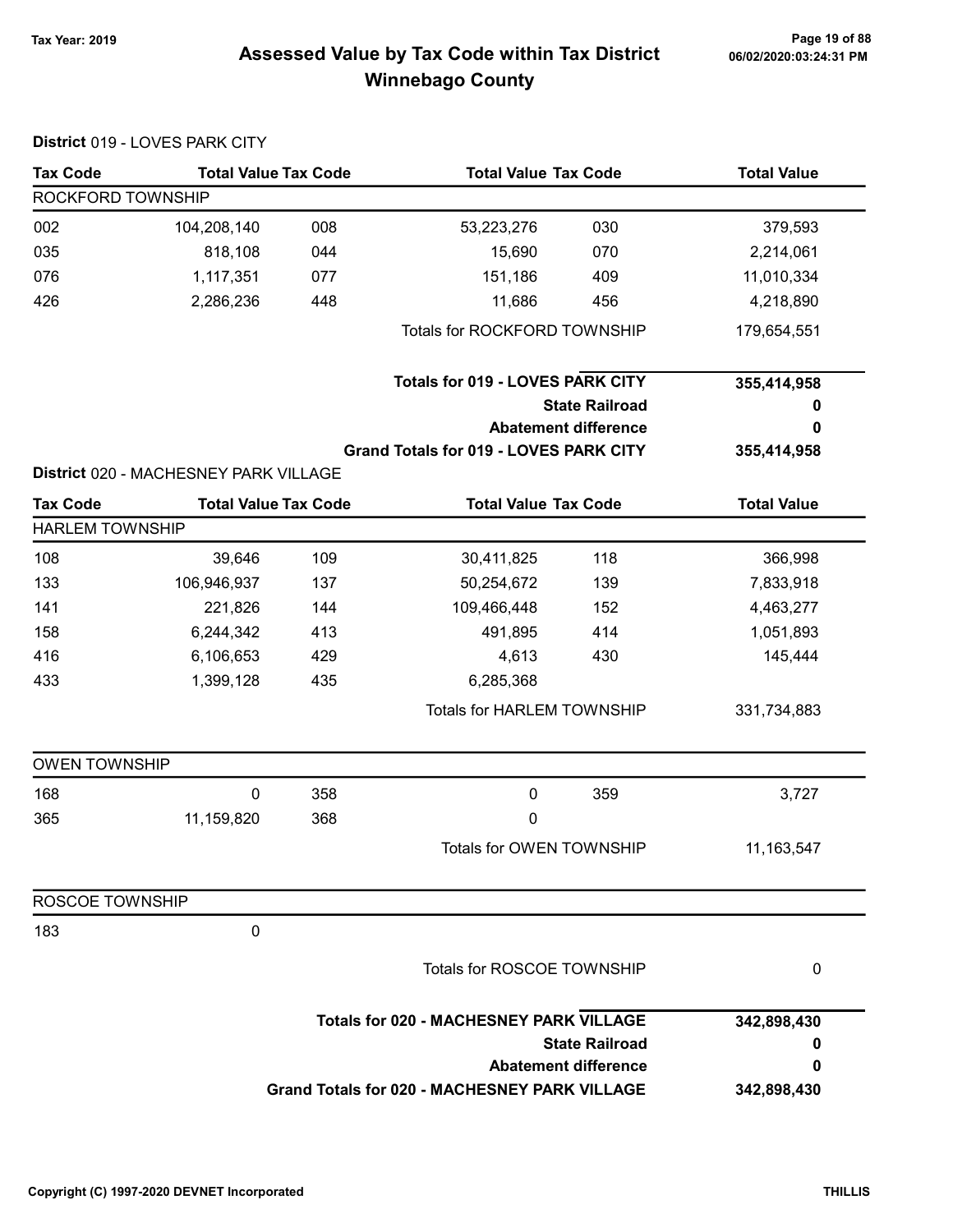# Page 20 of 88 و Tax Year: 2019 Page 20 of 88<br>Assessed Value by Tax Code within Tax District هو Assessed Value by Tax Code Winnebago County

District 021 - NEW MILFORD VILLAGE

| <b>Tax Code</b>         | <b>Total Value Tax Code</b>       |     | <b>Total Value Tax Code</b>                       |                       | <b>Total Value</b> |
|-------------------------|-----------------------------------|-----|---------------------------------------------------|-----------------------|--------------------|
| CHERRY VALLEY TOWNSHIP  |                                   |     |                                                   |                       |                    |
| 386                     | 0                                 |     |                                                   |                       |                    |
|                         |                                   |     | <b>Totals for CHERRY VALLEY TOWNSHIP</b>          |                       | 0                  |
|                         |                                   |     |                                                   |                       |                    |
| ROCKFORD TOWNSHIP       |                                   |     |                                                   |                       |                    |
| 370                     | 0                                 | 372 | 3,885,669                                         | 373                   | 1,927,162          |
| 379                     | 819,125                           | 380 | 914,437                                           | 385                   | 893,548            |
| 393                     | 408,510                           | 441 | 424,911                                           |                       |                    |
|                         |                                   |     | Totals for ROCKFORD TOWNSHIP                      |                       | 9,273,362          |
|                         |                                   |     | <b>Totals for 021 - NEW MILFORD VILLAGE</b>       |                       | 9,273,362          |
|                         |                                   |     |                                                   | <b>State Railroad</b> | o                  |
|                         |                                   |     | <b>Abatement difference</b>                       |                       | 0                  |
|                         |                                   |     | <b>Grand Totals for 021 - NEW MILFORD VILLAGE</b> |                       | 9,273,362          |
|                         | District 022 - PECATONICA VILLAGE |     |                                                   |                       |                    |
| <b>Tax Code</b>         | <b>Total Value Tax Code</b>       |     | <b>Total Value Tax Code</b>                       |                       | <b>Total Value</b> |
| PECATONICA TOWNSHIP     |                                   |     |                                                   |                       |                    |
| 286                     | 27,469,759                        | 425 | 61,434                                            |                       |                    |
|                         |                                   |     | <b>Totals for PECATONICA TOWNSHIP</b>             |                       | 27,531,193         |
|                         |                                   |     | <b>Totals for 022 - PECATONICA VILLAGE</b>        |                       | 27,531,193         |
|                         |                                   |     |                                                   | <b>State Railroad</b> | 0                  |
|                         |                                   |     | <b>Abatement difference</b>                       |                       | 0                  |
|                         |                                   |     | <b>Grand Totals for 022 - PECATONICA VILLAGE</b>  |                       | 27,531,193         |
|                         | District 023 - ROCKFORD CITY      |     |                                                   |                       |                    |
| <b>Tax Code</b>         | <b>Total Value Tax Code</b>       |     | <b>Total Value Tax Code</b>                       |                       | <b>Total Value</b> |
| <b>BURRITT TOWNSHIP</b> |                                   |     |                                                   |                       |                    |
| 258                     | 0                                 | 259 | $\pmb{0}$                                         |                       |                    |
|                         |                                   |     | Totals for BURRITT TOWNSHIP                       |                       | 0                  |
| CHERRY VALLEY TOWNSHIP  |                                   |     |                                                   |                       |                    |
| 112                     | 10,082,121                        | 116 | 24,204                                            | 127                   | 115,211,880        |
| 383                     | 1,405,543                         |     |                                                   |                       |                    |
|                         |                                   |     | Totals for CHERRY VALLEY TOWNSHIP                 |                       | 126,723,748        |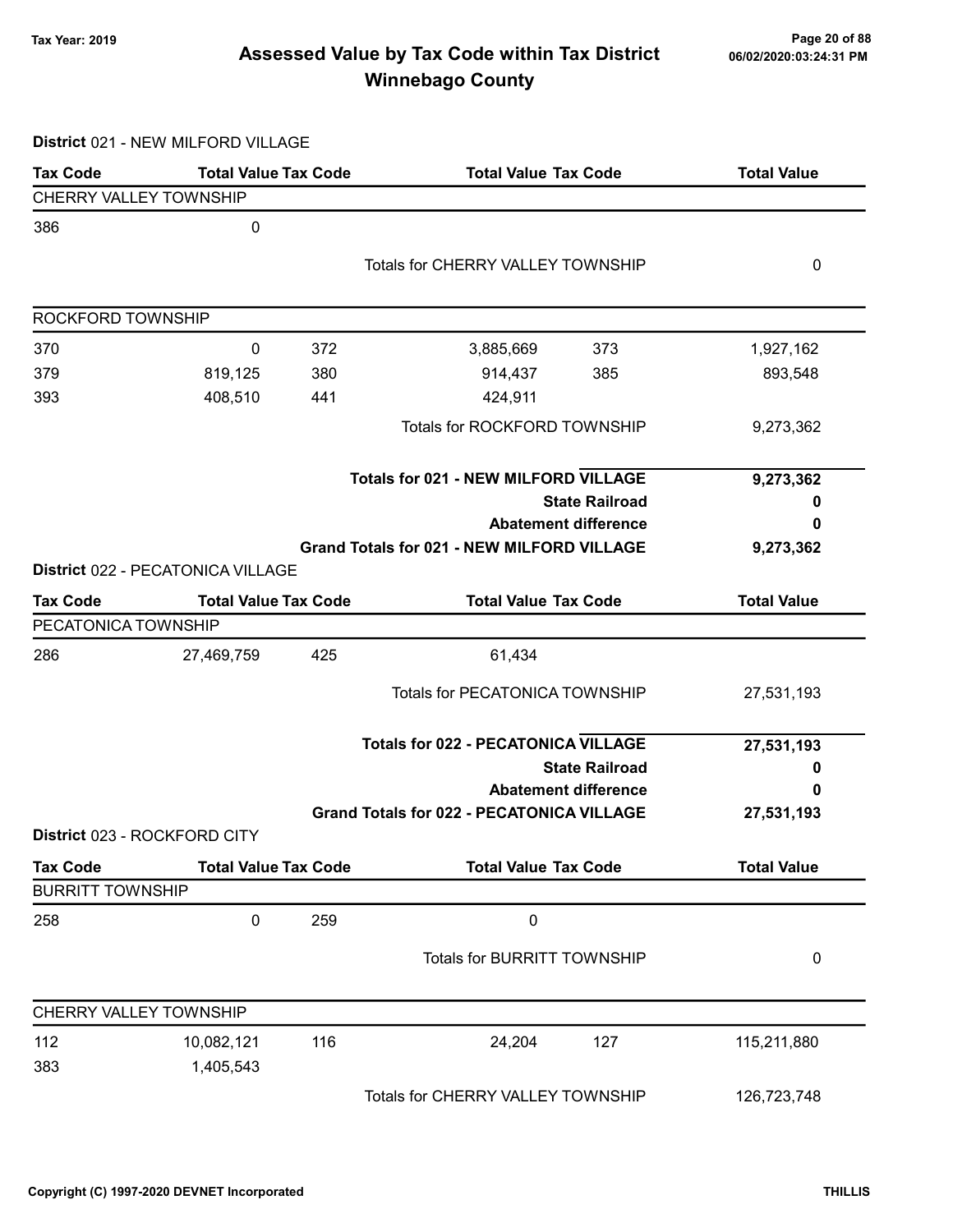# Page 21 of 88 مسلم Page 21 of 88<br>Assessed Value by Tax Code within Tax District مسلم Assessed Value by Tax Code within Tax District Winnebago County

|                         | District 023 - ROCKFORD CITY   |     |                                                                                      |                                                      |                                                           |
|-------------------------|--------------------------------|-----|--------------------------------------------------------------------------------------|------------------------------------------------------|-----------------------------------------------------------|
| <b>Tax Code</b>         | <b>Total Value Tax Code</b>    |     | <b>Total Value Tax Code</b>                                                          |                                                      | <b>Total Value</b>                                        |
| <b>OWEN TOWNSHIP</b>    |                                |     |                                                                                      |                                                      |                                                           |
| 046                     | 32,447                         | 146 | 18,576,679                                                                           | 154                                                  | 109,418                                                   |
| 157                     | 80,584                         | 172 | 230,063                                                                              | 361                                                  | 3,891                                                     |
|                         |                                |     | Totals for OWEN TOWNSHIP                                                             |                                                      | 19,033,082                                                |
| ROCKFORD TOWNSHIP       |                                |     |                                                                                      |                                                      |                                                           |
| 001                     | 1,262,824,861                  | 014 | 1,571,657                                                                            | 021                                                  | 17,383,351                                                |
| 036                     | 12,384,733                     | 038 | $\pmb{0}$                                                                            | 047                                                  | 3,861                                                     |
| 048                     | 65,567                         | 056 | 316,147                                                                              | 082                                                  | 93,786                                                    |
| 085                     | 8,976,856                      | 086 | 1,207,995                                                                            | 117                                                  | 11,895,928                                                |
| 123                     | 673,396                        | 126 | 1,797,994                                                                            | 131                                                  | 3,839                                                     |
| 223                     | 6,824,997                      | 226 | 765,291                                                                              | 381                                                  | 6,820,495                                                 |
| 382                     | 162,492                        | 391 | 871,360                                                                              | 392                                                  | 23,139,583                                                |
| 400                     | 45,762                         | 403 | 69,744                                                                               | 404                                                  | 1,038,459                                                 |
| 405                     | 1,509,273                      | 406 | 10,548                                                                               | 407                                                  | 688,934                                                   |
| 408                     | 281,186                        | 410 | 7,315,444                                                                            | 411                                                  | 453                                                       |
| 412                     | 92,341                         | 417 | 859,688                                                                              | 418                                                  | 5,607,444                                                 |
| 419                     | 436,393                        | 421 | 14,509,063                                                                           | 422                                                  | 9,094,860                                                 |
| 423                     | 11,788,824                     | 424 | 8,271,035                                                                            | 450                                                  | 221,396                                                   |
| 451                     | 40,909,104                     | 453 | 184,696                                                                              | 455                                                  | 6,523,417                                                 |
| 460                     | 119,482                        |     |                                                                                      |                                                      |                                                           |
|                         |                                |     | Totals for ROCKFORD TOWNSHIP                                                         |                                                      | 1,467,361,735                                             |
| WINNEBAGO TOWNSHIP      |                                |     |                                                                                      |                                                      |                                                           |
| 315                     | 69,907                         | 327 | 48,256                                                                               |                                                      |                                                           |
|                         |                                |     | Totals for WINNEBAGO TOWNSHIP                                                        |                                                      | 118,163                                                   |
|                         |                                |     | <b>Totals for 023 - ROCKFORD CITY</b><br><b>Grand Totals for 023 - ROCKFORD CITY</b> | <b>State Railroad</b><br><b>Abatement difference</b> | 1,613,236,728<br>4,079,000<br>$-843,372$<br>1,616,472,356 |
|                         | District 024 - ROCKTON VILLAGE |     |                                                                                      |                                                      |                                                           |
| <b>Tax Code</b>         | <b>Total Value Tax Code</b>    |     | <b>Total Value Tax Code</b>                                                          |                                                      | <b>Total Value</b>                                        |
| <b>ROCKTON TOWNSHIP</b> |                                |     |                                                                                      |                                                      |                                                           |
| 197                     | 109,049,312                    | 204 | 20,280                                                                               | 401                                                  | 3,994,120                                                 |
| 402                     | 533,396                        | 420 | 1,710,085                                                                            |                                                      |                                                           |
|                         |                                |     | Totals for ROCKTON TOWNSHIP                                                          |                                                      | 115,307,193                                               |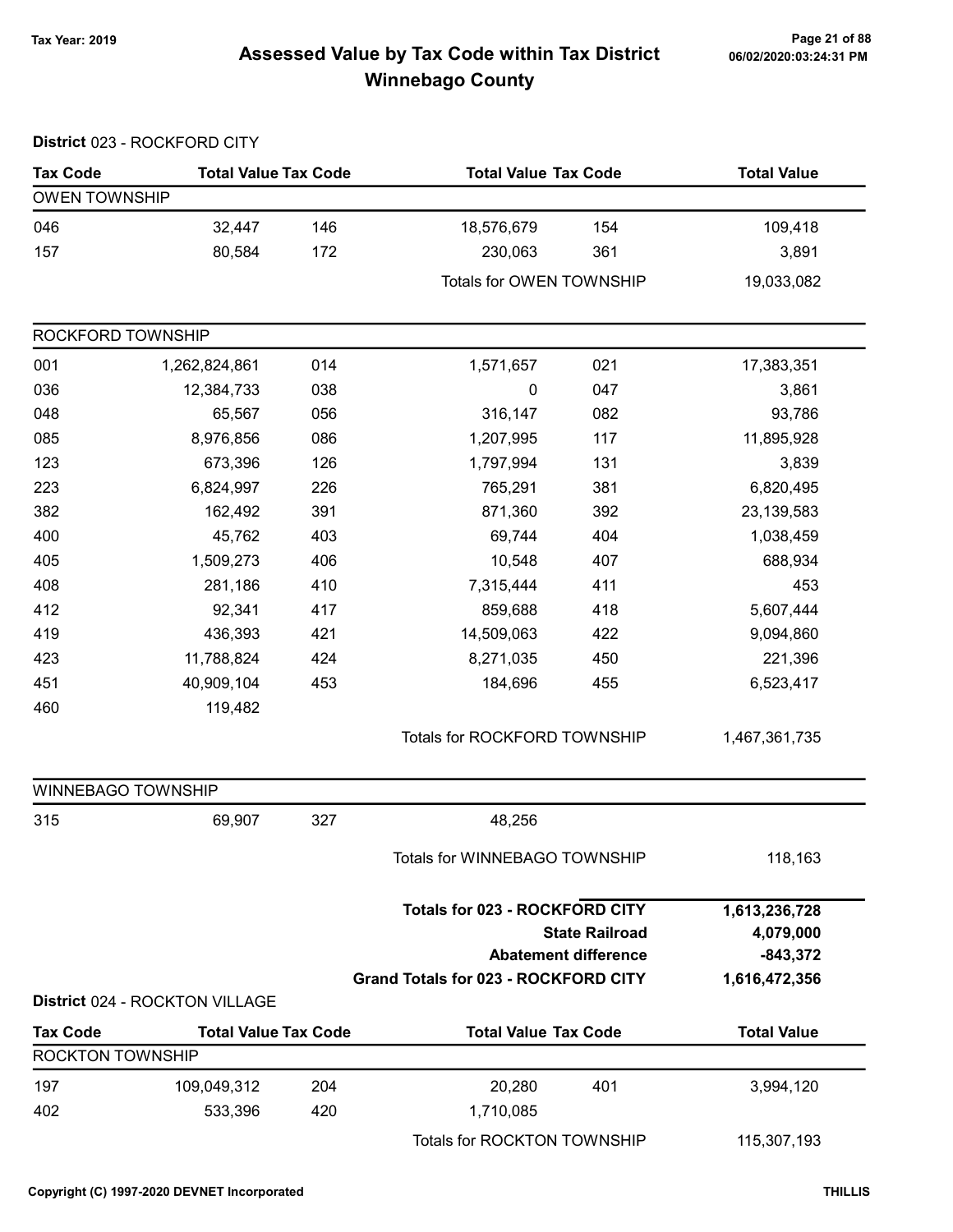# Page 22 of 88 مسمح Page 22 of 88<br>Assessed Value by Tax Code within Tax District مسموع Assessed Value by Tax Code within Tax District Winnebago County

District 024 - ROCKTON VILLAGE

| <b>Tax Code</b>        | <b>Total Value Tax Code</b>   |     | <b>Total Value Tax Code</b>                                                  |                       | <b>Total Value</b> |  |
|------------------------|-------------------------------|-----|------------------------------------------------------------------------------|-----------------------|--------------------|--|
| ROSCOE TOWNSHIP        |                               |     |                                                                              |                       |                    |  |
| 198                    | 4,487,595                     | 199 | 41,951,113                                                                   |                       |                    |  |
|                        |                               |     | Totals for ROSCOE TOWNSHIP                                                   |                       | 46,438,708         |  |
|                        |                               |     | <b>Totals for 024 - ROCKTON VILLAGE</b>                                      |                       | 161,745,901        |  |
|                        |                               |     |                                                                              | <b>State Railroad</b> | 122,212            |  |
|                        |                               |     | <b>Abatement difference</b><br><b>Grand Totals for 024 - ROCKTON VILLAGE</b> |                       | 0<br>161,868,113   |  |
|                        | District 025 - ROSCOE VILLAGE |     |                                                                              |                       |                    |  |
| <b>Tax Code</b>        | <b>Total Value Tax Code</b>   |     | <b>Total Value Tax Code</b>                                                  |                       | <b>Total Value</b> |  |
| <b>HARLEM TOWNSHIP</b> |                               |     |                                                                              |                       |                    |  |
| 049                    | 22,462,426                    | 130 | 4,189,762                                                                    | 149                   | 31,572,109         |  |
|                        |                               |     | <b>Totals for HARLEM TOWNSHIP</b>                                            |                       | 58,224,297         |  |
| <b>OWEN TOWNSHIP</b>   |                               |     |                                                                              |                       |                    |  |
| 200                    | 1,806,602                     |     |                                                                              |                       |                    |  |
|                        |                               |     | Totals for OWEN TOWNSHIP                                                     |                       | 1,806,602          |  |
| ROCKTON TOWNSHIP       |                               |     |                                                                              |                       |                    |  |
| 205                    | 139,387                       | 206 | 21,132,569                                                                   |                       |                    |  |
|                        |                               |     | Totals for ROCKTON TOWNSHIP                                                  |                       | 21,271,956         |  |
| ROSCOE TOWNSHIP        |                               |     |                                                                              |                       |                    |  |
| 068                    | 2,534,155                     | 185 | 11,411,393                                                                   | 189                   | 71,169,478         |  |
| 192                    | 17,564,950                    | 207 | 0                                                                            | 209                   | 42,036,574         |  |
| 447                    | 390,181                       |     |                                                                              |                       |                    |  |
|                        |                               |     | Totals for ROSCOE TOWNSHIP                                                   |                       | 145,106,731        |  |
|                        |                               |     | <b>Totals for 025 - ROSCOE VILLAGE</b>                                       |                       | 226,409,586        |  |
|                        |                               |     |                                                                              | <b>State Railroad</b> | 0                  |  |
|                        |                               |     | <b>Abatement difference</b>                                                  |                       | 0                  |  |
|                        |                               |     | <b>Grand Totals for 025 - ROSCOE VILLAGE</b>                                 |                       | 226,409,586        |  |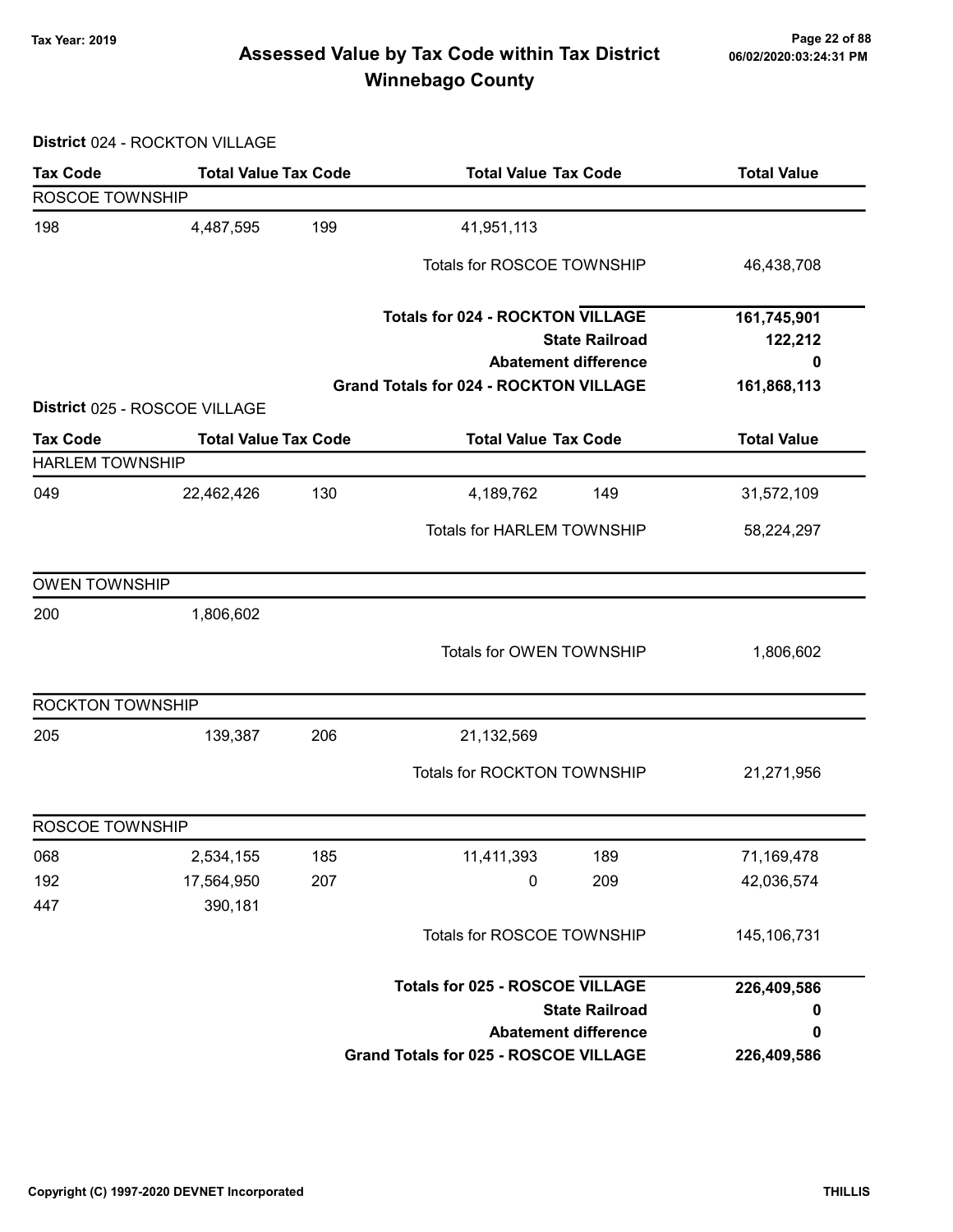# Page 23 of 88 مسلم Page 23 of 88<br>Assessed Value by Tax Code within Tax District مسلم Assessed Value by Tax Code within Tax District Winnebago County

|                    | District 026 - SOUTH BELOIT CITY |     |                                                      |                             |                    |
|--------------------|----------------------------------|-----|------------------------------------------------------|-----------------------------|--------------------|
| <b>Tax Code</b>    | <b>Total Value Tax Code</b>      |     | <b>Total Value Tax Code</b>                          |                             | <b>Total Value</b> |
| ROCKTON TOWNSHIP   |                                  |     |                                                      |                             |                    |
| 190                | 39,850,219                       | 201 | 18,119,863                                           | 290                         | 0                  |
| 348                | 60,862                           | 458 | 5,128,651                                            | 459                         | 0                  |
|                    |                                  |     | Totals for ROCKTON TOWNSHIP                          |                             | 63,159,595         |
| ROSCOE TOWNSHIP    |                                  |     |                                                      |                             |                    |
| 175                | 42,598,383                       | 177 | 13,135,925                                           | 347                         | 304,604            |
| 457                | 1,642,941                        |     |                                                      |                             |                    |
|                    |                                  |     | Totals for ROSCOE TOWNSHIP                           |                             | 57,681,853         |
|                    |                                  |     | <b>Totals for 026 - SOUTH BELOIT CITY</b>            |                             | 120,841,448        |
|                    |                                  |     | <b>State Railroad</b><br><b>Abatement difference</b> |                             | 1,188,777          |
|                    |                                  |     |                                                      |                             | 0                  |
|                    | District 027 - WINNEBAGO VILLAGE |     | Grand Totals for 026 - SOUTH BELOIT CITY             |                             | 122,030,225        |
| <b>Tax Code</b>    | <b>Total Value Tax Code</b>      |     | <b>Total Value Tax Code</b>                          |                             | <b>Total Value</b> |
| WINNEBAGO TOWNSHIP |                                  |     |                                                      |                             |                    |
| 325                | 300,159                          | 328 | 49,029,540                                           |                             |                    |
|                    |                                  |     | Totals for WINNEBAGO TOWNSHIP                        |                             | 49,329,699         |
|                    |                                  |     | <b>Totals for 027 - WINNEBAGO VILLAGE</b>            |                             | 49,329,699         |
|                    |                                  |     |                                                      | <b>State Railroad</b>       | 0                  |
|                    |                                  |     |                                                      | <b>Abatement difference</b> | 0                  |
|                    | District 030 - BLACKHAWK FIRE    |     | <b>Grand Totals for 027 - WINNEBAGO VILLAGE</b>      |                             | 49,329,699         |
| <b>Tax Code</b>    | <b>Total Value Tax Code</b>      |     | <b>Total Value Tax Code</b>                          |                             | <b>Total Value</b> |
| ROCKFORD TOWNSHIP  |                                  |     |                                                      |                             |                    |
| 064                | 13,956,246                       | 066 | 12,392,860                                           | 069                         | 6,687,940          |
| 071                | 10,709,308                       |     |                                                      |                             |                    |
|                    |                                  |     | Totals for ROCKFORD TOWNSHIP                         |                             | 43,746,354         |
|                    |                                  |     | <b>Totals for 030 - BLACKHAWK FIRE</b>               |                             | 43,746,354         |
|                    |                                  |     |                                                      | <b>State Railroad</b>       | 213,709            |
|                    |                                  |     |                                                      | <b>Abatement difference</b> | 0                  |
|                    |                                  |     | <b>Grand Totals for 030 - BLACKHAWK FIRE</b>         |                             | 43,960,063         |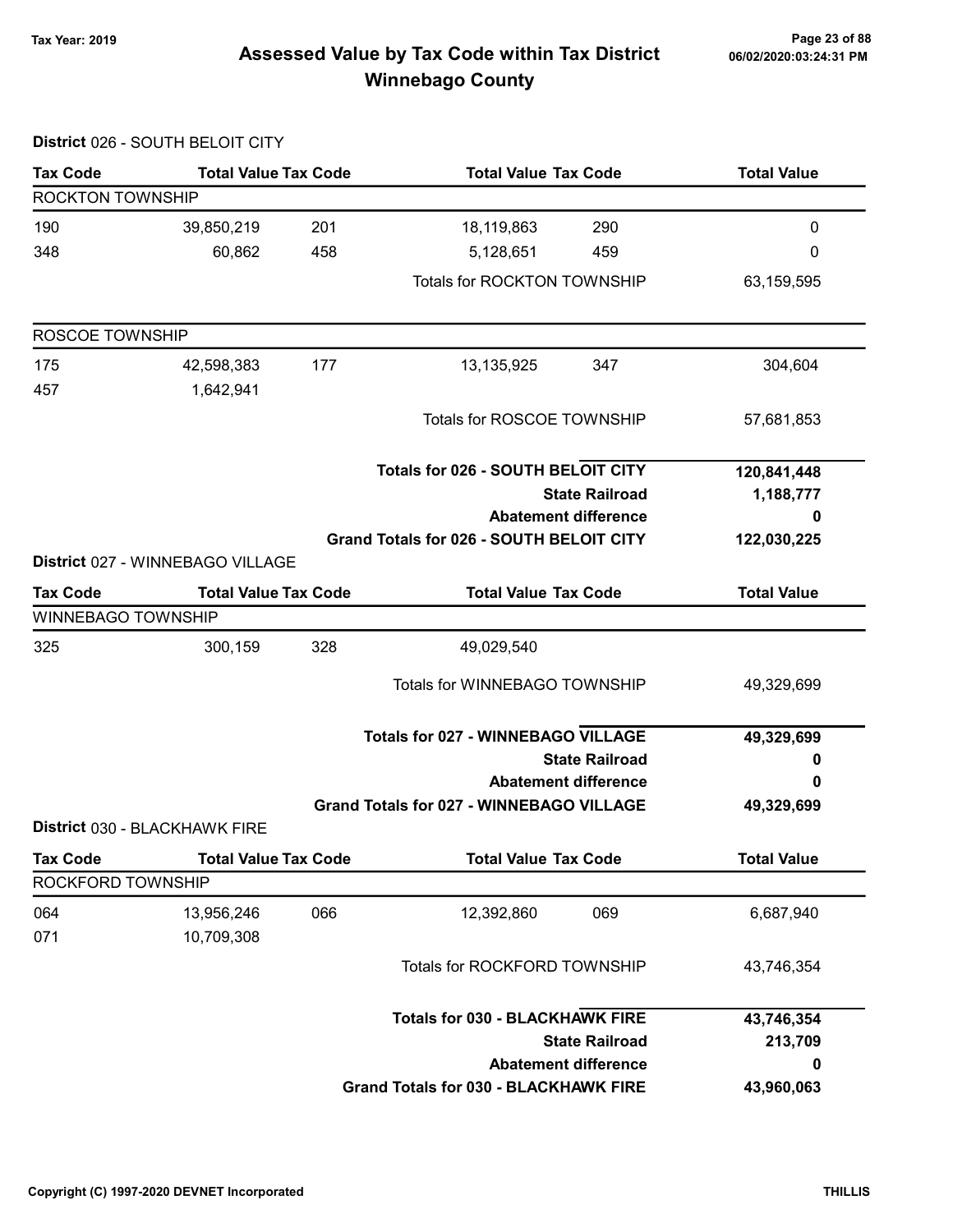# Page 24 of 88 مع Page 24 of 88<br>Assessed Value by Tax Code within Tax District مof/22020:03:24:31 PM Winnebago County

| <b>Tax Code</b>          | <b>Total Value Tax Code</b> |     | <b>Total Value Tax Code</b>                      |                             | <b>Total Value</b>     |  |
|--------------------------|-----------------------------|-----|--------------------------------------------------|-----------------------------|------------------------|--|
|                          | CHERRY VALLEY TOWNSHIP      |     |                                                  |                             |                        |  |
| 110                      | 24,202,956                  | 111 | 5,863,497                                        | 113                         | 9,697,858              |  |
| 114                      | 73,385,290                  | 115 | 5,512,823                                        | 119                         | 13,355,087             |  |
| 120                      | 3,626,648                   | 122 | 531,248                                          | 124                         | 6,979,876              |  |
| 125                      | 123,290                     | 128 | 1,778,609                                        | 129                         | 13,394,203             |  |
| 343                      | 540,338                     | 366 | 700,062                                          | 367                         | 111,362                |  |
| 386                      | 0                           | 396 | $\pmb{0}$                                        | 440                         | 26,485                 |  |
|                          |                             |     | Totals for CHERRY VALLEY TOWNSHIP                |                             | 159,829,632            |  |
| ROCKFORD TOWNSHIP        |                             |     |                                                  |                             |                        |  |
| 003                      | 27,272,582                  | 005 | 10,900,130                                       | 017                         | 23,344,843             |  |
| 018                      | 51,371,714                  | 072 | 45,891                                           | 374                         | 1,511,504              |  |
| 378                      | 49,233,547                  | 397 | 0                                                | 439                         | 465,801                |  |
|                          |                             |     | Totals for ROCKFORD TOWNSHIP                     | 164,146,012                 |                        |  |
|                          |                             |     | <b>Totals for 031 - CHERRY VALLEY FIRE</b>       | <b>State Railroad</b>       | 323,975,644<br>759,924 |  |
|                          |                             |     |                                                  | <b>Abatement difference</b> | 0                      |  |
| District 033 - FIRE 1    |                             |     | <b>Grand Totals for 031 - CHERRY VALLEY FIRE</b> |                             | 324,735,568            |  |
| <b>Tax Code</b>          | <b>Total Value Tax Code</b> |     | <b>Total Value Tax Code</b>                      |                             | <b>Total Value</b>     |  |
| <b>DURAND TOWNSHIP</b>   |                             |     |                                                  |                             |                        |  |
| 228                      | 1,289,122                   | 229 | 1,943,522                                        | 230                         | 21,183,981             |  |
| 231                      | 126,699                     | 232 | 934,552                                          | 233                         | 14,146,466             |  |
| 234                      | 298,396                     |     |                                                  |                             |                        |  |
|                          |                             |     | Totals for DURAND TOWNSHIP                       |                             | 39,922,738             |  |
| <b>HARRISON TOWNSHIP</b> |                             |     |                                                  |                             |                        |  |
| 246                      | 8,601,580                   | 247 | 6,753,801                                        | 248                         | 63,740                 |  |
|                          |                             |     | Totals for HARRISON TOWNSHIP                     |                             | 15,419,121             |  |
| <b>LAONA TOWNSHIP</b>    |                             |     |                                                  |                             |                        |  |
| 212                      | $\pmb{0}$                   | 220 | 35,438,962                                       |                             |                        |  |
|                          |                             |     | Totals for LAONA TOWNSHIP                        |                             | 35,438,962             |  |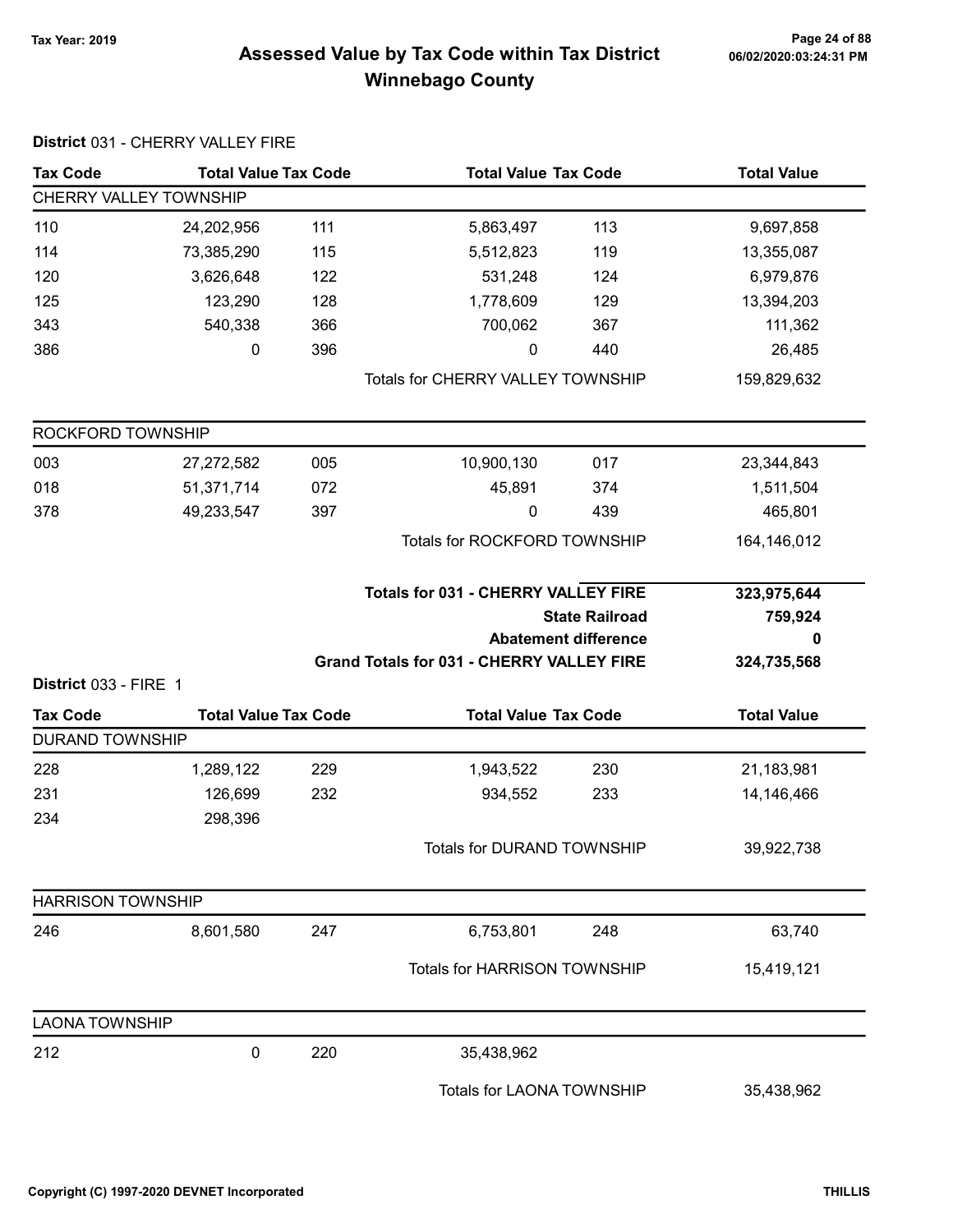# Page 25 of 88 مع Page 25 of 88<br>Assessed Value by Tax Code within Tax District مof/22020:03:24:31 PM Winnebago County

District 033 - FIRE 1

| <b>Tax Code</b>        | <b>Total Value Tax Code</b>       |     | <b>Total Value Tax Code</b>                          |                             | <b>Total Value</b> |  |
|------------------------|-----------------------------------|-----|------------------------------------------------------|-----------------------------|--------------------|--|
| SHIRLAND TOWNSHIP      |                                   |     |                                                      |                             |                    |  |
| 211                    | $\mathbf 0$                       | 214 | 16,866,260                                           |                             |                    |  |
|                        |                                   |     | <b>Totals for SHIRLAND TOWNSHIP</b>                  |                             | 16,866,260         |  |
|                        |                                   |     | Totals for 033 - FIRE 1                              |                             | 107,647,081        |  |
|                        |                                   |     |                                                      | <b>State Railroad</b>       | o                  |  |
|                        |                                   |     |                                                      | <b>Abatement difference</b> | 0                  |  |
|                        |                                   |     | Grand Totals for 033 - FIRE 1                        |                             | 107,647,081        |  |
|                        | District 034 - GERMAN VALLEY FIRE |     |                                                      |                             |                    |  |
| <b>Tax Code</b>        | <b>Total Value Tax Code</b>       |     | <b>Total Value Tax Code</b>                          |                             | <b>Total Value</b> |  |
| <b>SEWARD TOWNSHIP</b> |                                   |     |                                                      |                             |                    |  |
| 313                    | 1,715,883                         |     |                                                      |                             |                    |  |
|                        |                                   |     | Totals for SEWARD TOWNSHIP                           |                             | 1,715,883          |  |
|                        |                                   |     | <b>Totals for 034 - GERMAN VALLEY FIRE</b>           |                             | 1,715,883          |  |
|                        |                                   |     | <b>State Railroad</b><br><b>Abatement difference</b> |                             | 0                  |  |
|                        |                                   |     |                                                      |                             | 0                  |  |
|                        |                                   |     | <b>Grand Totals for 034 - GERMAN VALLEY FIRE</b>     |                             | 1,715,883          |  |
|                        | District 035 - HARLEM-ROSCOE FIRE |     |                                                      |                             |                    |  |
| <b>Tax Code</b>        | <b>Total Value Tax Code</b>       |     | <b>Total Value Tax Code</b>                          |                             | <b>Total Value</b> |  |
| <b>HARLEM TOWNSHIP</b> |                                   |     |                                                      |                             |                    |  |
| 049                    | 22,462,426                        | 108 | 39,646                                               | 109                         | 30,411,825         |  |
| 118                    | 366,998                           | 130 | 4,189,762                                            | 133                         | 106,946,937        |  |
| 135                    | 7,432,730                         | 136 | 27,487,447                                           | 137                         | 50,254,672         |  |
| 141                    | 221,826                           | 149 | 31,572,109                                           | 151                         | 810                |  |
| 152                    | 4,463,277                         | 153 | 828,638                                              | 163                         | 1,824,507          |  |
| 208                    | 46,742                            | 413 | 491,895                                              | 414                         | 1,051,893          |  |
| 429                    | 4,613                             | 430 | 145,444                                              | 431                         | $\boldsymbol{0}$   |  |
| 432                    | $\pmb{0}$                         | 433 | 1,399,128                                            | 434                         | 206,707            |  |
| 435                    | 6,285,368                         |     |                                                      |                             |                    |  |
|                        |                                   |     | Totals for HARLEM TOWNSHIP                           |                             | 298,135,400        |  |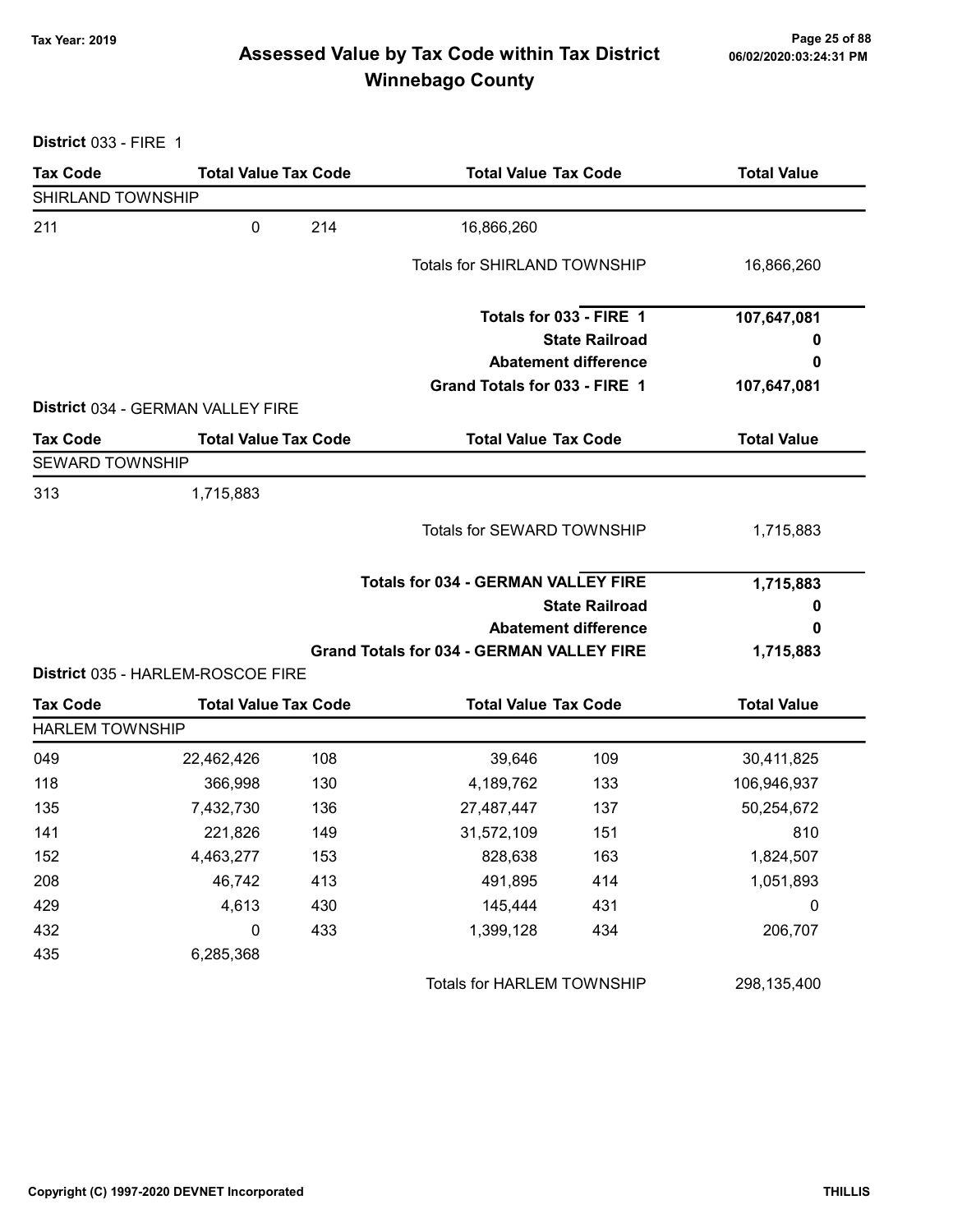# Page 26 of 88 مع Page 26 of 88<br>Assessed Value by Tax Code within Tax District مof/22020:03:24:31 PM Winnebago County

|                        | District 035 - HARLEM-ROSCOE FIRE                                 |     |                                                |                             |                    |
|------------------------|-------------------------------------------------------------------|-----|------------------------------------------------|-----------------------------|--------------------|
| <b>Tax Code</b>        | <b>Total Value Tax Code</b>                                       |     | <b>Total Value Tax Code</b>                    |                             | <b>Total Value</b> |
| ROSCOE TOWNSHIP        |                                                                   |     |                                                |                             |                    |
| 068                    | 2,534,155                                                         | 179 | 9,266,318                                      | 180                         | 70,725,789         |
| 181                    | 142,020,427                                                       | 182 | 651,025                                        | 183                         | 0                  |
| 184                    | 1,106,758                                                         | 185 | 11,411,393                                     | 187                         | 2,794,446          |
| 188                    | 596,749                                                           | 189 | 71,169,478                                     | 192                         | 17,564,950         |
| 196                    | 11,656                                                            | 198 | 4,487,595                                      | 199                         | 41,951,113         |
| 207                    | 0                                                                 | 209 | 42,036,574                                     | 447                         | 390,181            |
|                        |                                                                   |     | Totals for ROSCOE TOWNSHIP                     |                             | 418,718,607        |
|                        |                                                                   |     | <b>Totals for 035 - HARLEM-ROSCOE FIRE</b>     |                             | 716,854,007        |
|                        |                                                                   |     |                                                | <b>State Railroad</b>       | 412,085            |
|                        |                                                                   |     |                                                | <b>Abatement difference</b> | 0                  |
|                        |                                                                   |     | Grand Totals for 035 - HARLEM-ROSCOE FIRE      |                             | 717,266,092        |
|                        | District 036 - NEW MILFORD FIRE                                   |     |                                                |                             |                    |
| <b>Tax Code</b>        | <b>Total Value Tax Code</b>                                       |     | <b>Total Value Tax Code</b>                    |                             | <b>Total Value</b> |
| ROCKFORD TOWNSHIP      |                                                                   |     |                                                |                             |                    |
| 053                    | 1,841,679                                                         | 092 | 4,555,884                                      | 093                         | 1,306,631          |
| 095                    | 4,482,051                                                         | 096 | 7,835,225                                      | 099                         | 5,171,193          |
| 351                    | 741,200                                                           | 370 | $\pmb{0}$                                      | 372                         | 3,885,669          |
| 373                    | 1,927,162                                                         | 379 | 819,125                                        | 380                         | 914,437            |
| 385                    | 893,548                                                           | 393 | 408,510                                        | 394                         | 0                  |
| 438                    | 552,420                                                           | 441 | 424,911                                        | 452                         | 27,615             |
|                        |                                                                   |     | Totals for ROCKFORD TOWNSHIP                   |                             | 35,787,260         |
|                        | <b>Totals for 036 - NEW MILFORD FIRE</b><br><b>State Railroad</b> |     |                                                | 35,787,260<br>223,305       |                    |
|                        |                                                                   |     | <b>Abatement difference</b>                    |                             | 0                  |
|                        | District 037 - NORTH PARK FIRE                                    |     | <b>Grand Totals for 036 - NEW MILFORD FIRE</b> |                             | 36,010,565         |
| <b>Tax Code</b>        | <b>Total Value Tax Code</b>                                       |     | <b>Total Value Tax Code</b>                    |                             | <b>Total Value</b> |
| <b>HARLEM TOWNSHIP</b> |                                                                   |     |                                                |                             |                    |
| 042                    | 3,406,009                                                         | 139 | 7,833,918                                      | 140                         | 53,339             |
| 142                    | 4,109                                                             | 144 | 109,466,448                                    | 145                         | 4,548,007          |
| 147                    | 69,561                                                            | 158 | 6,244,342                                      | 159                         | 237,811            |
| 160                    | 494,890                                                           | 164 | 88,935                                         | 194                         | 2,366,057          |
| 416                    | 6,106,653                                                         |     |                                                |                             |                    |
|                        |                                                                   |     | Totals for HARLEM TOWNSHIP                     |                             | 140,920,079        |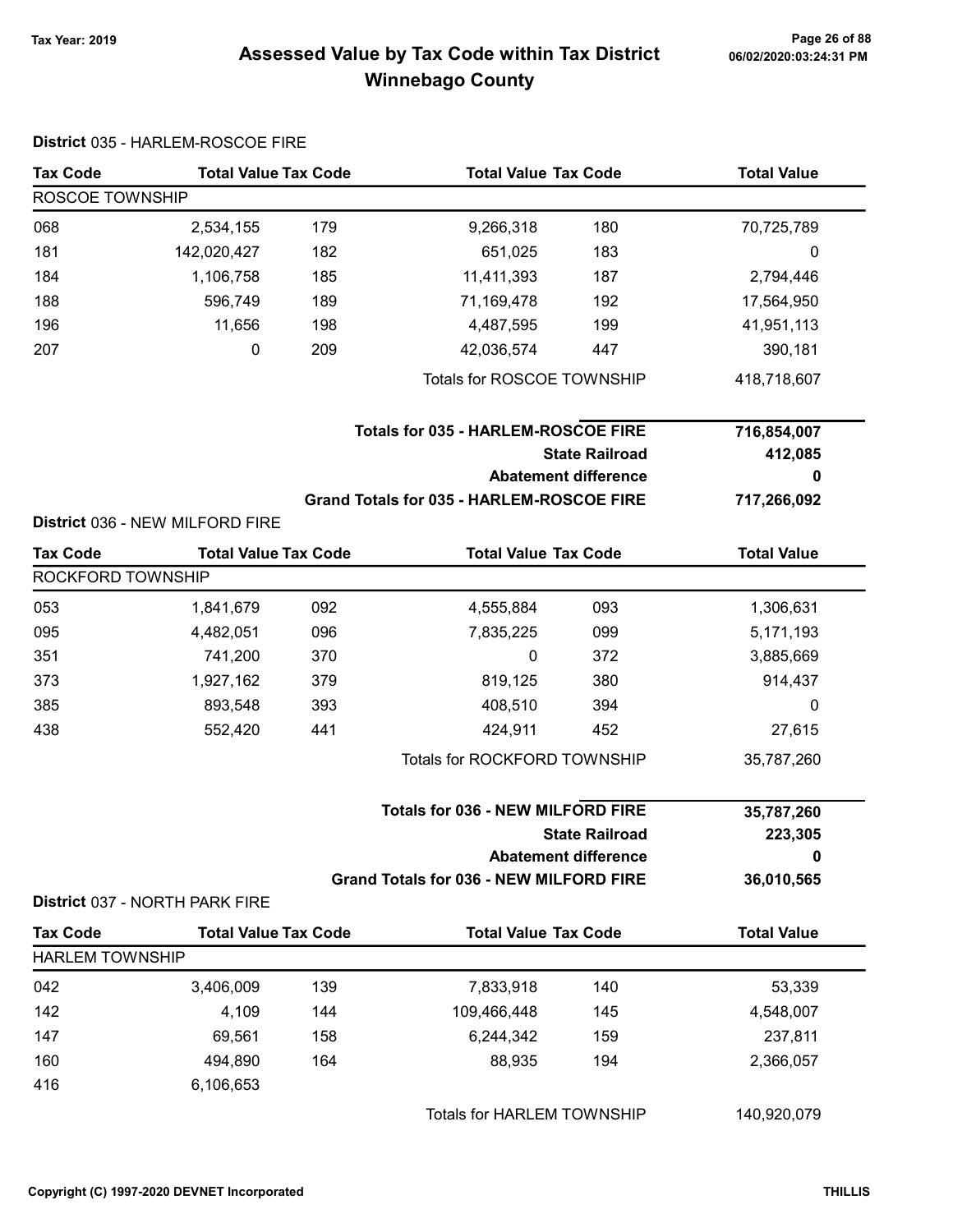#### Page 27 of 88 مسلم Page 27 of 88<br>Assessed Value by Tax Code within Tax District مسلم Assessed Value by Tax Code within Tax District Winnebago County

#### District 037 - NORTH PARK FIRE Tax Code Total Value Tax Code Total Value Tax Code Total Value ROCKFORD TOWNSHIP 010 3,030,957 22,255,718 013 031 4,634,804 040 75,833 2,858,942 061 Totals for ROCKFORD TOWNSHIP 32,856,254 State Railroad Totals for 037 - NORTH PARK FIRE Abatement difference Grand Totals for 037 - NORTH PARK FIRE 173,776,333 516,607 0 174,292,940 District 038 - NORTHWEST FIRE Tax Code Total Value Tax Code Total Value Tax Code Total Value Tax Code OWEN TOWNSHIP 148 148 940 150 102,397 156 17,820,214 161 107,002 162 521,961 167 5,396,458 169 7,888,747 170 109,799 171 170 358 0 3,727 359 360 0 362 1,017,686 49,219 363 365 11,159,820 368 0 112,104 369 Totals for OWEN TOWNSHIP 44,429,385 ROCKFORD TOWNSHIP 050 6,456,008 051 9,247,680 052 395,001 Totals for ROCKFORD TOWNSHIP 16,098,689 State Railroad Totals for 038 - NORTHWEST FIRE Abatement difference Grand Totals for 038 - NORTHWEST FIRE 60,528,074 331,926 0 60,860,000 District 039 - PECATONICA FIRE Tax Code Total Value Tax Code Total Value Tax Code Total Value Tax Code BURRITT TOWNSHIP 263 192,740 1,384,473 267 268 3,646,788 Totals for BURRITT TOWNSHIP 5,224,001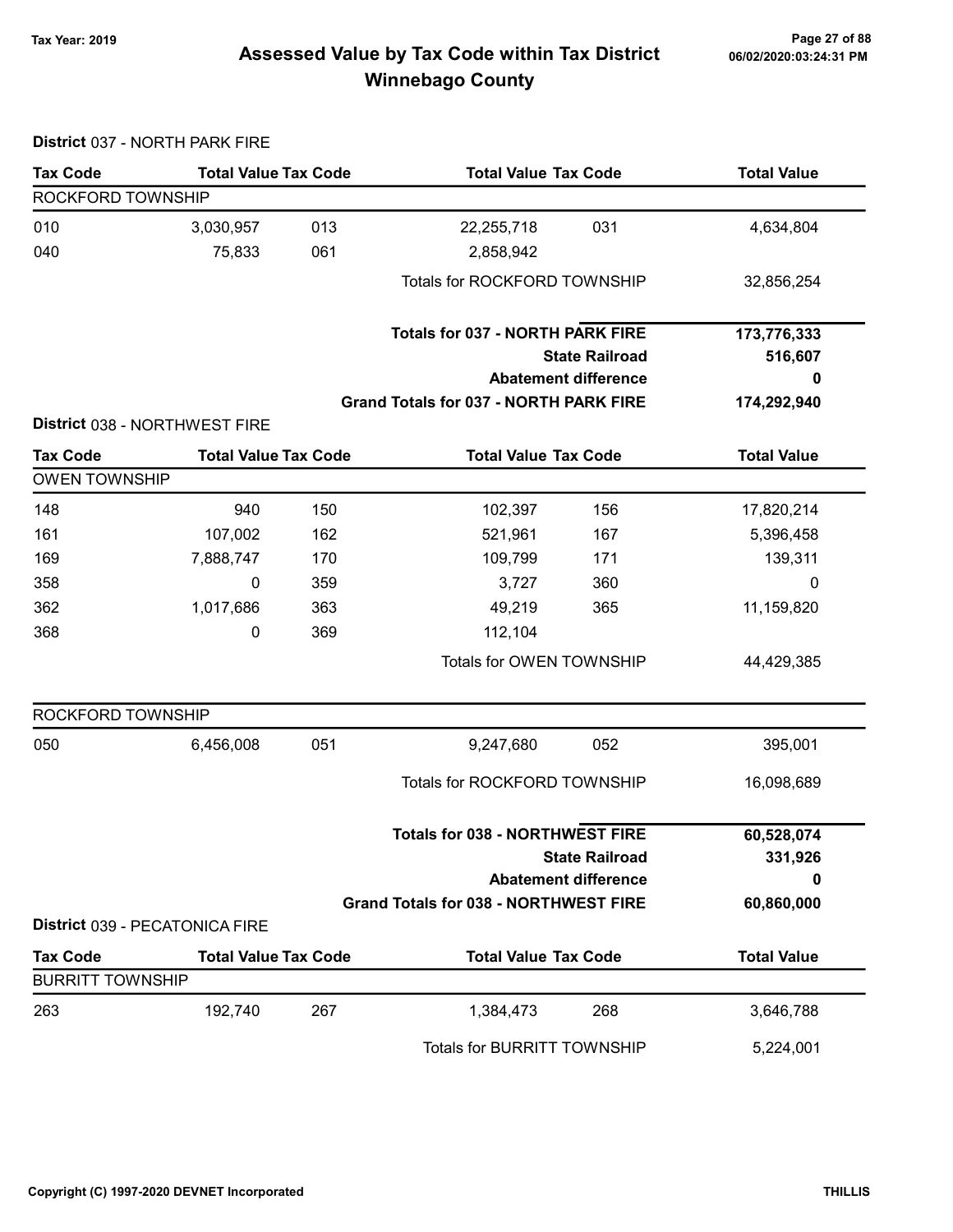District 039 - PECATONICA FIRE

# Page 28 of 88 مع Page 28 of 88<br>Assessed Value by Tax Code within Tax District مof/22020:03:24:31 PM Winnebago County

| <b>Tax Code</b>                | <b>Total Value Tax Code</b> |     | <b>Total Value Tax Code</b>                   |                             | <b>Total Value</b> |
|--------------------------------|-----------------------------|-----|-----------------------------------------------|-----------------------------|--------------------|
| PECATONICA TOWNSHIP            |                             |     |                                               |                             |                    |
| 281                            | 44,376,743                  | 282 | 153,798                                       | 286                         | 27,469,759         |
| 425                            | 61,434                      |     |                                               |                             |                    |
|                                |                             |     | <b>Totals for PECATONICA TOWNSHIP</b>         |                             | 72,061,734         |
| <b>SEWARD TOWNSHIP</b>         |                             |     |                                               |                             |                    |
| 305                            | 274,023                     | 308 | 309<br>751,717                                |                             | 5,462,313          |
| 310                            | 7,419,605                   | 312 | 1,526,734                                     | 314                         | 4,378,963          |
|                                |                             |     | Totals for SEWARD TOWNSHIP                    |                             | 19,813,355         |
|                                |                             |     | <b>Totals for 039 - PECATONICA FIRE</b>       |                             | 97,099,090         |
|                                |                             |     | <b>State Railroad</b>                         |                             | 544,915            |
|                                | <b>Abatement difference</b> |     |                                               | 0                           |                    |
|                                |                             |     | <b>Grand Totals for 039 - PECATONICA FIRE</b> |                             | 97,644,005         |
| District 040 - ROCK RIVER FIRE |                             |     |                                               |                             |                    |
| <b>Tax Code</b>                | <b>Total Value Tax Code</b> |     | <b>Total Value Tax Code</b>                   |                             | <b>Total Value</b> |
| ROCKFORD TOWNSHIP              |                             |     |                                               |                             |                    |
| 084                            | 539,078                     | 104 | 2,077,795                                     |                             |                    |
|                                |                             |     | Totals for ROCKFORD TOWNSHIP                  |                             | 2,616,873          |
|                                |                             |     | <b>Totals for 040 - ROCK RIVER FIRE</b>       |                             | 2,616,873          |
|                                |                             |     | <b>State Railroad</b>                         |                             | 620,761            |
|                                |                             |     |                                               | <b>Abatement difference</b> | 0                  |
|                                |                             |     | <b>Grand Totals for 040 - ROCK RIVER FIRE</b> |                             | 3,237,634          |
| District 041 - ROCKTON FIRE    |                             |     |                                               |                             |                    |
| <b>Tax Code</b>                | <b>Total Value Tax Code</b> |     | <b>Total Value Tax Code</b>                   |                             | <b>Total Value</b> |
| <b>OWEN TOWNSHIP</b>           |                             |     |                                               |                             |                    |
| 155                            | 7,971,687                   | 165 | 14,648,494                                    | 168                         | $\pmb{0}$          |
| 200                            | 1,806,602                   | 364 | 239,733                                       |                             |                    |
|                                |                             |     | Totals for OWEN TOWNSHIP                      |                             | 24,666,516         |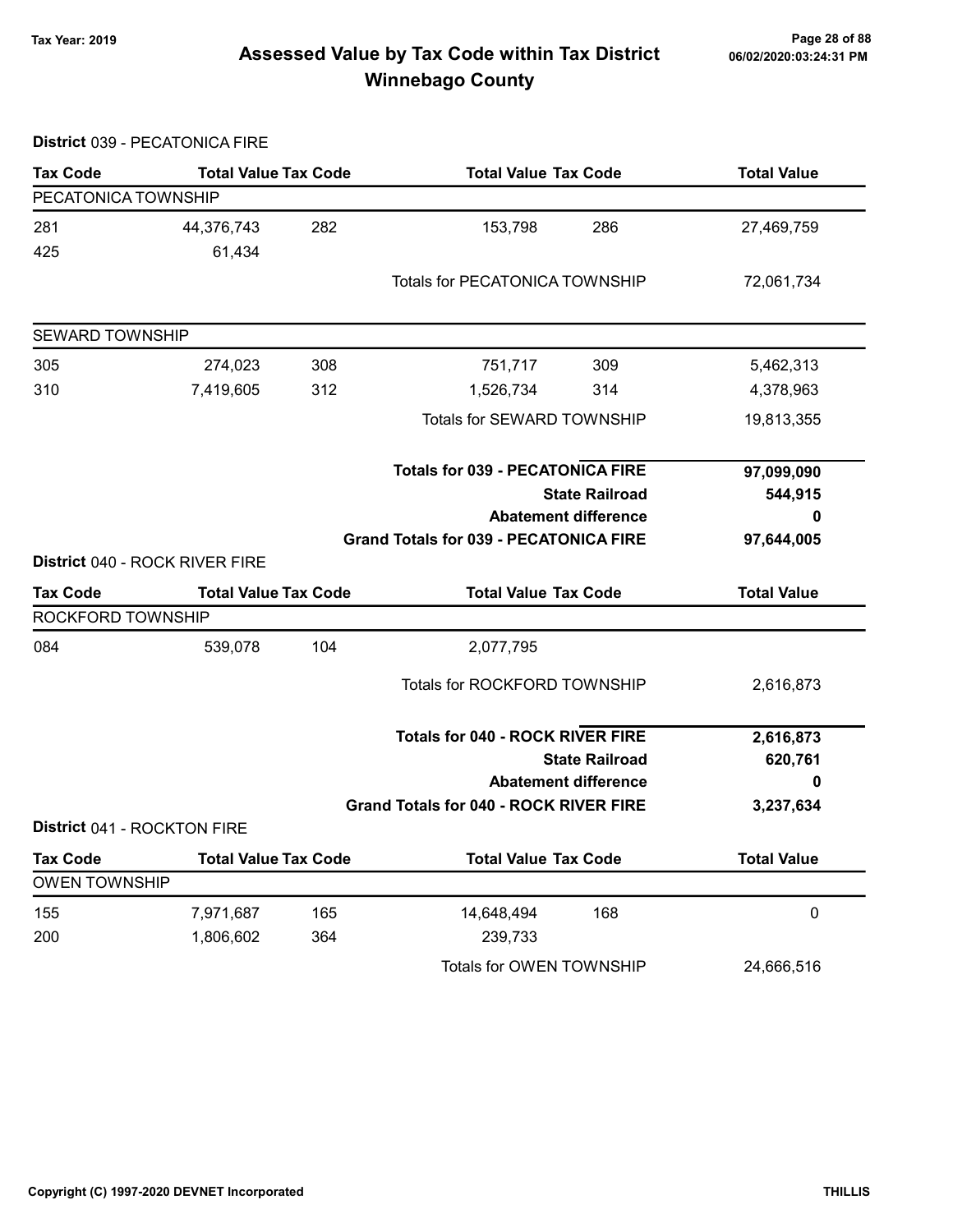#### Page 29 of 88 مع Page 29 of 88<br>Assessed Value by Tax Code within Tax District مof/22020:03:24:31 PM Winnebago County

#### District 041 - ROCKTON FIRE Tax Code Total Value Tax Code Total Value Tax Code Total Value ROCKTON TOWNSHIP 191 12,815,351 8,607,884 193 197 109,049,312 202 45,851,586 4,839,061 203 204 20,280 205 139,387 206 21,132,569 401 3,994,120 402 533,396 420 1,710,085 Totals for ROCKTON TOWNSHIP 208,693,031 SHIRLAND TOWNSHIP 210 0 7,213,061 213 Totals for SHIRLAND TOWNSHIP 7,213,061 State Railroad Totals for 041 - ROCKTON FIRE Abatement difference Grand Totals for 041 - ROCKTON FIRE 240,572,608 496,081 0 241,068,689 District 042 - STILLMAN FIRE Tax Code Total Value Tax Code Total Value Tax Code Total Value Tax Code ROCKFORD TOWNSHIP 090 5,778 091 9,436,746 Totals for ROCKFORD TOWNSHIP 9,442,524 State Railroad Totals for 042 - STILLMAN FIRE Abatement difference Grand Totals for 042 - STILLMAN FIRE 9,442,524 0 0 9,442,524 District 043 - WEST SUBURBAN FIRE Tax Code Total Value Tax Code Total Value Tax Code Total Value Tax Code ROCKFORD TOWNSHIP 057 9,492,308 1,615,233 058 059 1,469,984 060 1,610,820 062 6,946,363 063 2,142,767 073 **41,848** 083 618,567 Totals for ROCKFORD TOWNSHIP 23,937,890 State Railroad Totals for 043 - WEST SUBURBAN FIRE Abatement difference Grand Totals for 043 - WEST SUBURBAN FIRE 23,937,890 27,246 0 23,965,136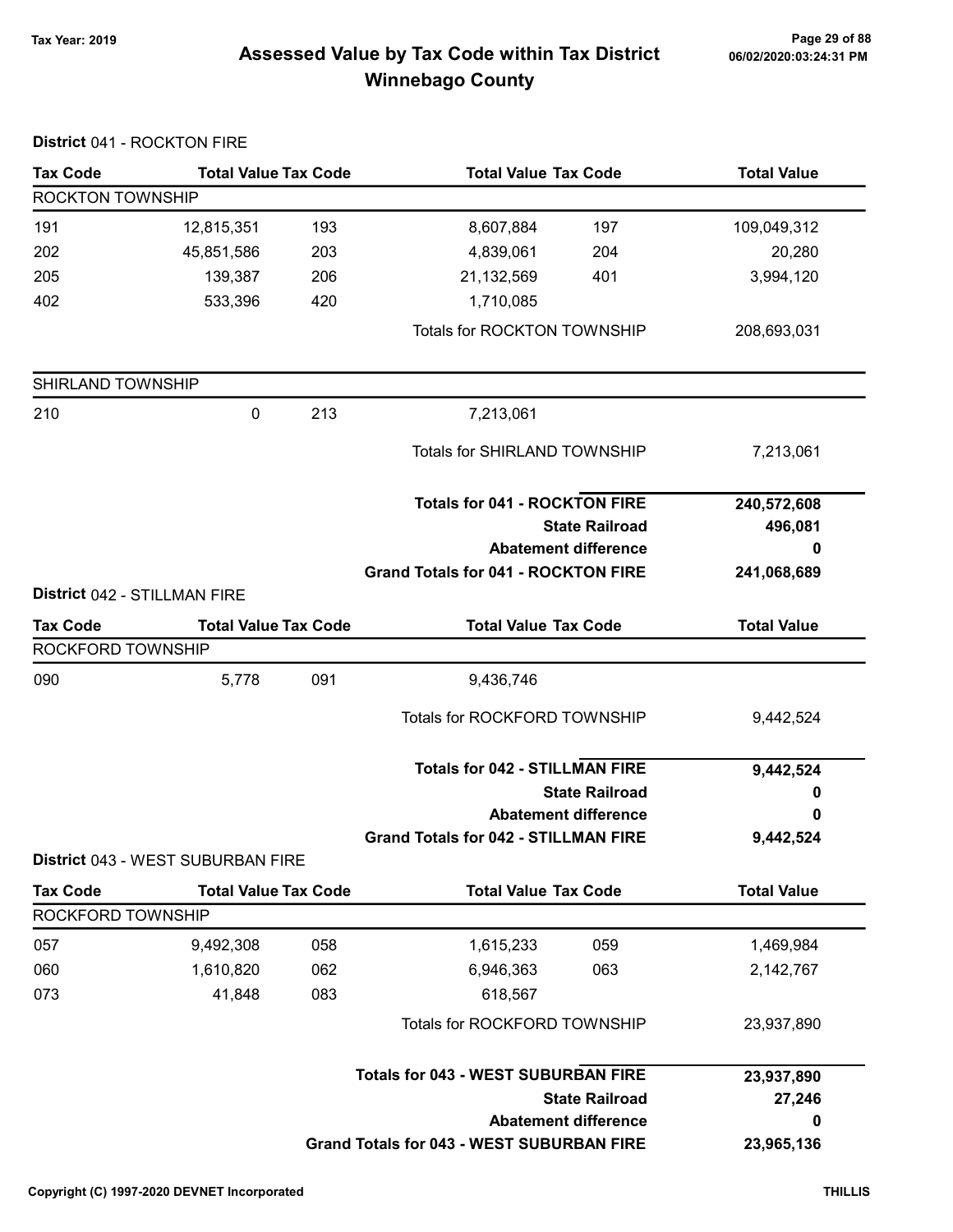# Page 30 of 88 وTax Year: 2019 Page 30 of 88<br>Assessed Value by Tax Code within Tax District هو Assessed Value by Tax Code Winnebago County

| District 044 - W B S FIRE |                                       |     |                                    |                             |                    |
|---------------------------|---------------------------------------|-----|------------------------------------|-----------------------------|--------------------|
| <b>Tax Code</b>           | <b>Total Value Tax Code</b>           |     | <b>Total Value Tax Code</b>        |                             | <b>Total Value</b> |
| <b>BURRITT TOWNSHIP</b>   |                                       |     |                                    |                             |                    |
| 254                       | 244,504                               | 260 | 14,572,222                         | 262                         | 185,937            |
| 265                       | 921,616                               | 266 | 6,292,153                          |                             |                    |
|                           |                                       |     | <b>Totals for BURRITT TOWNSHIP</b> |                             | 22,216,432         |
| PECATONICA TOWNSHIP       |                                       |     |                                    |                             |                    |
| 283                       | 133,138                               | 284 | 33,528                             |                             |                    |
|                           |                                       |     | Totals for PECATONICA TOWNSHIP     |                             | 166,666            |
| <b>SEWARD TOWNSHIP</b>    |                                       |     |                                    |                             |                    |
| 306                       | 394,762                               | 311 | 3,845,306                          |                             |                    |
|                           |                                       |     | Totals for SEWARD TOWNSHIP         |                             | 4,240,068          |
| <b>WINNEBAGO TOWNSHIP</b> |                                       |     |                                    |                             |                    |
| 324                       | 1,731,834                             | 325 | 300,159                            | 326                         | 46,779,773         |
| 328                       | 49,029,540                            | 329 | 1,778,042                          |                             |                    |
|                           |                                       |     | Totals for WINNEBAGO TOWNSHIP      |                             | 99,619,348         |
|                           |                                       |     | Totals for 044 - W B S FIRE        |                             | 126,242,514        |
|                           |                                       |     | <b>State Railroad</b>              |                             | 630,542            |
|                           |                                       |     |                                    | <b>Abatement difference</b> | Ω                  |
|                           | District 046 - ROCKFORD PARK DISTRICT |     | Grand Totals for 044 - W B S FIRE  |                             | 126,873,056        |
| <b>Tax Code</b>           | <b>Total Value Tax Code</b>           |     | <b>Total Value Tax Code</b>        |                             | <b>Total Value</b> |
|                           | CHERRY VALLEY TOWNSHIP                |     |                                    |                             |                    |
| 113                       | 9,697,858                             | 124 | 6,979,876                          | 125                         | 123,290            |
| 127                       | 115,211,880                           | 128 | 1,778,609                          | 129                         | 13,394,203         |
| 343                       | 540,338                               | 383 | 1,405,543                          | 386                         | 0                  |
|                           |                                       |     | Totals for CHERRY VALLEY TOWNSHIP  |                             | 149, 131, 597      |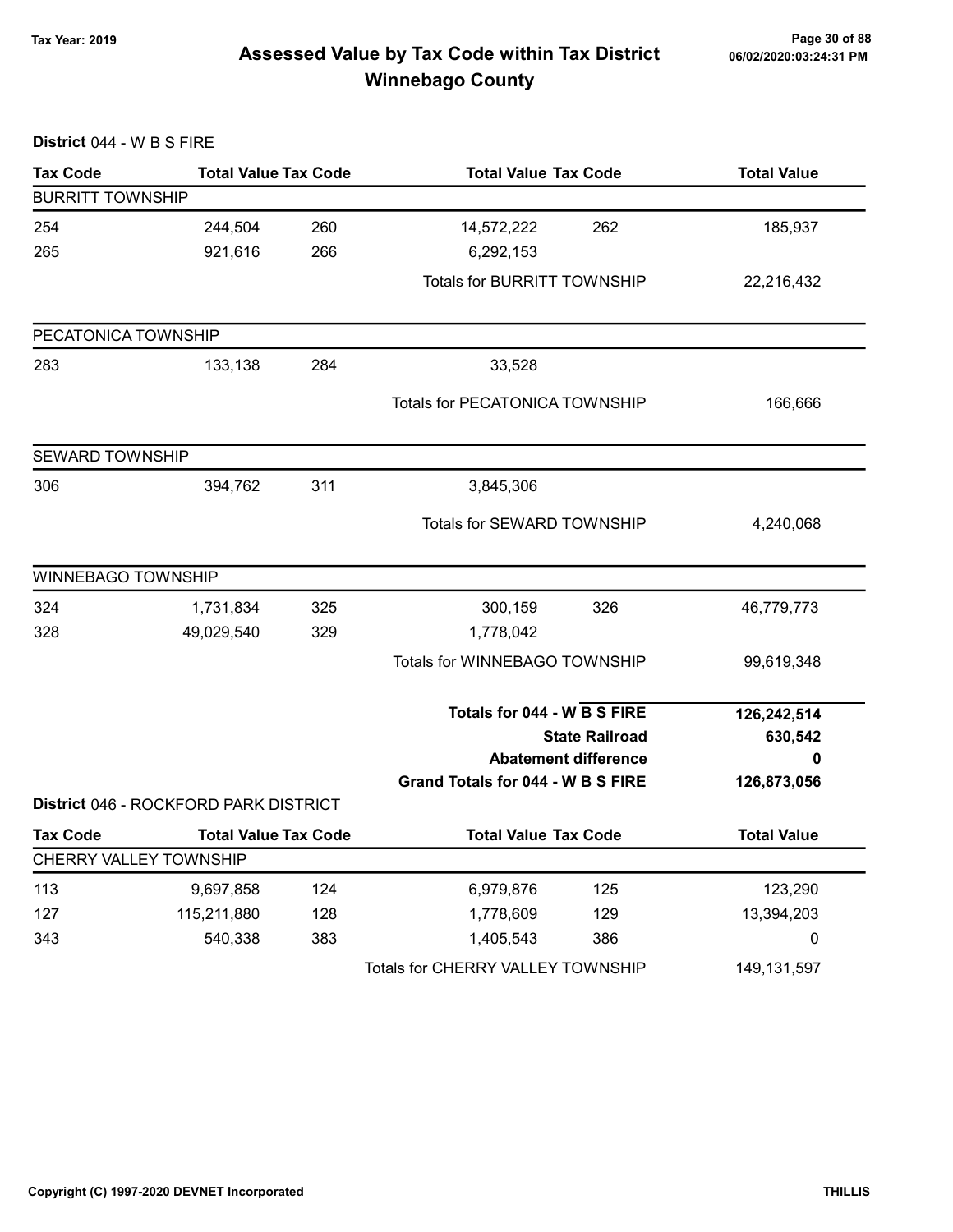# Page 31 of 88 وTax Year: 2019 Page 31 of 88<br>Assessed Value by Tax Code within Tax District هو Assessed Value by Tax Code Winnebago County

#### District 046 - ROCKFORD PARK DISTRICT

| <b>Tax Code</b>        | <b>Total Value Tax Code</b> |     | <b>Total Value Tax Code</b> |     | <b>Total Value</b> |
|------------------------|-----------------------------|-----|-----------------------------|-----|--------------------|
| <b>HARLEM TOWNSHIP</b> |                             |     |                             |     |                    |
| 006                    | 134,481,126                 | 007 | 3,932,670                   | 019 | 0                  |
| 020                    | 22,461                      | 026 | 31,160,124                  | 042 | 3,406,009          |
| 078                    | 301,367                     | 142 | 4,109                       | 147 | 69,561             |
| 151                    | 810                         | 152 | 4,463,277                   | 158 | 6,244,342          |
| 159                    | 237,811                     | 427 | 10,133                      | 428 | 1,724,291          |
| 442                    | 1,000,647                   | 444 | 12,832                      | 454 | 30,306             |
|                        |                             |     | Totals for HARLEM TOWNSHIP  |     | 187, 101, 876      |
| <b>OWEN TOWNSHIP</b>   |                             |     |                             |     |                    |
| 046                    | 32,447                      | 146 | 18,576,679                  | 150 | 102,397            |
| 154                    | 109,418                     | 171 | 139,311                     | 172 | 230,063            |
|                        |                             |     | Totals for OWEN TOWNSHIP    |     | 19,190,315         |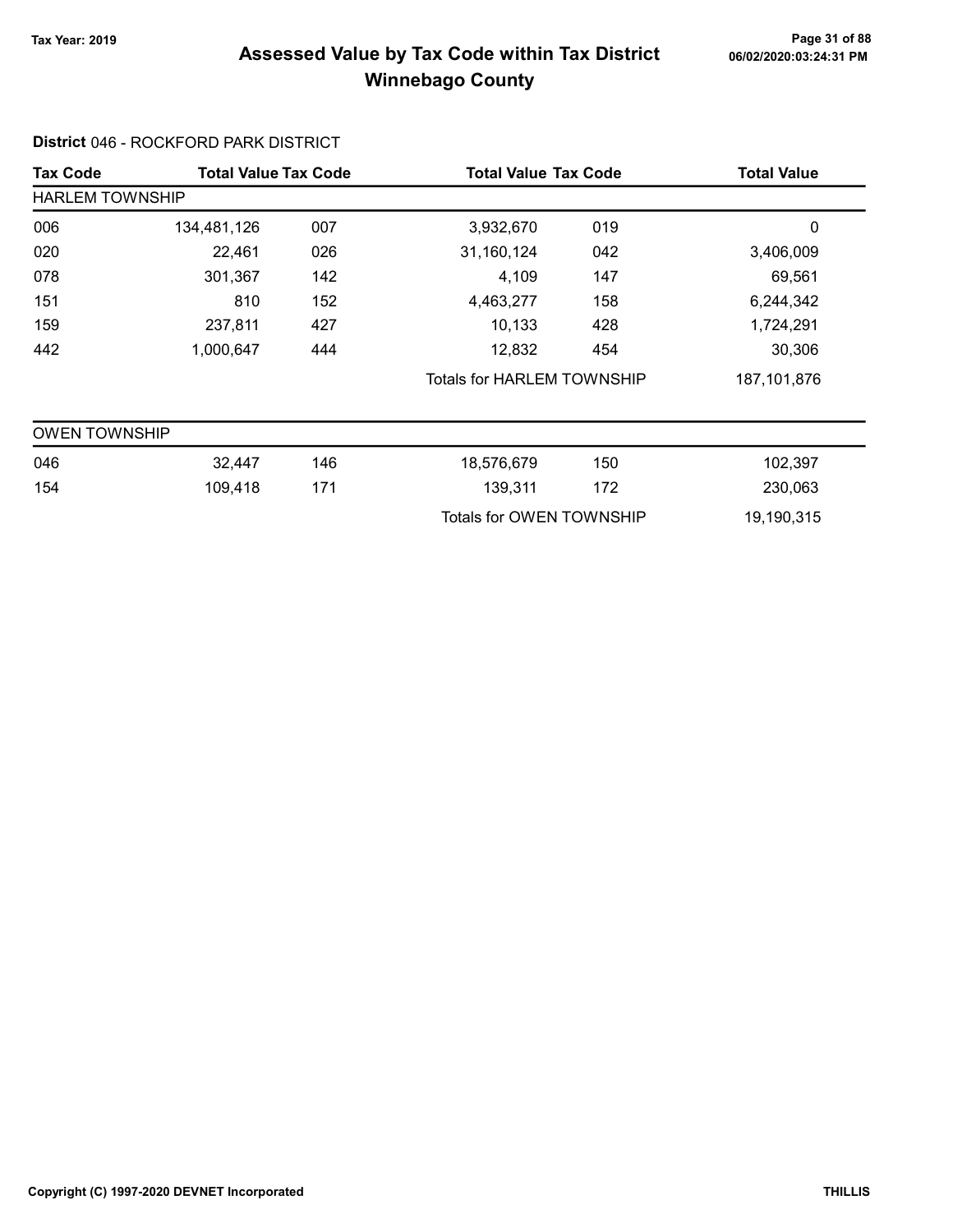# Page 32 of 88 وTax Year: 2019 Page 32 of 88<br>Assessed Value by Tax Code within Tax District هو Assessed Value by Tax Code Winnebago County

#### District 046 - ROCKFORD PARK DISTRICT

| <b>Tax Code</b>   | <b>Total Value Tax Code</b> |     | <b>Total Value Tax Code</b>                    |                                                      | <b>Total Value</b> |  |
|-------------------|-----------------------------|-----|------------------------------------------------|------------------------------------------------------|--------------------|--|
| ROCKFORD TOWNSHIP |                             |     |                                                |                                                      |                    |  |
| 001               | 1,262,824,861               | 002 | 104,208,140                                    | 003                                                  | 27,272,582         |  |
| 005               | 10,900,130                  | 008 | 53,223,276                                     | 010                                                  | 3,030,957          |  |
| 013               | 22,255,718                  | 014 | 1,571,657                                      | 016                                                  | 4,708              |  |
| 017               | 23,344,843                  | 018 | 51,371,714                                     | 021                                                  | 17,383,351         |  |
| 030               | 379,593                     | 031 | 4,634,804                                      | 035                                                  | 818,108            |  |
| 036               | 12,384,733                  | 038 | 0                                              | 040                                                  | 75,833             |  |
| 044               | 15,690                      | 047 | 3,861                                          | 048                                                  | 65,567             |  |
| 050               | 6,456,008                   | 051 | 9,247,680                                      | 052                                                  | 395,001            |  |
| 053               | 1,841,679                   | 056 | 316,147                                        | 057                                                  | 9,492,308          |  |
| 058               | 1,615,233                   | 059 | 1,469,984                                      | 060                                                  | 1,610,820          |  |
| 061               | 2,858,942                   | 062 | 6,946,363                                      | 063                                                  | 2,142,767          |  |
| 064               | 13,956,246                  | 066 | 12,392,860                                     | 069                                                  | 6,687,940          |  |
| 070               | 2,214,061                   | 071 | 10,709,308                                     | 073                                                  | 41,848             |  |
| 076               | 1,117,351                   | 077 | 151,186                                        | 082                                                  | 93,786             |  |
| 083               | 618,567                     | 084 | 539,078                                        | 085                                                  | 8,976,856          |  |
| 086               | 1,207,995                   | 096 | 7,835,225                                      | 099                                                  | 5,171,193          |  |
| 104               | 2,077,795                   | 117 | 11,895,928                                     | 126                                                  | 1,797,994          |  |
| 223               | 6,824,997                   | 226 | 765,291                                        | 370                                                  | $\pmb{0}$          |  |
| 372               | 3,885,669                   | 374 | 1,511,504                                      | 378                                                  | 49,233,547         |  |
| 380               | 914,437                     | 381 | 6,820,495                                      | 382                                                  | 162,492            |  |
| 385               | 893,548                     | 391 | 871,360                                        | 392                                                  | 23,139,583         |  |
| 400               | 45,762                      | 403 | 69,744                                         | 404                                                  | 1,038,459          |  |
| 405               | 1,509,273                   | 406 | 10,548                                         | 407                                                  | 688,934            |  |
| 408               | 281,186                     | 409 | 11,010,334                                     | 410                                                  | 7,315,444          |  |
| 411               | 453                         | 412 | 92,341                                         | 417                                                  | 859,688            |  |
| 418               | 5,607,444                   | 419 | 436,393                                        | 421                                                  | 14,509,063         |  |
| 422               | 9,094,860                   | 423 | 11,788,824                                     | 424                                                  | 8,271,035          |  |
| 426               | 2,286,236                   | 448 | 11,686                                         | 450                                                  | 221,396            |  |
| 451               | 40,909,104                  | 453 | 184,696                                        | 455                                                  | 6,523,417          |  |
| 456               | 4,218,890                   | 460 | 119,482                                        |                                                      |                    |  |
|                   |                             |     | Totals for ROCKFORD TOWNSHIP                   |                                                      | 1,949,775,890      |  |
|                   |                             |     | <b>Totals for 046 - ROCKFORD PARK DISTRICT</b> |                                                      | 2,305,199,678      |  |
|                   |                             |     |                                                | <b>State Railroad</b><br><b>Abatement difference</b> | 5,084,871<br>0     |  |

Grand Totals for 046 - ROCKFORD PARK DISTRICT 2,310,284,549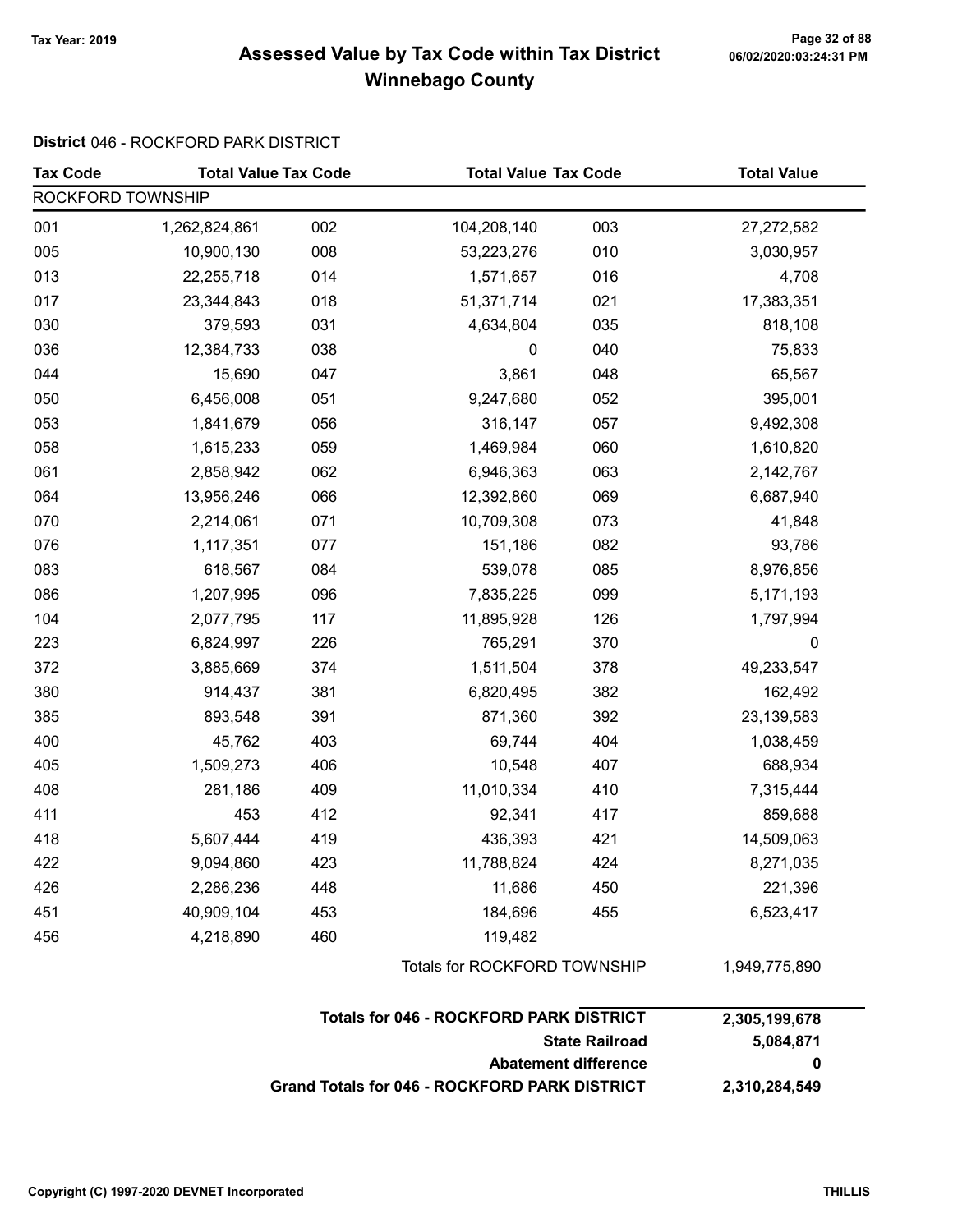# Page 33 of 88 وTax Year: 2019 Page 33 of 88<br>Assessed Value by Tax Code within Tax District هو Assessed Value by Tax Code Winnebago County

|                           | District 047 - SUMNER PARK             |     |                                                       |                             |                    |
|---------------------------|----------------------------------------|-----|-------------------------------------------------------|-----------------------------|--------------------|
| <b>Tax Code</b>           | <b>Total Value Tax Code</b>            |     | <b>Total Value Tax Code</b>                           |                             | <b>Total Value</b> |
| PECATONICA TOWNSHIP       |                                        |     |                                                       |                             |                    |
| 281                       | 44,376,743                             | 282 | 153,798                                               | 283                         | 133,138            |
| 284                       | 33,528                                 | 286 | 27,469,759                                            | 425                         | 61,434             |
|                           |                                        |     | <b>Totals for PECATONICA TOWNSHIP</b>                 |                             | 72,228,400         |
| <b>SEWARD TOWNSHIP</b>    |                                        |     |                                                       |                             |                    |
| 306                       | 394,762                                | 308 | 751,717                                               | 309                         | 5,462,313          |
| 312                       | 1,526,734                              |     |                                                       |                             |                    |
|                           |                                        |     | Totals for SEWARD TOWNSHIP                            |                             | 8,135,526          |
|                           |                                        |     | <b>Totals for 047 - SUMNER PARK</b>                   |                             | 80,363,926         |
|                           |                                        |     | <b>State Railroad</b>                                 |                             | 0                  |
|                           |                                        |     | <b>Abatement difference</b>                           |                             | 0                  |
|                           |                                        |     | <b>Grand Totals for 047 - SUMNER PARK</b>             |                             | 80,363,926         |
|                           | District 048 - WINNEBAGO PARK DISTRICT |     |                                                       |                             |                    |
| <b>Tax Code</b>           | <b>Total Value Tax Code</b>            |     | <b>Total Value Tax Code</b>                           |                             | <b>Total Value</b> |
| <b>WINNEBAGO TOWNSHIP</b> |                                        |     |                                                       |                             |                    |
| 315                       | 69,907                                 | 324 | 1,731,834                                             | 325                         | 300,159            |
| 326                       | 46,779,773                             | 327 | 48,256                                                | 328                         | 49,029,540         |
| 329                       | 1,778,042                              |     |                                                       |                             |                    |
|                           |                                        |     | Totals for WINNEBAGO TOWNSHIP                         |                             | 99,737,511         |
|                           |                                        |     | <b>Totals for 048 - WINNEBAGO PARK DISTRICT</b>       |                             | 99,737,511         |
|                           | <b>State Railroad</b>                  |     |                                                       | 543,212                     |                    |
|                           |                                        |     |                                                       | <b>Abatement difference</b> | 0                  |
|                           | District 049 - SEWARD PARK DISTRICT    |     | <b>Grand Totals for 048 - WINNEBAGO PARK DISTRICT</b> |                             | 100,280,723        |
| <b>Tax Code</b>           | <b>Total Value Tax Code</b>            |     | <b>Total Value Tax Code</b>                           |                             | <b>Total Value</b> |
| <b>SEWARD TOWNSHIP</b>    |                                        |     |                                                       |                             |                    |
| 305                       | 274,023                                | 310 | 7,419,605                                             | 311                         | 3,845,306          |
| 313                       | 1,715,883                              | 314 | 4,378,963                                             |                             |                    |
|                           |                                        |     | Totals for SEWARD TOWNSHIP                            |                             | 17,633,780         |
|                           |                                        |     | <b>Totals for 049 - SEWARD PARK DISTRICT</b>          |                             | 17,633,780         |
|                           |                                        |     |                                                       | <b>State Railroad</b>       | 632,245            |
|                           |                                        |     |                                                       | <b>Abatement difference</b> | 0                  |
|                           |                                        |     | <b>Grand Totals for 049 - SEWARD PARK DISTRICT</b>    |                             | 18,266,025         |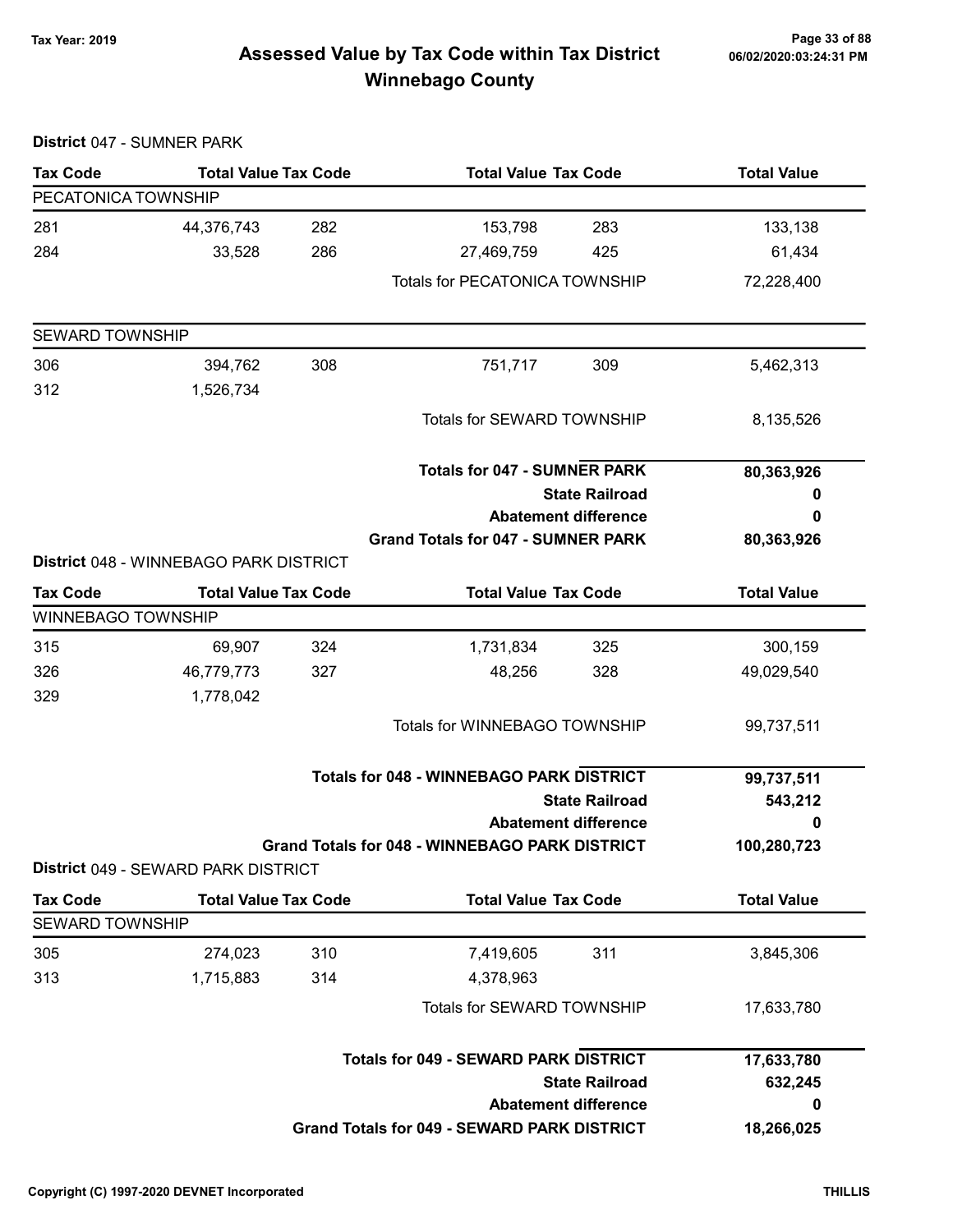# Page 34 of 88 مع Page 34 of 88<br>Assessed Value by Tax Code within Tax District مof/22020:03:24:31 PM Winnebago County

District 050 - DURAND SANITARY

| <b>Tax Code</b>        | <b>Total Value Tax Code</b>         |     | <b>Total Value Tax Code</b>                   |                             | <b>Total Value</b> |
|------------------------|-------------------------------------|-----|-----------------------------------------------|-----------------------------|--------------------|
| <b>DURAND TOWNSHIP</b> |                                     |     |                                               |                             |                    |
| 228                    | 1,289,122                           | 233 | 14,146,466                                    | 234                         | 298,396            |
|                        |                                     |     | <b>Totals for DURAND TOWNSHIP</b>             |                             | 15,733,984         |
|                        |                                     |     | <b>Totals for 050 - DURAND SANITARY</b>       |                             | 15,733,984         |
|                        |                                     |     |                                               | <b>State Railroad</b>       | 0                  |
|                        |                                     |     |                                               | <b>Abatement difference</b> | 0                  |
|                        |                                     |     | <b>Grand Totals for 050 - DURAND SANITARY</b> |                             | 15,733,984         |
|                        | District 051 - ROCK RIVER WATER REC |     |                                               |                             |                    |
| <b>Tax Code</b>        | <b>Total Value Tax Code</b>         |     | <b>Total Value Tax Code</b>                   |                             | <b>Total Value</b> |
|                        | <b>CHERRY VALLEY TOWNSHIP</b>       |     |                                               |                             |                    |
| 110                    | 24,202,956                          | 111 | 5,863,497                                     | 112                         | 10,082,121         |
| 113                    | 9,697,858                           | 119 | 13,355,087                                    | 124                         | 6,979,876          |
| 127                    | 115,211,880                         | 343 | 540,338                                       |                             |                    |
|                        |                                     |     | Totals for CHERRY VALLEY TOWNSHIP             |                             | 185,933,613        |
| <b>HARLEM TOWNSHIP</b> |                                     |     |                                               |                             |                    |
| 006                    | 134,481,126                         | 026 | 31,160,124                                    | 042                         | 3,406,009          |
| 045                    | 288,867                             | 049 | 22,462,426                                    | 078                         | 301,367            |
| 109                    | 30,411,825                          | 118 | 366,998                                       | 133                         | 106,946,937        |
| 143                    | 2,561,184                           | 144 | 109,466,448                                   | 147                         | 69,561             |
| 151                    | 810                                 | 152 | 4,463,277                                     | 153                         | 828,638            |
| 158                    | 6,244,342                           | 160 | 494,890                                       | 194                         | 2,366,057          |
| 208                    | 46,742                              | 414 | 1,051,893                                     | 416                         | 6,106,653          |
| 428                    | 1,724,291                           | 430 | 145,444                                       | 431                         | 0                  |
| 433                    | 1,399,128                           | 434 | 206,707                                       | 435                         | 6,285,368          |
| 442                    | 1,000,647                           | 444 | 12,832                                        |                             |                    |
|                        |                                     |     | <b>Totals for HARLEM TOWNSHIP</b>             |                             | 474,300,591        |
| <b>OWEN TOWNSHIP</b>   |                                     |     |                                               |                             |                    |
| 146                    | 18,576,679                          | 148 | 940                                           | 170                         | 109,799            |
| 171                    | 139,311                             | 172 | 230,063                                       | 200                         | 1,806,602          |
| 361                    | 3,891                               | 365 | 11,159,820                                    | 369                         | 112,104            |
|                        |                                     |     | Totals for OWEN TOWNSHIP                      |                             | 32,139,209         |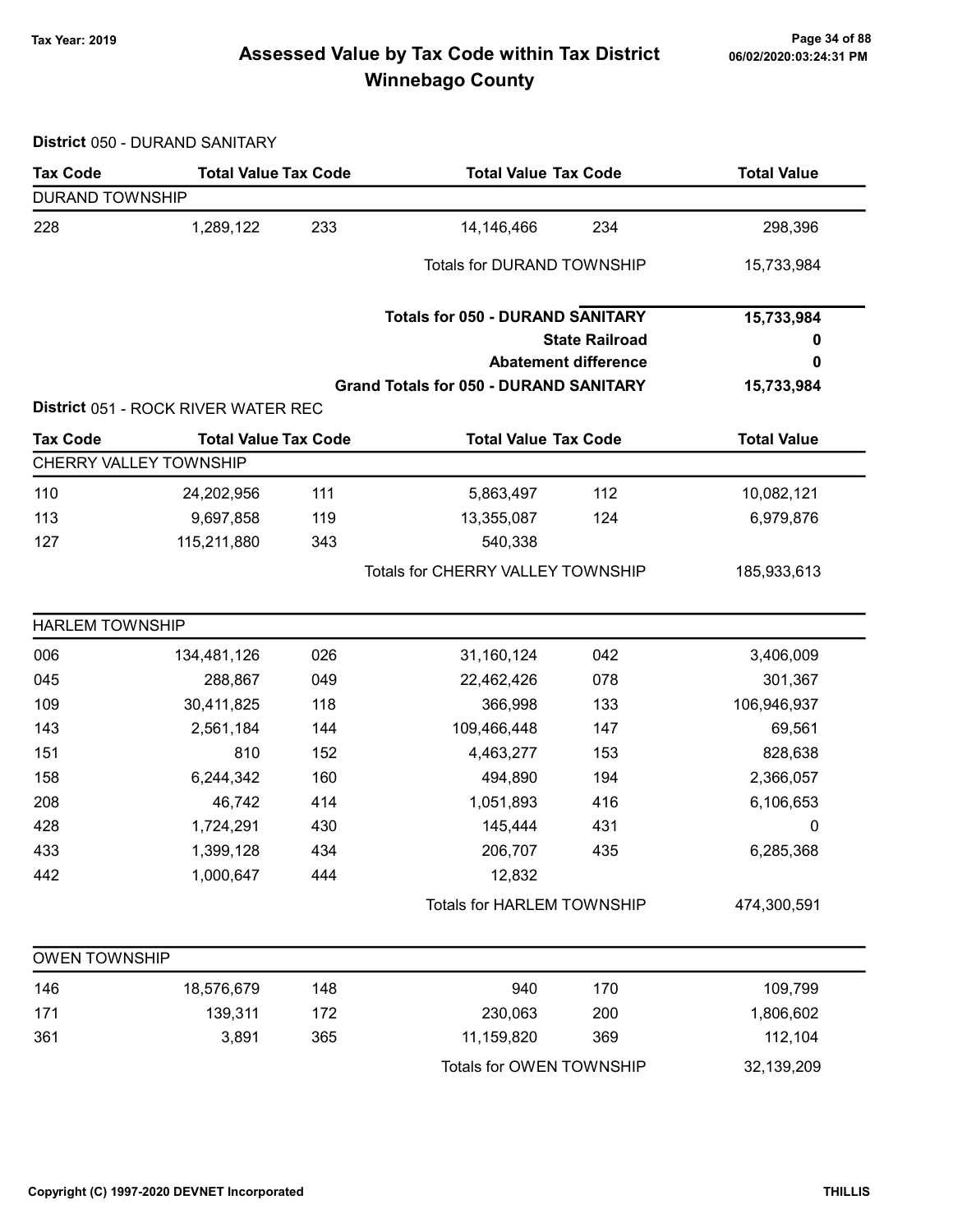# Page 35 of 88 وTax Year: 2019 Page 35 of 88<br>Assessed Value by Tax Code within Tax District هو Assessed Value by Tax Code Winnebago County

#### District 051 - ROCK RIVER WATER REC

| <b>Tax Code</b>         | <b>Total Value Tax Code</b> |     | <b>Total Value Tax Code</b>  |     | <b>Total Value</b> |
|-------------------------|-----------------------------|-----|------------------------------|-----|--------------------|
| ROCKFORD TOWNSHIP       |                             |     |                              |     |                    |
| 001                     | 1,262,824,861               | 002 | 104,208,140                  | 008 | 53,223,276         |
| 010                     | 3,030,957                   | 013 | 22,255,718                   | 014 | 1,571,657          |
| 016                     | 4,708                       | 017 | 23,344,843                   | 018 | 51,371,714         |
| 021                     | 17,383,351                  | 030 | 379,593                      | 038 | 0                  |
| 047                     | 3,861                       | 048 | 65,567                       | 050 | 6,456,008          |
| 053                     | 1,841,679                   | 056 | 316,147                      | 057 | 9,492,308          |
| 059                     | 1,469,984                   | 061 | 2,858,942                    | 062 | 6,946,363          |
| 066                     | 12,392,860                  | 069 | 6,687,940                    | 070 | 2,214,061          |
| 077                     | 151,186                     | 082 | 93,786                       | 083 | 618,567            |
| 085                     | 8,976,856                   | 086 | 1,207,995                    | 104 | 2,077,795          |
| 117                     | 11,895,928                  | 123 | 673,396                      | 126 | 1,797,994          |
| 223                     | 6,824,997                   | 226 | 765,291                      | 372 | 3,885,669          |
| 373                     | 1,927,162                   | 378 | 49,233,547                   | 381 | 6,820,495          |
| 385                     | 893,548                     | 391 | 871,360                      | 392 | 23,139,583         |
| 400                     | 45,762                      | 403 | 69,744                       | 404 | 1,038,459          |
| 405                     | 1,509,273                   | 406 | 10,548                       | 407 | 688,934            |
| 408                     | 281,186                     | 409 | 11,010,334                   | 410 | 7,315,444          |
| 412                     | 92,341                      | 417 | 859,688                      | 418 | 5,607,444          |
| 419                     | 436,393                     | 421 | 14,509,063                   | 422 | 9,094,860          |
| 423                     | 11,788,824                  | 424 | 8,271,035                    | 426 | 2,286,236          |
| 448                     | 11,686                      | 450 | 221,396                      | 451 | 40,909,104         |
| 455                     | 6,523,417                   | 456 | 4,218,890                    | 460 | 119,482            |
|                         |                             |     | Totals for ROCKFORD TOWNSHIP |     | 1,839,119,236      |
| <b>ROCKTON TOWNSHIP</b> |                             |     |                              |     |                    |
| 206                     | 21,132,569                  |     |                              |     |                    |
|                         |                             |     | Totals for ROCKTON TOWNSHIP  |     | 21,132,569         |
| ROSCOE TOWNSHIP         |                             |     |                              |     |                    |
| 068                     | 2,534,155                   | 187 | 2,794,446                    | 188 | 596,749            |
| 189                     | 71,169,478                  | 196 | 11,656                       | 199 | 41,951,113         |
| 207                     | $\pmb{0}$                   | 209 | 42,036,574                   |     |                    |
|                         |                             |     | Totals for ROSCOE TOWNSHIP   |     | 161,094,171        |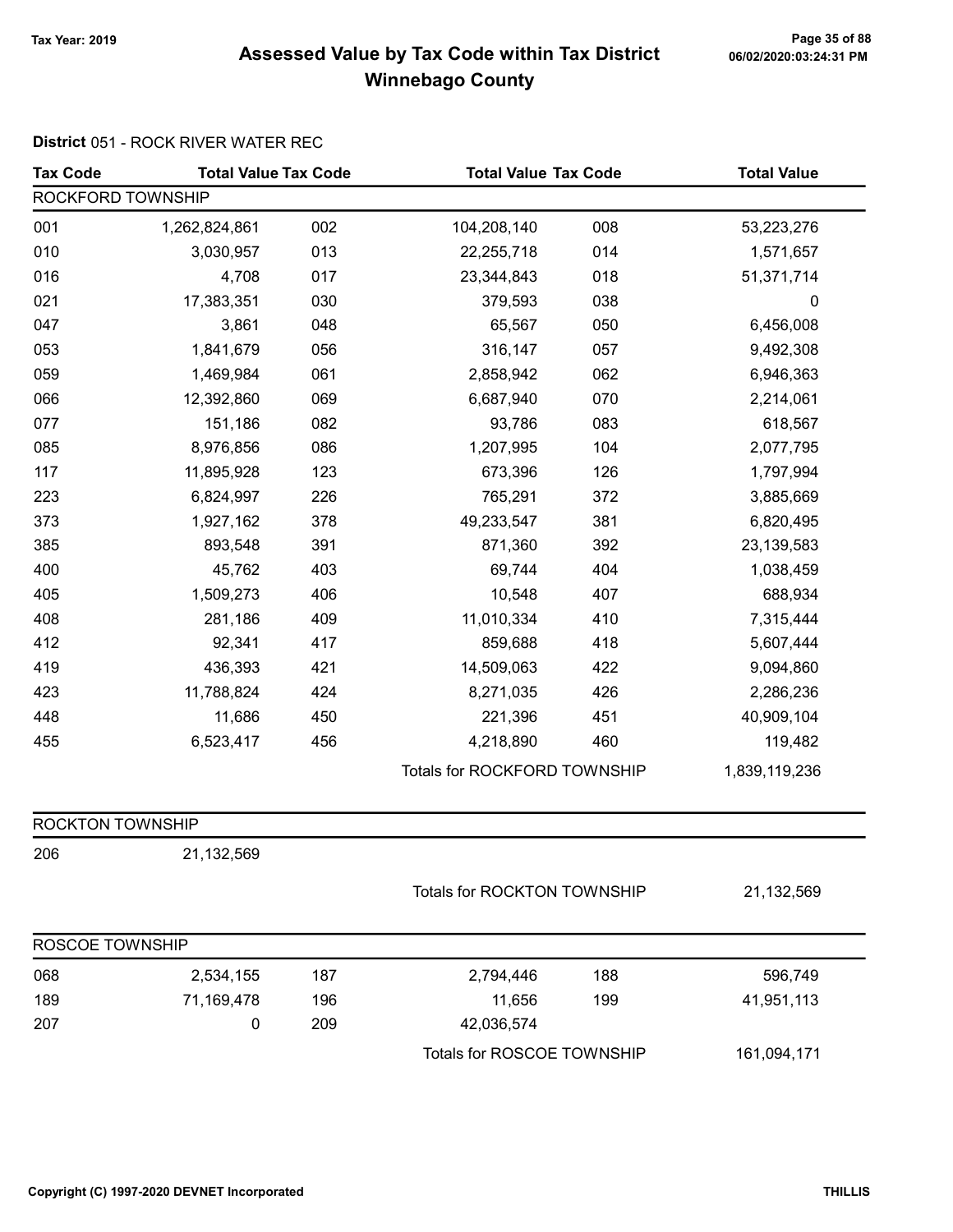# Page 36 of 88 وTax Year: 2019 Page 36 of 88<br>Assessed Value by Tax Code within Tax District of the 16/02/2020:03:24:31 PM Winnebago County

District 051 - ROCK RIVER WATER REC

| <b>Tax Code</b>           | <b>Total Value Tax Code</b>          | <b>Total Value Tax Code</b>                             | <b>Total Value</b> |
|---------------------------|--------------------------------------|---------------------------------------------------------|--------------------|
| <b>WINNEBAGO TOWNSHIP</b> |                                      |                                                         |                    |
| 328                       | 329<br>49,029,540                    | 1,778,042                                               |                    |
|                           |                                      | Totals for WINNEBAGO TOWNSHIP                           | 50,807,582         |
|                           |                                      | <b>Totals for 051 - ROCK RIVER WATER REC</b>            | 2,764,526,971      |
|                           |                                      | <b>State Railroad</b>                                   | 5,405,492          |
|                           |                                      | <b>Abatement difference</b>                             | 0                  |
|                           |                                      | <b>Grand Totals for 051 - ROCK RIVER WATER REC</b>      | 2,769,932,463      |
|                           | District 052 - PRESTON & CENTRAL TIF |                                                         |                    |
| <b>Tax Code</b>           | <b>Total Value Tax Code</b>          | <b>Total Value Tax Code</b>                             | <b>Total Value</b> |
| ROCKFORD TOWNSHIP         |                                      |                                                         |                    |
| 126                       | 1,797,994                            |                                                         |                    |
|                           |                                      | <b>Totals for ROCKFORD TOWNSHIP</b>                     | 1,797,994          |
|                           |                                      | <b>Totals for 052 - PRESTON &amp; CENTRAL TIF</b>       | 1,797,994          |
|                           |                                      | <b>State Railroad</b>                                   | 0                  |
|                           |                                      | <b>Abatement difference</b>                             | 0                  |
|                           |                                      | <b>Grand Totals for 052 - PRESTON &amp; CENTRAL TIF</b> | 1,797,994          |
|                           | District 053 - SEWARD SANITARY       |                                                         |                    |
| <b>Tax Code</b>           | <b>Total Value Tax Code</b>          | <b>Total Value Tax Code</b>                             | <b>Total Value</b> |
| <b>SEWARD TOWNSHIP</b>    |                                      |                                                         |                    |
| 314                       | 4,378,963                            |                                                         |                    |
|                           |                                      | <b>Totals for SEWARD TOWNSHIP</b>                       | 4,378,963          |
|                           |                                      | <b>Totals for 053 - SEWARD SANITARY</b>                 | 4,378,963          |
|                           |                                      | <b>State Railroad</b>                                   | 56,194             |
|                           |                                      | <b>Abatement difference</b>                             | 0                  |
|                           |                                      | <b>Grand Totals for 053 - SEWARD SANITARY</b>           | 4,435,157          |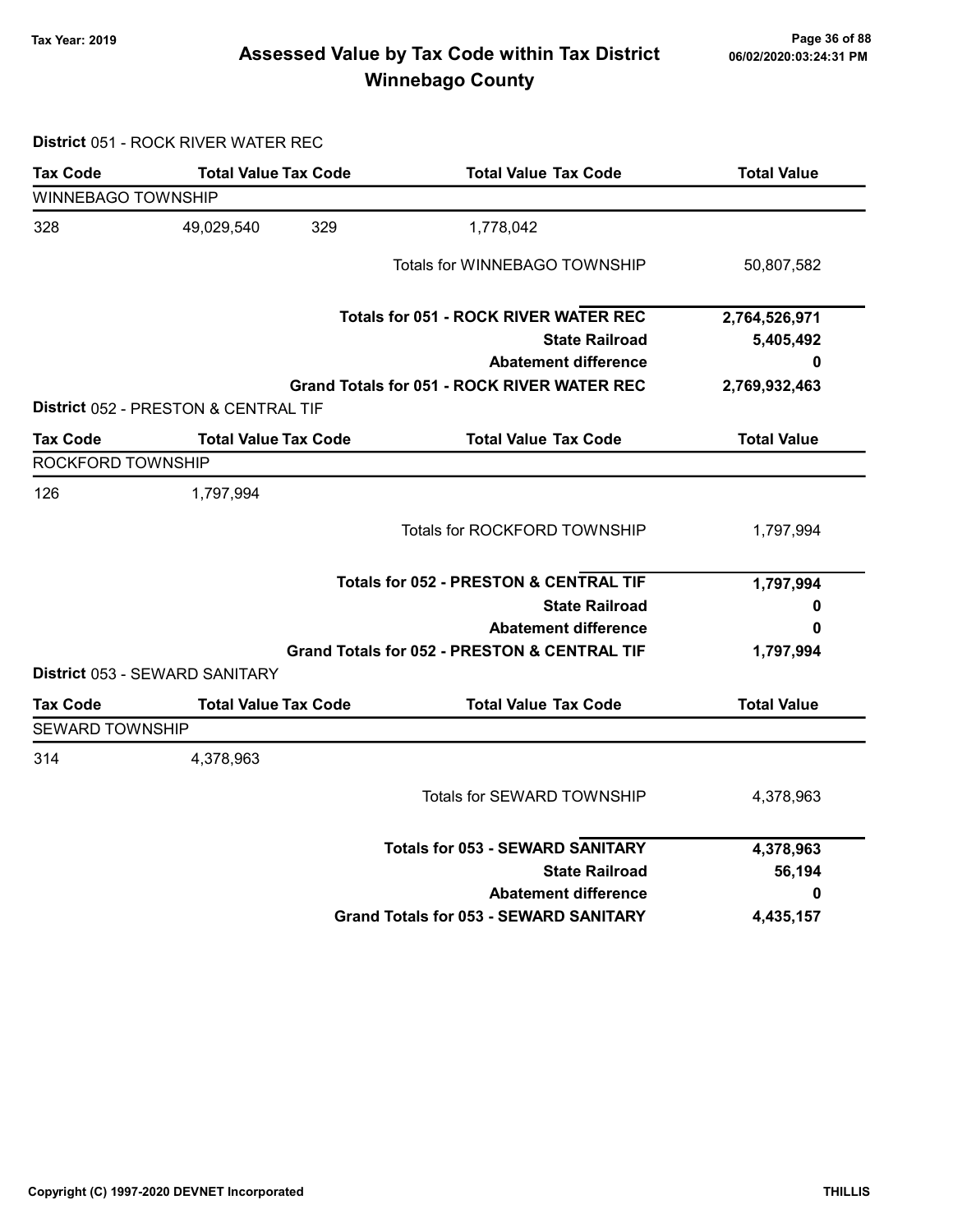# Page 37 of 88 وTax Year: 2019 Page 37 of 88<br>Assessed Value by Tax Code within Tax District هو Assessed Value by Tax Code Winnebago County

| <b>Tax Code</b>               | <b>Total Value Tax Code</b> |     | <b>Total Value Tax Code</b>                   |                                                     | <b>Total Value</b> |  |  |
|-------------------------------|-----------------------------|-----|-----------------------------------------------|-----------------------------------------------------|--------------------|--|--|
| <b>CHERRY VALLEY TOWNSHIP</b> |                             |     |                                               |                                                     |                    |  |  |
| 110                           | 24,202,956                  | 113 | 9,697,858                                     | 114                                                 | 73,385,290         |  |  |
| 119                           | 13,355,087                  | 120 | 3,626,648                                     | 122                                                 | 531,248            |  |  |
| 124                           | 6,979,876                   | 125 | 123,290                                       | 129                                                 | 13,394,203         |  |  |
| 366                           | 700,062                     | 367 | 111,362                                       | 386                                                 | 0                  |  |  |
| 396                           | 0                           | 440 | 26,485                                        |                                                     |                    |  |  |
|                               |                             |     | <b>Totals for CHERRY VALLEY TOWNSHIP</b>      |                                                     | 146, 134, 365      |  |  |
| ROCKFORD TOWNSHIP             |                             |     |                                               |                                                     |                    |  |  |
| 003                           | 27,272,582                  | 017 | 23,344,843                                    | 072                                                 | 45,891             |  |  |
| 095                           | 4,482,051                   | 096 | 7,835,225                                     | 370                                                 | 0                  |  |  |
| 372                           | 3,885,669                   | 374 | 1,511,504                                     | 378                                                 | 49,233,547         |  |  |
| 393                           | 408,510                     | 394 | 0                                             | 438                                                 | 552,420            |  |  |
| 439                           | 465,801                     | 441 | 424,911                                       | 452                                                 | 27,615             |  |  |
|                               |                             |     | <b>Totals for ROCKFORD TOWNSHIP</b>           |                                                     | 119,490,569        |  |  |
|                               |                             |     | <b>Totals for 054 - CHERRY VALLEY LIBRARY</b> |                                                     | 265,624,934        |  |  |
|                               |                             |     | <b>State Railroad</b>                         |                                                     | 981,213            |  |  |
|                               |                             |     |                                               | <b>Abatement difference</b>                         | 0                  |  |  |
|                               |                             |     |                                               | <b>Grand Totals for 054 - CHERRY VALLEY LIBRARY</b> |                    |  |  |

District 054 - CHERRY VALLEY LIBRARY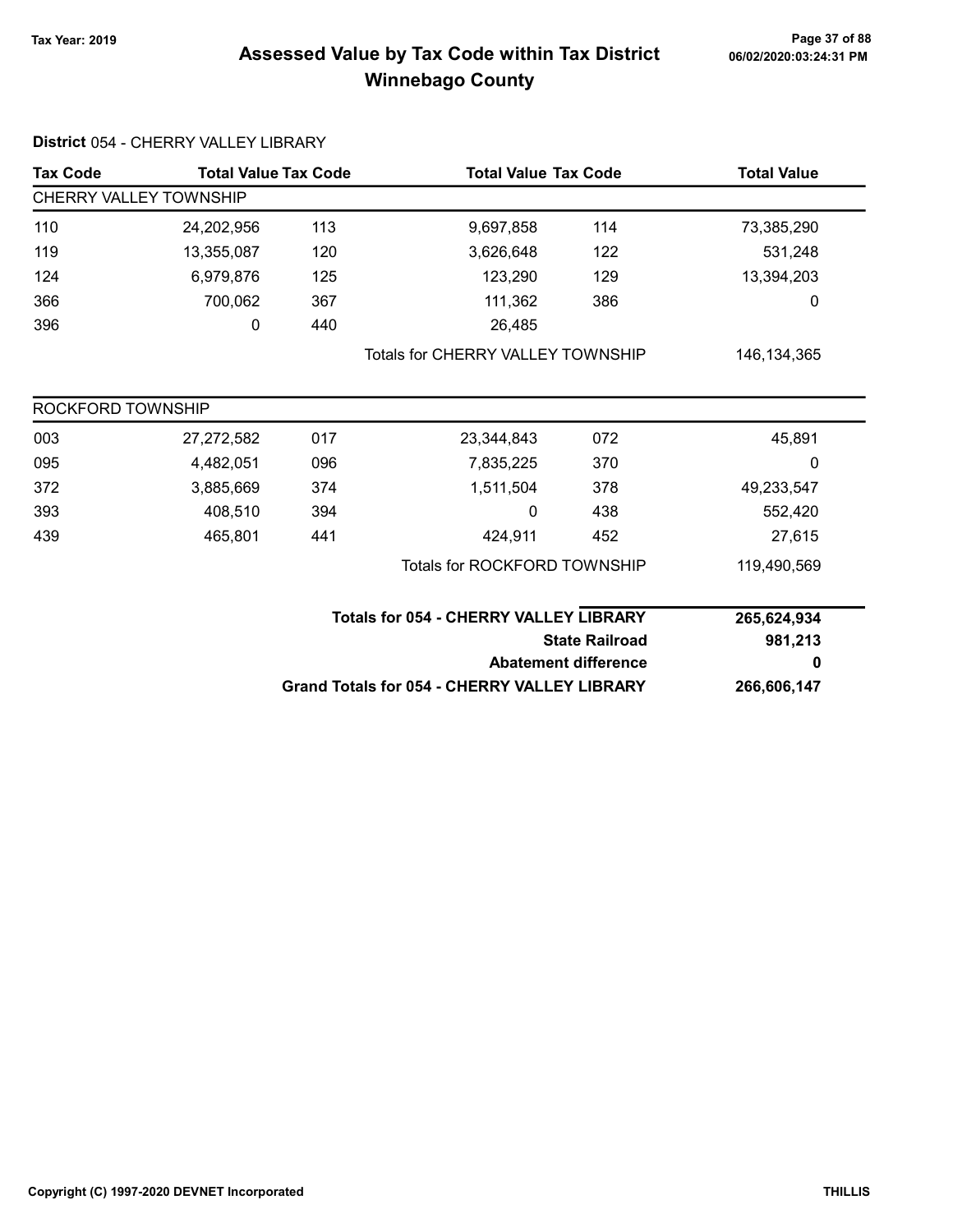# Page 38 of 88 وTax Year: 2019 Page 38 of 88<br>Assessed Value by Tax Code within Tax District هو Assessed Value by Tax Code Winnebago County

#### District 055 - NORTH SUBURBAN LIBRARY

| <b>Tax Code</b>        | <b>Total Value Tax Code</b> |     | <b>Total Value Tax Code</b>  |                                   | <b>Total Value</b> |  |  |
|------------------------|-----------------------------|-----|------------------------------|-----------------------------------|--------------------|--|--|
| <b>HARLEM TOWNSHIP</b> |                             |     |                              |                                   |                    |  |  |
| 006                    | 134,481,126                 | 007 | 3,932,670                    | 012                               | 168,618            |  |  |
| 020                    | 22,461                      | 026 | 31,160,124                   | 042                               | 3,406,009          |  |  |
| 045                    | 288,867                     | 049 | 22,462,426                   | 108                               | 39,646             |  |  |
| 109                    | 30,411,825                  | 118 | 366,998                      | 130                               | 4,189,762          |  |  |
| 133                    | 106,946,937                 | 134 | 11,933                       | 135                               | 7,432,730          |  |  |
| 136                    | 27,487,447                  | 137 | 50,254,672                   | 139                               | 7,833,918          |  |  |
| 141                    | 221,826                     | 142 | 4,109                        | 143                               | 2,561,184          |  |  |
| 144                    | 109,466,448                 | 145 | 4,548,007                    | 147                               | 69,561             |  |  |
| 149                    | 31,572,109                  | 151 | 810                          | 152                               | 4,463,277          |  |  |
| 153                    | 828,638                     | 158 | 6,244,342                    | 159                               | 237,811            |  |  |
| 160                    | 494,890                     | 163 | 1,824,507                    | 164                               | 88,935             |  |  |
| 194                    | 2,366,057                   | 208 | 46,742                       | 413                               | 491,895            |  |  |
| 414                    | 1,051,893                   | 416 | 6,106,653                    | 427                               | 10,133             |  |  |
| 428                    | 1,724,291                   | 429 | 4,613                        | 430                               | 145,444            |  |  |
| 431                    | 0                           | 432 | $\mathbf 0$                  | 433                               | 1,399,128          |  |  |
| 434                    | 206,707                     | 435 | 6,285,368                    | 442                               | 1,000,647          |  |  |
| 443                    | 53,848                      | 444 | 12,832                       | 454                               | 30,306             |  |  |
|                        |                             |     |                              | <b>Totals for HARLEM TOWNSHIP</b> |                    |  |  |
| <b>OWEN TOWNSHIP</b>   |                             |     |                              |                                   |                    |  |  |
| 169                    | 7,888,747                   | 200 | 1,806,602                    | 358                               | $\pmb{0}$          |  |  |
| 359                    | 3,727                       | 365 | 11,159,820                   | 368                               | $\pmb{0}$          |  |  |
| 369                    | 112,104                     |     |                              |                                   |                    |  |  |
|                        |                             |     | Totals for OWEN TOWNSHIP     |                                   | 20,971,000         |  |  |
| ROCKFORD TOWNSHIP      |                             |     |                              |                                   |                    |  |  |
| 002                    | 104,208,140                 | 008 | 53,223,276                   | 010                               | 3,030,957          |  |  |
| 035                    | 818,108                     | 040 | 75,833                       | 044                               | 15,690             |  |  |
| 061                    | 2,858,942                   | 070 | 2,214,061                    | 076                               | 1,117,351          |  |  |
| 409                    | 11,010,334                  | 426 | 2,286,236                    | 448                               | 11,686             |  |  |
| 456                    | 4,218,890                   |     |                              |                                   |                    |  |  |
|                        |                             |     | Totals for ROCKFORD TOWNSHIP |                                   | 185,089,504        |  |  |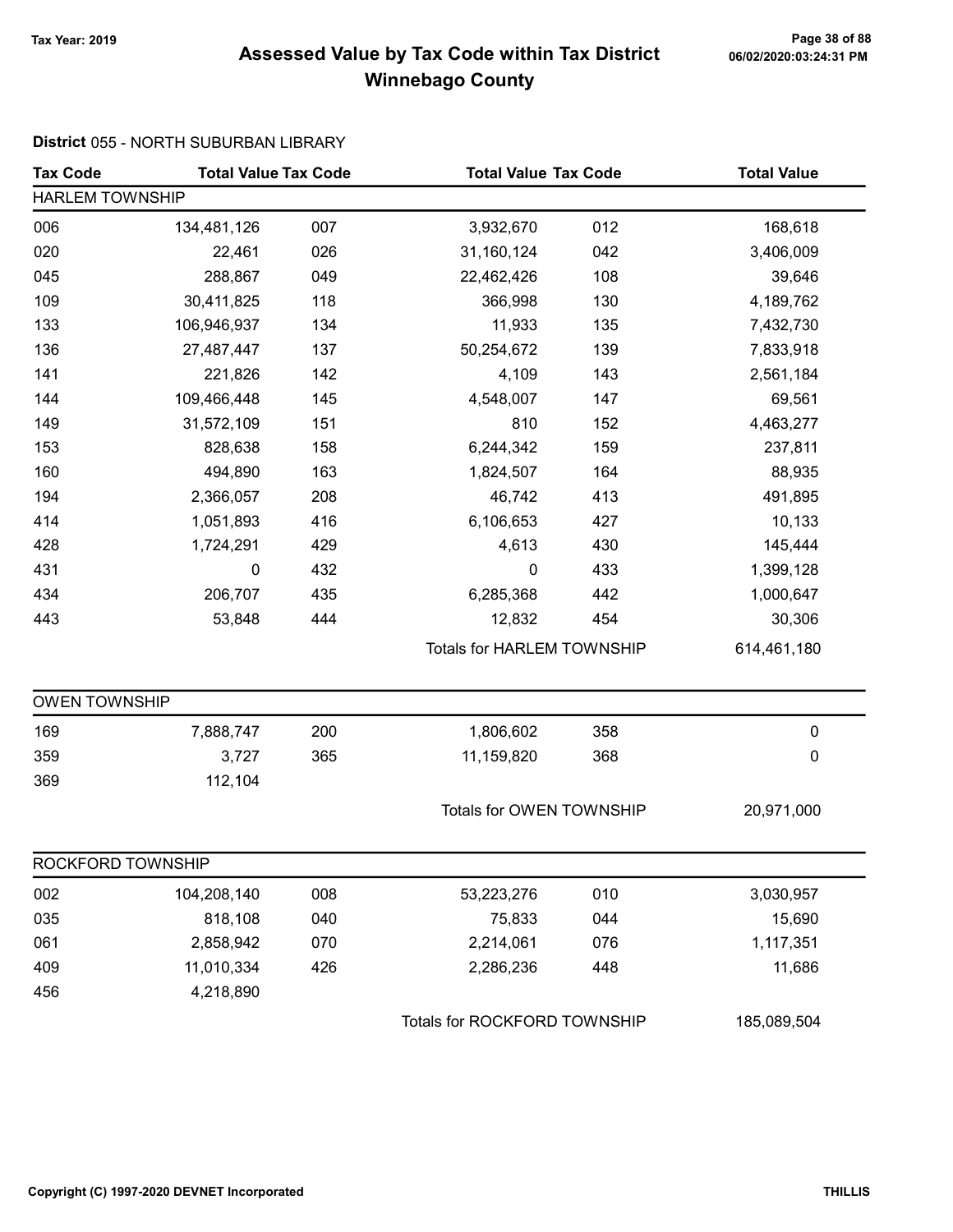# Page 39 of 88 وPage 39 of 88<br>Assessed Value by Tax Code within Tax District هو Assessed Value by Tax Code Winnebago County

| <b>Tax Code</b>         | <b>Total Value Tax Code</b>       |     |                                                                                                | <b>Total Value Tax Code</b>                          |                                    |
|-------------------------|-----------------------------------|-----|------------------------------------------------------------------------------------------------|------------------------------------------------------|------------------------------------|
| ROSCOE TOWNSHIP         |                                   |     |                                                                                                |                                                      |                                    |
| 068                     | 2,534,155                         | 176 | 363,962                                                                                        | 178                                                  | 13,448                             |
| 179                     | 9,266,318                         | 180 | 70,725,789                                                                                     | 181                                                  | 142,020,427                        |
| 184                     | 1,106,758                         | 185 | 11,411,393                                                                                     | 187                                                  | 2,794,446                          |
| 188                     | 596,749                           | 189 | 71,169,478                                                                                     | 192                                                  | 17,564,950                         |
| 198                     | 4,487,595                         | 199 | 41,951,113                                                                                     | 209                                                  | 42,036,574                         |
| 447                     | 390,181                           |     |                                                                                                |                                                      |                                    |
|                         |                                   |     | Totals for ROSCOE TOWNSHIP                                                                     |                                                      | 418,433,336                        |
|                         |                                   |     | <b>Totals for 055 - NORTH SUBURBAN LIBRARY</b><br><b>State Railroad</b>                        |                                                      | 1,238,955,020<br>986,492           |
|                         |                                   |     | <b>Grand Totals for 055 - NORTH SUBURBAN LIBRARY</b>                                           | <b>Abatement difference</b>                          | 0<br>1,239,941,512                 |
|                         | District 056 - PECATONICA LIBRARY |     |                                                                                                |                                                      |                                    |
| <b>Tax Code</b>         | <b>Total Value Tax Code</b>       |     | <b>Total Value Tax Code</b>                                                                    |                                                      | <b>Total Value</b>                 |
| <b>BURRITT TOWNSHIP</b> |                                   |     |                                                                                                |                                                      |                                    |
| 265                     | 921,616                           | 266 | 6,292,153                                                                                      | 267                                                  | 1,384,473                          |
| 268                     | 3,646,788                         |     |                                                                                                |                                                      |                                    |
|                         |                                   |     | <b>Totals for BURRITT TOWNSHIP</b>                                                             |                                                      | 12,245,030                         |
| <b>DURAND TOWNSHIP</b>  |                                   |     |                                                                                                |                                                      |                                    |
| 231                     | 126,699                           | 232 | 934,552                                                                                        |                                                      |                                    |
|                         |                                   |     |                                                                                                | Totals for DURAND TOWNSHIP                           |                                    |
| PECATONICA TOWNSHIP     |                                   |     |                                                                                                |                                                      |                                    |
| 281                     | 44,376,743                        | 282 | 153,798                                                                                        | 283                                                  | 133,138                            |
| 284                     | 33,528                            | 286 | 27,469,759                                                                                     | 425                                                  | 61,434                             |
|                         |                                   |     | Totals for PECATONICA TOWNSHIP                                                                 |                                                      | 72,228,400                         |
| <b>SEWARD TOWNSHIP</b>  |                                   |     |                                                                                                |                                                      |                                    |
| 305                     | 274,023                           | 309 | 5,462,313                                                                                      | 312                                                  | 1,526,734                          |
|                         |                                   |     |                                                                                                | Totals for SEWARD TOWNSHIP                           |                                    |
|                         |                                   |     | <b>Totals for 056 - PECATONICA LIBRARY</b><br><b>Grand Totals for 056 - PECATONICA LIBRARY</b> | <b>State Railroad</b><br><b>Abatement difference</b> | 92,797,751<br>0<br>0<br>92,797,751 |

#### District 055 - NORTH SUBURBAN LIBRARY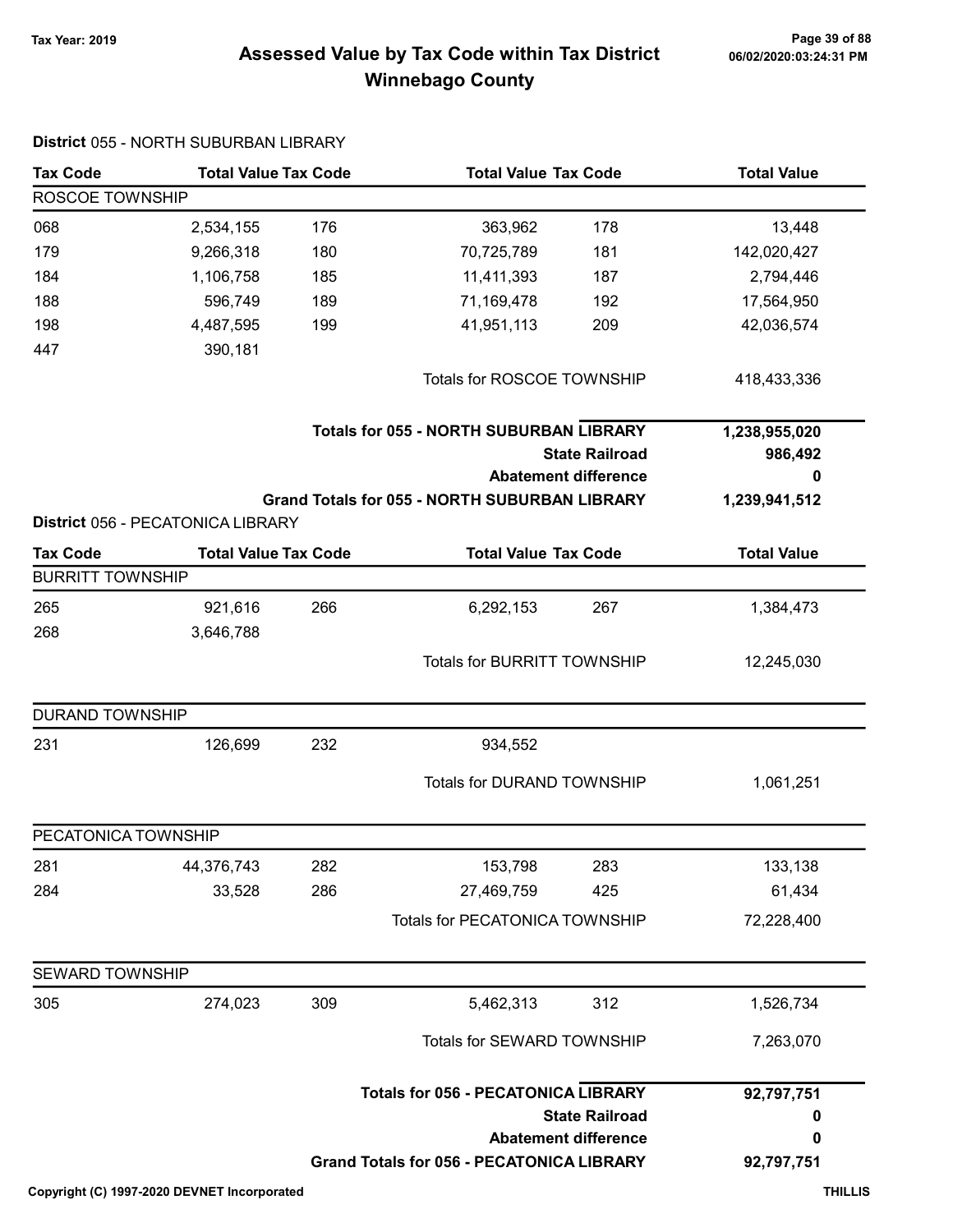# Page 40 of 88 وPage 40 of 88<br>Assessed Value by Tax Code within Tax District هو Assessed Value by Tax Code within Tax District Winnebago County

| <b>Tax Code</b>          | <b>Total Value Tax Code</b>      |     |                                                    | <b>Total Value Tax Code</b> |                    |
|--------------------------|----------------------------------|-----|----------------------------------------------------|-----------------------------|--------------------|
| ROCKTON TOWNSHIP         |                                  |     |                                                    |                             |                    |
| 191                      | 12,815,351                       | 193 | 8,607,884                                          | 197                         | 109,049,312        |
| 202                      | 45,851,586                       | 203 | 4,839,061                                          | 204                         | 20,280             |
| 205                      | 139,387                          | 206 | 21,132,569                                         | 401                         | 3,994,120          |
| 402                      | 533,396                          | 420 | 1,710,085                                          |                             |                    |
|                          |                                  |     | <b>Totals for ROCKTON TOWNSHIP</b>                 |                             | 208,693,031        |
|                          |                                  |     | <b>Totals for 057 - TALCOTT FREE LIBRARY</b>       |                             | 208,693,031        |
|                          |                                  |     |                                                    | <b>State Railroad</b>       | 348,558            |
|                          |                                  |     | <b>Abatement difference</b>                        |                             | 0                  |
|                          | District 058 - WINNEBAGO LIBRARY |     | <b>Grand Totals for 057 - TALCOTT FREE LIBRARY</b> |                             | 209,041,589        |
| <b>Tax Code</b>          | <b>Total Value Tax Code</b>      |     | <b>Total Value Tax Code</b>                        |                             | <b>Total Value</b> |
| <b>BURRITT TOWNSHIP</b>  |                                  |     |                                                    |                             |                    |
| 254                      | 244,504                          | 260 | 14,572,222                                         | 263                         | 192,740            |
|                          |                                  |     | <b>Totals for BURRITT TOWNSHIP</b>                 |                             | 15,009,466         |
| <b>HARRISON TOWNSHIP</b> |                                  |     |                                                    |                             |                    |
| 248                      | 63,740                           |     |                                                    |                             |                    |
|                          |                                  |     | <b>Totals for HARRISON TOWNSHIP</b>                |                             | 63,740             |
| <b>OWEN TOWNSHIP</b>     |                                  |     |                                                    |                             |                    |
| 162                      | 521,961                          | 363 | 49,219                                             |                             |                    |
|                          |                                  |     | Totals for OWEN TOWNSHIP                           |                             | 571,180            |
| ROCKFORD TOWNSHIP        |                                  |     |                                                    |                             |                    |
| 052                      | 395,001                          | 063 | 2,142,767                                          | 069                         | 6,687,940          |
| 071                      | 10,709,308                       | 073 | 41,848                                             |                             |                    |
|                          |                                  |     | Totals for ROCKFORD TOWNSHIP                       |                             | 19,976,864         |
| SEWARD TOWNSHIP          |                                  |     |                                                    |                             |                    |
| 306                      | 394,762                          | 308 | 751,717                                            | 310                         | 7,419,605          |
| 311                      | 3,845,306                        | 313 | 1,715,883                                          | 314                         | 4,378,963          |
|                          |                                  |     | Totals for SEWARD TOWNSHIP                         |                             | 18,506,236         |

#### District 057 - TALCOTT FREE LIBRARY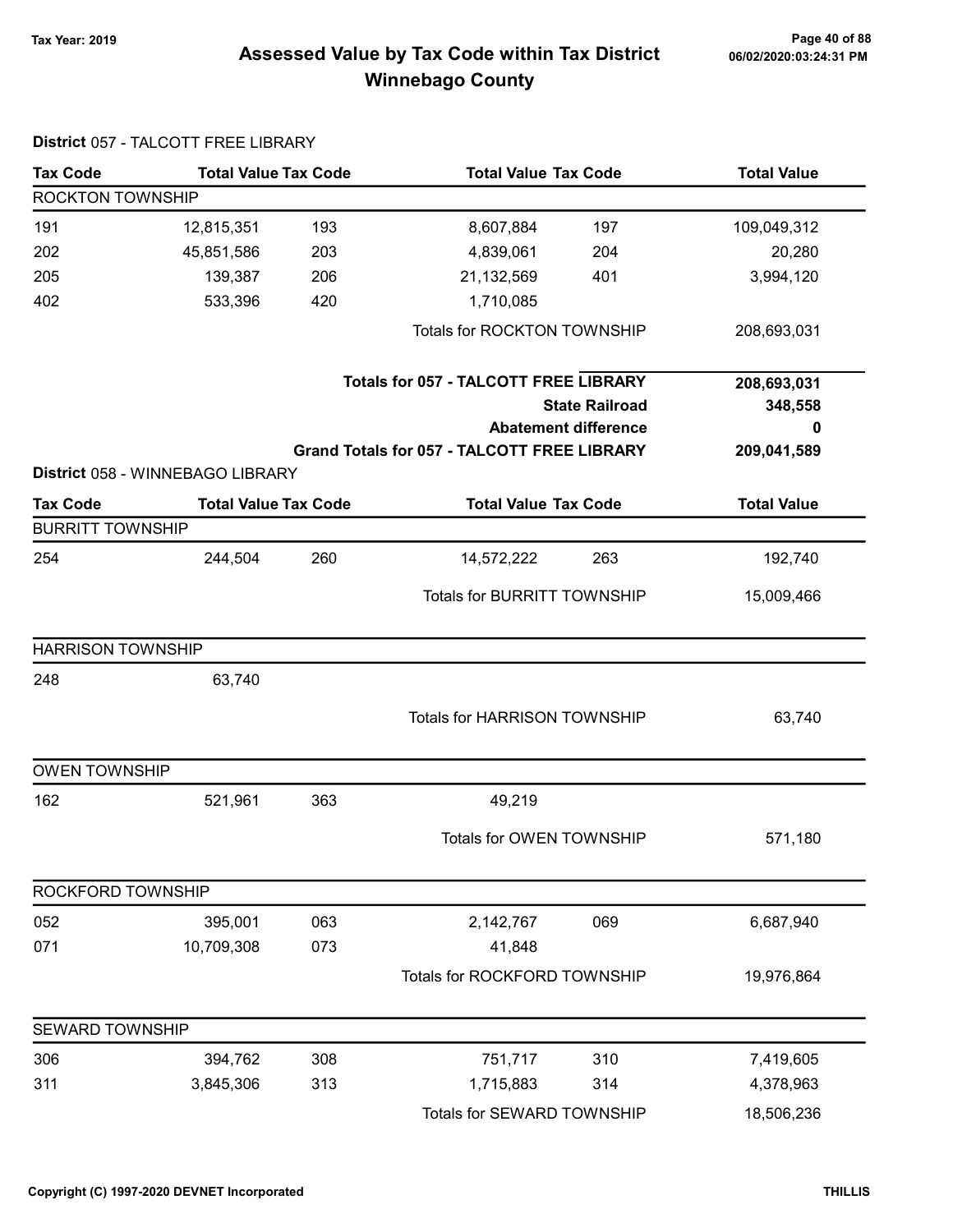# Page 41 of 88 مع Page 41 of 88<br>Assessed Value by Tax Code within Tax District مof/22020:03:24:31 PM Winnebago County

| <b>Tax Code</b>         | <b>Total Value Tax Code</b>          |     | <b>Total Value Tax Code</b>                     |                             | <b>Total Value</b> |
|-------------------------|--------------------------------------|-----|-------------------------------------------------|-----------------------------|--------------------|
| WINNEBAGO TOWNSHIP      |                                      |     |                                                 |                             |                    |
| 324                     | 1,731,834                            | 325 | 300,159                                         | 326                         | 46,779,773         |
| 328                     | 49,029,540                           | 329 | 1,778,042                                       |                             |                    |
|                         |                                      |     | Totals for WINNEBAGO TOWNSHIP                   |                             | 99,619,348         |
|                         |                                      |     | <b>Totals for 058 - WINNEBAGO LIBRARY</b>       |                             | 153,746,834        |
|                         |                                      |     |                                                 | <b>State Railroad</b>       | 0                  |
|                         |                                      |     |                                                 | <b>Abatement difference</b> | 0                  |
|                         |                                      |     | <b>Grand Totals for 058 - WINNEBAGO LIBRARY</b> |                             | 153,746,834        |
|                         | District 059 - ROCKFORD CITY LIBRARY |     |                                                 |                             |                    |
| <b>Tax Code</b>         | <b>Total Value Tax Code</b>          |     | <b>Total Value Tax Code</b>                     |                             | <b>Total Value</b> |
| <b>BURRITT TOWNSHIP</b> |                                      |     |                                                 |                             |                    |
| 258                     | 0                                    | 259 | $\mathbf 0$                                     |                             |                    |
|                         |                                      |     | <b>Totals for BURRITT TOWNSHIP</b>              |                             | 0                  |
| CHERRY VALLEY TOWNSHIP  |                                      |     |                                                 |                             |                    |
| 112                     | 10,082,121                           | 116 | 24,204                                          | 127                         | 115,211,880        |
| 383                     | 1,405,543                            |     |                                                 |                             |                    |
|                         |                                      |     | <b>Totals for CHERRY VALLEY TOWNSHIP</b>        |                             | 126,723,748        |
| <b>OWEN TOWNSHIP</b>    |                                      |     |                                                 |                             |                    |
| 046                     | 32,447                               | 146 | 18,576,679                                      | 154                         | 109,418            |
| 157                     | 80,584                               | 172 | 230,063                                         | 361                         | 3,891              |
|                         |                                      |     |                                                 |                             |                    |

#### District 058 - WINNEBAGO LIBRARY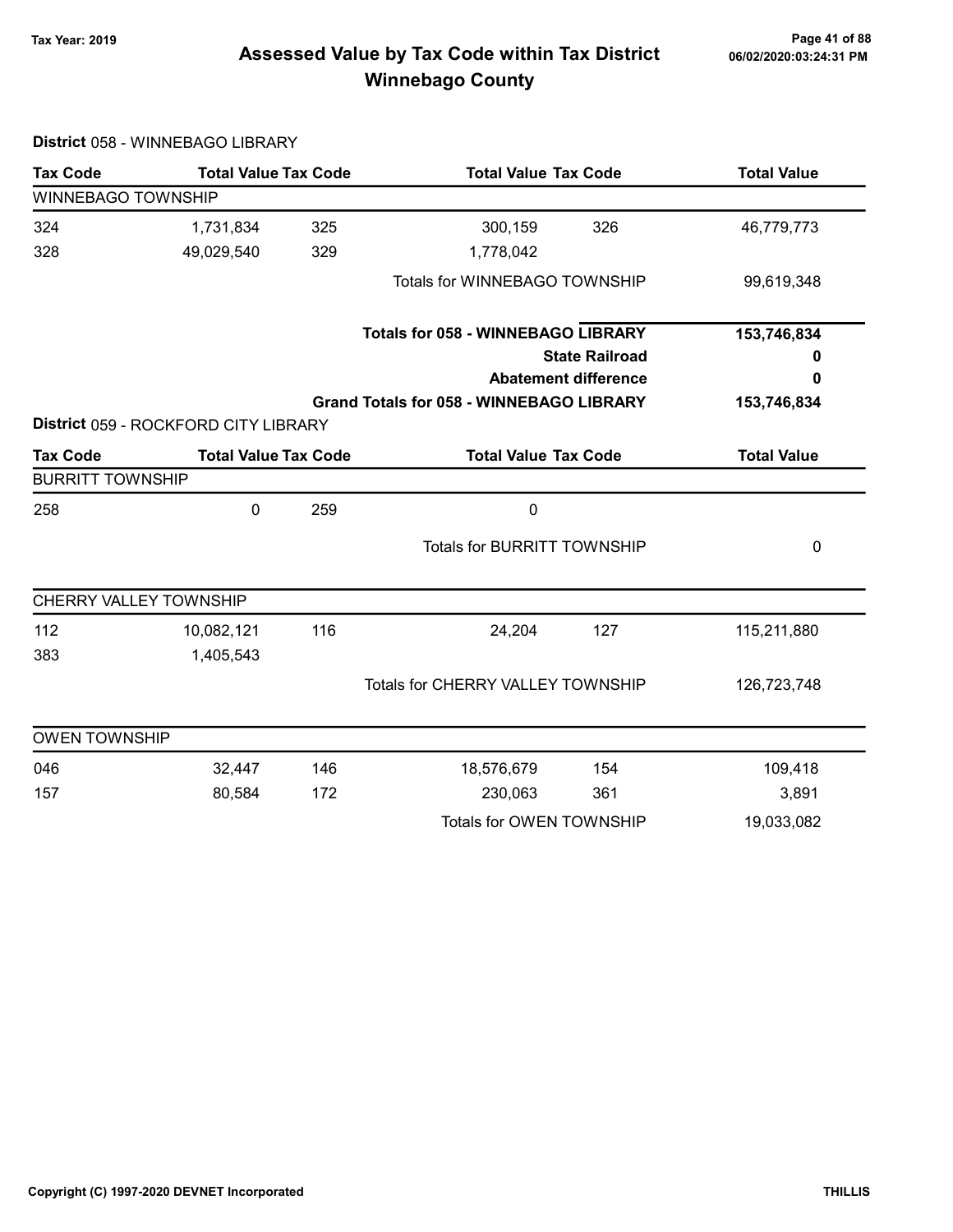#### Page 42 of 88 مع Page 42 of 88<br>Assessed Value by Tax Code within Tax District مof/22020:03:24:31 PM Winnebago County

#### Tax Code Total Value Tax Code Total Value Tax Code Total Value ROCKFORD TOWNSHIP 001 1,262,824,861 014 1,571,657 021 17,383,351 036 12,384,733 038 039 0 047 3,861 048 65,567 056 316,147 082 93,786 085 8,976,856 086 1,207,995 117 11,895,928 123 673,396 126 1,797,994 131 3,839 223 6,824,997 226 765,291 381 6,820,495 382 162,492 871,360 391 392 23,139,583 400 45,762 69,744 403 404 1,038,459 405 1,509,273 10,548 406 407 688,934 408 281,186 410 7,315,444 411 453 412 92,341 859,688 417 418 5,607,444 419 436,393 421 14,509,063 422 9,094,860 423 11,788,824 8,271,035 424 450 221,396 451 40,909,104 184,696 453 455 6,523,417 460 119,482 Totals for ROCKFORD TOWNSHIP 1,467,361,735 WINNEBAGO TOWNSHIP 315 69,907 48,256 327 Totals for WINNEBAGO TOWNSHIP 118,163 State Railroad Totals for 059 - ROCKFORD CITY LIBRARY Abatement difference Grand Totals for 059 - ROCKFORD CITY LIBRARY 1,613,236,728 4,079,000 0 1,617,315,728 District 060 - GREATER RKFD AIRPORT Tax Code Total Value Tax Code Total Value Tax Code Total Value Tax Code Total Value CHERRY VALLEY TOWNSHIP 110 24,202,956 111 5,863,497 112 10,082,121 113 9,697,858 114 73,385,290 115 5,512,823 116 24,204 13,355,087 119 120 3,626,648 122 531,248 6,979,876 124 125 123,290 127 115,211,880 128 1,778,609 129 13,394,203

343 540,338 383 1,405,543 386 386 0

District 059 - ROCKFORD CITY LIBRARY

Totals for CHERRY VALLEY TOWNSHIP 285,741,956

440 26,485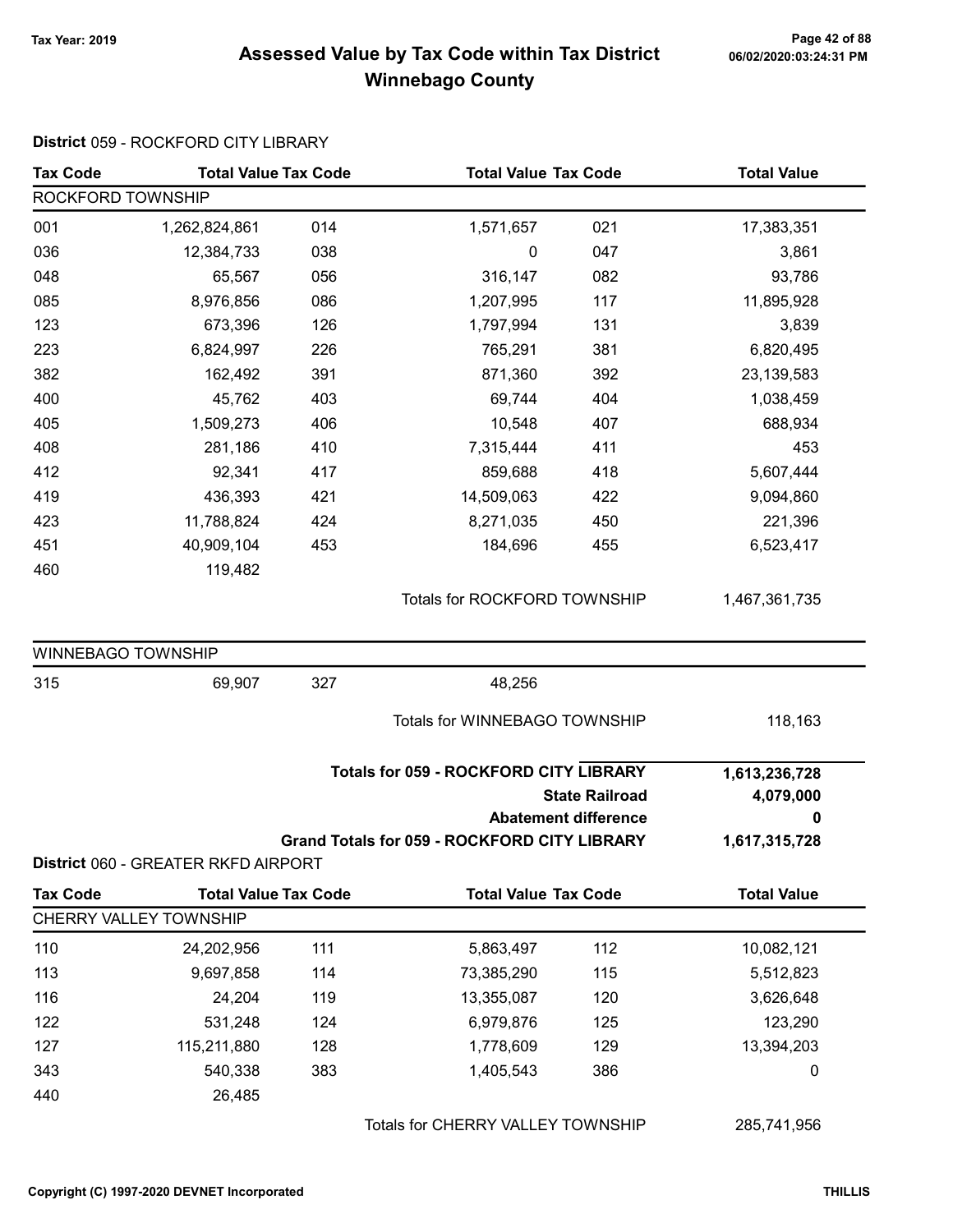# Page 43 of 88 مع Page 43 of 88<br>Assessed Value by Tax Code within Tax District مof/22020:03:24:31 PM Winnebago County

#### District 060 - GREATER RKFD AIRPORT

| <b>Tax Code</b>        | <b>Total Value Tax Code</b> |     |                                   | <b>Total Value Tax Code</b> |             |  |  |
|------------------------|-----------------------------|-----|-----------------------------------|-----------------------------|-------------|--|--|
| <b>HARLEM TOWNSHIP</b> |                             |     |                                   |                             |             |  |  |
| 006                    | 134,481,126                 | 007 | 3,932,670                         | 012                         | 168,618     |  |  |
| 019                    | 0                           | 020 | 22,461                            | 026                         | 31,160,124  |  |  |
| 042                    | 3,406,009                   | 045 | 288,867                           | 049                         | 22,462,426  |  |  |
| 078                    | 301,367                     | 108 | 39,646                            | 109                         | 30,411,825  |  |  |
| 118                    | 366,998                     | 130 | 4,189,762                         | 133                         | 106,946,937 |  |  |
| 134                    | 11,933                      | 135 | 7,432,730                         | 136                         | 27,487,447  |  |  |
| 137                    | 50,254,672                  | 139 | 7,833,918                         | 140                         | 53,339      |  |  |
| 141                    | 221,826                     | 142 | 4,109                             | 143                         | 2,561,184   |  |  |
| 144                    | 109,466,448                 | 145 | 4,548,007                         | 147                         | 69,561      |  |  |
| 149                    | 31,572,109                  | 151 | 810                               | 152                         | 4,463,277   |  |  |
| 153                    | 828,638                     | 158 | 6,244,342                         | 159                         | 237,811     |  |  |
| 160                    | 494,890                     | 163 | 1,824,507                         | 164                         | 88,935      |  |  |
| 194                    | 2,366,057                   | 208 | 46,742                            | 413                         | 491,895     |  |  |
| 414                    | 1,051,893                   | 416 | 6,106,653                         | 427                         | 10,133      |  |  |
| 428                    | 1,724,291                   | 429 | 4,613                             | 430                         | 145,444     |  |  |
| 431                    | 0                           | 432 | $\pmb{0}$                         | 433                         | 1,399,128   |  |  |
| 434                    | 206,707                     | 435 | 6,285,368                         | 442                         | 1,000,647   |  |  |
| 443                    | 53,848                      | 444 | 12,832                            | 454                         | 30,306      |  |  |
|                        |                             |     | <b>Totals for HARLEM TOWNSHIP</b> |                             | 614,815,886 |  |  |
| <b>OWEN TOWNSHIP</b>   |                             |     |                                   |                             |             |  |  |
| 146                    | 18,576,679                  | 150 | 102,397                           | 154                         | 109,418     |  |  |
| 155                    | 7,971,687                   | 156 | 17,820,214                        | 157                         | 80,584      |  |  |
| 161                    | 107,002                     | 162 | 521,961                           | 165                         | 14,648,494  |  |  |
| 168                    | $\pmb{0}$                   | 169 | 7,888,747                         | 170                         | 109,799     |  |  |
| 171                    | 139,311                     | 200 | 1,806,602                         | 358                         | $\mathbf 0$ |  |  |
| 359                    | 3,727                       | 361 | 3,891                             | 365                         | 11,159,820  |  |  |
| 368                    | 0                           | 369 | 112,104                           |                             |             |  |  |
|                        |                             |     | Totals for OWEN TOWNSHIP          |                             | 81,162,437  |  |  |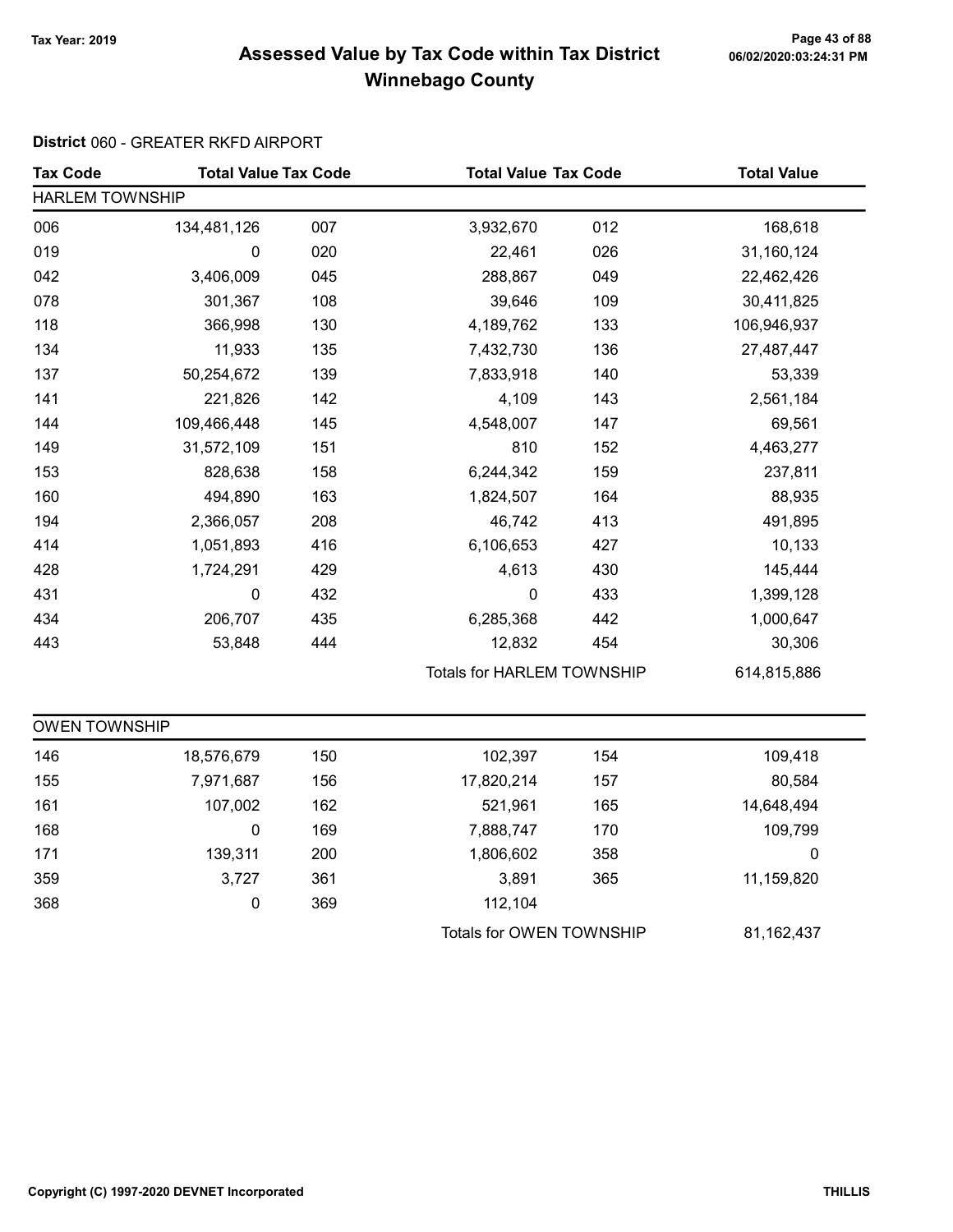#### Page 44 of 88 مع Page 44 of 88<br>Assessed Value by Tax Code within Tax District مof/22020:03:24:31 PM Winnebago County

#### District 060 - GREATER RKFD AIRPORT

| <b>Tax Code</b>   | <b>Total Value Tax Code</b> |     | <b>Total Value Tax Code</b>  |     | <b>Total Value</b> |  |  |
|-------------------|-----------------------------|-----|------------------------------|-----|--------------------|--|--|
| ROCKFORD TOWNSHIP |                             |     |                              |     |                    |  |  |
| 001               | 1,262,824,861               | 002 | 104,208,140                  | 003 | 27,272,582         |  |  |
| 005               | 10,900,130                  | 008 | 53,223,276                   | 010 | 3,030,957          |  |  |
| 013               | 22,255,718                  | 014 | 1,571,657                    | 016 | 4,708              |  |  |
| 017               | 23,344,843                  | 018 | 51,371,714                   | 021 | 17,383,351         |  |  |
| 030               | 379,593                     | 031 | 4,634,804                    | 035 | 818,108            |  |  |
| 036               | 12,384,733                  | 038 | 0                            | 040 | 75,833             |  |  |
| 044               | 15,690                      | 047 | 3,861                        | 048 | 65,567             |  |  |
| 050               | 6,456,008                   | 051 | 9,247,680                    | 052 | 395,001            |  |  |
| 053               | 1,841,679                   | 056 | 316,147                      | 057 | 9,492,308          |  |  |
| 058               | 1,615,233                   | 059 | 1,469,984                    | 060 | 1,610,820          |  |  |
| 061               | 2,858,942                   | 062 | 6,946,363                    | 063 | 2,142,767          |  |  |
| 064               | 13,956,246                  | 066 | 12,392,860                   | 069 | 6,687,940          |  |  |
| 070               | 2,214,061                   | 071 | 10,709,308                   | 072 | 45,891             |  |  |
| 073               | 41,848                      | 076 | 1,117,351                    | 077 | 151,186            |  |  |
| 082               | 93,786                      | 083 | 618,567                      | 084 | 539,078            |  |  |
| 085               | 8,976,856                   | 090 | 5,778                        | 091 | 9,436,746          |  |  |
| 092               | 4,555,884                   | 093 | 1,306,631                    | 095 | 4,482,051          |  |  |
| 096               | 7,835,225                   | 099 | 5,171,193                    | 104 | 2,077,795          |  |  |
| 117               | 11,895,928                  | 123 | 673,396                      | 126 | 1,797,994          |  |  |
| 131               | 3,839                       | 223 | 6,824,997                    | 226 | 765,291            |  |  |
| 351               | 741,200                     | 370 | 0                            | 372 | 3,885,669          |  |  |
| 373               | 1,927,162                   | 374 | 1,511,504                    | 378 | 49,233,547         |  |  |
| 379               | 819,125                     | 380 | 914,437                      | 381 | 6,820,495          |  |  |
| 382               | 162,492                     | 385 | 893,548                      | 391 | 871,360            |  |  |
| 392               | 23, 139, 583                | 393 | 408,510                      | 394 | 0                  |  |  |
| 397               | 0                           | 400 | 45,762                       | 403 | 69,744             |  |  |
| 404               | 1,038,459                   | 405 | 1,509,273                    | 406 | 10,548             |  |  |
| 407               | 688,934                     | 408 | 281,186                      | 409 | 11,010,334         |  |  |
| 410               | 7,315,444                   | 411 | 453                          | 412 | 92,341             |  |  |
| 417               | 859,688                     | 418 | 5,607,444                    | 419 | 436,393            |  |  |
| 421               | 14,509,063                  | 422 | 9,094,860                    | 423 | 11,788,824         |  |  |
| 424               | 8,271,035                   | 426 | 2,286,236                    | 438 | 552,420            |  |  |
| 439               | 465,801                     | 441 | 424,911                      | 448 | 11,686             |  |  |
| 450               | 221,396                     | 451 | 40,909,104                   | 452 | 27,615             |  |  |
| 453               | 184,696                     | 455 | 6,523,417                    | 456 | 4,218,890          |  |  |
| 460               | 119,482                     |     |                              |     |                    |  |  |
|                   |                             |     | Totals for ROCKFORD TOWNSHIP |     | 1,974,444,855      |  |  |

Totals for 060 - GREATER RKFD AIRPORT 2,956,165,134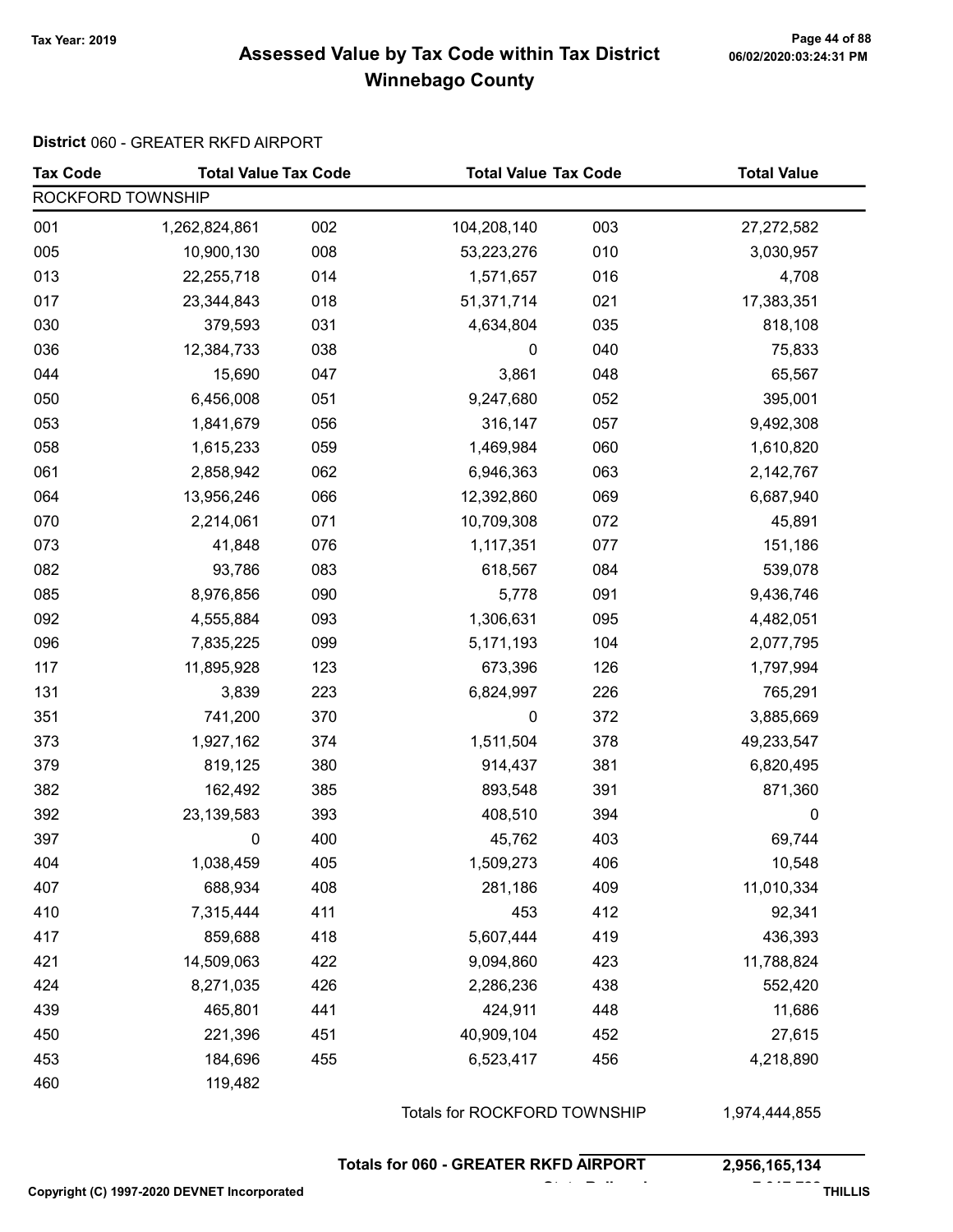# Page 45 of 88 Page 45 of 88<br>Assessed Value by Tax Code within Tax District of the hold of 124:31 PM Winnebago County

|                           | District 061 - SOUTH BELOIT CITY LIBRARY          |           |                                                         |                             |                    |
|---------------------------|---------------------------------------------------|-----------|---------------------------------------------------------|-----------------------------|--------------------|
| <b>Tax Code</b>           | <b>Total Value Tax Code</b>                       |           | <b>Total Value Tax Code</b>                             |                             | <b>Total Value</b> |
| ROCKTON TOWNSHIP          |                                                   |           |                                                         |                             |                    |
| 190                       | 39,850,219                                        | 201       | 18,119,863                                              | 290                         | $\pmb{0}$          |
| 348                       | 60,862                                            | 458       | 5,128,651                                               | 459                         | 0                  |
|                           |                                                   |           | Totals for ROCKTON TOWNSHIP                             |                             | 63,159,595         |
| ROSCOE TOWNSHIP           |                                                   |           |                                                         |                             |                    |
| 175                       | 42,598,383                                        | 177       | 13,135,925                                              | 347                         | 304,604            |
| 457                       | 1,642,941                                         |           |                                                         |                             |                    |
|                           |                                                   |           | Totals for ROSCOE TOWNSHIP                              |                             | 57,681,853         |
|                           | <b>Totals for 061 - SOUTH BELOIT CITY LIBRARY</b> |           |                                                         |                             | 120,841,448        |
|                           |                                                   | 1,188,777 |                                                         |                             |                    |
|                           |                                                   |           |                                                         | <b>Abatement difference</b> | 0                  |
|                           |                                                   |           | <b>Grand Totals for 061 - SOUTH BELOIT CITY LIBRARY</b> |                             | 122,030,225        |
|                           | District 062 - RKFD - WINN DRAINAGE               |           |                                                         |                             |                    |
| <b>Tax Code</b>           | <b>Total Value Tax Code</b>                       |           | <b>Total Value Tax Code</b>                             | <b>Total Value</b>          |                    |
| <b>BURRITT TOWNSHIP</b>   |                                                   |           |                                                         |                             |                    |
| 254                       | 244,504                                           |           |                                                         |                             |                    |
|                           |                                                   |           | <b>Totals for BURRITT TOWNSHIP</b>                      |                             | 244,504            |
|                           |                                                   |           |                                                         |                             |                    |
| ROCKFORD TOWNSHIP         |                                                   |           |                                                         |                             |                    |
| 060                       | 1,610,820                                         | 062       | 6,946,363                                               | 073                         | 41,848             |
|                           |                                                   |           | Totals for ROCKFORD TOWNSHIP                            |                             | 8,599,031          |
| <b>WINNEBAGO TOWNSHIP</b> |                                                   |           |                                                         |                             |                    |
| 315                       | 69,907                                            | 324       | 1,731,834                                               |                             |                    |
|                           |                                                   |           | Totals for WINNEBAGO TOWNSHIP                           |                             | 1,801,741          |
|                           |                                                   |           | <b>Totals for 062 - RKFD - WINN DRAINAGE</b>            |                             | 10,645,276         |
|                           |                                                   |           |                                                         | <b>State Railroad</b>       | 0                  |
|                           |                                                   |           |                                                         | <b>Abatement difference</b> | 0                  |
|                           |                                                   |           | <b>Grand Totals for 062 - RKFD - WINN DRAINAGE</b>      |                             | 10,645,276         |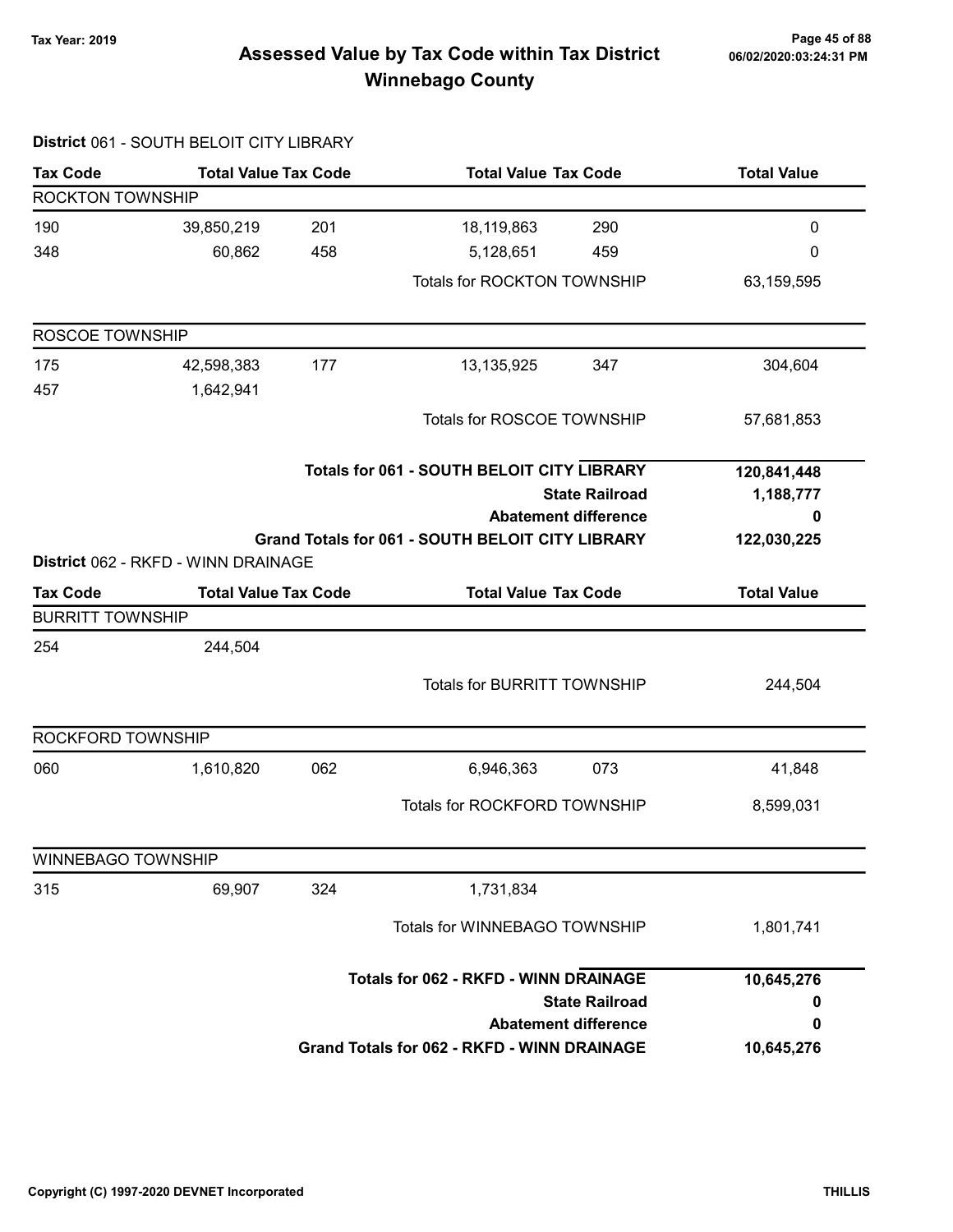# Page 46 of 88 مع Page 46 of 88<br>Assessed Value by Tax Code within Tax District مof 06/02/2020:03:24:31 PM Winnebago County

District 063 - WESTSIDE TIF #2

| <b>Tax Code</b>   | <b>Total Value Tax Code</b>                 | <b>Total Value Tax Code</b>                                | <b>Total Value</b> |
|-------------------|---------------------------------------------|------------------------------------------------------------|--------------------|
| ROCKFORD TOWNSHIP |                                             |                                                            |                    |
| 082               | 93,786                                      |                                                            |                    |
|                   |                                             | <b>Totals for ROCKFORD TOWNSHIP</b>                        | 93,786             |
|                   |                                             | Totals for 063 - WESTSIDE TIF #2                           | 93,786             |
|                   |                                             | <b>State Railroad</b>                                      | 0                  |
|                   |                                             | <b>Abatement difference</b>                                | 0                  |
|                   |                                             | Grand Totals for 063 - WESTSIDE TIF #2                     | 93,786             |
|                   | District 064 - LINCOLN-ACRES STREET LIGHT   |                                                            |                    |
| <b>Tax Code</b>   | <b>Total Value Tax Code</b>                 | <b>Total Value Tax Code</b>                                | <b>Total Value</b> |
| ROCKFORD TOWNSHIP |                                             |                                                            |                    |
| 083               | 618,567                                     |                                                            |                    |
|                   |                                             | Totals for ROCKFORD TOWNSHIP                               | 618,567            |
|                   |                                             | <b>Totals for 064 - LINCOLN-ACRES STREET LIGHT</b>         | 618,567            |
|                   |                                             | <b>State Railroad</b>                                      | 0                  |
|                   |                                             | <b>Abatement difference</b>                                | 0                  |
|                   |                                             | <b>Grand Totals for 064 - LINCOLN-ACRES STREET LIGHT</b>   | 618,567            |
|                   | District 065 - WASHINGTON PARK STREET LIGHT |                                                            |                    |
| <b>Tax Code</b>   | <b>Total Value Tax Code</b>                 | <b>Total Value Tax Code</b>                                | <b>Total Value</b> |
| ROCKFORD TOWNSHIP |                                             |                                                            |                    |
| 059               | 1,469,984                                   |                                                            |                    |
|                   |                                             | <b>Totals for ROCKFORD TOWNSHIP</b>                        | 1,469,984          |
|                   |                                             | <b>Totals for 065 - WASHINGTON PARK STREET LIGHT</b>       | 1,469,984          |
|                   |                                             | <b>State Railroad</b>                                      | 0                  |
|                   |                                             | <b>Abatement difference</b>                                | 0                  |
|                   |                                             | <b>Grand Totals for 065 - WASHINGTON PARK STREET LIGHT</b> | 1,469,984          |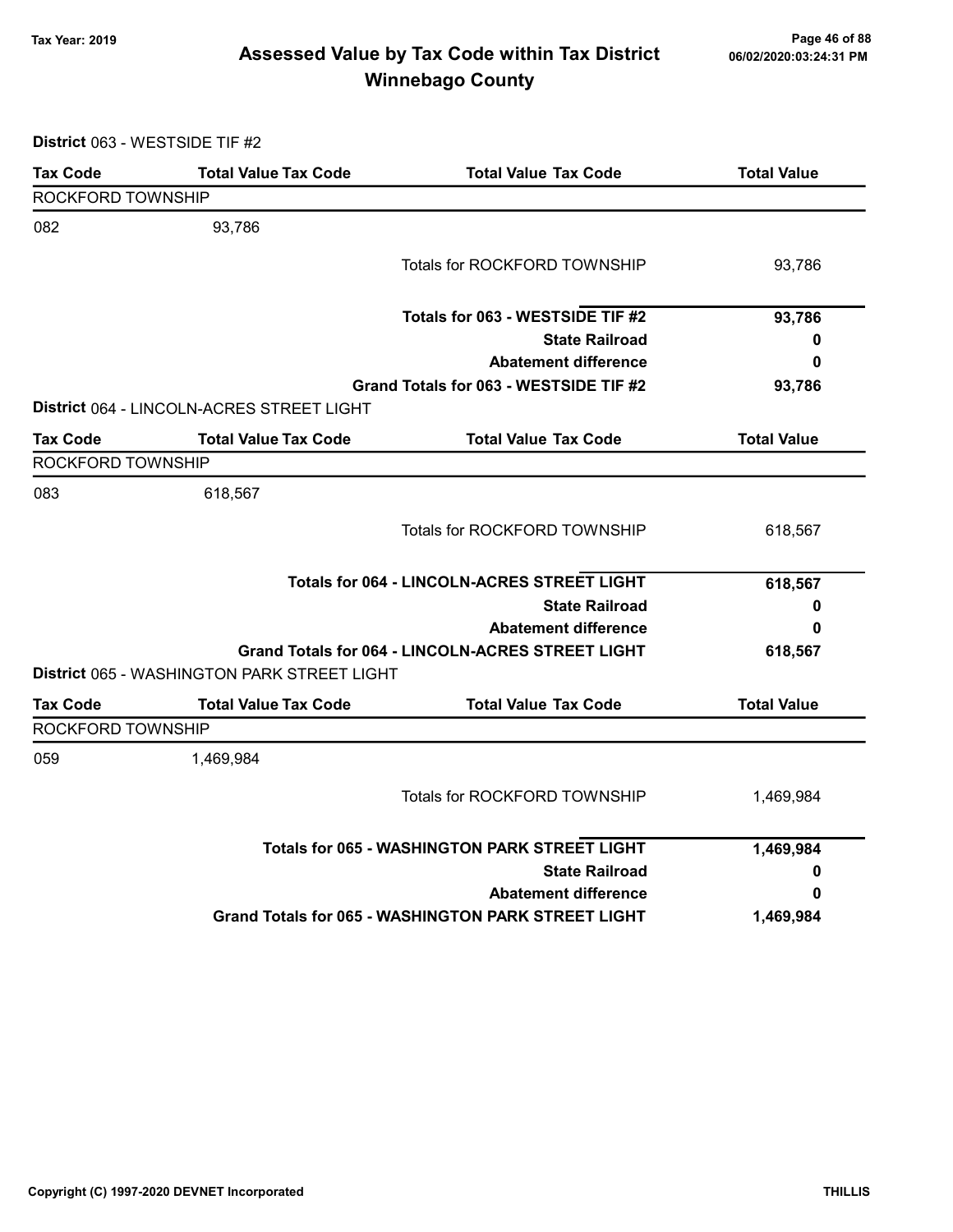# Page 47 of 88 مع Page 47 of 88<br>Assessed Value by Tax Code within Tax District مof/22020:03:24:31 PM Winnebago County

District 066 - EAST STATE & ALPINE TIF

| <b>Tax Code</b>   | <b>Total Value Tax Code</b>             | <b>Total Value Tax Code</b>                          | <b>Total Value</b> |
|-------------------|-----------------------------------------|------------------------------------------------------|--------------------|
| ROCKFORD TOWNSHIP |                                         |                                                      |                    |
| 117               | 11,895,928                              |                                                      |                    |
|                   |                                         | Totals for ROCKFORD TOWNSHIP                         | 11,895,928         |
|                   |                                         | Totals for 066 - EAST STATE & ALPINE TIF             | 11,895,928         |
|                   |                                         | <b>State Railroad</b>                                | 0                  |
|                   |                                         | <b>Abatement difference</b>                          | 0                  |
|                   | District 067 - WEST STATE & CENTRAL TIF | Grand Totals for 066 - EAST STATE & ALPINE TIF       | 11,895,928         |
| <b>Tax Code</b>   | <b>Total Value Tax Code</b>             | <b>Total Value Tax Code</b>                          | <b>Total Value</b> |
| ROCKFORD TOWNSHIP |                                         |                                                      |                    |
| 085               | 8,976,856                               |                                                      |                    |
|                   |                                         | <b>Totals for ROCKFORD TOWNSHIP</b>                  | 8,976,856          |
|                   |                                         | <b>Totals for 067 - WEST STATE &amp; CENTRAL TIF</b> | 8,976,856          |
|                   |                                         | <b>State Railroad</b>                                | 0                  |
|                   |                                         | <b>Abatement difference</b>                          | 0                  |
|                   |                                         | Grand Totals for 067 - WEST STATE & CENTRAL TIF      | 8,976,856          |
|                   | District 068 - WEST STATE & KILBURN TIF |                                                      |                    |
| <b>Tax Code</b>   | <b>Total Value Tax Code</b>             | <b>Total Value Tax Code</b>                          | <b>Total Value</b> |
| ROCKFORD TOWNSHIP |                                         |                                                      |                    |
| 226               | 765,291                                 |                                                      |                    |
|                   |                                         | Totals for ROCKFORD TOWNSHIP                         | 765,291            |
|                   |                                         | Totals for 068 - WEST STATE & KILBURN TIF            | 765,291            |
|                   |                                         | <b>State Railroad</b>                                | 0                  |
|                   |                                         | <b>Abatement difference</b>                          | 0                  |
|                   |                                         | Grand Totals for 068 - WEST STATE & KILBURN TIF      | 765,291            |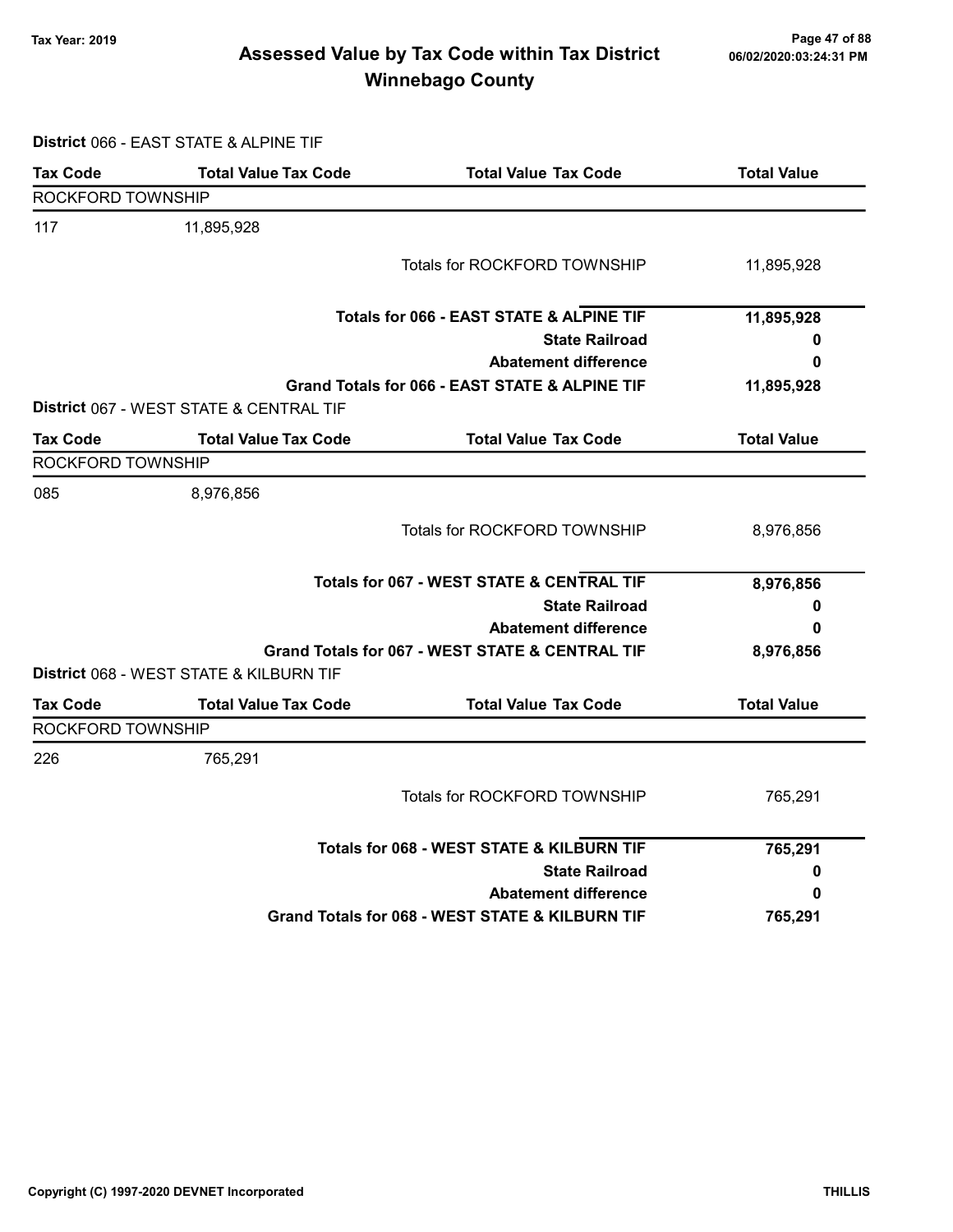# Page 48 of 88 مع Page 48 of 88<br>Assessed Value by Tax Code within Tax District مof/22020:03:24:31 PM Winnebago County

| <b>Tax Code</b>         | <b>Total Value Tax Code</b>         |     | <b>Total Value Tax Code</b>                   |                                                      | <b>Total Value</b>          |  |  |
|-------------------------|-------------------------------------|-----|-----------------------------------------------|------------------------------------------------------|-----------------------------|--|--|
| <b>HARLEM TOWNSHIP</b>  |                                     |     |                                               |                                                      |                             |  |  |
| 006                     | 134,481,126                         | 007 | 3,932,670                                     | 019                                                  | $\mathbf 0$                 |  |  |
| 049                     | 22,462,426                          | 118 | 366,998                                       | 133                                                  | 106,946,937                 |  |  |
| 134                     | 11,933                              | 137 | 50,254,672                                    | 139                                                  | 7,833,918                   |  |  |
| 141                     | 221,826                             | 142 | 4,109                                         | 143                                                  | 2,561,184                   |  |  |
| 144                     | 109,466,448                         | 147 | 69,561                                        | 149                                                  | 31,572,109                  |  |  |
| 151                     | 810                                 | 152 | 4,463,277                                     | 153                                                  | 828,638                     |  |  |
| 158                     | 6,244,342                           | 160 | 494,890                                       | 163                                                  | 1,824,507                   |  |  |
| 164                     | 88,935                              | 413 | 491,895                                       | 414                                                  | 1,051,893                   |  |  |
| 416                     | 6,106,653                           | 433 | 1,399,128                                     | 434                                                  | 206,707                     |  |  |
| 435                     | 6,285,368                           | 442 | 1,000,647                                     |                                                      |                             |  |  |
|                         |                                     |     | <b>Totals for HARLEM TOWNSHIP</b>             |                                                      | 500,673,607                 |  |  |
| ROCKFORD TOWNSHIP       |                                     |     |                                               |                                                      |                             |  |  |
| 002                     | 104,208,140                         | 010 | 3,030,957                                     | 021                                                  | 17,383,351                  |  |  |
| 035                     | 818,108                             | 409 | 11,010,334                                    | 456                                                  | 4,218,890                   |  |  |
|                         |                                     |     | Totals for ROCKFORD TOWNSHIP                  |                                                      | 140,669,780                 |  |  |
|                         |                                     |     | Totals for 070 - HARLEM SCHOOL DIST 122       | <b>State Railroad</b><br><b>Abatement difference</b> | 641,343,387<br>604,332<br>0 |  |  |
|                         | District 071 - KINNIKINNICK SD #131 |     | Grand Totals for 070 - HARLEM SCHOOL DIST 122 |                                                      | 641,947,719                 |  |  |
| <b>Tax Code</b>         | <b>Total Value Tax Code</b>         |     | <b>Total Value Tax Code</b>                   |                                                      | <b>Total Value</b>          |  |  |
| <b>HARLEM TOWNSHIP</b>  |                                     |     |                                               |                                                      |                             |  |  |
| 136                     | 27,487,447                          |     |                                               |                                                      |                             |  |  |
|                         |                                     |     | <b>Totals for HARLEM TOWNSHIP</b>             |                                                      | 27,487,447                  |  |  |
| <b>ROCKTON TOWNSHIP</b> |                                     |     |                                               |                                                      |                             |  |  |
| 203                     | 4,839,061                           | 204 | 20,280                                        | 205                                                  | 139,387                     |  |  |
| 206                     | 21,132,569                          |     |                                               |                                                      |                             |  |  |
|                         |                                     |     | Totals for ROCKTON TOWNSHIP                   |                                                      | 26, 131, 297                |  |  |

#### District 070 - HARLEM SCHOOL DIST 122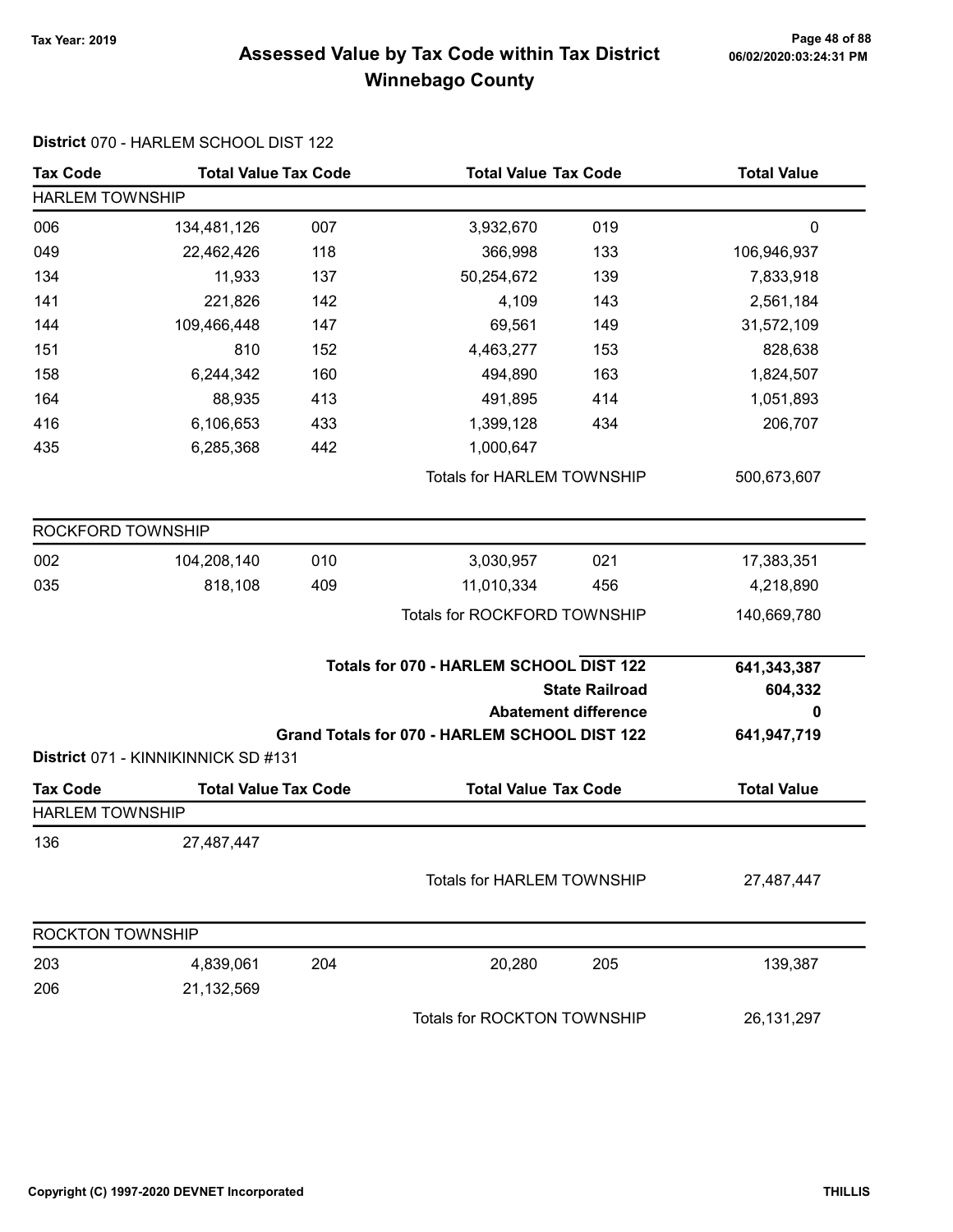# Page 49 of 88 مع Page 49 of 88<br>Assessed Value by Tax Code within Tax District مof/22020:03:24:31 PM Winnebago County

| <b>Tax Code</b>         | <b>Total Value Tax Code</b>                 |     | <b>Total Value Tax Code</b>                         |                             | <b>Total Value</b> |  |
|-------------------------|---------------------------------------------|-----|-----------------------------------------------------|-----------------------------|--------------------|--|
| ROSCOE TOWNSHIP         |                                             |     |                                                     |                             |                    |  |
| 181                     | 142,020,427                                 | 185 | 11,411,393                                          | 187                         | 2,794,446          |  |
| 189                     | 71,169,478                                  | 198 | 4,487,595                                           | 199                         | 41,951,113         |  |
| 447                     | 390,181                                     |     |                                                     |                             |                    |  |
|                         |                                             |     | Totals for ROSCOE TOWNSHIP                          |                             | 274,224,633        |  |
|                         |                                             |     | Totals for 071 - KINNIKINNICK SD #131               |                             | 327,843,377        |  |
|                         |                                             |     |                                                     | <b>State Railroad</b>       | 101,873            |  |
|                         |                                             |     |                                                     | <b>Abatement difference</b> | Ω                  |  |
|                         |                                             |     | Grand Totals for 071 - KINNIKINNICK SD #131         |                             | 327,945,250        |  |
|                         | District 072 - PRAIRIE HILL SCHOOL DIST 133 |     |                                                     |                             |                    |  |
| <b>Tax Code</b>         | <b>Total Value Tax Code</b>                 |     | <b>Total Value Tax Code</b>                         |                             | <b>Total Value</b> |  |
| ROSCOE TOWNSHIP         |                                             |     |                                                     |                             |                    |  |
| 068                     | 2,534,155                                   | 175 | 42,598,383                                          | 176                         | 363,962            |  |
| 180                     | 70,725,789                                  | 188 | 596,749                                             | 192                         | 17,564,950         |  |
|                         |                                             |     | Totals for ROSCOE TOWNSHIP                          |                             | 134,383,988        |  |
|                         |                                             |     | Totals for 072 - PRAIRIE HILL SCHOOL DIST 133       |                             | 134,383,988        |  |
|                         |                                             |     |                                                     | <b>State Railroad</b>       | o                  |  |
|                         |                                             |     |                                                     | <b>Abatement difference</b> | 0                  |  |
|                         |                                             |     | Grand Totals for 072 - PRAIRIE HILL SCHOOL DIST 133 |                             | 134,383,988        |  |
|                         | District 073 - SHIRLAND SCHOOL DIST 134     |     |                                                     |                             |                    |  |
| <b>Tax Code</b>         | <b>Total Value Tax Code</b>                 |     | <b>Total Value Tax Code</b>                         |                             | <b>Total Value</b> |  |
| <b>LAONA TOWNSHIP</b>   |                                             |     |                                                     |                             |                    |  |
| 212                     | $\pmb{0}$                                   |     |                                                     |                             |                    |  |
|                         |                                             |     | <b>Totals for LAONA TOWNSHIP</b>                    |                             | 0                  |  |
| <b>ROCKTON TOWNSHIP</b> |                                             |     |                                                     |                             |                    |  |
| 193                     | 8,607,884                                   |     |                                                     |                             |                    |  |
|                         |                                             |     | Totals for ROCKTON TOWNSHIP                         |                             | 8,607,884          |  |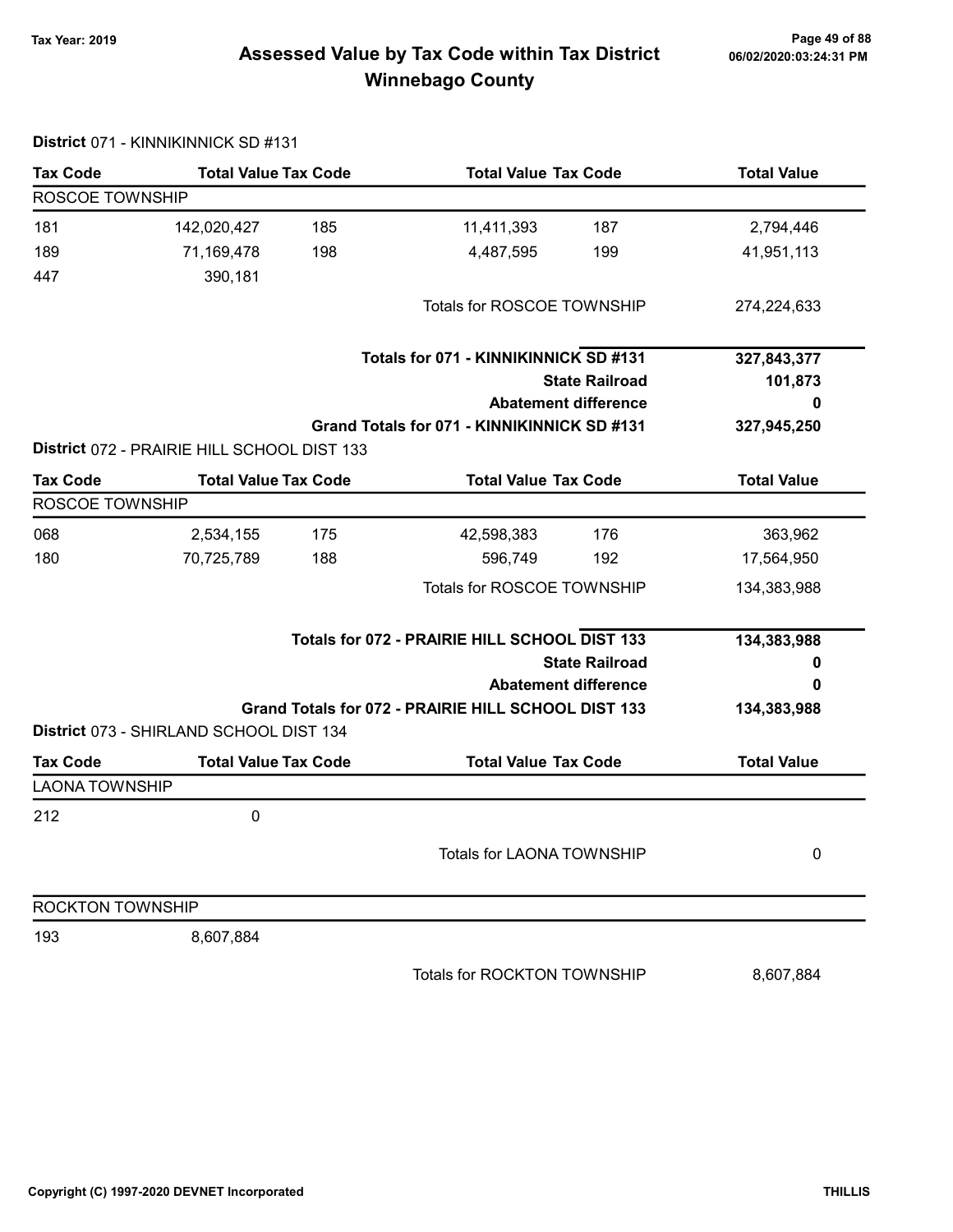# Page 50 of 88 وTax Year: 2019 Page 50 of 88<br>Assessed Value by Tax Code within Tax District هو Assessed Value by Tax Code Winnebago County

#### District 073 - SHIRLAND SCHOOL DIST 134

| <b>Tax Code</b>          | <b>Total Value Tax Code</b>            |     | <b>Total Value Tax Code</b>                     |                             | <b>Total Value</b> |
|--------------------------|----------------------------------------|-----|-------------------------------------------------|-----------------------------|--------------------|
| SHIRLAND TOWNSHIP        |                                        |     |                                                 |                             |                    |
| 210                      | 0                                      | 211 | $\mathbf 0$                                     | 213                         | 7,213,061          |
| 214                      | 16,866,260                             |     |                                                 |                             |                    |
|                          |                                        |     | <b>Totals for SHIRLAND TOWNSHIP</b>             |                             | 24,079,321         |
|                          |                                        |     | Totals for 073 - SHIRLAND SCHOOL DIST 134       |                             | 32,687,205         |
|                          |                                        |     |                                                 | <b>State Railroad</b>       | o                  |
|                          |                                        |     |                                                 | <b>Abatement difference</b> | 0                  |
|                          |                                        |     | Grand Totals for 073 - SHIRLAND SCHOOL DIST 134 |                             | 32,687,205         |
|                          | District 074 - ROCKTON SCHOOL DIST 140 |     |                                                 |                             |                    |
| <b>Tax Code</b>          | <b>Total Value Tax Code</b>            |     | <b>Total Value Tax Code</b>                     |                             | <b>Total Value</b> |
| <b>HARRISON TOWNSHIP</b> |                                        |     |                                                 |                             |                    |
| 247                      | 6,753,801                              |     |                                                 |                             |                    |
|                          |                                        |     | <b>Totals for HARRISON TOWNSHIP</b>             |                             | 6,753,801          |
|                          |                                        |     |                                                 |                             |                    |
| <b>OWEN TOWNSHIP</b>     |                                        |     |                                                 |                             |                    |
| 161                      | 107,002                                | 165 | 14,648,494                                      | 168                         | 0                  |
| 200                      | 1,806,602                              | 362 | 1,017,686                                       | 364                         | 239,733            |
|                          |                                        |     | Totals for OWEN TOWNSHIP                        |                             | 17,819,517         |
| <b>ROCKTON TOWNSHIP</b>  |                                        |     |                                                 |                             |                    |
| 197                      | 109,049,312                            | 201 | 18,119,863                                      | 202                         | 45,851,586         |
| 401                      | 3,994,120                              | 402 | 533,396                                         | 420                         | 1,710,085          |
|                          |                                        |     | <b>Totals for ROCKTON TOWNSHIP</b>              |                             | 179,258,362        |
| <b>ROSCOE TOWNSHIP</b>   |                                        |     |                                                 |                             |                    |
| 182                      | 651,025                                | 183 | $\boldsymbol{0}$                                | 196                         | 11,656             |
| 207                      | 0                                      | 209 | 42,036,574                                      |                             |                    |
|                          |                                        |     | Totals for ROSCOE TOWNSHIP                      |                             | 42,699,255         |
|                          |                                        |     | Totals for 074 - ROCKTON SCHOOL DIST 140        |                             | 246,530,935        |
|                          |                                        |     |                                                 | <b>State Railroad</b>       | 461,370            |
|                          |                                        |     |                                                 | <b>Abatement difference</b> | 0                  |
|                          |                                        |     | Grand Totals for 074 - ROCKTON SCHOOL DIST 140  |                             | 246,992,305        |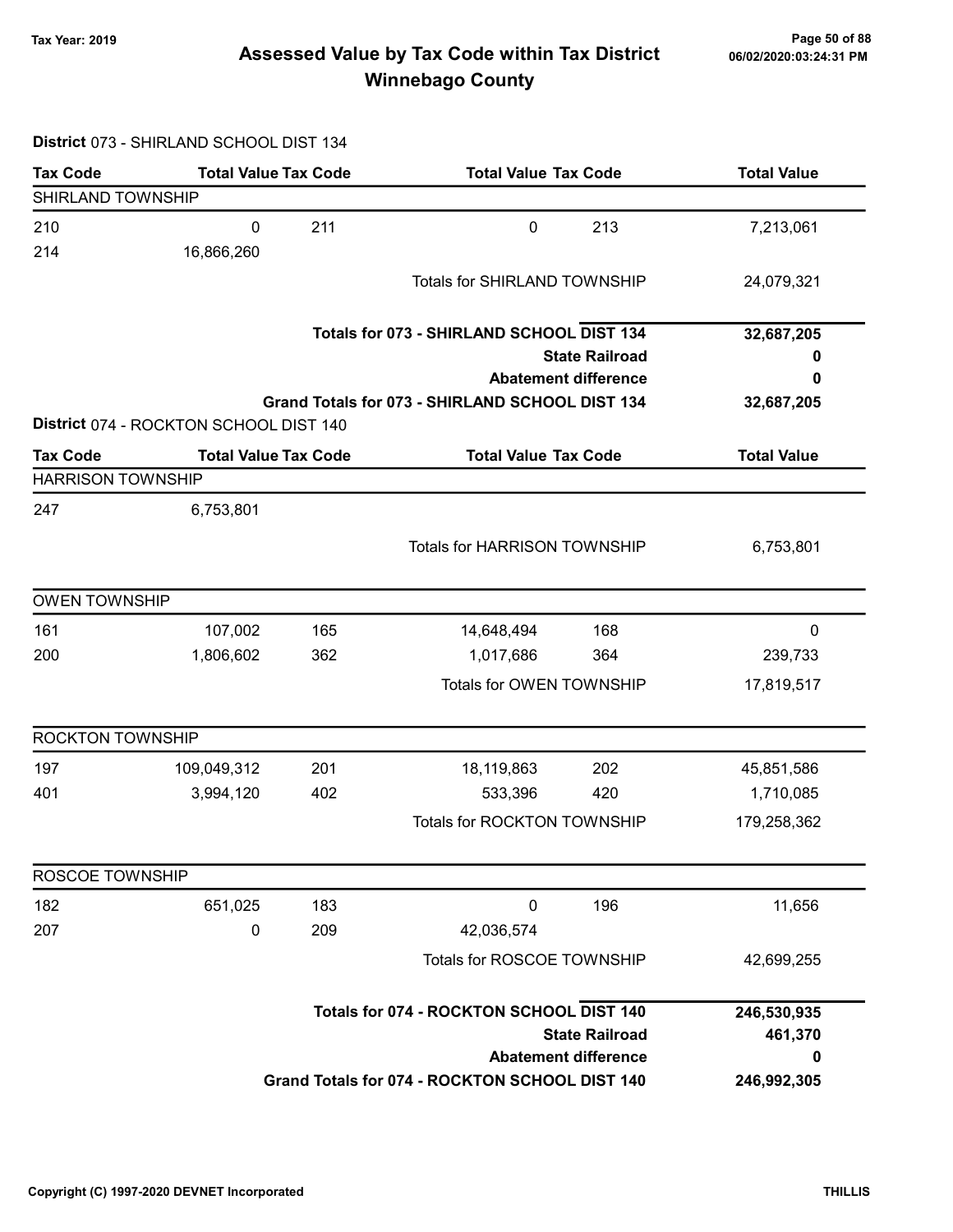# Page 51 of 88 وTax Year: 2019 Page 51 of 88<br>Assessed Value by Tax Code within Tax District هو Assessed Value by Tax Code Winnebago County

| District 075 - NORTH BOONE SD #200 |  |  |  |  |  |
|------------------------------------|--|--|--|--|--|
|------------------------------------|--|--|--|--|--|

| <b>Tax Code</b>        | <b>Total Value Tax Code</b>             |     | <b>Total Value Tax Code</b>                |                             | <b>Total Value</b> |
|------------------------|-----------------------------------------|-----|--------------------------------------------|-----------------------------|--------------------|
| <b>ROSCOE TOWNSHIP</b> |                                         |     |                                            |                             |                    |
| 184                    | 1,106,758                               |     |                                            |                             |                    |
|                        |                                         |     | Totals for ROSCOE TOWNSHIP                 |                             | 1,106,758          |
|                        |                                         |     | Totals for 075 - NORTH BOONE SD #200       |                             | 1,106,758          |
|                        |                                         |     |                                            | <b>State Railroad</b>       | 0                  |
|                        |                                         |     |                                            | <b>Abatement difference</b> | 0                  |
|                        |                                         |     | Grand Totals for 075 - NORTH BOONE SD #200 |                             | 1,106,758          |
|                        | District 076 - ROCKFORD SCHOOL DIST 205 |     |                                            |                             |                    |
| <b>Tax Code</b>        | <b>Total Value Tax Code</b>             |     | <b>Total Value Tax Code</b>                |                             | <b>Total Value</b> |
|                        | CHERRY VALLEY TOWNSHIP                  |     |                                            |                             |                    |
| 110                    | 24,202,956                              | 111 | 5,863,497                                  | 112                         | 10,082,121         |
| 113                    | 9,697,858                               | 114 | 73,385,290                                 | 115                         | 5,512,823          |
| 116                    | 24,204                                  | 119 | 13,355,087                                 | 120                         | 3,626,648          |
| 124                    | 6,979,876                               | 125 | 123,290                                    | 127                         | 115,211,880        |
| 128                    | 1,778,609                               | 129 | 13,394,203                                 | 343                         | 540,338            |
| 366                    | 700,062                                 | 383 | 1,405,543                                  | 386                         | 0                  |
| 396                    | 0                                       | 440 | 26,485                                     |                             |                    |
|                        |                                         |     | Totals for CHERRY VALLEY TOWNSHIP          |                             | 285,910,770        |
| <b>HARLEM TOWNSHIP</b> |                                         |     |                                            |                             |                    |
| 012                    | 168,618                                 | 020 | 22,461                                     | 026                         | 31,160,124         |
| 042                    | 3,406,009                               | 045 | 288,867                                    | 078                         | 301,367            |
| 108                    | 39,646                                  | 109 | 30,411,825                                 | 130                         | 4,189,762          |
| 135                    | 7,432,730                               | 140 | 53,339                                     | 145                         | 4,548,007          |
| 159                    | 237,811                                 | 194 | 2,366,057                                  | 208                         | 46,742             |
| 427                    | 10,133                                  | 428 | 1,724,291                                  | 429                         | 4,613              |
| 430                    | 145,444                                 | 431 | 0                                          | 432                         | 0                  |
| 443                    | 53,848                                  | 444 | 12,832                                     | 454                         | 30,306             |
|                        |                                         |     | <b>Totals for HARLEM TOWNSHIP</b>          |                             | 86,654,832         |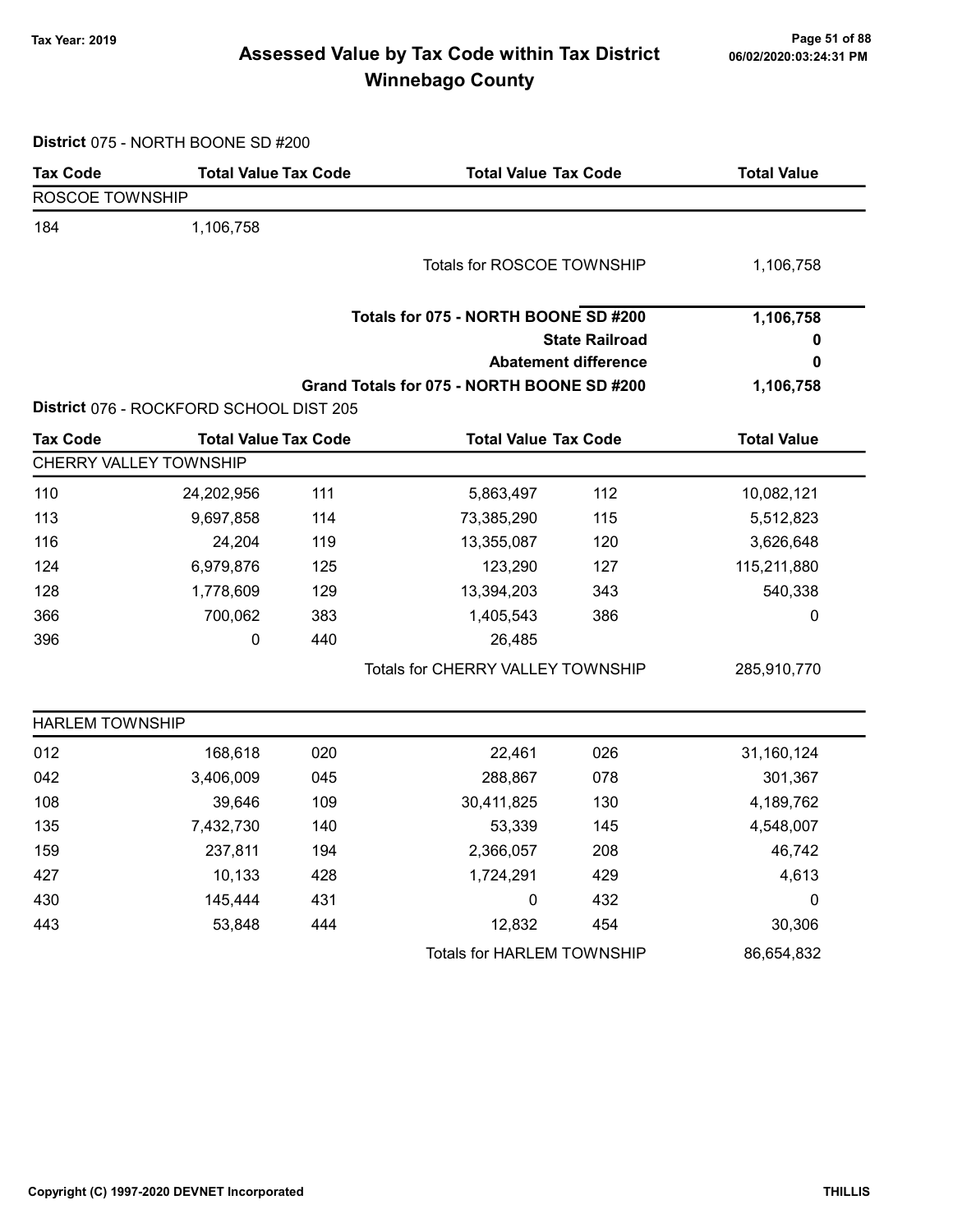#### Page 52 of 88 مسمع Page 52 of 88<br>Assessed Value by Tax Code within Tax District مسمع Assessed Value by Tax Code within Tax District Winnebago County

#### Tax Code Total Value Tax Code Total Value Tax Code Total Value Tax Code OWEN TOWNSHIP 046 32,447 18,576,679 146 148 940 150 102,397 109,418 154 155 7,971,687 156 17,820,214 80,584 157 167 5,396,458 169 7,888,747 170 109,799 171 170 172 230,063 0 358 359 3,727 360 0 3,891 361 365 11,159,820 368 0 112,104 369 Totals for OWEN TOWNSHIP 69,738,286

District 076 - ROCKFORD SCHOOL DIST 205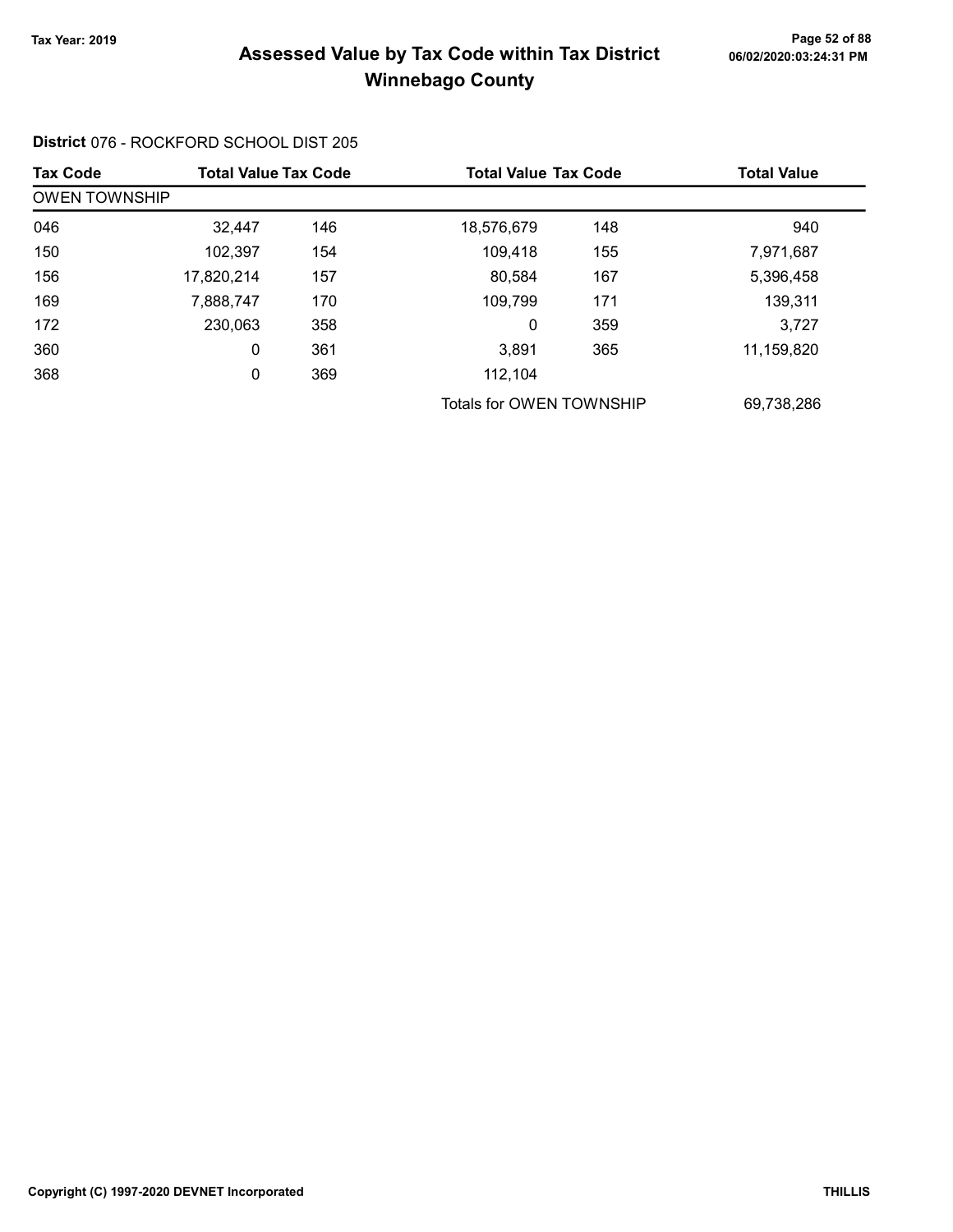# Page 53 of 88 مسمح Page 53 of 88<br>Assessed Value by Tax Code within Tax District مسموع Assessed Value by Tax Code within Tax District Winnebago County

#### District 076 - ROCKFORD SCHOOL DIST 205

| <b>Tax Code</b>   | <b>Total Value Tax Code</b> |                              | <b>Total Value Tax Code</b> |               | <b>Total Value</b> |  |
|-------------------|-----------------------------|------------------------------|-----------------------------|---------------|--------------------|--|
| ROCKFORD TOWNSHIP |                             |                              |                             |               |                    |  |
| 001               | 1,262,824,861               | 003                          | 27,272,582                  | 005           | 10,900,130         |  |
| 008               | 53,223,276                  | 013                          | 22,255,718                  | 014           | 1,571,657          |  |
| 016               | 4,708                       | 017                          | 23,344,843                  | 018           | 51,371,714         |  |
| 030               | 379,593                     | 031                          | 4,634,804                   | 036           | 12,384,733         |  |
| 038               | 0                           | 040                          | 75,833                      | 044           | 15,690             |  |
| 047               | 3,861                       | 048                          | 65,567                      | 050           | 6,456,008          |  |
| 051               | 9,247,680                   | 053                          | 1,841,679                   | 056           | 316,147            |  |
| 057               | 9,492,308                   | 058                          | 1,615,233                   | 059           | 1,469,984          |  |
| 060               | 1,610,820                   | 061                          | 2,858,942                   | 062           | 6,946,363          |  |
| 064               | 13,956,246                  | 066                          | 12,392,860                  | 070           | 2,214,061          |  |
| 072               | 45,891                      | 076                          | 1,117,351                   | 077           | 151,186            |  |
| 082               | 93,786                      | 083                          | 618,567                     | 084           | 539,078            |  |
| 085               | 8,976,856                   | 086                          | 1,207,995                   | 090           | 5,778              |  |
| 092               | 4,555,884                   | 095                          | 4,482,051                   | 096           | 7,835,225          |  |
| 099               | 5,171,193                   | 104                          | 2,077,795                   | 117           | 11,895,928         |  |
| 123               | 673,396                     | 126                          | 1,797,994                   | 131           | 3,839              |  |
| 223               | 6,824,997                   | 226                          | 765,291                     | 370           | 0                  |  |
| 372               | 3,885,669                   | 373                          | 1,927,162                   | 374           | 1,511,504          |  |
| 378               | 49,233,547                  | 379                          | 819,125                     | 380           | 914,437            |  |
| 385               | 893,548                     | 391                          | 871,360                     | 392           | 23,139,583         |  |
| 393               | 408,510                     | 394                          | 0                           | 397           | $\pmb{0}$          |  |
| 400               | 45,762                      | 403                          | 69,744                      | 404           | 1,038,459          |  |
| 405               | 1,509,273                   | 406                          | 10,548                      | 407           | 688,934            |  |
| 408               | 281,186                     | 410                          | 7,315,444                   | 411           | 453                |  |
| 412               | 92,341                      | 417                          | 859,688                     | 418           | 5,607,444          |  |
| 419               | 436,393                     | 421                          | 14,509,063                  | 422           | 9,094,860          |  |
| 423               | 11,788,824                  | 424                          | 8,271,035                   | 426           | 2,286,236          |  |
| 438               | 552,420                     | 439                          | 465,801                     | 441           | 424,911            |  |
| 448               | 11,686                      | 450                          | 221,396                     | 451           | 40,909,104         |  |
| 452               | 27,615                      | 455                          | 6,523,417                   | 460           | 119,482            |  |
|                   |                             | Totals for ROCKFORD TOWNSHIP |                             | 1,796,353,946 |                    |  |

| Totals for 076 - ROCKFORD SCHOOL DIST 205       | 2,238,657,834 |
|-------------------------------------------------|---------------|
| <b>State Railroad</b>                           | 6.163.673     |
| <b>Abatement difference</b>                     | 0             |
| Grand Totals for 076 - ROCKFORD SCHOOL DIST 205 | 2,244,821,507 |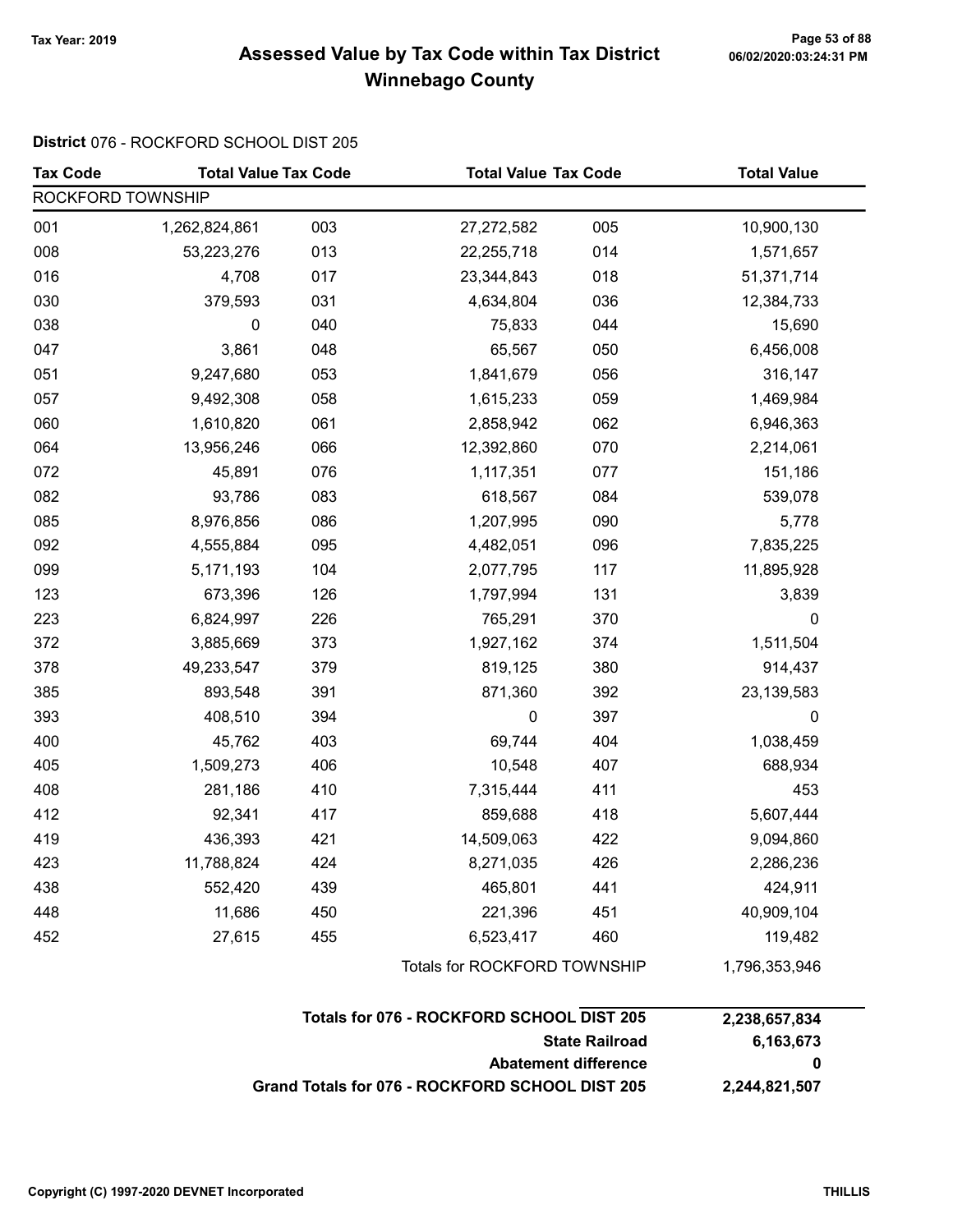# Page 54 of 88 مسمع Page 54 of 88<br>Assessed Value by Tax Code within Tax District مسمع Assessed Value by Tax Code within Tax District Winnebago County

District 077 - HONONEGAH HIGH SD #207

| <b>Tax Code</b>          | <b>Total Value Tax Code</b> |     | <b>Total Value Tax Code</b>         |     | <b>Total Value</b> |  |
|--------------------------|-----------------------------|-----|-------------------------------------|-----|--------------------|--|
| <b>HARLEM TOWNSHIP</b>   |                             |     |                                     |     |                    |  |
| 136                      | 27,487,447                  |     |                                     |     |                    |  |
|                          |                             |     | <b>Totals for HARLEM TOWNSHIP</b>   |     | 27,487,447         |  |
|                          |                             |     |                                     |     |                    |  |
| <b>HARRISON TOWNSHIP</b> |                             |     |                                     |     |                    |  |
| 247                      | 6,753,801                   |     |                                     |     |                    |  |
|                          |                             |     | <b>Totals for HARRISON TOWNSHIP</b> |     | 6,753,801          |  |
|                          |                             |     |                                     |     |                    |  |
| <b>LAONA TOWNSHIP</b>    |                             |     |                                     |     |                    |  |
| 212                      | $\pmb{0}$                   |     |                                     |     |                    |  |
|                          |                             |     | <b>Totals for LAONA TOWNSHIP</b>    |     | 0                  |  |
|                          |                             |     |                                     |     |                    |  |
| <b>OWEN TOWNSHIP</b>     |                             |     |                                     |     |                    |  |
| 161                      | 107,002                     | 165 | 14,648,494                          | 168 | $\mathbf 0$        |  |
| 200                      | 1,806,602                   | 362 | 1,017,686                           | 364 | 239,733            |  |
|                          |                             |     | Totals for OWEN TOWNSHIP            |     | 17,819,517         |  |
| <b>ROCKTON TOWNSHIP</b>  |                             |     |                                     |     |                    |  |
| 193                      | 8,607,884                   | 197 | 109,049,312                         | 201 | 18,119,863         |  |
| 202                      | 45,851,586                  | 203 | 4,839,061                           | 204 | 20,280             |  |
| 205                      | 139,387                     | 206 | 21,132,569                          | 401 | 3,994,120          |  |
| 402                      | 533,396                     | 420 | 1,710,085                           |     |                    |  |
|                          |                             |     | Totals for ROCKTON TOWNSHIP         |     | 213,997,543        |  |
| ROSCOE TOWNSHIP          |                             |     |                                     |     |                    |  |
| 068                      | 2,534,155                   | 175 | 42,598,383                          | 176 | 363,962            |  |
| 180                      | 70,725,789                  | 181 | 142,020,427                         | 182 | 651,025            |  |
| 183                      | $\pmb{0}$                   | 185 | 11,411,393                          | 187 | 2,794,446          |  |
| 188                      | 596,749                     | 189 | 71,169,478                          | 192 | 17,564,950         |  |
| 196                      | 11,656                      | 198 | 4,487,595                           | 199 | 41,951,113         |  |
| 207                      | $\pmb{0}$                   | 209 | 42,036,574                          | 447 | 390,181            |  |
|                          |                             |     | Totals for ROSCOE TOWNSHIP          |     | 451,307,876        |  |
|                          |                             |     |                                     |     |                    |  |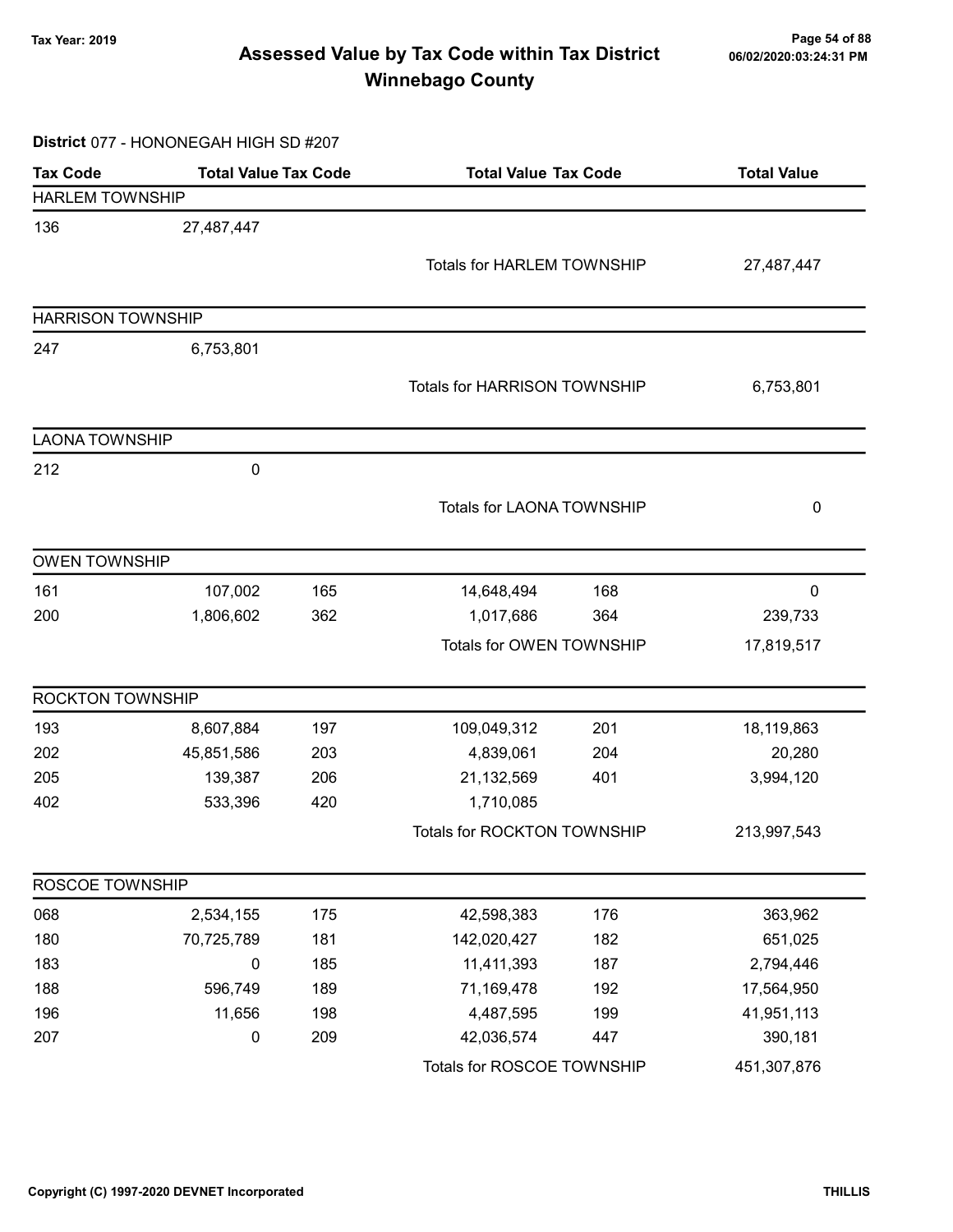# Page 55 of 88 وTax Year: 2019 Page 55 of 88<br>Assessed Value by Tax Code within Tax District هو Assessed Value by Tax Code Winnebago County

#### District 077 - HONONEGAH HIGH SD #207

| <b>Tax Code</b>         | <b>Total Value Tax Code</b>             |                             | <b>Total Value Tax Code</b>                      |                             | <b>Total Value</b> |  |
|-------------------------|-----------------------------------------|-----------------------------|--------------------------------------------------|-----------------------------|--------------------|--|
| SHIRLAND TOWNSHIP       |                                         |                             |                                                  |                             |                    |  |
| 210                     | $\pmb{0}$                               | 211                         | $\mathbf 0$                                      | 213                         | 7,213,061          |  |
| 214                     | 16,866,260                              |                             |                                                  |                             |                    |  |
|                         |                                         |                             | Totals for SHIRLAND TOWNSHIP                     |                             | 24,079,321         |  |
|                         |                                         |                             |                                                  |                             |                    |  |
|                         |                                         |                             | Totals for 077 - HONONEGAH HIGH SD #207          |                             | 741,445,505        |  |
|                         |                                         |                             |                                                  | <b>State Railroad</b>       | 563,243            |  |
|                         |                                         |                             |                                                  | <b>Abatement difference</b> | Ω                  |  |
|                         |                                         |                             | Grand Totals for 077 - HONONEGAH HIGH SD #207    |                             | 742,008,748        |  |
|                         | District 078 - MERIDIAN SCHOOL DIST 223 |                             |                                                  |                             |                    |  |
| <b>Tax Code</b>         | <b>Total Value Tax Code</b>             |                             | <b>Total Value Tax Code</b>                      |                             | <b>Total Value</b> |  |
| ROCKFORD TOWNSHIP       |                                         |                             |                                                  |                             |                    |  |
| 091                     | 9,436,746                               | 093                         | 1,306,631                                        | 351                         | 741,200            |  |
| 453                     | 184,696                                 |                             |                                                  |                             |                    |  |
|                         |                                         |                             | Totals for ROCKFORD TOWNSHIP                     |                             | 11,669,273         |  |
|                         |                                         |                             |                                                  |                             |                    |  |
|                         |                                         |                             | <b>Totals for 078 - MERIDIAN SCHOOL DIST 223</b> |                             | 11,669,273         |  |
| <b>State Railroad</b>   |                                         |                             |                                                  | 60,395                      |                    |  |
|                         |                                         | <b>Abatement difference</b> |                                                  |                             |                    |  |
|                         |                                         |                             | Grand Totals for 078 - MERIDIAN SCHOOL DIST 223  |                             | 11,729,668         |  |
|                         | District 079 - SOUTH BELOIT SD #320     |                             |                                                  |                             |                    |  |
| <b>Tax Code</b>         | <b>Total Value Tax Code</b>             |                             | <b>Total Value Tax Code</b>                      |                             | <b>Total Value</b> |  |
| <b>ROCKTON TOWNSHIP</b> |                                         |                             |                                                  |                             |                    |  |
| 190                     | 39,850,219                              | 191                         | 12,815,351                                       | 290                         | $\pmb{0}$          |  |
| 348                     | 60,862                                  | 458                         | 5,128,651                                        | 459                         | 0                  |  |
|                         |                                         |                             | <b>Totals for ROCKTON TOWNSHIP</b>               |                             | 57,855,083         |  |
|                         |                                         |                             |                                                  |                             |                    |  |
| ROSCOE TOWNSHIP         |                                         |                             |                                                  |                             |                    |  |
| 177                     | 13,135,925                              | 178                         | 13,448                                           | 179                         | 9,266,318          |  |
| 347                     | 304,604                                 | 457                         | 1,642,941                                        |                             |                    |  |
|                         |                                         |                             | Totals for ROSCOE TOWNSHIP                       |                             |                    |  |
|                         |                                         |                             | Totals for 079 - SOUTH BELOIT SD #320            |                             | 82,218,319         |  |
|                         |                                         |                             |                                                  | <b>State Railroad</b>       | 1,291,205          |  |
|                         |                                         |                             |                                                  | <b>Abatement difference</b> | 0                  |  |
|                         |                                         |                             |                                                  |                             |                    |  |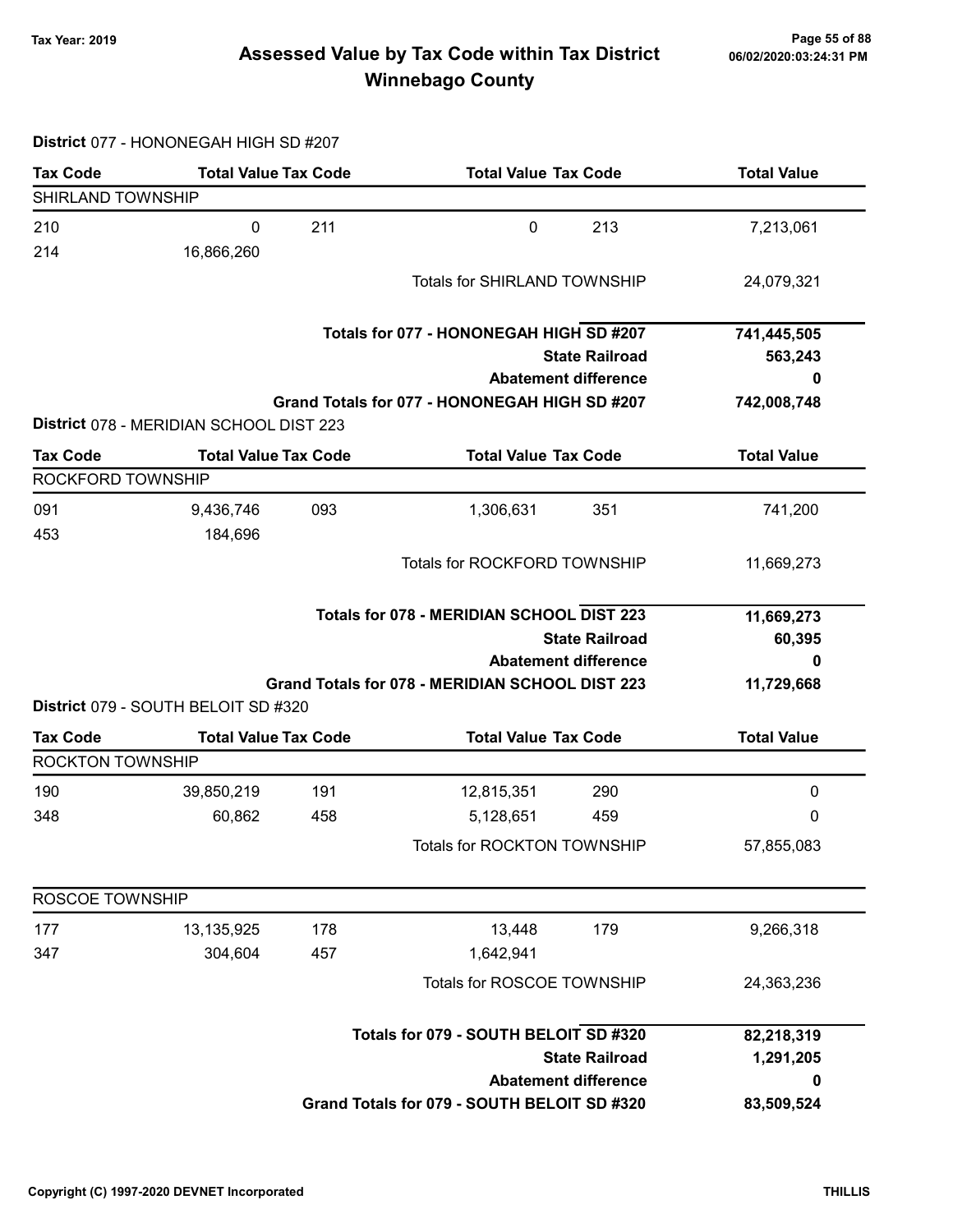# Page 56 of 88 وTax Year: 2019 Page 56 of 88<br>Assessed Value by Tax Code within Tax District of the 16/02/2020:03:24:31 PM Winnebago County

#### District 080 - PECATONICA UNIT SD #321

| <b>Tax Code</b>          | <b>Total Value Tax Code</b>        |     | <b>Total Value Tax Code</b>                                                   | <b>Total Value</b> |
|--------------------------|------------------------------------|-----|-------------------------------------------------------------------------------|--------------------|
| <b>BURRITT TOWNSHIP</b>  |                                    |     |                                                                               |                    |
| 259                      | 0                                  | 266 | 6,292,153<br>268                                                              | 3,646,788          |
|                          |                                    |     | <b>Totals for BURRITT TOWNSHIP</b>                                            | 9,938,941          |
| <b>DURAND TOWNSHIP</b>   |                                    |     |                                                                               |                    |
| 232                      | 934,552                            |     |                                                                               |                    |
|                          |                                    |     | <b>Totals for DURAND TOWNSHIP</b>                                             | 934,552            |
| PECATONICA TOWNSHIP      |                                    |     |                                                                               |                    |
| 281                      | 44,376,743                         | 284 | 33,528<br>286                                                                 | 27,469,759         |
| 425                      | 61,434                             |     |                                                                               |                    |
|                          |                                    |     | Totals for PECATONICA TOWNSHIP                                                | 71,941,464         |
| <b>SEWARD TOWNSHIP</b>   |                                    |     |                                                                               |                    |
| 305                      | 274,023                            | 309 | 5,462,313                                                                     |                    |
|                          |                                    |     | Totals for SEWARD TOWNSHIP                                                    | 5,736,336          |
|                          |                                    |     | Totals for 080 - PECATONICA UNIT SD #321                                      | 88,551,293         |
|                          |                                    |     | <b>State Railroad</b>                                                         | 0                  |
|                          |                                    |     | <b>Abatement difference</b><br>Grand Totals for 080 - PECATONICA UNIT SD #321 | 0<br>88,551,293    |
|                          | District 081 - DURAND UNIT SD #322 |     |                                                                               |                    |
| <b>Tax Code</b>          | <b>Total Value Tax Code</b>        |     | <b>Total Value Tax Code</b>                                                   | <b>Total Value</b> |
| <b>DURAND TOWNSHIP</b>   |                                    |     |                                                                               |                    |
| 228                      | 1,289,122                          | 229 | 1,943,522<br>230                                                              | 21,183,981         |
| 231                      | 126,699                            | 233 | 14,146,466<br>234                                                             | 298,396            |
|                          |                                    |     | Totals for DURAND TOWNSHIP                                                    | 38,988,186         |
| <b>HARRISON TOWNSHIP</b> |                                    |     |                                                                               |                    |
| 246                      | 8,601,580                          |     |                                                                               |                    |
|                          |                                    |     | Totals for HARRISON TOWNSHIP                                                  | 8,601,580          |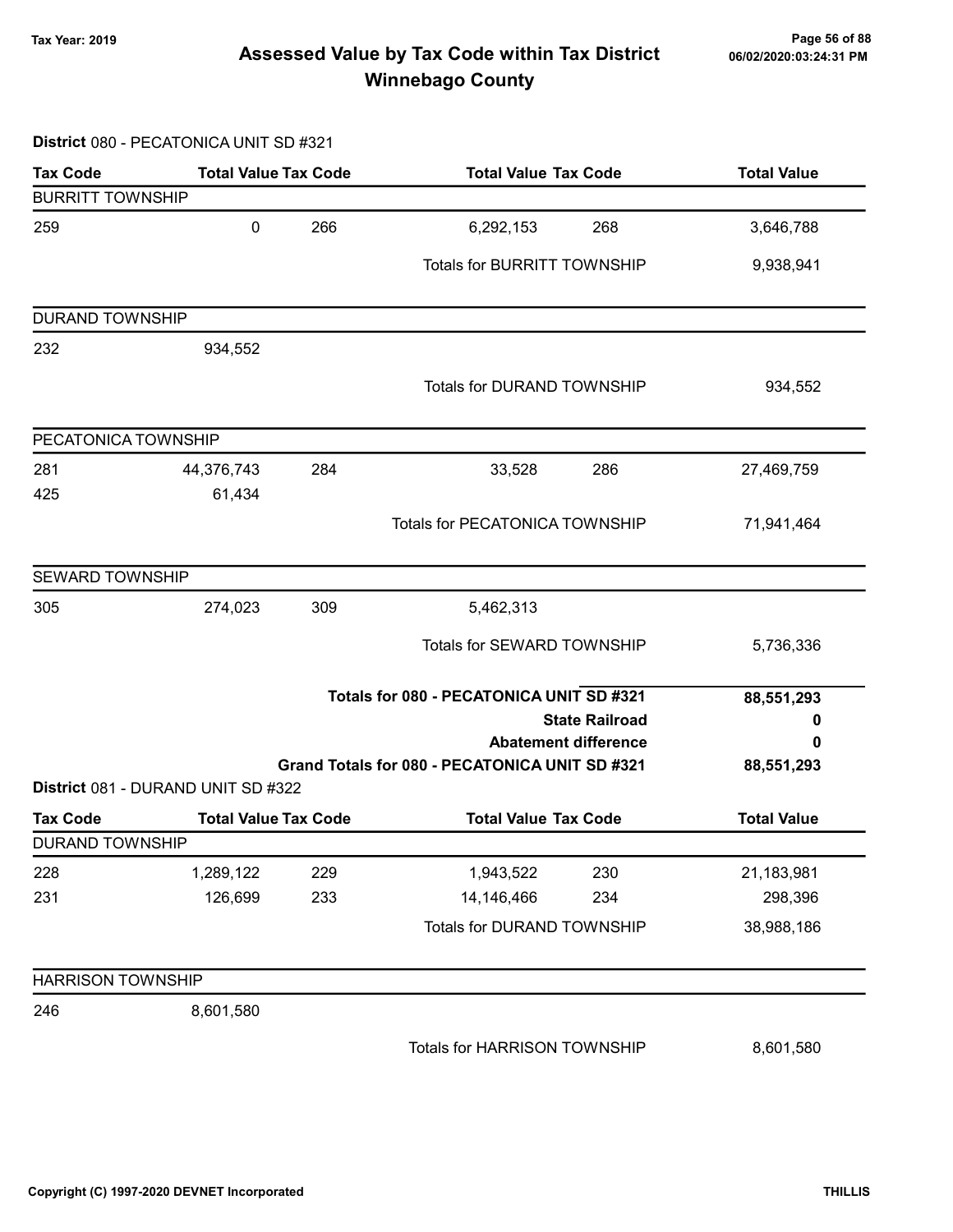# Page 57 of 88 وTax Year: 2019 Page 57 of 88<br>Assessed Value by Tax Code within Tax District هو Assessed Value by Tax Code Winnebago County

District 081 - DURAND UNIT SD #322

| <b>Tax Code</b>          | <b>Total Value Tax Code</b>           | <b>Total Value Tax Code</b>                | <b>Total Value</b> |
|--------------------------|---------------------------------------|--------------------------------------------|--------------------|
| <b>LAONA TOWNSHIP</b>    |                                       |                                            |                    |
| 220                      | 35,438,962                            |                                            |                    |
|                          |                                       | Totals for LAONA TOWNSHIP                  | 35,438,962         |
|                          |                                       |                                            |                    |
|                          |                                       | Totals for 081 - DURAND UNIT SD #322       | 83,028,728         |
|                          |                                       | <b>State Railroad</b>                      | 0                  |
|                          |                                       | <b>Abatement difference</b>                | 0                  |
|                          |                                       | Grand Totals for 081 - DURAND UNIT SD #322 | 83,028,728         |
|                          | District 082 - WINNEBAGO UNIT SD #323 |                                            |                    |
| <b>Tax Code</b>          | <b>Total Value Tax Code</b>           | <b>Total Value Tax Code</b>                | <b>Total Value</b> |
| <b>BURRITT TOWNSHIP</b>  |                                       |                                            |                    |
| 254                      | 244,504<br>258                        | 260<br>0                                   | 14,572,222         |
| 262                      | 185,937<br>263                        | 192,740<br>265                             | 921,616            |
| 267                      | 1,384,473                             |                                            |                    |
|                          |                                       | <b>Totals for BURRITT TOWNSHIP</b>         | 17,501,492         |
| <b>HARRISON TOWNSHIP</b> |                                       |                                            |                    |
| 248                      | 63,740                                |                                            |                    |
|                          |                                       | Totals for HARRISON TOWNSHIP               | 63,740             |
| <b>OWEN TOWNSHIP</b>     |                                       |                                            |                    |
| 162                      | 521,961<br>363                        | 49,219                                     |                    |
|                          |                                       | Totals for OWEN TOWNSHIP                   | 571,180            |
| PECATONICA TOWNSHIP      |                                       |                                            |                    |
| 282                      | 283<br>153,798                        | 133,138                                    |                    |
|                          |                                       | Totals for PECATONICA TOWNSHIP             | 286,936            |
| ROCKFORD TOWNSHIP        |                                       |                                            |                    |
| 052                      | 395,001<br>063                        | 2,142,767<br>069                           | 6,687,940          |
| 071                      | 10,709,308<br>073                     | 41,848<br>381                              | 6,820,495          |
| 382                      | 162,492                               |                                            |                    |
|                          |                                       | Totals for ROCKFORD TOWNSHIP               | 26,959,851         |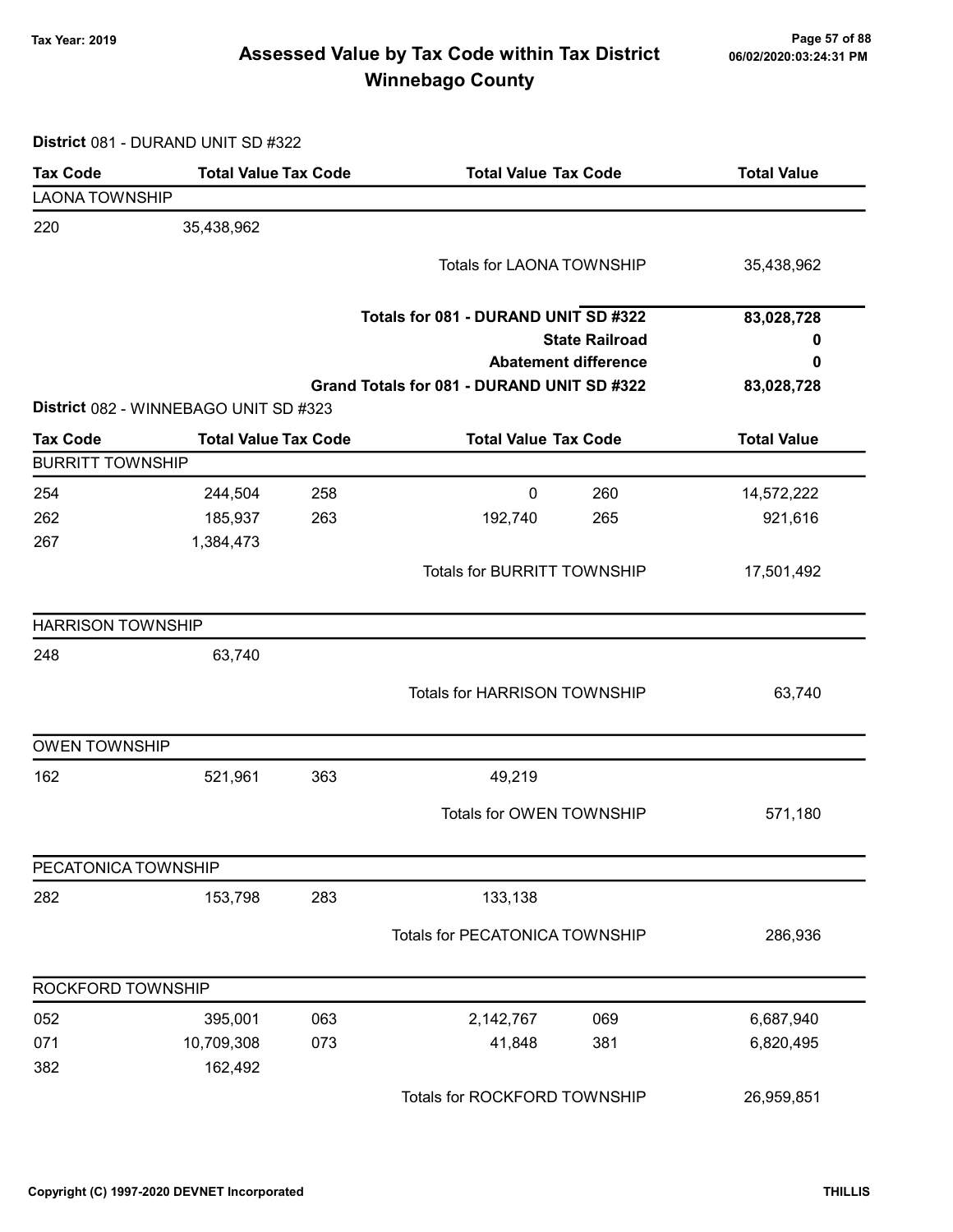# Page 58 of 88 مسمع Page 58 of 88<br>Assessed Value by Tax Code within Tax District مسمع Assessed Value by Tax Code within Tax District Winnebago County

|                         | District 082 - WINNEBAGO UNIT SD #323   |     |                                                 |                             |                    |
|-------------------------|-----------------------------------------|-----|-------------------------------------------------|-----------------------------|--------------------|
| <b>Tax Code</b>         | <b>Total Value Tax Code</b>             |     | <b>Total Value Tax Code</b>                     |                             | <b>Total Value</b> |
| <b>SEWARD TOWNSHIP</b>  |                                         |     |                                                 |                             |                    |
| 306                     | 394,762                                 | 308 | 751,717                                         | 310                         | 7,419,605          |
| 311                     | 3,845,306                               | 312 | 1,526,734                                       | 313                         | 1,715,883          |
| 314                     | 4,378,963                               |     |                                                 |                             |                    |
|                         |                                         |     | Totals for SEWARD TOWNSHIP                      |                             | 20,032,970         |
| WINNEBAGO TOWNSHIP      |                                         |     |                                                 |                             |                    |
| 315                     | 69,907                                  | 324 | 1,731,834                                       | 325                         | 300,159            |
| 326                     | 46,779,773                              | 327 | 48,256                                          | 328                         | 49,029,540         |
| 329                     | 1,778,042                               |     |                                                 |                             |                    |
|                         |                                         |     | Totals for WINNEBAGO TOWNSHIP                   |                             | 99,737,511         |
|                         |                                         |     | Totals for 082 - WINNEBAGO UNIT SD #323         |                             | 165,153,680        |
|                         |                                         |     |                                                 | <b>State Railroad</b>       | 1,318,497          |
|                         |                                         |     |                                                 | <b>Abatement difference</b> | 0                  |
|                         |                                         |     | Grand Totals for 082 - WINNEBAGO UNIT SD #323   |                             | 166,472,177        |
|                         | District 083 - HIAWATHA SCHOOL DIST 426 |     |                                                 |                             |                    |
| <b>Tax Code</b>         | <b>Total Value Tax Code</b>             |     | <b>Total Value Tax Code</b>                     |                             | <b>Total Value</b> |
| CHERRY VALLEY TOWNSHIP  |                                         |     |                                                 |                             |                    |
| 122                     | 531,248                                 | 367 | 111,362                                         |                             |                    |
|                         |                                         |     | <b>Totals for CHERRY VALLEY TOWNSHIP</b>        |                             | 642,610            |
|                         |                                         |     | Totals for 083 - HIAWATHA SCHOOL DIST 426       |                             | 642,610            |
|                         |                                         |     |                                                 | <b>State Railroad</b>       | 0                  |
|                         |                                         |     |                                                 | <b>Abatement difference</b> | 0                  |
|                         | District 084 - COMMUNITY COLLEGE 511    |     | Grand Totals for 083 - HIAWATHA SCHOOL DIST 426 |                             | 642,610            |
| <b>Tax Code</b>         | <b>Total Value Tax Code</b>             |     | <b>Total Value Tax Code</b>                     |                             | <b>Total Value</b> |
| <b>BURRITT TOWNSHIP</b> |                                         |     |                                                 |                             |                    |
| 254                     | 244,504                                 | 258 | $\mathbf 0$                                     | 259                         | 0                  |
| 260                     | 14,572,222                              | 262 | 185,937                                         | 263                         | 192,740            |
| 265                     | 921,616                                 | 266 | 6,292,153                                       | 267                         | 1,384,473          |
| 268                     | 3,646,788                               |     |                                                 |                             |                    |
|                         |                                         |     | Totals for BURRITT TOWNSHIP                     |                             | 27,440,433         |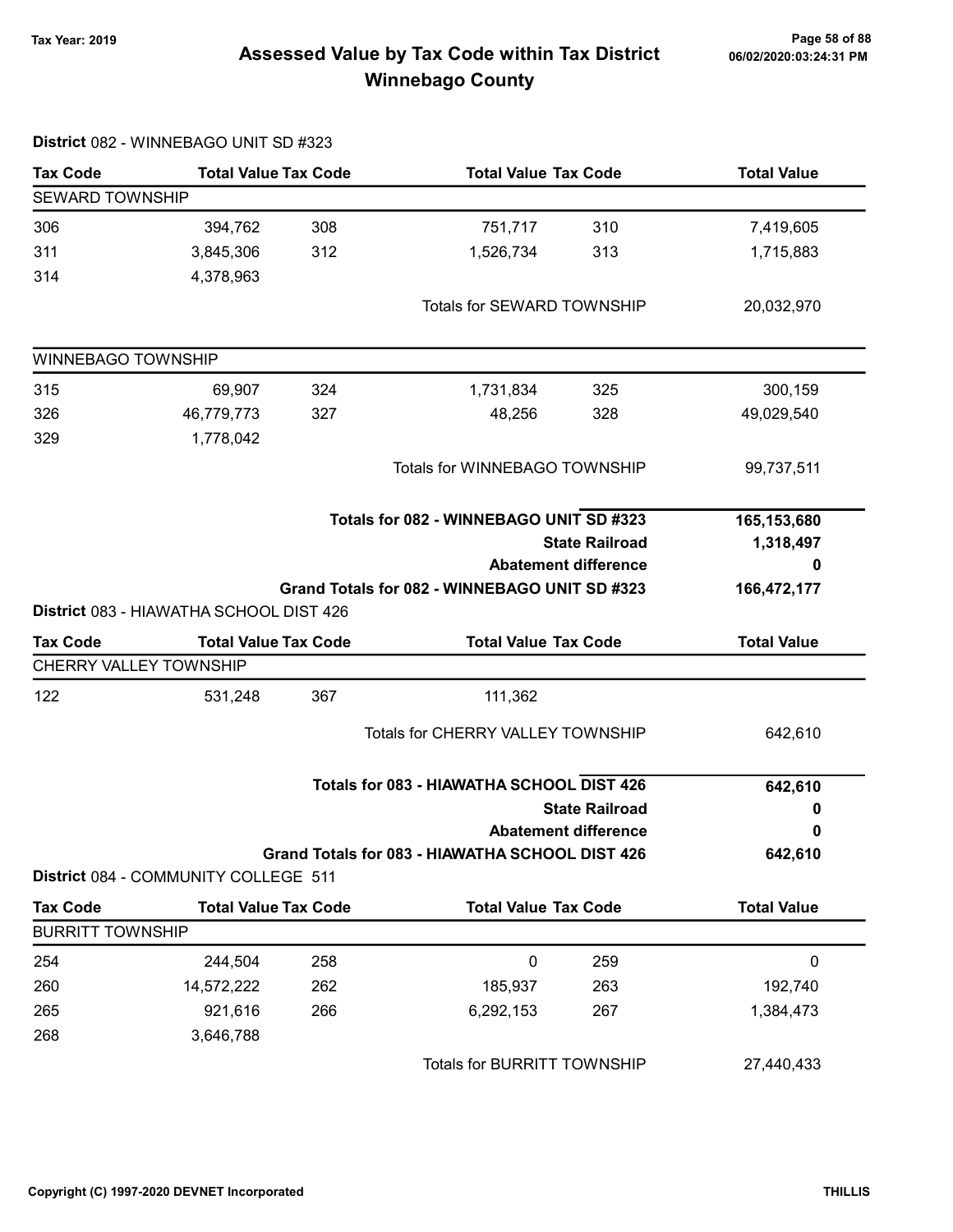# Page 59 of 88 وTax Year: 2019 Page 59 of 88<br>Assessed Value by Tax Code within Tax District هو Assessed Value by Tax Code Winnebago County

| <b>Tax Code</b>        | <b>Total Value Tax Code</b><br><b>Total Value Tax Code</b> |     |                                   | <b>Total Value</b> |             |
|------------------------|------------------------------------------------------------|-----|-----------------------------------|--------------------|-------------|
|                        | CHERRY VALLEY TOWNSHIP                                     |     |                                   |                    |             |
| 110                    | 24,202,956                                                 | 111 | 5,863,497                         | 112                | 10,082,121  |
| 113                    | 9,697,858                                                  | 114 | 73,385,290                        | 115                | 5,512,823   |
| 116                    | 24,204                                                     | 119 | 13,355,087                        | 120                | 3,626,648   |
| 124                    | 6,979,876                                                  | 125 | 123,290                           | 127                | 115,211,880 |
| 128                    | 1,778,609                                                  | 129 | 13,394,203                        | 343                | 540,338     |
| 366                    | 700,062                                                    | 383 | 1,405,543                         | 386                | 0           |
| 396                    | 0                                                          | 440 | 26,485                            |                    |             |
|                        |                                                            |     | Totals for CHERRY VALLEY TOWNSHIP |                    | 285,910,770 |
| <b>DURAND TOWNSHIP</b> |                                                            |     |                                   |                    |             |
| 228                    | 1,289,122                                                  | 229 | 1,943,522                         | 230                | 21,183,981  |
| 231                    | 126,699                                                    | 232 | 934,552                           | 233                | 14,146,466  |
| 234                    | 298,396                                                    |     |                                   |                    |             |
|                        |                                                            |     | <b>Totals for DURAND TOWNSHIP</b> |                    | 39,922,738  |
| <b>HARLEM TOWNSHIP</b> |                                                            |     |                                   |                    |             |
| 006                    | 134,481,126                                                | 007 | 3,932,670                         | 012                | 168,618     |
| 019                    | 0                                                          | 020 | 22,461                            | 026                | 31,160,124  |
| 042                    | 3,406,009                                                  | 045 | 288,867                           | 049                | 22,462,426  |
| 078                    | 301,367                                                    | 108 | 39,646                            | 109                | 30,411,825  |
| 118                    | 366,998                                                    | 130 | 4,189,762                         | 133                | 106,946,937 |
| 134                    | 11,933                                                     | 135 | 7,432,730                         | 136                | 27,487,447  |
| 137                    | 50,254,672                                                 | 139 | 7,833,918                         | 140                | 53,339      |
| 141                    | 221,826                                                    | 142 | 4,109                             | 143                | 2,561,184   |
| 144                    | 109,466,448                                                | 145 | 4,548,007                         | 147                | 69,561      |
| 149                    | 31,572,109                                                 | 151 | 810                               | 152                | 4,463,277   |
| 153                    | 828,638                                                    | 158 | 6,244,342                         | 159                | 237,811     |
| 160                    | 494,890                                                    | 163 | 1,824,507                         | 164                | 88,935      |
| 194                    | 2,366,057                                                  | 208 | 46,742                            | 413                | 491,895     |
| 414                    | 1,051,893                                                  | 416 | 6,106,653                         | 427                | 10,133      |
| 428                    | 1,724,291                                                  | 429 | 4,613                             | 430                | 145,444     |
| 431                    | 0                                                          | 432 | 0                                 | 433                | 1,399,128   |
| 434                    | 206,707                                                    | 435 | 6,285,368                         | 442                | 1,000,647   |
| 443                    | 53,848                                                     | 444 | 12,832                            | 454                | 30,306      |
|                        |                                                            |     | Totals for HARLEM TOWNSHIP        |                    | 614,815,886 |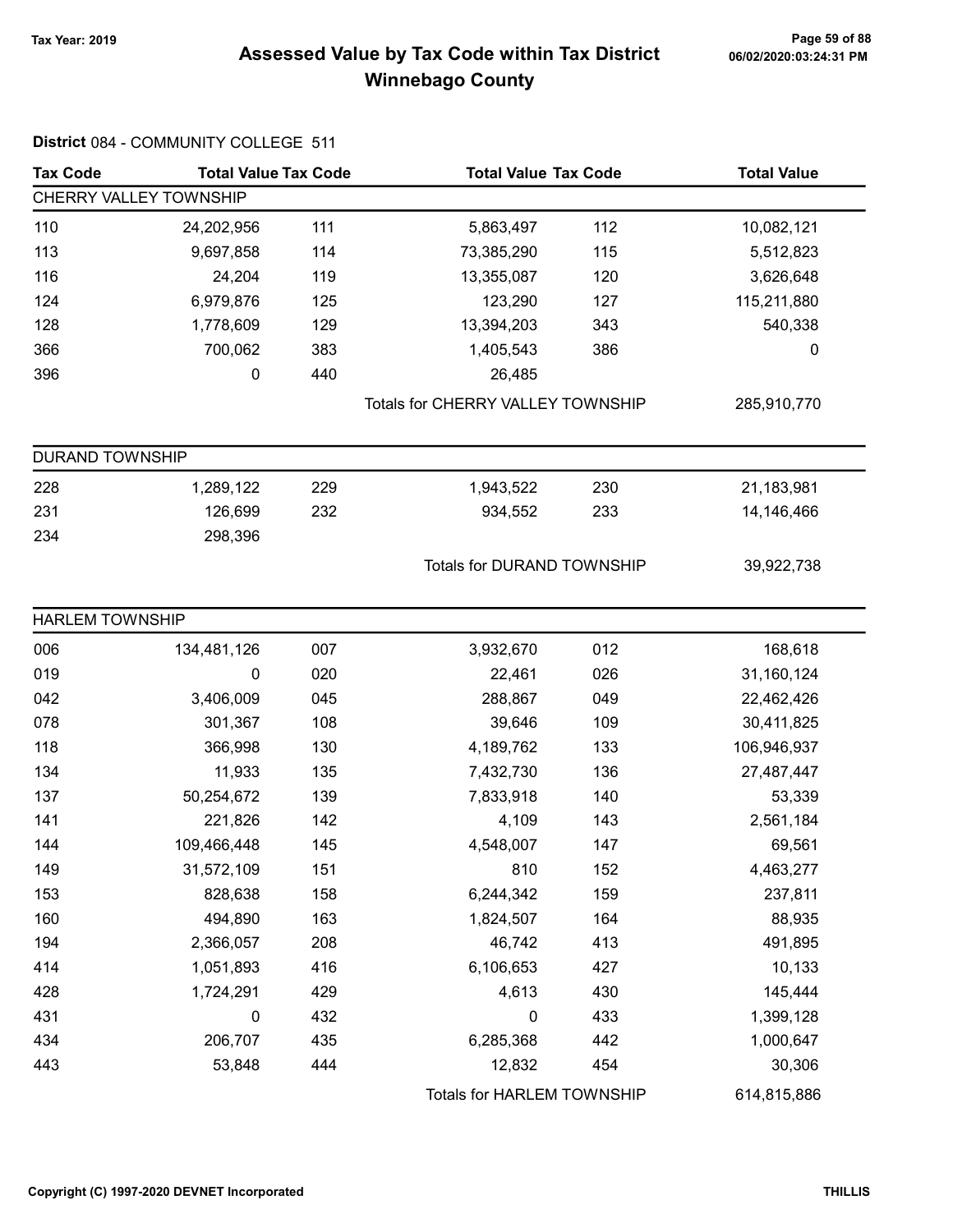# Page 60 of 88 وTax Year: 2019 Page 60 of 88<br>Assessed Value by Tax Code within Tax District of the 16/02/2020:03:24:31 PM Winnebago County

#### District 084 - COMMUNITY COLLEGE 511

| <b>Tax Code</b>          | <b>Total Value Tax Code</b> |     | <b>Total Value Tax Code</b>           |     | <b>Total Value</b> |  |
|--------------------------|-----------------------------|-----|---------------------------------------|-----|--------------------|--|
| <b>HARRISON TOWNSHIP</b> |                             |     |                                       |     |                    |  |
| 246                      | 8,601,580                   | 247 | 6,753,801                             | 248 | 63,740             |  |
|                          |                             |     | <b>Totals for HARRISON TOWNSHIP</b>   |     | 15,419,121         |  |
| <b>LAONA TOWNSHIP</b>    |                             |     |                                       |     |                    |  |
| 212                      | $\pmb{0}$                   | 220 | 35,438,962                            |     |                    |  |
|                          |                             |     | Totals for LAONA TOWNSHIP             |     | 35,438,962         |  |
| <b>OWEN TOWNSHIP</b>     |                             |     |                                       |     |                    |  |
| 046                      | 32,447                      | 146 | 18,576,679                            | 148 | 940                |  |
| 150                      | 102,397                     | 154 | 109,418                               | 155 | 7,971,687          |  |
| 156                      | 17,820,214                  | 157 | 80,584                                | 161 | 107,002            |  |
| 162                      | 521,961                     | 165 | 14,648,494                            | 167 | 5,396,458          |  |
| 168                      | 0                           | 169 | 7,888,747                             | 170 | 109,799            |  |
| 171                      | 139,311                     | 172 | 230,063                               | 200 | 1,806,602          |  |
| 358                      | 0                           | 359 | 3,727                                 | 360 | $\mathbf 0$        |  |
| 361                      | 3,891                       | 362 | 1,017,686                             | 363 | 49,219             |  |
| 364                      | 239,733                     | 365 | 11,159,820                            | 368 | $\mathbf 0$        |  |
| 369                      | 112,104                     |     |                                       |     |                    |  |
|                          |                             |     | Totals for OWEN TOWNSHIP              |     | 88,128,983         |  |
| PECATONICA TOWNSHIP      |                             |     |                                       |     |                    |  |
| 281                      | 44,376,743                  | 282 | 153,798                               | 283 | 133,138            |  |
| 284                      | 33,528                      | 286 | 27,469,759                            | 425 | 61,434             |  |
|                          |                             |     | <b>Totals for PECATONICA TOWNSHIP</b> |     | 72,228,400         |  |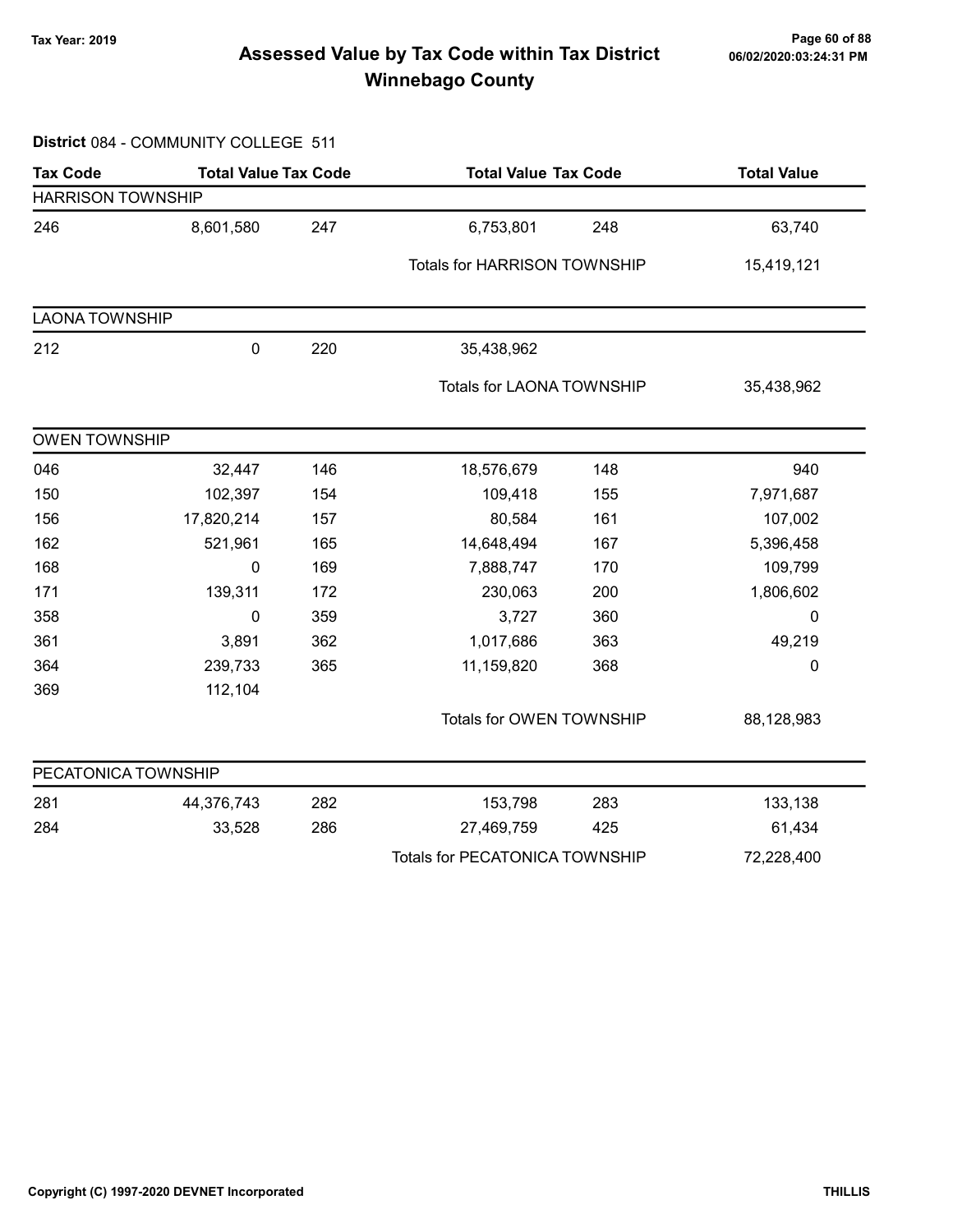# Page 61 of 88<br>Assessed Value by Tax Code within Tax District <sub>06/02/2020:03:24:31</sub> pm Winnebago County

#### District 084 - COMMUNITY COLLEGE 511

| <b>Tax Code</b>   | <b>Total Value Tax Code</b> |     |                              | <b>Total Value Tax Code</b> |               |
|-------------------|-----------------------------|-----|------------------------------|-----------------------------|---------------|
| ROCKFORD TOWNSHIP |                             |     |                              |                             |               |
| 001               | 1,262,824,861               | 002 | 104,208,140                  | 003                         | 27,272,582    |
| 005               | 10,900,130                  | 008 | 53,223,276                   | 010                         | 3,030,957     |
| 013               | 22,255,718                  | 014 | 1,571,657                    | 016                         | 4,708         |
| 017               | 23,344,843                  | 018 | 51,371,714                   | 021                         | 17,383,351    |
| 030               | 379,593                     | 031 | 4,634,804                    | 035                         | 818,108       |
| 036               | 12,384,733                  | 038 | $\pmb{0}$                    | 040                         | 75,833        |
| 044               | 15,690                      | 047 | 3,861                        | 048                         | 65,567        |
| 050               | 6,456,008                   | 051 | 9,247,680                    | 052                         | 395,001       |
| 053               | 1,841,679                   | 056 | 316,147                      | 057                         | 9,492,308     |
| 058               | 1,615,233                   | 059 | 1,469,984                    | 060                         | 1,610,820     |
| 061               | 2,858,942                   | 062 | 6,946,363                    | 063                         | 2,142,767     |
| 064               | 13,956,246                  | 066 | 12,392,860                   | 069                         | 6,687,940     |
| 070               | 2,214,061                   | 071 | 10,709,308                   | 072                         | 45,891        |
| 073               | 41,848                      | 076 | 1,117,351                    | 077                         | 151,186       |
| 082               | 93,786                      | 083 | 618,567                      | 084                         | 539,078       |
| 085               | 8,976,856                   | 086 | 1,207,995                    | 090                         | 5,778         |
| 091               | 9,436,746                   | 092 | 4,555,884                    | 093                         | 1,306,631     |
| 095               | 4,482,051                   | 096 | 7,835,225                    | 099                         | 5,171,193     |
| 104               | 2,077,795                   | 117 | 11,895,928                   | 123                         | 673,396       |
| 126               | 1,797,994                   | 131 | 3,839                        | 223                         | 6,824,997     |
| 226               | 765,291                     | 351 | 741,200                      | 370                         | 0             |
| 372               | 3,885,669                   | 373 | 1,927,162                    | 374                         | 1,511,504     |
| 378               | 49,233,547                  | 379 | 819,125                      | 380                         | 914,437       |
| 381               | 6,820,495                   | 382 | 162,492                      | 385                         | 893,548       |
| 391               | 871,360                     | 392 | 23, 139, 583                 | 393                         | 408,510       |
| 394               | 0                           | 397 | 0                            | 400                         | 45,762        |
| 403               | 69,744                      | 404 | 1,038,459                    | 405                         | 1,509,273     |
| 406               | 10,548                      | 407 | 688,934                      | 408                         | 281,186       |
| 409               | 11,010,334                  | 410 | 7,315,444                    | 411                         | 453           |
| 412               | 92,341                      | 417 | 859,688                      | 418                         | 5,607,444     |
| 419               | 436,393                     | 421 | 14,509,063                   | 422                         | 9,094,860     |
| 423               | 11,788,824                  | 424 | 8,271,035                    | 426                         | 2,286,236     |
| 438               | 552,420                     | 439 | 465,801                      | 441                         | 424,911       |
| 448               | 11,686                      | 450 | 221,396                      | 451                         | 40,909,104    |
| 452               | 27,615                      | 453 | 184,696                      | 455                         | 6,523,417     |
| 456               | 4,218,890                   | 460 | 119,482                      |                             |               |
|                   |                             |     | Totals for ROCKFORD TOWNSHIP |                             | 1,975,652,850 |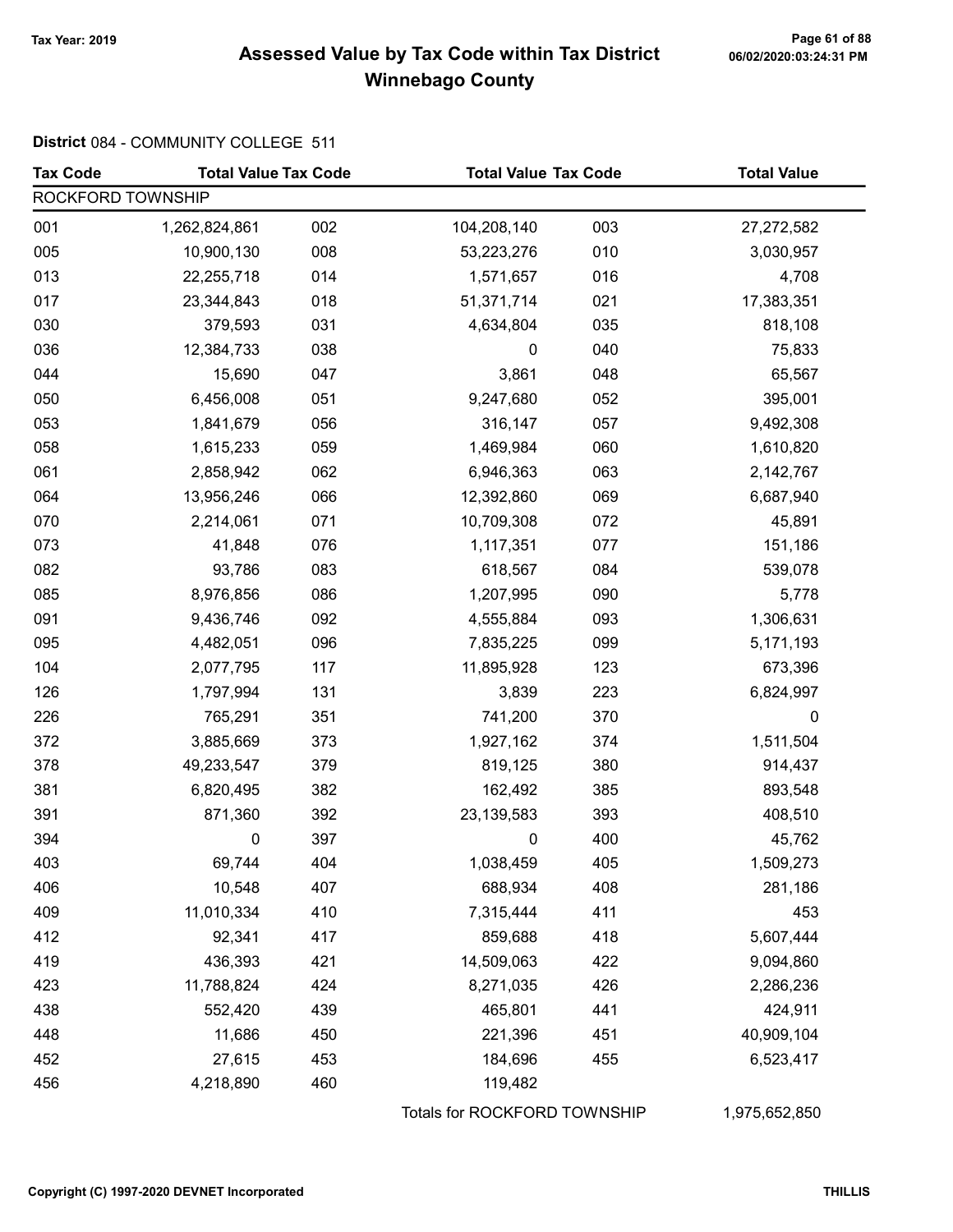# Page 62 of 88 مسمح Page 62 of 88<br>Assessed Value by Tax Code within Tax District مسموع Assessed Value by Tax Code within Tax District Winnebago County

| <b>Tax Code</b>        | <b>Total Value Tax Code</b> |     |                              | <b>Total Value Tax Code</b> |             |  |
|------------------------|-----------------------------|-----|------------------------------|-----------------------------|-------------|--|
| ROCKTON TOWNSHIP       |                             |     |                              |                             |             |  |
| 190                    | 39,850,219                  | 191 | 12,815,351                   | 193                         | 8,607,884   |  |
| 197                    | 109,049,312                 | 201 | 18,119,863                   | 202                         | 45,851,586  |  |
| 203                    | 4,839,061                   | 204 | 20,280                       | 205                         | 139,387     |  |
| 206                    | 21,132,569                  | 290 | $\mathbf 0$                  | 348                         | 60,862      |  |
| 401                    | 3,994,120                   | 402 | 533,396                      | 420                         | 1,710,085   |  |
| 458                    | 5,128,651                   | 459 | 0                            |                             |             |  |
|                        |                             |     | Totals for ROCKTON TOWNSHIP  |                             | 271,852,626 |  |
| ROSCOE TOWNSHIP        |                             |     |                              |                             |             |  |
| 068                    | 2,534,155                   | 175 | 42,598,383                   | 176                         | 363,962     |  |
| 177                    | 13,135,925                  | 178 | 13,448                       | 179                         | 9,266,318   |  |
| 180                    | 70,725,789                  | 181 | 142,020,427                  | 182                         | 651,025     |  |
| 183                    | $\pmb{0}$                   | 184 | 1,106,758                    | 185                         | 11,411,393  |  |
| 187                    | 2,794,446                   | 188 | 596,749                      | 189                         | 71,169,478  |  |
| 192                    | 17,564,950                  | 196 | 11,656                       | 198                         | 4,487,595   |  |
| 199                    | 41,951,113                  | 207 | $\mathbf 0$                  | 209                         | 42,036,574  |  |
| 347                    | 304,604                     | 447 | 390,181                      | 457                         | 1,642,941   |  |
|                        |                             |     | Totals for ROSCOE TOWNSHIP   |                             | 476,777,870 |  |
| <b>SEWARD TOWNSHIP</b> |                             |     |                              |                             |             |  |
| 305                    | 274,023                     | 306 | 394,762                      | 308                         | 751,717     |  |
| 309                    | 5,462,313                   | 310 | 7,419,605                    | 311                         | 3,845,306   |  |
| 312                    | 1,526,734                   | 313 | 1,715,883                    | 314                         | 4,378,963   |  |
|                        |                             |     | Totals for SEWARD TOWNSHIP   |                             | 25,769,306  |  |
| SHIRLAND TOWNSHIP      |                             |     |                              |                             |             |  |
| 210                    | $\pmb{0}$                   | 211 | $\pmb{0}$                    | 213                         | 7,213,061   |  |
| 214                    | 16,866,260                  |     |                              |                             |             |  |
|                        |                             |     | Totals for SHIRLAND TOWNSHIP |                             | 24,079,321  |  |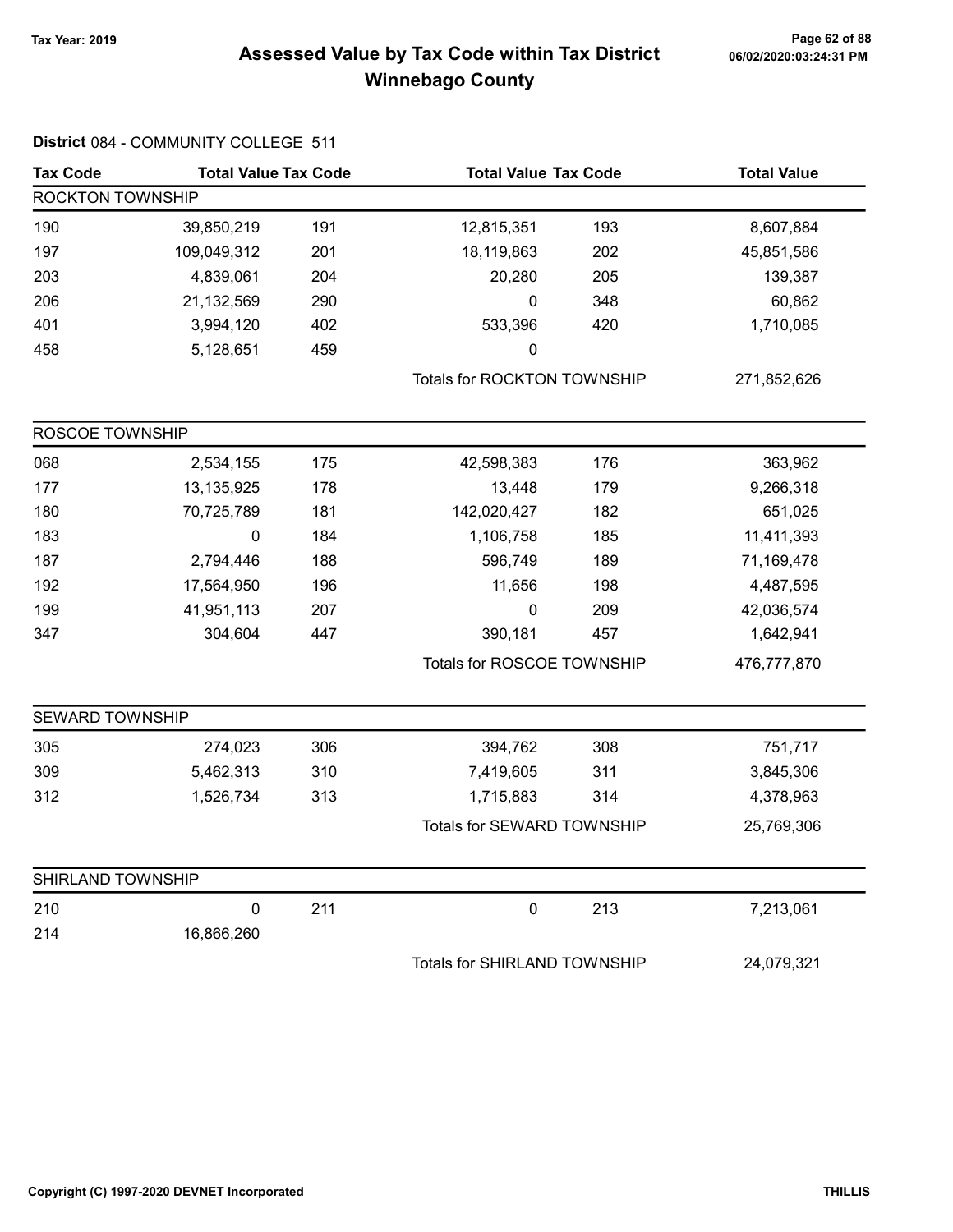# Page 63 of 88 مسمع Page 63 of 88<br>Assessed Value by Tax Code within Tax District مسمع Assessed Value by Tax Code within Tax District Winnebago County

|                           | District 084 - COMMUNITY COLLEGE 511   |     |                                                     |                       |                    |
|---------------------------|----------------------------------------|-----|-----------------------------------------------------|-----------------------|--------------------|
| <b>Tax Code</b>           | <b>Total Value Tax Code</b>            |     | <b>Total Value Tax Code</b>                         |                       | <b>Total Value</b> |
| <b>WINNEBAGO TOWNSHIP</b> |                                        |     |                                                     |                       |                    |
| 315                       | 69,907                                 | 324 | 1,731,834                                           | 325                   | 300,159            |
| 326                       | 46,779,773                             | 327 | 48,256                                              | 328                   | 49,029,540         |
| 329                       | 1,778,042                              |     |                                                     |                       |                    |
|                           |                                        |     | Totals for WINNEBAGO TOWNSHIP                       |                       | 99,737,511         |
|                           |                                        |     | <b>Totals for 084 - COMMUNITY COLLEGE 511</b>       |                       | 4,053,174,777      |
|                           |                                        |     |                                                     | <b>State Railroad</b> | 10,001,345         |
|                           |                                        |     | <b>Abatement difference</b>                         |                       | 0                  |
|                           | District 085 - COMMUNITY COLLEGE 523   |     | Grand Totals for 084 - COMMUNITY COLLEGE 511        |                       | 4,063,176,122      |
| <b>Tax Code</b>           | <b>Total Value Tax Code</b>            |     | <b>Total Value Tax Code</b>                         |                       | <b>Total Value</b> |
|                           | <b>CHERRY VALLEY TOWNSHIP</b>          |     |                                                     |                       |                    |
| 122                       | 531,248                                | 367 | 111,362                                             |                       |                    |
|                           |                                        |     | <b>Totals for CHERRY VALLEY TOWNSHIP</b>            |                       | 642,610            |
|                           |                                        |     | <b>Totals for 085 - COMMUNITY COLLEGE 523</b>       |                       | 642,610            |
|                           |                                        |     |                                                     | <b>State Railroad</b> | o                  |
|                           |                                        |     | <b>Abatement difference</b>                         |                       | 0                  |
|                           | District 088 - NORTH MAIN & AUBURN TIF |     | <b>Grand Totals for 085 - COMMUNITY COLLEGE 523</b> |                       | 642,610            |
| <b>Tax Code</b>           | <b>Total Value Tax Code</b>            |     | <b>Total Value Tax Code</b>                         |                       | <b>Total Value</b> |
| <b>ROCKFORD TOWNSHIP</b>  |                                        |     |                                                     |                       |                    |
| 086                       | 1,207,995                              |     |                                                     |                       |                    |
|                           |                                        |     | Totals for ROCKFORD TOWNSHIP                        |                       | 1,207,995          |
|                           |                                        |     | <b>Totals for 088 - NORTH MAIN &amp; AUBURN TIF</b> |                       | 1,207,995          |
|                           |                                        |     |                                                     | <b>State Railroad</b> | 0                  |
|                           |                                        |     | <b>Abatement difference</b>                         |                       | 0                  |
|                           |                                        |     | Grand Totals for 088 - NORTH MAIN & AUBURN TIF      |                       | 1,207,995          |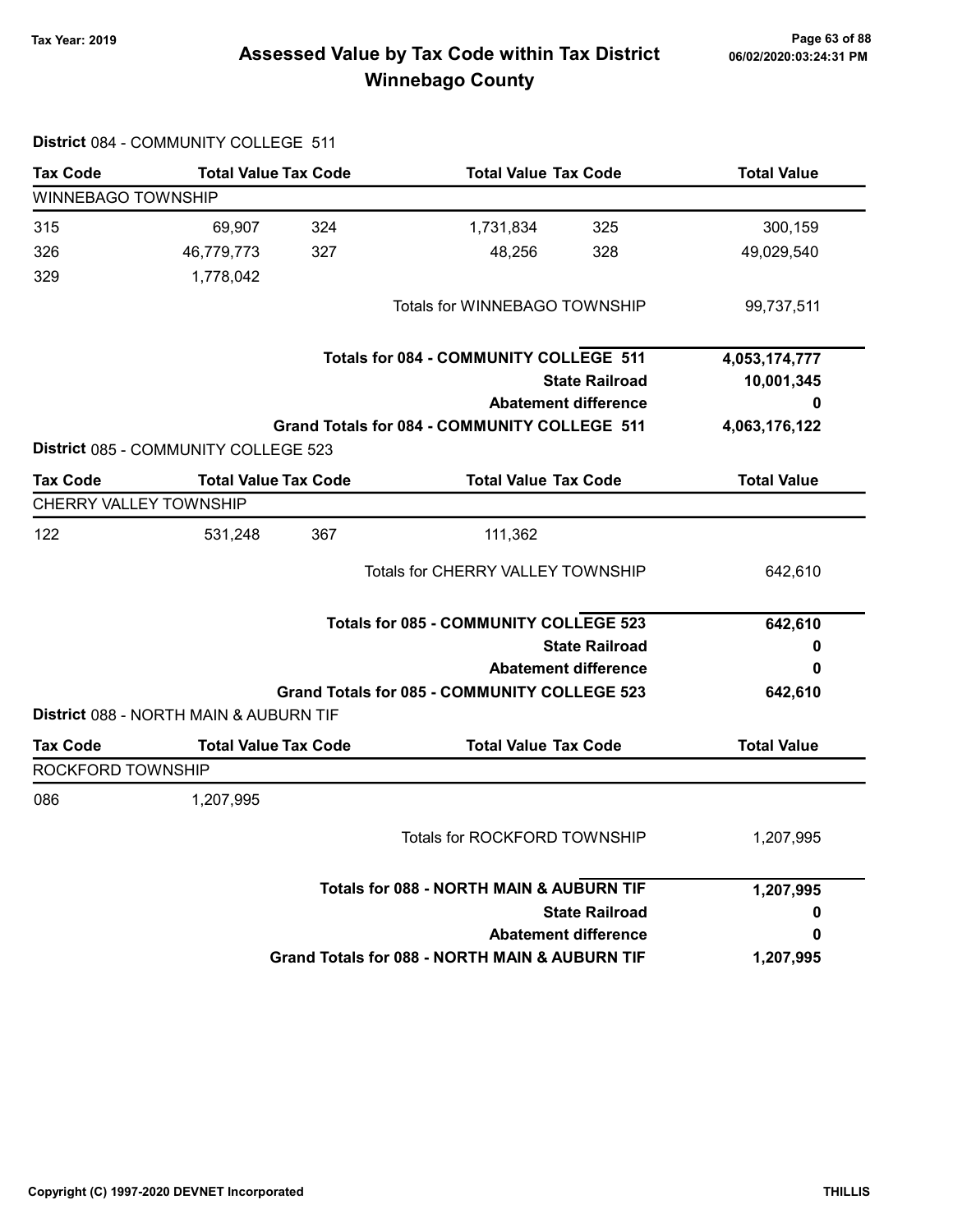# Page 64 of 88 مسمع Page 64 of 88<br>Assessed Value by Tax Code within Tax District مسمع Assessed Value by Tax Code within Tax District Winnebago County

District 089 - JACKSON SCHOOL TIF

| <b>Tax Code</b>               | <b>Total Value Tax Code</b>               | <b>Total Value Tax Code</b>                      | <b>Total Value</b> |
|-------------------------------|-------------------------------------------|--------------------------------------------------|--------------------|
| ROCKFORD TOWNSHIP             |                                           |                                                  |                    |
| 223                           | 6,824,997                                 |                                                  |                    |
|                               |                                           | <b>Totals for ROCKFORD TOWNSHIP</b>              | 6,824,997          |
|                               |                                           | Totals for 089 - JACKSON SCHOOL TIF              | 6,824,997          |
|                               |                                           | <b>State Railroad</b>                            | 0                  |
|                               |                                           | <b>Abatement difference</b>                      | 0                  |
|                               |                                           | <b>Grand Totals for 089 - JACKSON SCHOOL TIF</b> | 6,824,997          |
| District 093 - NORTH MAIN TIF |                                           |                                                  |                    |
| <b>Tax Code</b>               | <b>Total Value Tax Code</b>               | <b>Total Value Tax Code</b>                      | <b>Total Value</b> |
| ROCKFORD TOWNSHIP             |                                           |                                                  |                    |
| 391                           | 871,360                                   |                                                  |                    |
|                               |                                           | Totals for ROCKFORD TOWNSHIP                     | 871,360            |
|                               |                                           | <b>Totals for 093 - NORTH MAIN TIF</b>           | 871,360            |
|                               |                                           | <b>State Railroad</b>                            | 0                  |
|                               |                                           | <b>Abatement difference</b>                      | 0                  |
|                               |                                           | <b>Grand Totals for 093 - NORTH MAIN TIF</b>     | 871,360            |
|                               | <b>District</b> 094 - GLOBAL TRADE TIF #1 |                                                  |                    |
| <b>Tax Code</b>               | <b>Total Value Tax Code</b>               | <b>Total Value Tax Code</b>                      | <b>Total Value</b> |
| ROCKFORD TOWNSHIP             |                                           |                                                  |                    |
| 392                           | 23, 139, 583                              |                                                  |                    |
|                               |                                           | Totals for ROCKFORD TOWNSHIP                     | 23, 139, 583       |
|                               |                                           | Totals for 094 - GLOBAL TRADE TIF #1             | 23, 139, 583       |
|                               |                                           | <b>State Railroad</b>                            | 0                  |
|                               |                                           | <b>Abatement difference</b>                      | 0                  |
|                               |                                           | Grand Totals for 094 - GLOBAL TRADE TIF #1       | 23,139,583         |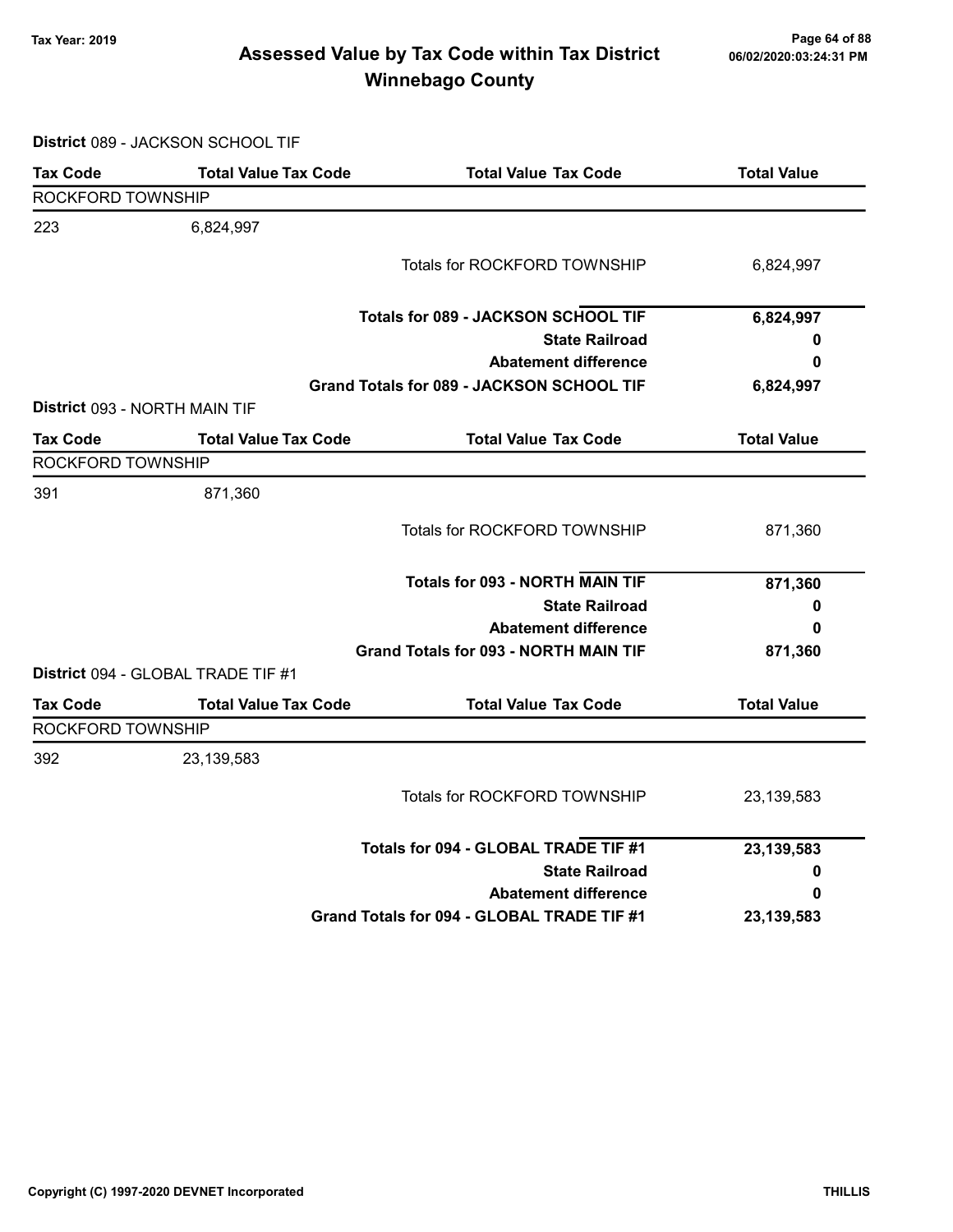# Page 65 of 88 وTax Year: 2019 Page 65 of 88<br>Assessed Value by Tax Code within Tax District هو Assessed Value by Tax Code Winnebago County

District 098 - MACHESNEY PARK TIF

| <b>Tax Code</b>          | <b>Total Value Tax Code</b>            |     |                                                  | <b>Total Value Tax Code</b> |                    |
|--------------------------|----------------------------------------|-----|--------------------------------------------------|-----------------------------|--------------------|
| <b>HARLEM TOWNSHIP</b>   |                                        |     |                                                  |                             |                    |
| 118                      | 366,998                                | 141 | 221,826                                          |                             |                    |
|                          |                                        |     | <b>Totals for HARLEM TOWNSHIP</b>                |                             | 588,824            |
|                          |                                        |     |                                                  |                             |                    |
|                          |                                        |     | <b>Totals for 098 - MACHESNEY PARK TIF</b>       |                             | 588,824            |
|                          |                                        |     |                                                  | <b>State Railroad</b>       | 0                  |
|                          |                                        |     |                                                  | <b>Abatement difference</b> | 0                  |
|                          |                                        |     | <b>Grand Totals for 098 - MACHESNEY PARK TIF</b> |                             | 588,824            |
|                          | District 101 - BU/HA/SH MULTI TOWNSHIP |     |                                                  |                             |                    |
| <b>Tax Code</b>          | <b>Total Value Tax Code</b>            |     | <b>Total Value Tax Code</b>                      |                             | <b>Total Value</b> |
| <b>BURRITT TOWNSHIP</b>  |                                        |     |                                                  |                             |                    |
| 254                      | 244,504                                | 258 | $\pmb{0}$                                        | 259                         | $\pmb{0}$          |
| 260                      | 14,572,222                             | 262 | 185,937                                          | 263                         | 192,740            |
| 265                      | 921,616                                | 266 | 6,292,153                                        | 267                         | 1,384,473          |
| 268                      | 3,646,788                              |     |                                                  |                             |                    |
|                          |                                        |     | Totals for BURRITT TOWNSHIP                      |                             | 27,440,433         |
| <b>HARRISON TOWNSHIP</b> |                                        |     |                                                  |                             |                    |
| 246                      | 8,601,580                              | 247 | 6,753,801                                        | 248                         | 63,740             |
|                          |                                        |     | Totals for HARRISON TOWNSHIP                     |                             | 15,419,121         |
| SHIRLAND TOWNSHIP        |                                        |     |                                                  |                             |                    |
| 213                      | 7,213,061                              | 214 | 16,866,260                                       |                             |                    |
|                          |                                        |     | <b>Totals for SHIRLAND TOWNSHIP</b>              |                             | 24,079,321         |
|                          |                                        |     | Totals for 101 - BU/HA/SH MULTI TOWNSHIP         |                             | 66,938,875         |
|                          |                                        |     |                                                  | <b>State Railroad</b>       | 0                  |
|                          |                                        |     |                                                  | <b>Abatement difference</b> | 0                  |
|                          |                                        |     | Grand Totals for 101 - BU/HA/SH MULTI TOWNSHIP   |                             | 66,938,875         |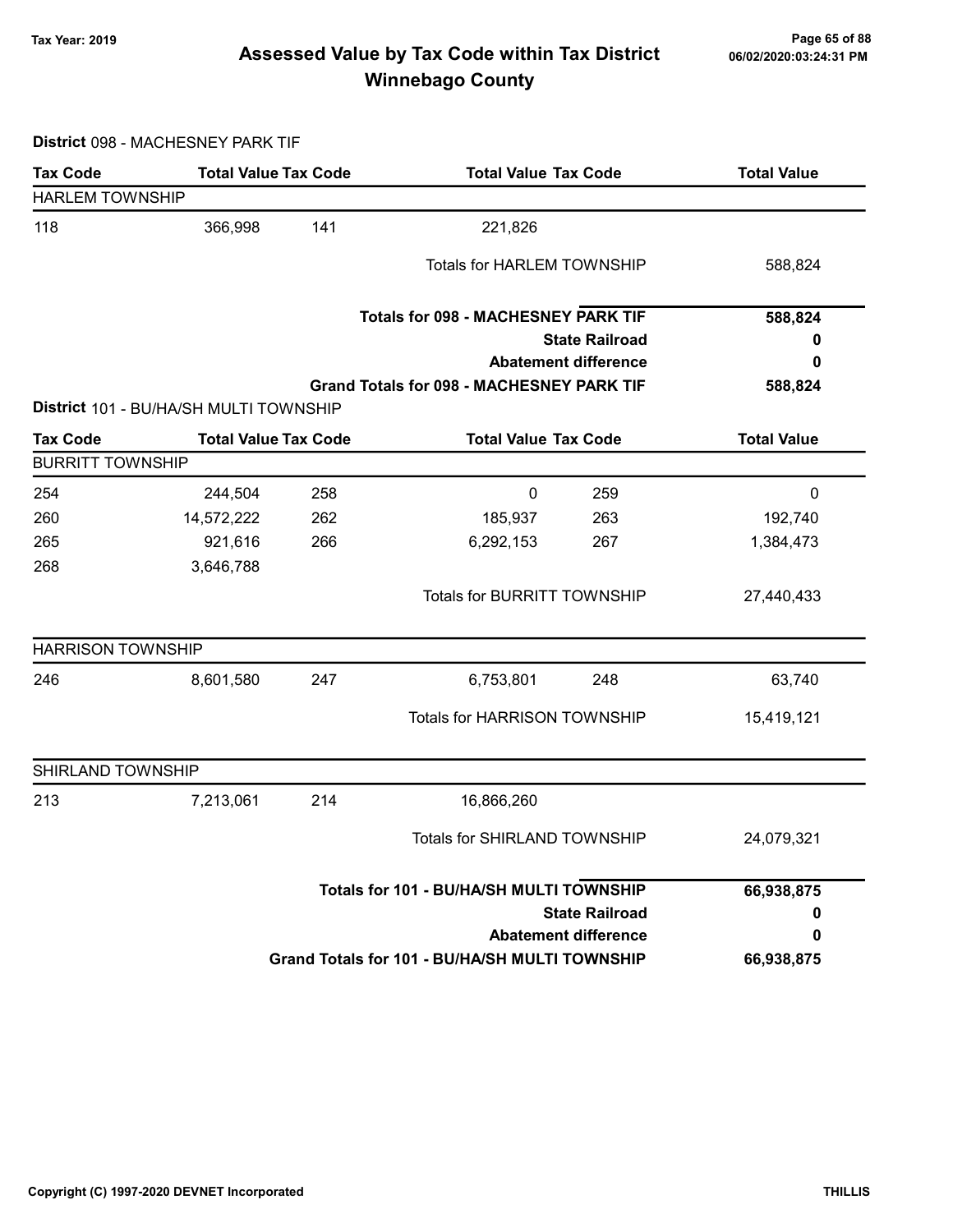# Page 66 of 88 مع Page 66 of 88<br>Assessed Value by Tax Code within Tax District مof/22020:03:24:31 PM Winnebago County

|                                      | District 102 - DU/LA MULTI TOWNSHIP |                                             |                    |
|--------------------------------------|-------------------------------------|---------------------------------------------|--------------------|
| <b>Tax Code</b>                      | <b>Total Value Tax Code</b>         | <b>Total Value Tax Code</b>                 | <b>Total Value</b> |
| <b>DURAND TOWNSHIP</b>               |                                     |                                             |                    |
| 228                                  | 1,289,122<br>229                    | 1,943,522<br>230                            | 21,183,981         |
| 231                                  | 232<br>126,699                      | 934,552<br>233                              | 14,146,466         |
| 234                                  | 298,396                             |                                             |                    |
|                                      |                                     | <b>Totals for DURAND TOWNSHIP</b>           | 39,922,738         |
| <b>LAONA TOWNSHIP</b>                |                                     |                                             |                    |
| 220                                  | 35,438,962                          |                                             |                    |
|                                      |                                     | <b>Totals for LAONA TOWNSHIP</b>            | 35,438,962         |
|                                      |                                     | Totals for 102 - DU/LA MULTI TOWNSHIP       | 75,361,700         |
|                                      |                                     | <b>State Railroad</b>                       | 0                  |
|                                      |                                     | <b>Abatement difference</b>                 | 0                  |
|                                      | District 104 - SOUTH ROCKFORD TIF   | Grand Totals for 102 - DU/LA MULTI TOWNSHIP | 75,361,700         |
| <b>Tax Code</b>                      | <b>Total Value Tax Code</b>         | <b>Total Value Tax Code</b>                 | <b>Total Value</b> |
| ROCKFORD TOWNSHIP                    |                                     |                                             |                    |
| 014                                  | 1,571,657                           |                                             |                    |
|                                      |                                     | <b>Totals for ROCKFORD TOWNSHIP</b>         | 1,571,657          |
|                                      |                                     | <b>Totals for 104 - SOUTH ROCKFORD TIF</b>  | 1,571,657          |
|                                      |                                     | <b>State Railroad</b>                       | 0                  |
|                                      |                                     | <b>Abatement difference</b>                 | 0                  |
|                                      |                                     | Grand Totals for 104 - SOUTH ROCKFORD TIF   | 1,571,657          |
|                                      | District 105 - LINCOLNWOOD TIF      |                                             |                    |
| <b>Tax Code</b><br>ROCKFORD TOWNSHIP | <b>Total Value Tax Code</b>         | <b>Total Value Tax Code</b>                 | <b>Total Value</b> |
|                                      |                                     |                                             |                    |
| 047                                  | 3,861                               |                                             |                    |
|                                      |                                     | <b>Totals for ROCKFORD TOWNSHIP</b>         | 3,861              |
|                                      |                                     | <b>Totals for 105 - LINCOLNWOOD TIF</b>     | 3,861              |
|                                      |                                     | <b>State Railroad</b>                       | 0                  |
|                                      |                                     | <b>Abatement difference</b>                 | 0                  |
|                                      |                                     | Grand Totals for 105 - LINCOLNWOOD TIF      | 3,861              |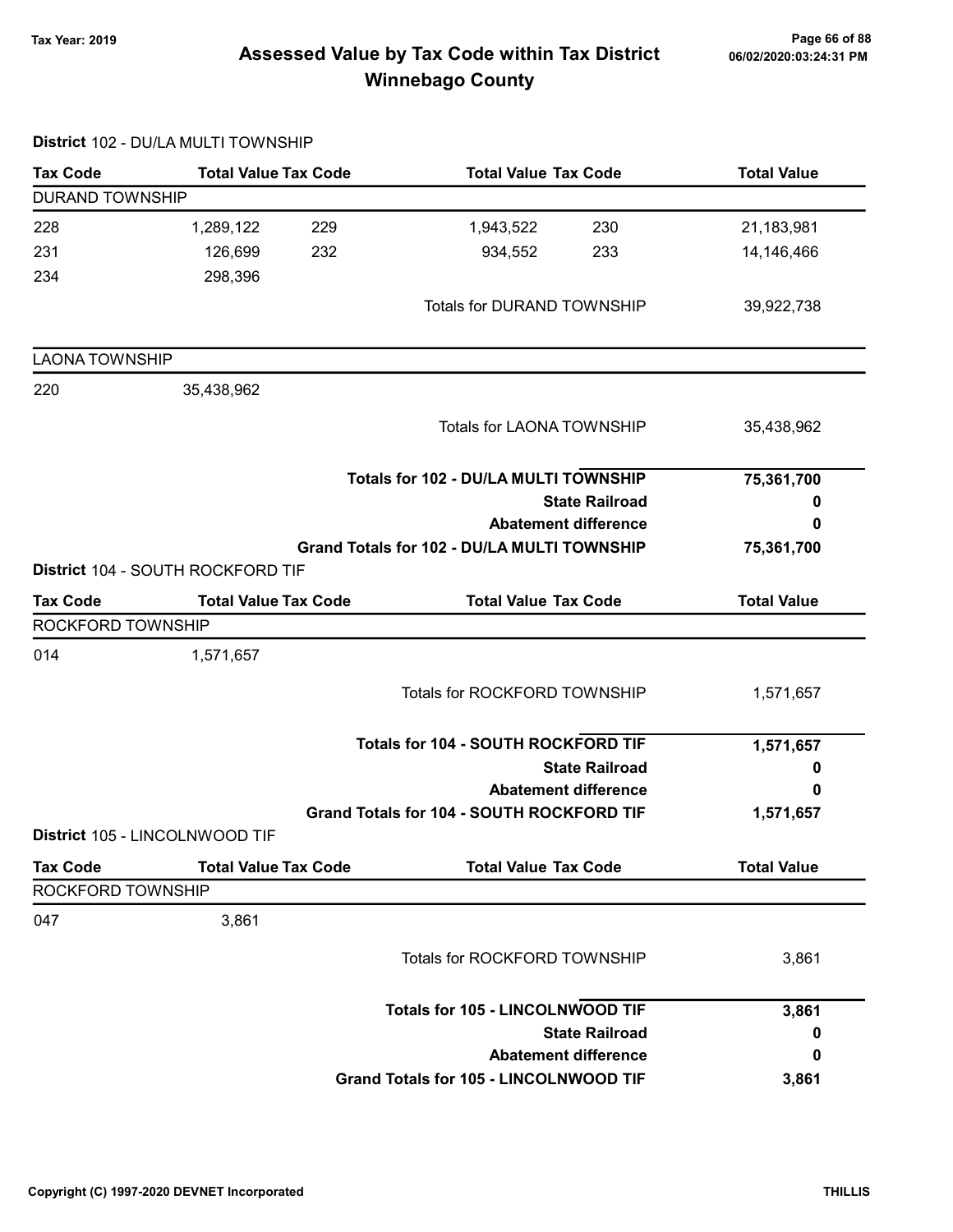# Page 67 of 88 وTax Year: 2019 Page 67 of 88<br>Assessed Value by Tax Code within Tax District هو Assessed Value by Tax Code Winnebago County

District 106 - DURAND VILLAGE TIF

| <b>Tax Code</b>        | <b>Total Value Tax Code</b>            | <b>Total Value Tax Code</b>                           | <b>Total Value</b> |
|------------------------|----------------------------------------|-------------------------------------------------------|--------------------|
| <b>DURAND TOWNSHIP</b> |                                        |                                                       |                    |
| 228                    | 1,289,122                              |                                                       |                    |
|                        |                                        | <b>Totals for DURAND TOWNSHIP</b>                     | 1,289,122          |
|                        |                                        | <b>Totals for 106 - DURAND VILLAGE TIF</b>            | 1,289,122          |
|                        |                                        | <b>State Railroad</b>                                 | 0                  |
|                        |                                        | <b>Abatement difference</b>                           | 0                  |
|                        |                                        | <b>Grand Totals for 106 - DURAND VILLAGE TIF</b>      | 1,289,122          |
|                        | District 107 - SPRINGFIELD CORNERS TIF |                                                       |                    |
| <b>Tax Code</b>        | <b>Total Value Tax Code</b>            | <b>Total Value Tax Code</b>                           | <b>Total Value</b> |
| ROCKFORD TOWNSHIP      |                                        |                                                       |                    |
| 048                    | 65,567                                 |                                                       |                    |
|                        |                                        | Totals for ROCKFORD TOWNSHIP                          | 65,567             |
|                        |                                        | <b>Totals for 107 - SPRINGFIELD CORNERS TIF</b>       | 65,567             |
|                        |                                        | <b>State Railroad</b>                                 | 0                  |
|                        |                                        | <b>Abatement difference</b>                           | 0                  |
|                        |                                        | <b>Grand Totals for 107 - SPRINGFIELD CORNERS TIF</b> | 65,567             |
|                        | District 109 - COUNTRY OAKS SSA        |                                                       |                    |
| <b>Tax Code</b>        | <b>Total Value Tax Code</b>            | <b>Total Value Tax Code</b>                           | <b>Total Value</b> |
| ROCKFORD TOWNSHIP      |                                        |                                                       |                    |
| 056                    | 316,147                                |                                                       |                    |
|                        |                                        | Totals for ROCKFORD TOWNSHIP                          | 316,147            |
|                        |                                        | <b>Totals for 109 - COUNTRY OAKS SSA</b>              | 316,147            |
|                        |                                        | <b>State Railroad</b>                                 | 0                  |
|                        |                                        | <b>Abatement difference</b>                           | 0                  |
|                        |                                        | <b>Grand Totals for 109 - COUNTRY OAKS SSA</b>        | 316,147            |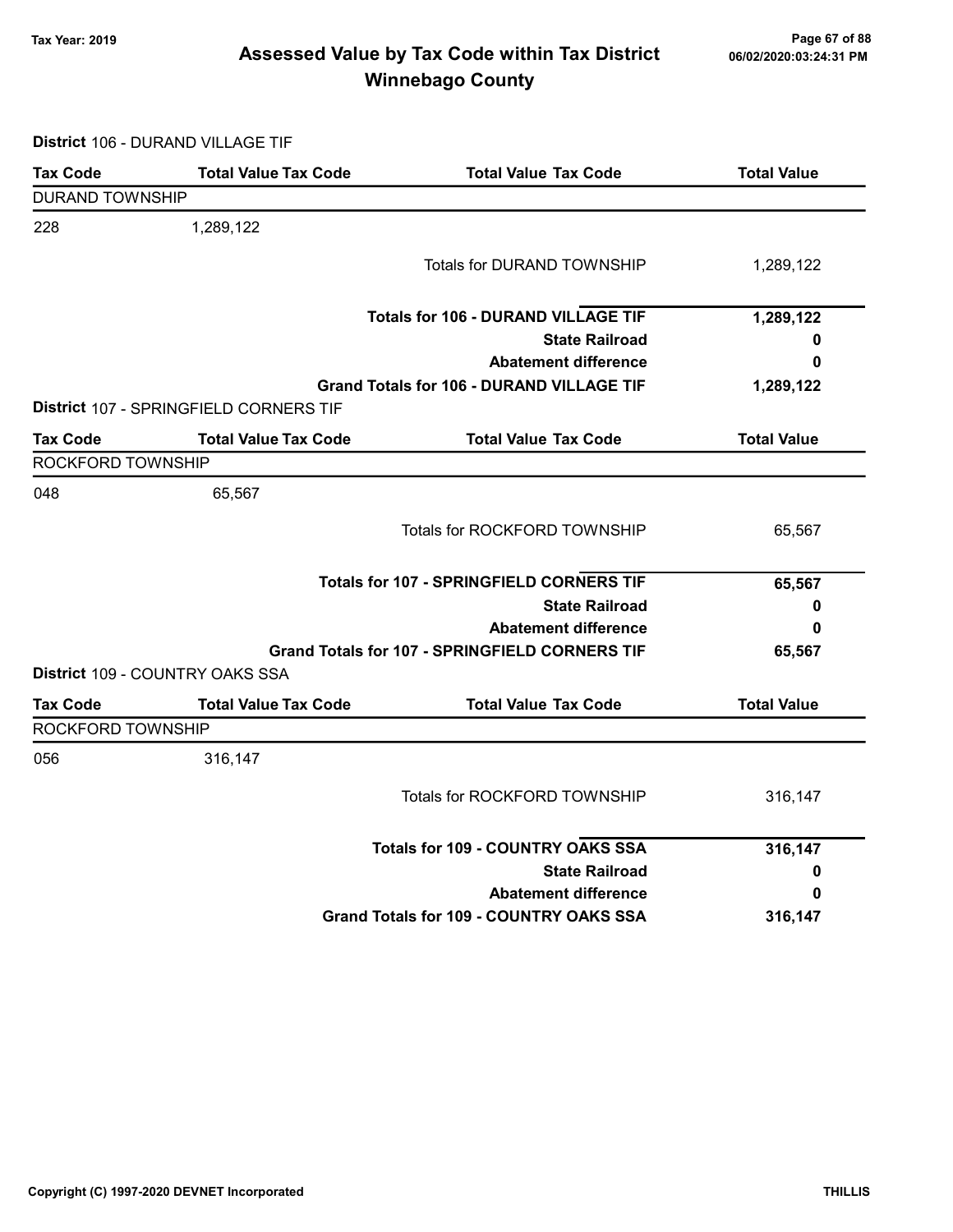District 110 - BURRITT TWSP ROAD

# Page 68 of 88 مع Page 68 of 88<br>Assessed Value by Tax Code within Tax District مof/22020:03:24:31 PM Winnebago County

| <b>Tax Code</b>         | <b>Total Value Tax Code</b>            |     |                                                 | <b>Total Value Tax Code</b> |                    |  |  |
|-------------------------|----------------------------------------|-----|-------------------------------------------------|-----------------------------|--------------------|--|--|
| <b>BURRITT TOWNSHIP</b> |                                        |     |                                                 |                             |                    |  |  |
| 254                     | 244,504                                | 258 | $\mathbf 0$                                     | 259                         | 0                  |  |  |
| 260                     | 14,572,222                             | 262 | 185,937                                         | 263                         | 192,740            |  |  |
| 265                     | 921,616                                | 266 | 6,292,153                                       | 267                         | 1,384,473          |  |  |
| 268                     | 3,646,788                              |     |                                                 |                             |                    |  |  |
|                         |                                        |     | <b>Totals for BURRITT TOWNSHIP</b>              |                             | 27,440,433         |  |  |
|                         |                                        |     | <b>Totals for 110 - BURRITT TWSP ROAD</b>       |                             | 27,440,433         |  |  |
|                         |                                        |     |                                                 | <b>State Railroad</b>       | 0                  |  |  |
|                         |                                        |     |                                                 | <b>Abatement difference</b> | 0                  |  |  |
|                         |                                        |     | <b>Grand Totals for 110 - BURRITT TWSP ROAD</b> |                             | 27,440,433         |  |  |
|                         | District 111 - CHERRY VALLEY TWSP ROAD |     |                                                 |                             |                    |  |  |
| <b>Tax Code</b>         | <b>Total Value Tax Code</b>            |     | <b>Total Value Tax Code</b>                     |                             | <b>Total Value</b> |  |  |
|                         | CHERRY VALLEY TOWNSHIP                 |     |                                                 |                             |                    |  |  |
| 110                     | 24,202,956                             | 111 | 5,863,497                                       | 112                         | 10,082,121         |  |  |
| 113                     | 9,697,858                              | 114 | 73,385,290                                      | 115                         | 5,512,823          |  |  |
| 116                     | 24,204                                 | 119 | 13,355,087                                      | 120                         | 3,626,648          |  |  |
| 122                     | 531,248                                | 124 | 6,979,876                                       | 125                         | 123,290            |  |  |
| 127                     | 115,211,880                            | 128 | 1,778,609                                       | 129                         | 13,394,203         |  |  |
| 343                     | 540,338                                | 366 | 700,062                                         | 367                         | 111,362            |  |  |
| 383                     | 1,405,543                              | 386 | $\pmb{0}$                                       | 396                         | 0                  |  |  |
| 440                     | 26,485                                 |     |                                                 |                             |                    |  |  |
|                         |                                        |     | Totals for CHERRY VALLEY TOWNSHIP               |                             | 286,553,380        |  |  |
|                         |                                        |     | <b>Totals for 111 - CHERRY VALLEY TWSP ROAD</b> |                             | 286,553,380        |  |  |
|                         |                                        |     |                                                 | <b>State Railroad</b>       | 1,555,953          |  |  |
|                         |                                        |     |                                                 | <b>Abatement difference</b> | 0                  |  |  |
|                         |                                        |     | Grand Totals for 111 - CHERRY VALLEY TWSP ROAD  |                             | 288,109,333        |  |  |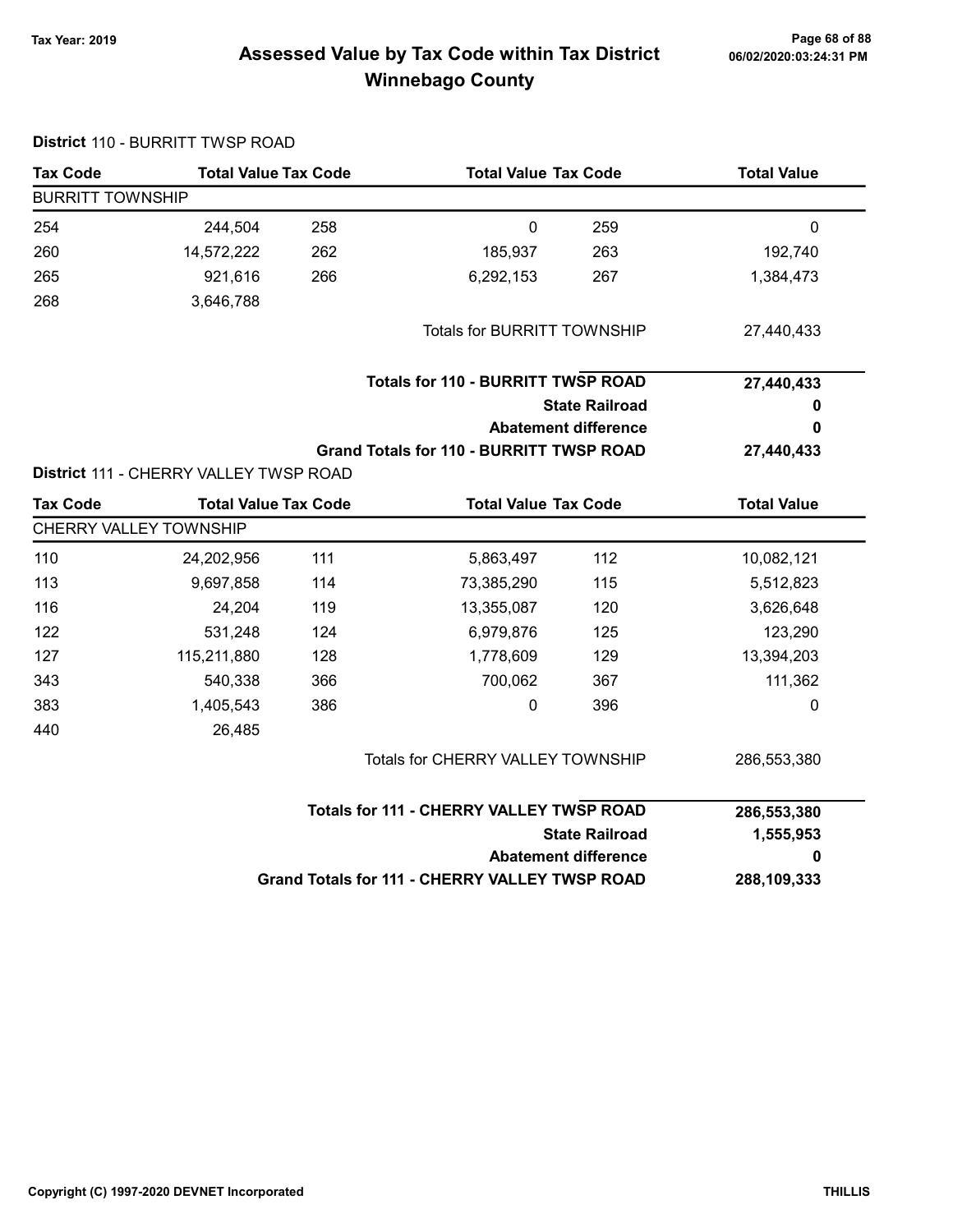# Page 69 of 88 وPage 69 of 88<br>Assessed Value by Tax Code within Tax District هو Assessed Value by Tax Code Winnebago County

| <b>Tax Code</b>        | <b>Total Value Tax Code</b>     |     | <b>Total Value Tax Code</b>                    |                             | <b>Total Value</b> |
|------------------------|---------------------------------|-----|------------------------------------------------|-----------------------------|--------------------|
| <b>DURAND TOWNSHIP</b> |                                 |     |                                                |                             |                    |
| 228                    | 1,289,122                       | 229 | 1,943,522                                      | 230                         | 21,183,981         |
| 231                    | 126,699                         | 232 | 934,552                                        | 233                         | 14,146,466         |
| 234                    | 298,396                         |     |                                                |                             |                    |
|                        |                                 |     | <b>Totals for DURAND TOWNSHIP</b>              |                             | 39,922,738         |
|                        |                                 |     | <b>Totals for 112 - DURAND TWSP ROAD</b>       |                             | 39,922,738         |
|                        |                                 |     |                                                | <b>State Railroad</b>       | 0                  |
|                        |                                 |     |                                                | <b>Abatement difference</b> | 0                  |
|                        |                                 |     | <b>Grand Totals for 112 - DURAND TWSP ROAD</b> |                             | 39,922,738         |
|                        | District 113 - HARLEM TWSP ROAD |     |                                                |                             |                    |
| <b>Tax Code</b>        | <b>Total Value Tax Code</b>     |     | <b>Total Value Tax Code</b>                    |                             | <b>Total Value</b> |
| <b>HARLEM TOWNSHIP</b> |                                 |     |                                                |                             |                    |
| 006                    | 134,481,126                     | 007 | 3,932,670                                      | 012                         | 168,618            |
| 019                    | 0                               | 020 | 22,461                                         | 026                         | 31,160,124         |
| 042                    | 3,406,009                       | 045 | 288,867                                        | 049                         | 22,462,426         |
| 078                    | 301,367                         | 108 | 39,646                                         | 109                         | 30,411,825         |
| 118                    | 366,998                         | 130 | 4,189,762                                      | 133                         | 106,946,937        |
| 134                    | 11,933                          | 135 | 7,432,730                                      | 136                         | 27,487,447         |
| 137                    | 50,254,672                      | 139 | 7,833,918                                      | 140                         | 53,339             |
| 141                    | 221,826                         | 142 | 4,109                                          | 143                         | 2,561,184          |
| 144                    | 109,466,448                     | 145 | 4,548,007                                      | 147                         | 69,561             |
| 149                    | 31,572,109                      | 151 | 810                                            | 152                         | 4,463,277          |
| 153                    | 828,638                         | 158 | 6,244,342                                      | 159                         | 237,811            |
| 160                    | 494,890                         | 163 | 1,824,507                                      | 164                         | 88,935             |
| 194                    | 2,366,057                       | 208 | 46,742                                         | 413                         | 491,895            |
| 414                    | 1,051,893                       | 416 | 6,106,653                                      | 427                         | 10,133             |
| 428                    | 1,724,291                       | 429 | 4,613                                          | 430                         | 145,444            |
| 431                    | 0                               | 432 | 0                                              | 433                         | 1,399,128          |
| 434                    | 206,707                         | 435 | 6,285,368                                      | 442                         | 1,000,647          |
| 443                    | 53,848                          | 444 | 12,832                                         | 454                         | 30,306             |
|                        |                                 |     | Totals for HARLEM TOWNSHIP                     |                             | 614,815,886        |
|                        |                                 |     | <b>Totals for 113 - HARLEM TWSP ROAD</b>       |                             | 614,815,886        |
|                        |                                 |     |                                                | <b>State Railroad</b>       | 0                  |
|                        |                                 |     |                                                | <b>Abatement difference</b> | 0                  |
|                        |                                 |     | <b>Grand Totals for 113 - HARLEM TWSP ROAD</b> |                             | 614,815,886        |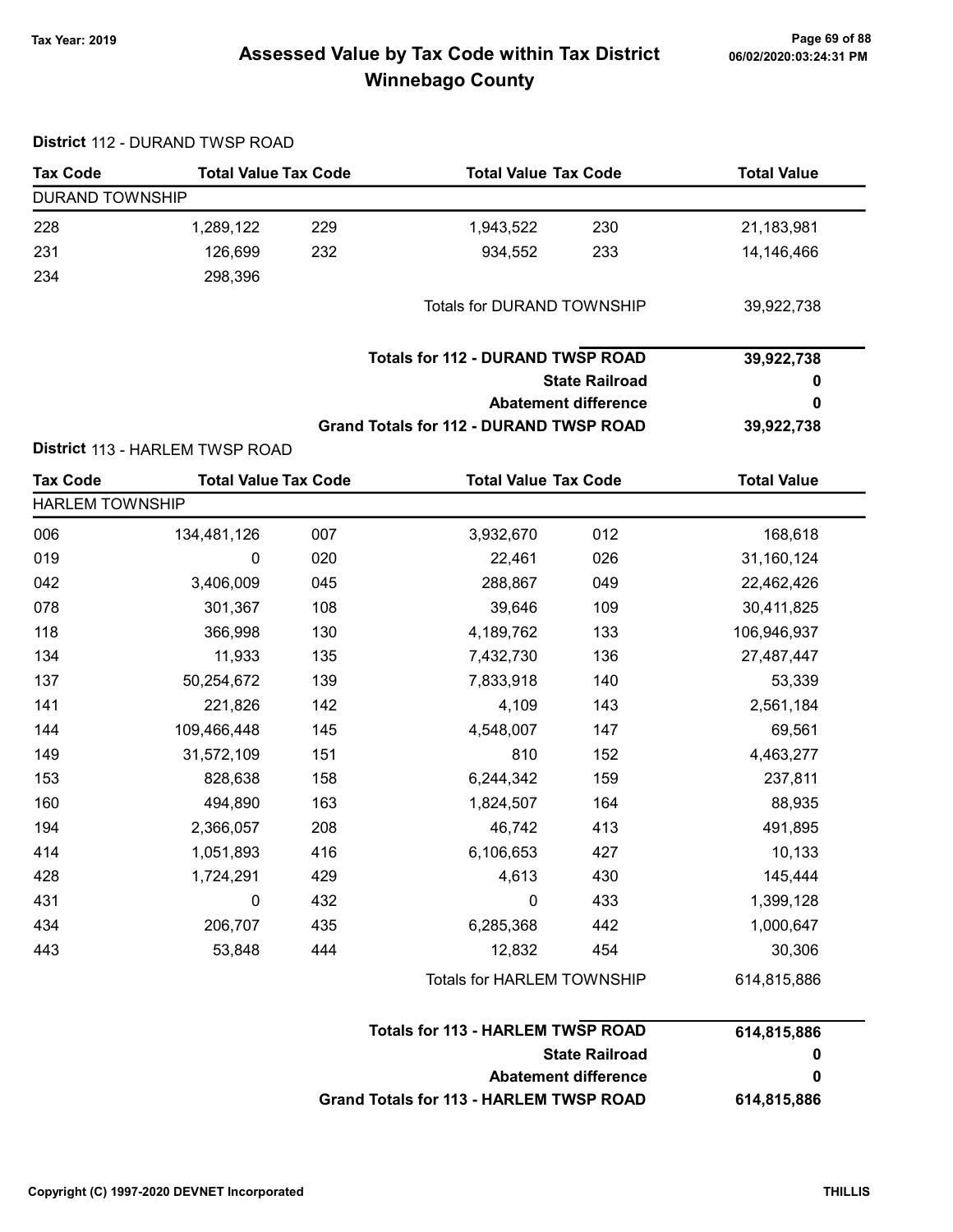# Page 70 of 88 مع Page 70 of 88<br>Assessed Value by Tax Code within Tax District مستر 16/02/2020:03:24:31 PM Winnebago County

#### District 114 - HARRISON TWSP ROAD

| <b>Tax Code</b>                                                       | <b>Total Value Tax Code</b>         |            | <b>Total Value Tax Code</b>                      |                             | <b>Total Value</b>   |  |
|-----------------------------------------------------------------------|-------------------------------------|------------|--------------------------------------------------|-----------------------------|----------------------|--|
| <b>HARRISON TOWNSHIP</b>                                              |                                     |            |                                                  |                             |                      |  |
| 246                                                                   | 8,601,580                           | 247        | 6,753,801                                        | 248                         | 63,740               |  |
|                                                                       |                                     |            | <b>Totals for HARRISON TOWNSHIP</b>              |                             | 15,419,121           |  |
|                                                                       |                                     |            | <b>Totals for 114 - HARRISON TWSP ROAD</b>       |                             | 15,419,121           |  |
|                                                                       |                                     |            |                                                  | <b>State Railroad</b>       | o                    |  |
|                                                                       |                                     |            |                                                  | <b>Abatement difference</b> | 0                    |  |
|                                                                       | District 115 - LAONA TWSP ROAD      |            | <b>Grand Totals for 114 - HARRISON TWSP ROAD</b> |                             | 15,419,121           |  |
| <b>Tax Code</b>                                                       | <b>Total Value Tax Code</b>         |            | <b>Total Value Tax Code</b>                      |                             | <b>Total Value</b>   |  |
| <b>LAONA TOWNSHIP</b>                                                 |                                     |            |                                                  |                             |                      |  |
| 212                                                                   | 0                                   | 220        | 35,438,962                                       |                             |                      |  |
|                                                                       |                                     |            | <b>Totals for LAONA TOWNSHIP</b>                 |                             | 35,438,962           |  |
|                                                                       |                                     |            | <b>Totals for 115 - LAONA TWSP ROAD</b>          |                             | 35,438,962           |  |
|                                                                       |                                     |            |                                                  | <b>State Railroad</b>       | 0                    |  |
|                                                                       |                                     |            |                                                  |                             |                      |  |
|                                                                       |                                     |            | <b>Abatement difference</b>                      |                             | 0                    |  |
|                                                                       |                                     |            | <b>Grand Totals for 115 - LAONA TWSP ROAD</b>    |                             | 35,438,962           |  |
|                                                                       | District 116 - OWEN TWSP ROAD       |            |                                                  |                             |                      |  |
| <b>Tax Code</b>                                                       | <b>Total Value Tax Code</b>         |            | <b>Total Value Tax Code</b>                      |                             | <b>Total Value</b>   |  |
|                                                                       |                                     |            |                                                  |                             |                      |  |
|                                                                       | 32,447                              | 146        | 18,576,679                                       | 148                         | 940                  |  |
|                                                                       | 102,397                             | 154        | 109,418                                          | 155                         | 7,971,687            |  |
|                                                                       | 17,820,214                          | 157        | 80,584                                           | 161<br>167                  | 107,002              |  |
|                                                                       | 521,961<br>$\overline{\phantom{0}}$ | 165<br>169 | 14,648,494<br>7,888,747                          | 170                         | 5,396,458<br>109,799 |  |
|                                                                       | 139,311                             | 172        | 230,063                                          | 200                         | 1,806,602            |  |
| <b>OWEN TOWNSHIP</b><br>046<br>150<br>156<br>162<br>168<br>171<br>358 | $\mathbf 0$                         | 359        | 3,727                                            | 360                         | 0                    |  |
| 361                                                                   | 3,891                               | 362        | 1,017,686                                        | 363                         | 49,219               |  |
|                                                                       | 239,733                             | 365        | 11,159,820                                       | 368                         | 0                    |  |
| 364<br>369                                                            | 112,104                             |            |                                                  |                             |                      |  |
|                                                                       |                                     |            | Totals for OWEN TOWNSHIP                         |                             | 88,128,983           |  |
|                                                                       |                                     |            | <b>Totals for 116 - OWEN TWSP ROAD</b>           |                             | 88,128,983           |  |
|                                                                       |                                     |            |                                                  | <b>State Railroad</b>       | 427,382              |  |
|                                                                       |                                     |            | Grand Totals for 116 - OWEN TWSP ROAD            | <b>Abatement difference</b> | 0                    |  |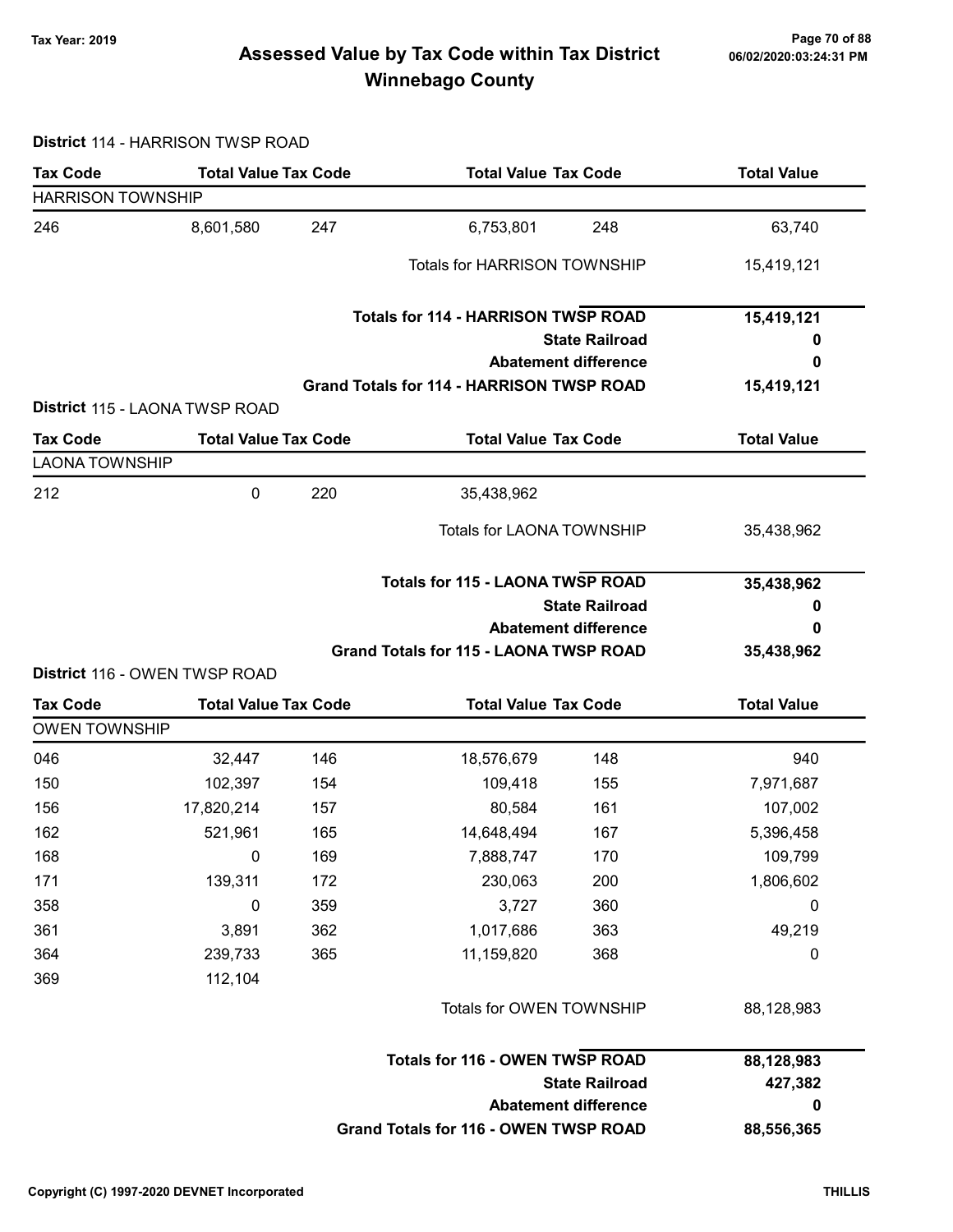# Page 71 of 88 مع Page 71 of 88<br>Assessed Value by Tax Code within Tax District مستر 16/02/2020:03:24:31 PM Winnebago County

#### District 117 - PECATONICA TWSP ROAD

| <b>Tax Code</b>     |            | <b>Total Value Tax Code</b><br><b>Total Value Tax Code</b><br><b>Total Value</b> |                                                    |                       |            |
|---------------------|------------|----------------------------------------------------------------------------------|----------------------------------------------------|-----------------------|------------|
| PECATONICA TOWNSHIP |            |                                                                                  |                                                    |                       |            |
| 281                 | 44,376,743 | 282                                                                              | 153,798                                            | 283                   | 133,138    |
| 284                 | 33,528     | 286                                                                              | 27,469,759                                         | 425                   | 61,434     |
|                     |            |                                                                                  | Totals for PECATONICA TOWNSHIP                     |                       | 72,228,400 |
|                     |            |                                                                                  | <b>Totals for 117 - PECATONICA TWSP ROAD</b>       |                       | 72,228,400 |
|                     |            |                                                                                  |                                                    | <b>State Railroad</b> | 0          |
|                     |            |                                                                                  | <b>Abatement difference</b>                        |                       | 0          |
|                     |            |                                                                                  | <b>Grand Totals for 117 - PECATONICA TWSP ROAD</b> |                       | 72,228,400 |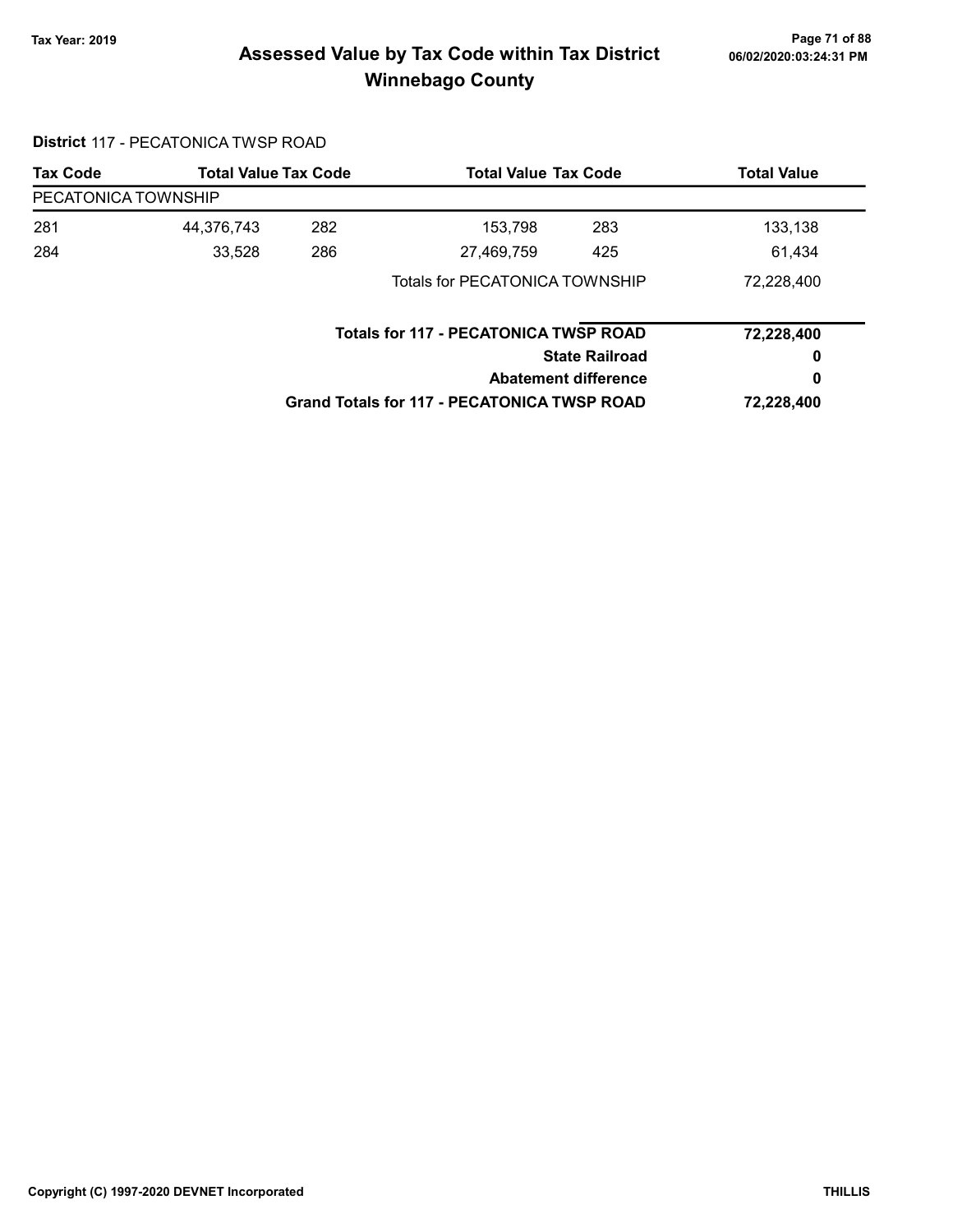# Page 72 of 88 مسمح Page 72 of 88<br>Assessed Value by Tax Code within Tax District مسموع Assessed Value by Tax Code within Tax District Winnebago County

#### District 118 - ROCKFORD TWSP ROAD

| <b>Tax Code</b>                             | <b>Total Value Tax Code</b> |     | <b>Total Value Tax Code</b>                |     | <b>Total Value</b> |  |
|---------------------------------------------|-----------------------------|-----|--------------------------------------------|-----|--------------------|--|
| ROCKFORD TOWNSHIP                           |                             |     |                                            |     |                    |  |
| 001                                         | 1,262,824,861               | 002 | 104,208,140                                | 003 | 27,272,582         |  |
| 005                                         | 10,900,130                  | 008 | 53,223,276                                 | 010 | 3,030,957          |  |
| 013                                         | 22,255,718                  | 014 | 1,571,657                                  | 016 | 4,708              |  |
| 017                                         | 23,344,843                  | 018 | 51,371,714                                 | 021 | 17,383,351         |  |
| 030                                         | 379,593                     | 031 | 4,634,804                                  | 035 | 818,108            |  |
| 036                                         | 12,384,733                  | 038 | $\pmb{0}$                                  | 040 | 75,833             |  |
| 044                                         | 15,690                      | 047 | 3,861                                      | 048 | 65,567             |  |
| 050                                         | 6,456,008                   | 051 | 9,247,680                                  | 052 | 395,001            |  |
| 053                                         | 1,841,679                   | 056 | 316,147                                    | 057 | 9,492,308          |  |
| 058                                         | 1,615,233                   | 059 | 1,469,984                                  | 060 | 1,610,820          |  |
| 061                                         | 2,858,942                   | 062 | 6,946,363                                  | 063 | 2,142,767          |  |
| 064                                         | 13,956,246                  | 066 | 12,392,860                                 | 069 | 6,687,940          |  |
| 070                                         | 2,214,061                   | 071 | 10,709,308                                 | 072 | 45,891             |  |
| 073                                         | 41,848                      | 076 | 1,117,351                                  | 077 | 151,186            |  |
| 082                                         | 93,786                      | 083 | 618,567                                    | 084 | 539,078            |  |
| 085                                         | 8,976,856                   | 086 | 1,207,995                                  | 090 | 5,778              |  |
| 091                                         | 9,436,746                   | 092 | 4,555,884                                  | 093 | 1,306,631          |  |
| 095                                         | 4,482,051                   | 096 | 7,835,225                                  | 099 | 5,171,193          |  |
| 104                                         | 2,077,795                   | 117 | 11,895,928                                 | 123 | 673,396            |  |
| 126                                         | 1,797,994                   | 131 | 3,839                                      | 223 | 6,824,997          |  |
| 226                                         | 765,291                     | 351 | 741,200                                    | 370 | 0                  |  |
| 372                                         | 3,885,669                   | 373 | 1,927,162                                  | 374 | 1,511,504          |  |
| 378                                         | 49,233,547                  | 379 | 819,125                                    | 380 | 914,437            |  |
| 381                                         | 6,820,495                   | 382 | 162,492                                    | 385 | 893,548            |  |
| 391                                         | 871,360                     | 392 | 23,139,583                                 | 393 | 408,510            |  |
| 394                                         | 0                           | 397 | 0                                          | 400 | 45,762             |  |
| 403                                         | 69,744                      | 404 | 1,038,459                                  | 405 | 1,509,273          |  |
| 406                                         | 10,548                      | 407 | 688,934                                    | 408 | 281,186            |  |
| 409                                         | 11,010,334                  | 410 | 7,315,444                                  | 411 | 453                |  |
| 412                                         | 92,341                      | 417 | 859,688                                    | 418 | 5,607,444          |  |
| 419                                         | 436,393                     | 421 | 14,509,063                                 | 422 | 9,094,860          |  |
| 423                                         | 11,788,824                  | 424 | 8,271,035                                  | 426 | 2,286,236          |  |
| 438                                         | 552,420                     | 439 | 465,801                                    | 441 | 424,911            |  |
| 448                                         | 11,686                      | 450 | 221,396                                    | 451 | 40,909,104         |  |
| 452                                         | 27,615                      | 453 | 184,696                                    | 455 | 6,523,417          |  |
| 456                                         | 4,218,890                   | 460 | 119,482                                    |     |                    |  |
|                                             |                             |     | Totals for ROCKFORD TOWNSHIP               |     | 1,975,652,850      |  |
|                                             |                             |     | <b>Totals for 118 - ROCKFORD TWSP ROAD</b> |     | 1,975,652,850      |  |
| Copyright (C) 1997-2020 DEVNET Incorporated | <b>THILLIS</b>              |     |                                            |     |                    |  |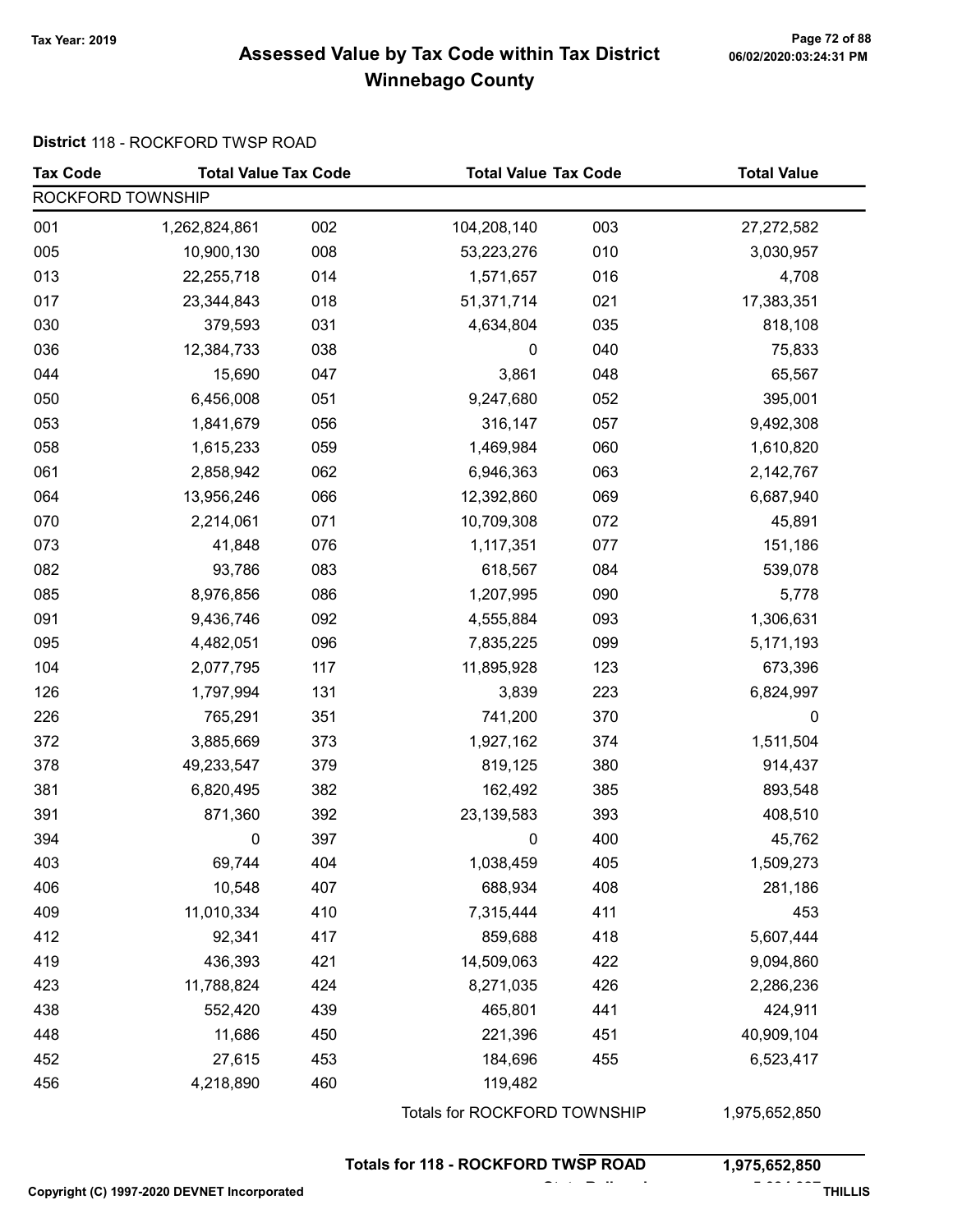# Page 73 of 88 و Tax Year: 2019 Page 73 of 88<br>Assessed Value by Tax Code within Tax District هو Assessed Value by Tax Code Winnebago County

| <b>Tax Code</b>  | <b>Total Value Tax Code</b>     |     | <b>Total Value Tax Code</b>                     |                             | <b>Total Value</b> |
|------------------|---------------------------------|-----|-------------------------------------------------|-----------------------------|--------------------|
| ROCKTON TOWNSHIP |                                 |     |                                                 |                             |                    |
| 190              | 39,850,219                      | 191 | 12,815,351                                      | 193                         | 8,607,884          |
| 197              | 109,049,312                     | 201 | 18,119,863                                      | 202                         | 45,851,586         |
| 203              | 4,839,061                       | 204 | 20,280                                          | 205                         | 139,387            |
| 206              | 21,132,569                      | 290 | 0                                               | 348                         | 60,862             |
| 401              | 3,994,120                       | 402 | 533,396                                         | 420                         | 1,710,085          |
| 458              | 5,128,651                       | 459 | 0                                               |                             |                    |
|                  |                                 |     | Totals for ROCKTON TOWNSHIP                     |                             | 271,852,626        |
|                  |                                 |     | <b>Totals for 119 - ROCKTON TWSP ROAD</b>       |                             | 271,852,626        |
|                  |                                 |     |                                                 | <b>State Railroad</b>       | 1,056,280          |
|                  |                                 |     |                                                 | <b>Abatement difference</b> | 0                  |
|                  |                                 |     | <b>Grand Totals for 119 - ROCKTON TWSP ROAD</b> |                             | 272,908,906        |
|                  | District 120 - ROSCOE TWSP ROAD |     |                                                 |                             |                    |
| <b>Tax Code</b>  | <b>Total Value Tax Code</b>     |     | <b>Total Value Tax Code</b>                     |                             | <b>Total Value</b> |
| ROSCOE TOWNSHIP  |                                 |     |                                                 |                             |                    |
| 068              | 2,534,155                       | 175 | 42,598,383                                      | 176                         | 363,962            |
| 177              | 13,135,925                      | 178 | 13,448                                          | 179                         | 9,266,318          |
| 180              | 70,725,789                      | 181 | 142,020,427                                     | 182                         | 651,025            |
| 183              | 0                               | 184 | 1,106,758                                       | 185                         | 11,411,393         |
| 187              | 2,794,446                       | 188 | 596,749                                         | 189                         | 71,169,478         |
| 192              | 17,564,950                      | 196 | 11,656                                          | 198                         | 4,487,595          |
| 199              | 41,951,113                      | 207 | 0                                               | 209                         | 42,036,574         |
| 347              | 304,604                         | 447 | 390,181                                         | 457                         | 1,642,941          |
|                  |                                 |     | Totals for ROSCOE TOWNSHIP                      |                             | 476,777,870        |
|                  |                                 |     | Totals for 120 - ROSCOE TWSP ROAD               |                             | 476,777,870        |
|                  |                                 |     |                                                 | <b>State Railroad</b>       | 751,886            |
|                  |                                 |     |                                                 | <b>Abatement difference</b> | 0                  |
|                  |                                 |     | Grand Totals for 120 - ROSCOE TWSP ROAD         |                             | 477,529,756        |

#### District 119 - ROCKTON TWSP ROAD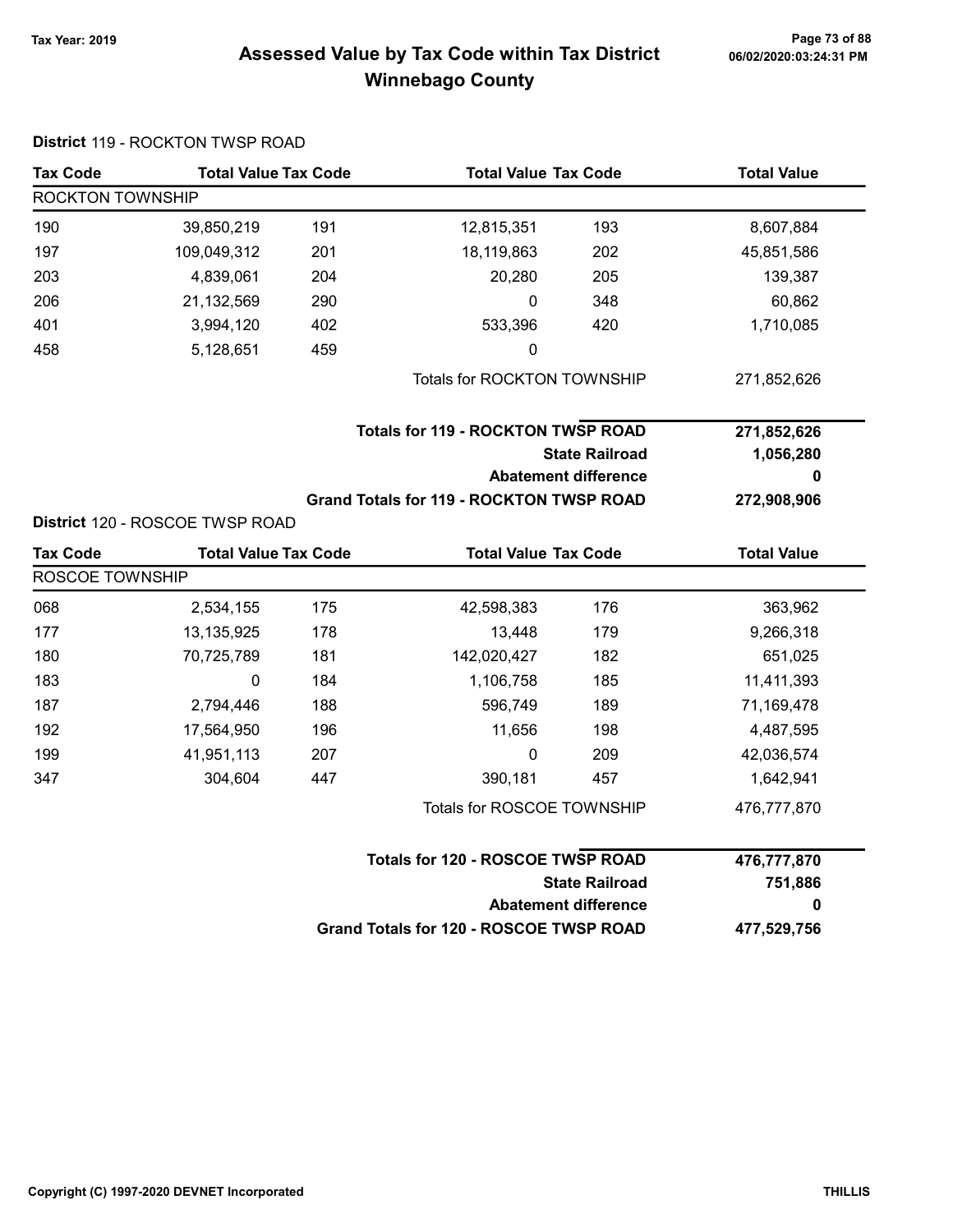# Page 74 of 88 مع Page 74 of 88<br>Assessed Value by Tax Code within Tax District مستر 16/02/2020:03:24:31 PM Winnebago County

| <b>Tax Code</b>           | <b>Total Value Tax Code</b>        |     | <b>Total Value Tax Code</b>                       |                       | <b>Total Value</b> |
|---------------------------|------------------------------------|-----|---------------------------------------------------|-----------------------|--------------------|
| <b>SEWARD TOWNSHIP</b>    |                                    |     |                                                   |                       |                    |
| 305                       | 274,023                            | 306 | 394,762                                           | 308                   | 751,717            |
| 309                       | 5,462,313                          | 310 | 7,419,605                                         | 311                   | 3,845,306          |
| 312                       | 1,526,734                          | 313 | 1,715,883                                         | 314                   | 4,378,963          |
|                           |                                    |     | Totals for SEWARD TOWNSHIP                        |                       | 25,769,306         |
|                           |                                    |     | <b>Totals for 121 - SEWARD TWSP ROAD</b>          |                       | 25,769,306         |
|                           |                                    |     |                                                   | <b>State Railroad</b> | 632,245            |
|                           |                                    |     | <b>Abatement difference</b>                       |                       | 0                  |
|                           | District 122 - SHIRLAND TWSP ROAD  |     | <b>Grand Totals for 121 - SEWARD TWSP ROAD</b>    |                       | 26,401,551         |
| <b>Tax Code</b>           | <b>Total Value Tax Code</b>        |     | <b>Total Value Tax Code</b>                       |                       | <b>Total Value</b> |
| <b>SHIRLAND TOWNSHIP</b>  |                                    |     |                                                   |                       |                    |
| 210                       | 0                                  | 211 | $\mathbf 0$                                       | 213                   | 7,213,061          |
| 214                       | 16,866,260                         |     |                                                   |                       |                    |
|                           |                                    |     | Totals for SHIRLAND TOWNSHIP                      |                       | 24,079,321         |
|                           |                                    |     | <b>Totals for 122 - SHIRLAND TWSP ROAD</b>        |                       | 24,079,321         |
|                           |                                    |     |                                                   | <b>State Railroad</b> | 0                  |
|                           |                                    |     | <b>Abatement difference</b>                       |                       | 0                  |
|                           | District 123 - WINNEBAGO TWSP ROAD |     | <b>Grand Totals for 122 - SHIRLAND TWSP ROAD</b>  |                       | 24,079,321         |
| <b>Tax Code</b>           | <b>Total Value Tax Code</b>        |     | <b>Total Value Tax Code</b>                       |                       | <b>Total Value</b> |
| <b>WINNEBAGO TOWNSHIP</b> |                                    |     |                                                   |                       |                    |
| 315                       | 69,907                             | 324 | 1,731,834                                         | 325                   | 300,159            |
| 326                       | 46,779,773                         | 327 | 48,256                                            | 328                   | 49,029,540         |
| 329                       | 1,778,042                          |     |                                                   |                       |                    |
|                           |                                    |     | Totals for WINNEBAGO TOWNSHIP                     |                       | 99,737,511         |
|                           |                                    |     | <b>Totals for 123 - WINNEBAGO TWSP ROAD</b>       |                       | 99,737,511         |
|                           |                                    |     |                                                   | <b>State Railroad</b> | 543,212            |
|                           |                                    |     | <b>Abatement difference</b>                       |                       | 0                  |
|                           |                                    |     | <b>Grand Totals for 123 - WINNEBAGO TWSP ROAD</b> |                       | 100,280,723        |
|                           |                                    |     |                                                   |                       |                    |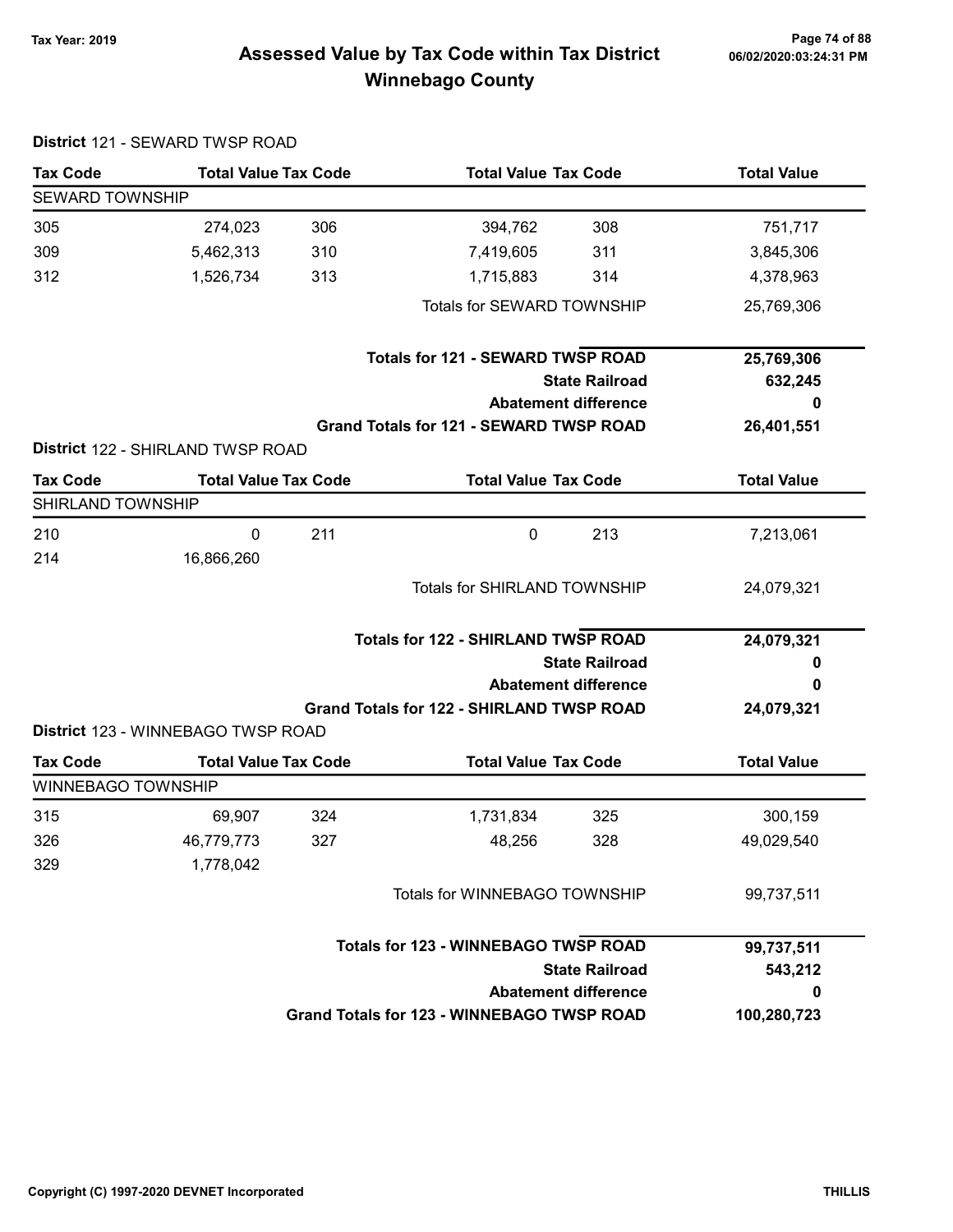# Page 75 of 88 وTax Year: 2019 Page 75 of 88<br>Assessed Value by Tax Code within Tax District هو Assessed Value by Tax Code Winnebago County

|                         | District 124 - PE/SE MULTI TOWNSHIP |     |                                                    |                             |                    |
|-------------------------|-------------------------------------|-----|----------------------------------------------------|-----------------------------|--------------------|
| <b>Tax Code</b>         | <b>Total Value Tax Code</b>         |     | <b>Total Value Tax Code</b>                        |                             | <b>Total Value</b> |
| PECATONICA TOWNSHIP     |                                     |     |                                                    |                             |                    |
| 281                     | 44,376,743                          | 282 | 153,798                                            | 283                         | 133,138            |
| 284                     | 33,528                              | 286 | 27,469,759                                         | 425                         | 61,434             |
|                         |                                     |     | Totals for PECATONICA TOWNSHIP                     |                             | 72,228,400         |
| <b>SEWARD TOWNSHIP</b>  |                                     |     |                                                    |                             |                    |
| 305                     | 274,023                             | 306 | 394,762                                            | 308                         | 751,717            |
| 309                     | 5,462,313                           | 310 | 7,419,605                                          | 311                         | 3,845,306          |
| 312                     | 1,526,734                           | 313 | 1,715,883                                          | 314                         | 4,378,963          |
|                         |                                     |     | Totals for SEWARD TOWNSHIP                         |                             | 25,769,306         |
|                         |                                     |     | <b>Totals for 124 - PE/SE MULTI TOWNSHIP</b>       |                             | 97,997,706         |
|                         |                                     |     |                                                    | <b>State Railroad</b>       | 0                  |
|                         |                                     |     |                                                    | <b>Abatement difference</b> | 0                  |
|                         | District 125 - WAGON WHEEL TIF      |     | <b>Grand Totals for 124 - PE/SE MULTI TOWNSHIP</b> |                             | 97,997,706         |
| <b>Tax Code</b>         | <b>Total Value Tax Code</b>         |     | <b>Total Value Tax Code</b>                        |                             | <b>Total Value</b> |
| <b>ROCKTON TOWNSHIP</b> |                                     |     |                                                    |                             |                    |
| 402                     | 533,396                             |     |                                                    |                             |                    |
|                         |                                     |     | Totals for ROCKTON TOWNSHIP                        |                             | 533,396            |
|                         |                                     |     | <b>Totals for 125 - WAGON WHEEL TIF</b>            |                             | 533,396            |
|                         |                                     |     |                                                    | <b>State Railroad</b>       | 0                  |
|                         |                                     |     |                                                    | <b>Abatement difference</b> | 0                  |
|                         |                                     |     | Grand Totals for 125 - WAGON WHEEL TIF             |                             | 533,396            |
|                         | District 126 - RIVER OAKS TIF       |     |                                                    |                             |                    |
| <b>Tax Code</b>         | <b>Total Value Tax Code</b>         |     | <b>Total Value Tax Code</b>                        |                             | <b>Total Value</b> |
| ROCKFORD TOWNSHIP       |                                     |     |                                                    |                             |                    |
| 403                     | 69,744                              |     |                                                    |                             |                    |
|                         |                                     |     | Totals for ROCKFORD TOWNSHIP                       |                             | 69,744             |
|                         |                                     |     | <b>Totals for 126 - RIVER OAKS TIF</b>             |                             | 69,744             |
|                         |                                     |     |                                                    | <b>State Railroad</b>       | 0                  |
|                         |                                     |     |                                                    | <b>Abatement difference</b> | 0                  |
|                         |                                     |     | <b>Grand Totals for 126 - RIVER OAKS TIF</b>       |                             | 69,744             |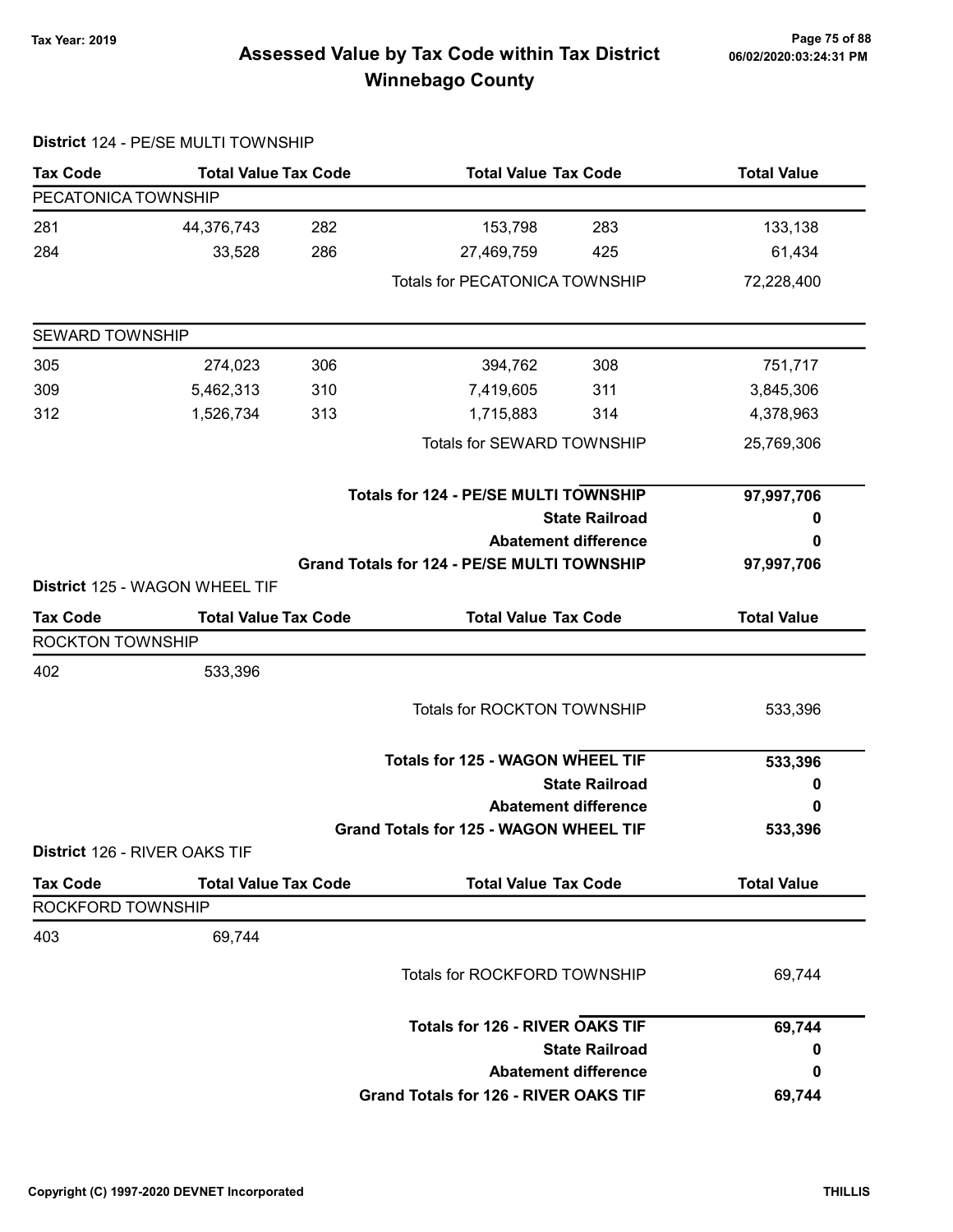# Page 76 of 88 مع Page 76 of 88<br>Assessed Value by Tax Code within Tax District مستر 16/02/2020:03:24:31 PM Winnebago County

District 127 - GARRISON SCHOOL TIF

| <b>Tax Code</b>          | <b>Total Value Tax Code</b>                         | <b>Total Value Tax Code</b>                           | <b>Total Value</b> |
|--------------------------|-----------------------------------------------------|-------------------------------------------------------|--------------------|
| <b>ROCKFORD TOWNSHIP</b> |                                                     |                                                       |                    |
| 404                      | 1,038,459                                           |                                                       |                    |
|                          |                                                     | Totals for ROCKFORD TOWNSHIP                          | 1,038,459          |
|                          |                                                     | <b>Totals for 127 - GARRISON SCHOOL TIF</b>           | 1,038,459          |
|                          |                                                     | <b>State Railroad</b>                                 | 0                  |
|                          |                                                     | <b>Abatement difference</b>                           | 0                  |
|                          | <b>District 128 - KISHWAUKEE &amp; HARRISON TIF</b> | Grand Totals for 127 - GARRISON SCHOOL TIF            | 1,038,459          |
| <b>Tax Code</b>          | <b>Total Value Tax Code</b>                         | <b>Total Value Tax Code</b>                           | <b>Total Value</b> |
| <b>ROCKFORD TOWNSHIP</b> |                                                     |                                                       |                    |
| 405                      | 1,509,273                                           |                                                       |                    |
|                          |                                                     | Totals for ROCKFORD TOWNSHIP                          | 1,509,273          |
|                          |                                                     | <b>Totals for 128 - KISHWAUKEE &amp; HARRISON TIF</b> | 1,509,273          |
|                          |                                                     | <b>State Railroad</b>                                 | 0                  |
|                          |                                                     | <b>Abatement difference</b>                           | 0                  |
|                          |                                                     | Grand Totals for 128 - KISHWAUKEE & HARRISON TIF      | 1,509,273          |
|                          | District 129 - LINCOLNWOOD TIF #2                   |                                                       |                    |
| <b>Tax Code</b>          | <b>Total Value Tax Code</b>                         | <b>Total Value Tax Code</b>                           | <b>Total Value</b> |
| ROCKFORD TOWNSHIP        |                                                     |                                                       |                    |
| 406                      | 10,548                                              |                                                       |                    |
|                          |                                                     | Totals for ROCKFORD TOWNSHIP                          | 10,548             |
|                          |                                                     | Totals for 129 - LINCOLNWOOD TIF #2                   | 10,548             |
|                          |                                                     | <b>State Railroad</b>                                 | 0                  |
|                          |                                                     | <b>Abatement difference</b>                           | 0                  |
|                          |                                                     | Grand Totals for 129 - LINCOLNWOOD TIF #2             | 10,548             |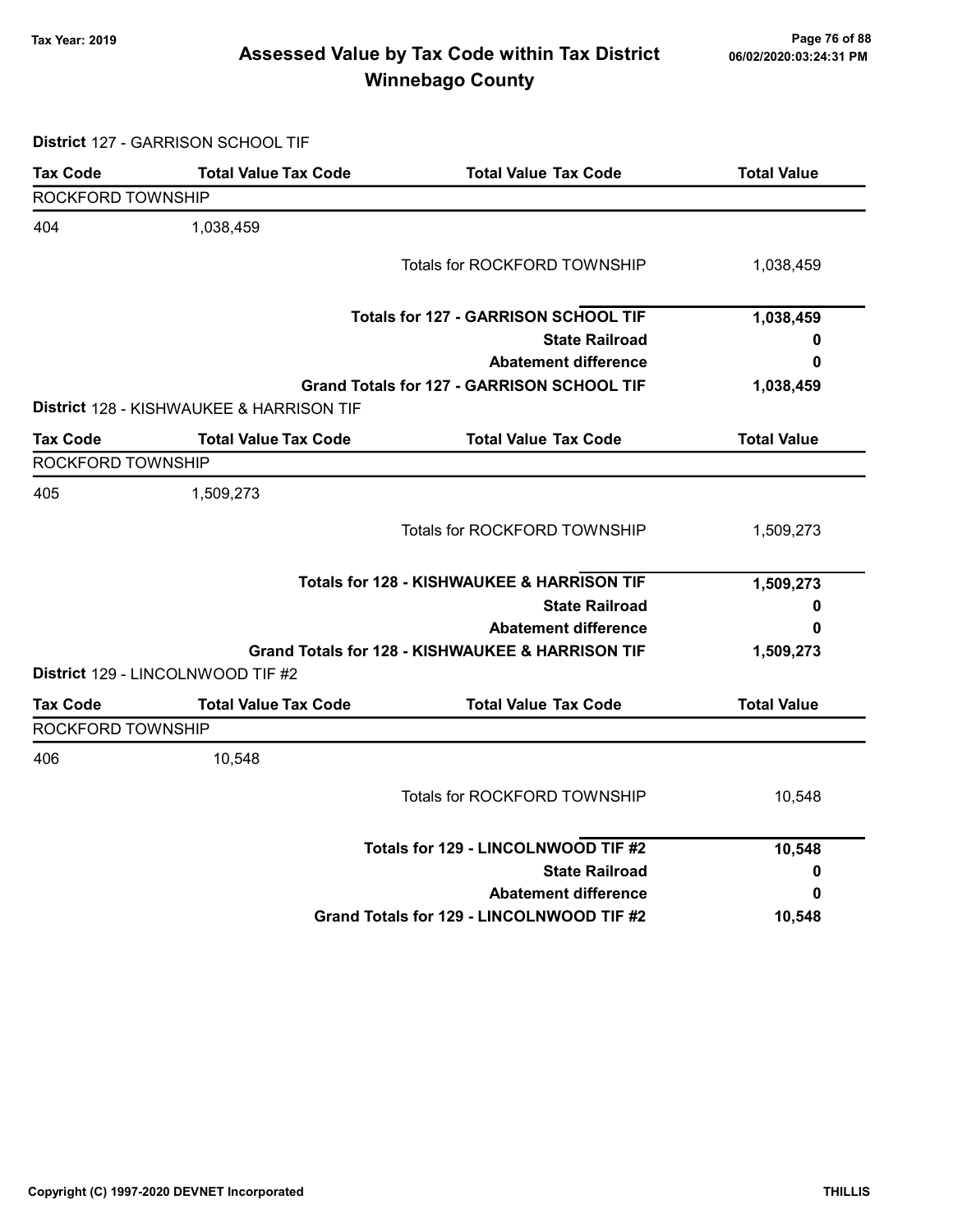# Page 77 of 88 مسلم Page 77 of 88<br>Assessed Value by Tax Code within Tax District مسلم Assessed Value by Tax Code within Tax District Winnebago County

District 130 - HOPE VI TIF

| <b>Tax Code</b>   | <b>Total Value Tax Code</b>             | <b>Total Value Tax Code</b>                     | <b>Total Value</b> |
|-------------------|-----------------------------------------|-------------------------------------------------|--------------------|
| ROCKFORD TOWNSHIP |                                         |                                                 |                    |
| 407               | 688,934                                 |                                                 |                    |
|                   |                                         | Totals for ROCKFORD TOWNSHIP                    | 688,934            |
|                   |                                         | Totals for 130 - HOPE VI TIF                    | 688,934            |
|                   |                                         | <b>State Railroad</b>                           | 0                  |
|                   |                                         | <b>Abatement difference</b>                     | 0                  |
|                   |                                         | Grand Totals for 130 - HOPE VI TIF              | 688,934            |
|                   | District 132 - NORTH 2ND TIF LOVES PARK |                                                 |                    |
| <b>Tax Code</b>   | <b>Total Value Tax Code</b>             | <b>Total Value Tax Code</b>                     | <b>Total Value</b> |
| ROCKFORD TOWNSHIP |                                         |                                                 |                    |
| 409               | 11,010,334                              |                                                 |                    |
|                   |                                         | Totals for ROCKFORD TOWNSHIP                    | 11,010,334         |
|                   |                                         | Totals for 132 - NORTH 2ND TIF LOVES PARK       | 11,010,334         |
|                   |                                         | <b>State Railroad</b>                           | 0                  |
|                   |                                         | <b>Abatement difference</b>                     | 0                  |
|                   | District 133 - GLOBAL TRADE TIF #2      | Grand Totals for 132 - NORTH 2ND TIF LOVES PARK | 11,010,334         |
| <b>Tax Code</b>   | <b>Total Value Tax Code</b>             | <b>Total Value Tax Code</b>                     | <b>Total Value</b> |
| ROCKFORD TOWNSHIP |                                         |                                                 |                    |
| 410               | 7,315,444<br>411                        | 453                                             |                    |
|                   |                                         | Totals for ROCKFORD TOWNSHIP                    | 7,315,897          |
|                   |                                         | Totals for 133 - GLOBAL TRADE TIF #2            | 7,315,897          |
|                   |                                         | <b>State Railroad</b>                           | 0                  |
|                   |                                         | <b>Abatement difference</b>                     | 0                  |
|                   |                                         | Grand Totals for 133 - GLOBAL TRADE TIF #2      | 7,315,897          |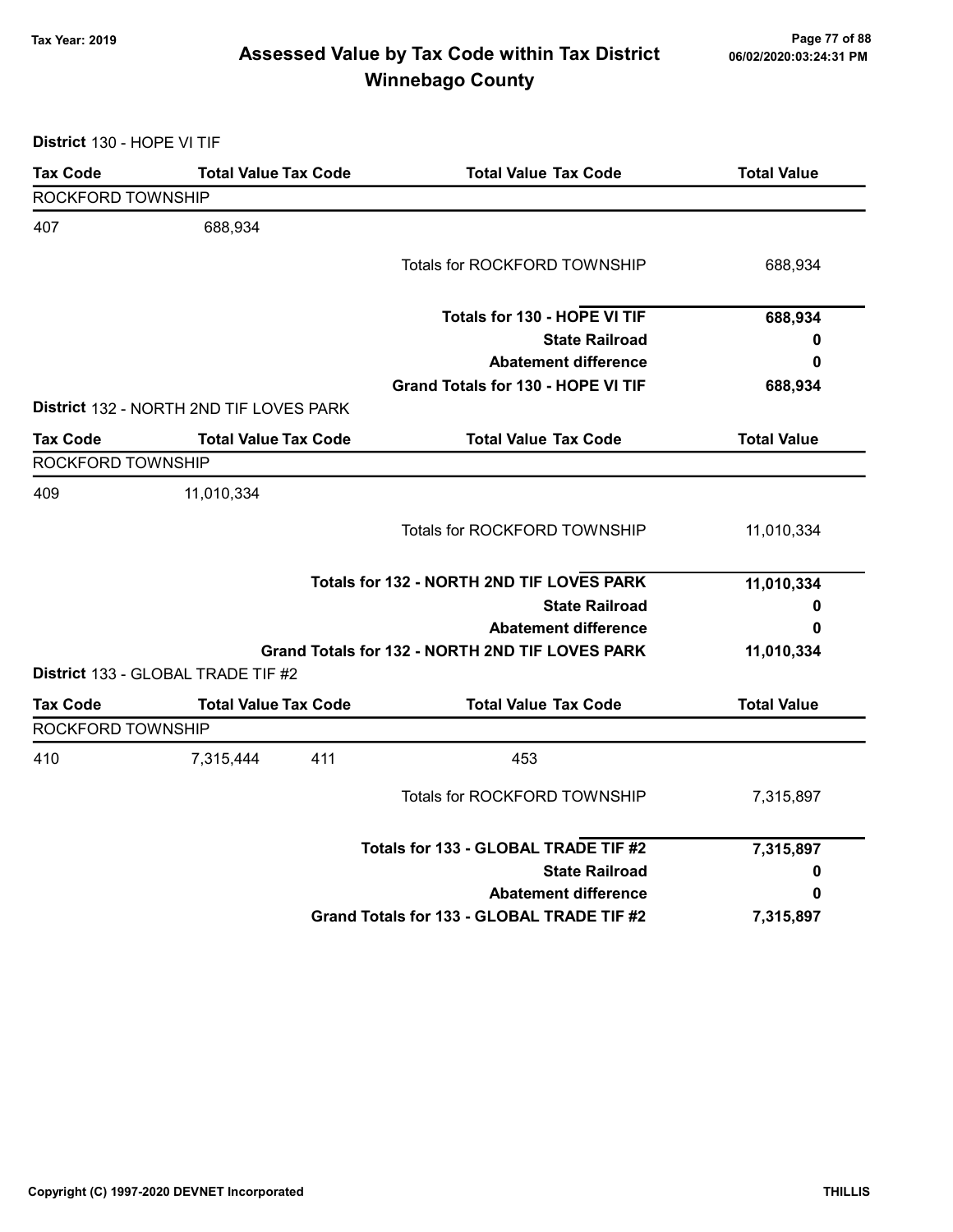# Page 78 of 88 وTax Year: 2019 Page 78 of 88<br>Assessed Value by Tax Code within Tax District of the 16/02/2020:03:24:31 PM Winnebago County

# District 134 - ASSISTED LIVING/ RIVER HOUSING TIF

| <b>Tax Code</b>        | <b>Total Value Tax Code</b>                 |     | <b>Total Value Tax Code</b>                               |                             | <b>Total Value</b> |
|------------------------|---------------------------------------------|-----|-----------------------------------------------------------|-----------------------------|--------------------|
| ROCKFORD TOWNSHIP      |                                             |     |                                                           |                             |                    |
| 412                    | 92,341                                      |     |                                                           |                             |                    |
|                        |                                             |     | <b>Totals for ROCKFORD TOWNSHIP</b>                       |                             | 92,341             |
|                        |                                             |     | Totals for 134 - ASSISTED LIVING/ RIVER HOUSING TIF       |                             | 92,341             |
|                        |                                             |     |                                                           | <b>State Railroad</b>       | 0                  |
|                        |                                             |     |                                                           | <b>Abatement difference</b> | 0                  |
|                        | District 135 - NORTH 2ND TIF MACHESNEY PARK |     | Grand Totals for 134 - ASSISTED LIVING/ RIVER HOUSING TIF |                             | 92,341             |
| <b>Tax Code</b>        | <b>Total Value Tax Code</b>                 |     | <b>Total Value Tax Code</b>                               |                             | <b>Total Value</b> |
| <b>HARLEM TOWNSHIP</b> |                                             |     |                                                           |                             |                    |
| 413                    | 491,895                                     | 414 | 1,051,893                                                 | 416                         | 6,106,653          |
|                        |                                             |     | <b>Totals for HARLEM TOWNSHIP</b>                         |                             | 7,650,441          |
|                        |                                             |     | Totals for 135 - NORTH 2ND TIF MACHESNEY PARK             |                             | 7,650,441          |
|                        |                                             |     |                                                           | <b>State Railroad</b>       | 0                  |
|                        |                                             |     |                                                           | <b>Abatement difference</b> | 0                  |
|                        |                                             |     | Grand Totals for 135 - NORTH 2ND TIF MACHESNEY PARK       |                             | 7,650,441          |
|                        | District 136 - HARVEST HILLS SSA            |     |                                                           |                             |                    |
| <b>Tax Code</b>        | <b>Total Value Tax Code</b>                 |     | <b>Total Value Tax Code</b>                               |                             | <b>Total Value</b> |
| ROCKFORD TOWNSHIP      |                                             |     |                                                           |                             |                    |
| 070                    | 2,214,061                                   | 076 | 1,117,351                                                 | 077                         | 151,186            |
|                        |                                             |     | <b>Totals for ROCKFORD TOWNSHIP</b>                       |                             | 3,482,598          |
|                        |                                             |     | <b>Totals for 136 - HARVEST HILLS SSA</b>                 |                             | 3,482,598          |
|                        |                                             |     |                                                           | <b>State Railroad</b>       | 0                  |
|                        |                                             |     |                                                           | <b>Abatement difference</b> | 0                  |
|                        |                                             |     | Grand Totals for 136 - HARVEST HILLS SSA                  |                             | 3,482,598          |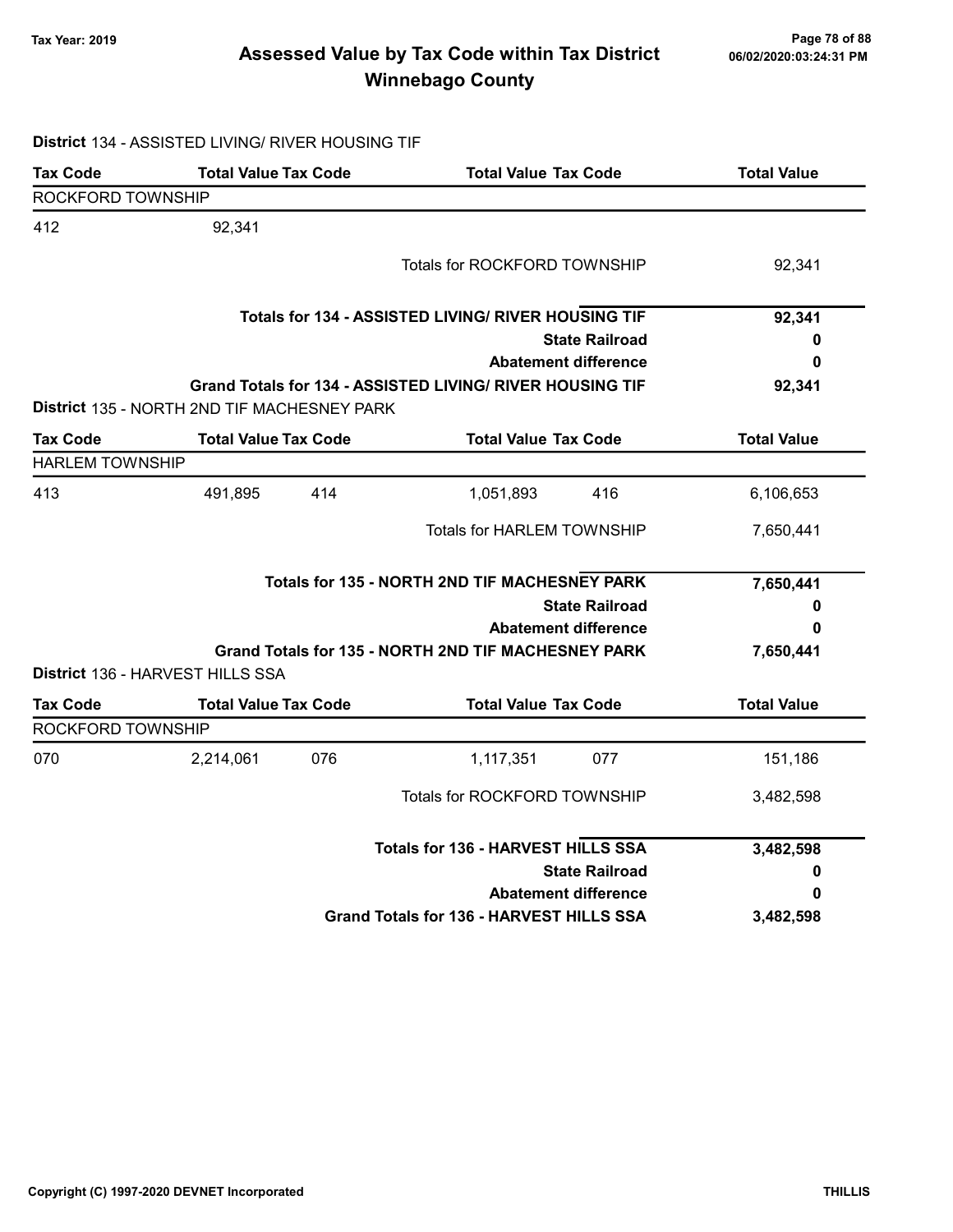# Page 79 of 88 مع Page 79 of 88<br>Assessed Value by Tax Code within Tax District مستر 19/2020202013:24:31 PM Winnebago County

District 137 - MAIN & WHITMAN TIF

| <b>Tax Code</b>            | <b>Total Value Tax Code</b>                 | <b>Total Value Tax Code</b>                          | <b>Total Value</b> |
|----------------------------|---------------------------------------------|------------------------------------------------------|--------------------|
| ROCKFORD TOWNSHIP          |                                             |                                                      |                    |
| 417                        | 859,688                                     |                                                      |                    |
|                            |                                             | Totals for ROCKFORD TOWNSHIP                         | 859,688            |
|                            |                                             | <b>Totals for 137 - MAIN &amp; WHITMAN TIF</b>       | 859,688            |
|                            |                                             | <b>State Railroad</b>                                | 0                  |
|                            |                                             | <b>Abatement difference</b>                          | 0                  |
|                            |                                             | <b>Grand Totals for 137 - MAIN &amp; WHITMAN TIF</b> | 859,688            |
| District 138 - MIDTOWN TIF |                                             |                                                      |                    |
| <b>Tax Code</b>            | <b>Total Value Tax Code</b>                 | <b>Total Value Tax Code</b>                          | <b>Total Value</b> |
| ROCKFORD TOWNSHIP          |                                             |                                                      |                    |
| 418                        | 5,607,444                                   |                                                      |                    |
|                            |                                             | Totals for ROCKFORD TOWNSHIP                         | 5,607,444          |
|                            |                                             | <b>Totals for 138 - MIDTOWN TIF</b>                  | 5,607,444          |
|                            |                                             | <b>State Railroad</b>                                | 0                  |
|                            |                                             | <b>Abatement difference</b>                          | 0                  |
|                            |                                             | <b>Grand Totals for 138 - MIDTOWN TIF</b>            | 5,607,444          |
|                            | District 139 - KISHWAUKEE & HARRISON TIF #2 |                                                      |                    |
| <b>Tax Code</b>            | <b>Total Value Tax Code</b>                 | <b>Total Value Tax Code</b>                          | <b>Total Value</b> |
| ROCKFORD TOWNSHIP          |                                             |                                                      |                    |
| 419                        | 436,393                                     |                                                      |                    |
|                            |                                             | Totals for ROCKFORD TOWNSHIP                         | 436,393            |
|                            |                                             | Totals for 139 - KISHWAUKEE & HARRISON TIF #2        | 436,393            |
|                            |                                             | <b>State Railroad</b>                                | 0                  |
|                            |                                             | <b>Abatement difference</b>                          | 0                  |
|                            |                                             | Grand Totals for 139 - KISHWAUKEE & HARRISON TIF #2  | 436,393            |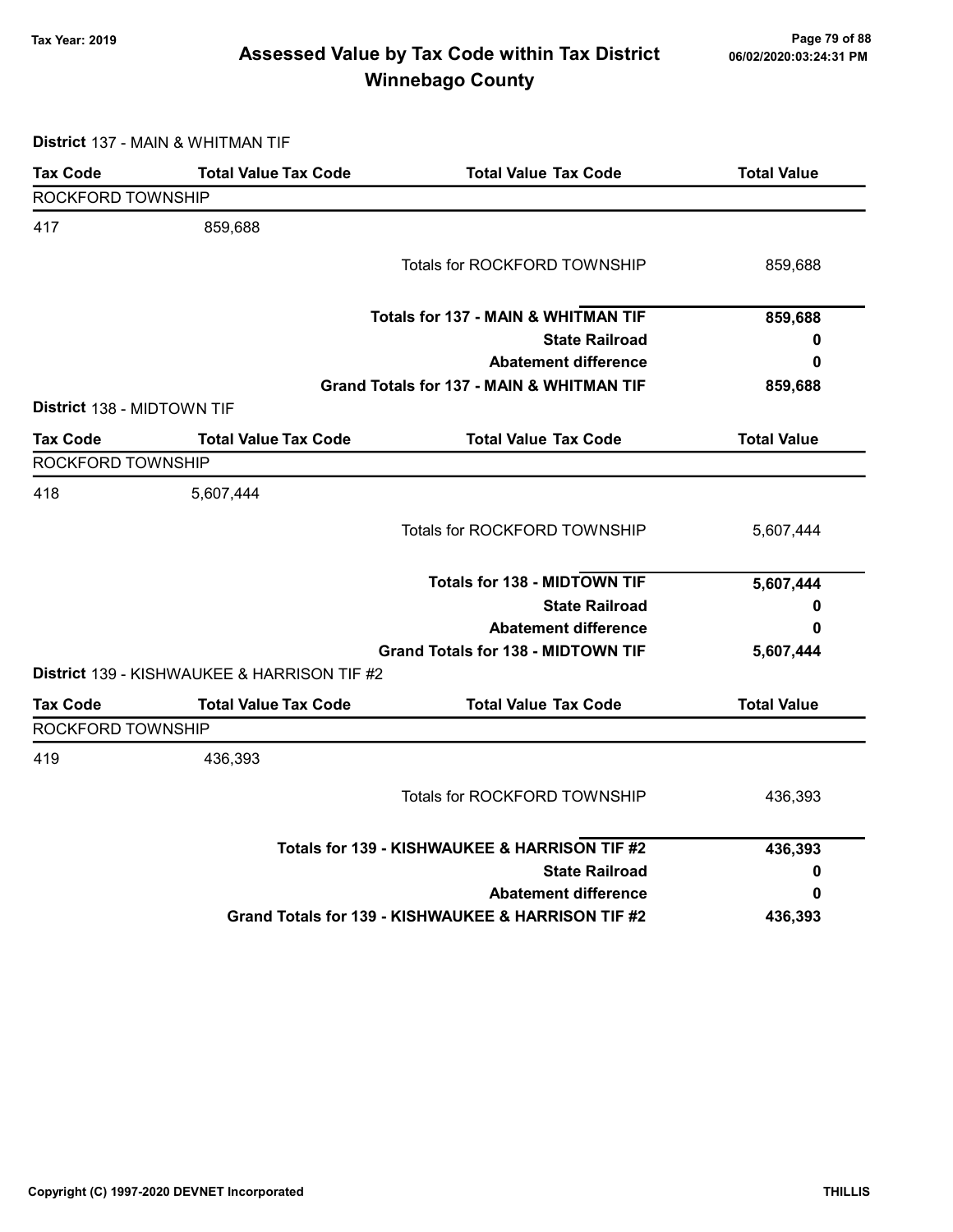# Page 80 of 88 وTax Year: 2019 Page 80 of 88<br>Assessed Value by Tax Code within Tax District هو Assessed Value by Tax Code Winnebago County

District 140 - FORMER BELOIT CORP TIF

| <b>Tax Code</b>          | <b>Total Value Tax Code</b>                    | <b>Total Value Tax Code</b>                            | <b>Total Value</b> |
|--------------------------|------------------------------------------------|--------------------------------------------------------|--------------------|
| <b>ROCKTON TOWNSHIP</b>  |                                                |                                                        |                    |
| 420                      | 1,710,085                                      |                                                        |                    |
|                          |                                                | Totals for ROCKTON TOWNSHIP                            | 1,710,085          |
|                          |                                                | <b>Totals for 140 - FORMER BELOIT CORP TIF</b>         | 1,710,085          |
|                          |                                                | <b>State Railroad</b>                                  | 0                  |
|                          |                                                | <b>Abatement difference</b>                            | 0                  |
|                          |                                                | <b>Grand Totals for 140 - FORMER BELOIT CORP TIF</b>   | 1,710,085          |
|                          | District 141 - GLOBAL TRADE TIF #3             |                                                        |                    |
| <b>Tax Code</b>          | <b>Total Value Tax Code</b>                    | <b>Total Value Tax Code</b>                            | <b>Total Value</b> |
| <b>ROCKFORD TOWNSHIP</b> |                                                |                                                        |                    |
| 421                      | 14,509,063                                     |                                                        |                    |
|                          |                                                | Totals for ROCKFORD TOWNSHIP                           | 14,509,063         |
|                          |                                                | Totals for 141 - GLOBAL TRADE TIF #3                   | 14,509,063         |
|                          |                                                | <b>State Railroad</b>                                  | 0                  |
|                          |                                                | <b>Abatement difference</b>                            | 0                  |
|                          |                                                | Grand Totals for 141 - GLOBAL TRADE TIF #3             | 14,509,063         |
|                          | <b>District 142 - RIVER DISTRICT NORTH TIF</b> |                                                        |                    |
| <b>Tax Code</b>          | <b>Total Value Tax Code</b>                    | <b>Total Value Tax Code</b>                            | <b>Total Value</b> |
| ROCKFORD TOWNSHIP        |                                                |                                                        |                    |
| 422                      | 9,094,860                                      |                                                        |                    |
|                          |                                                | Totals for ROCKFORD TOWNSHIP                           | 9,094,860          |
|                          |                                                | Totals for 142 - RIVER DISTRICT NORTH TIF              | 9,094,860          |
|                          |                                                | <b>State Railroad</b>                                  | 0                  |
|                          |                                                | <b>Abatement difference</b>                            | 0                  |
|                          |                                                | <b>Grand Totals for 142 - RIVER DISTRICT NORTH TIF</b> | 9,094,860          |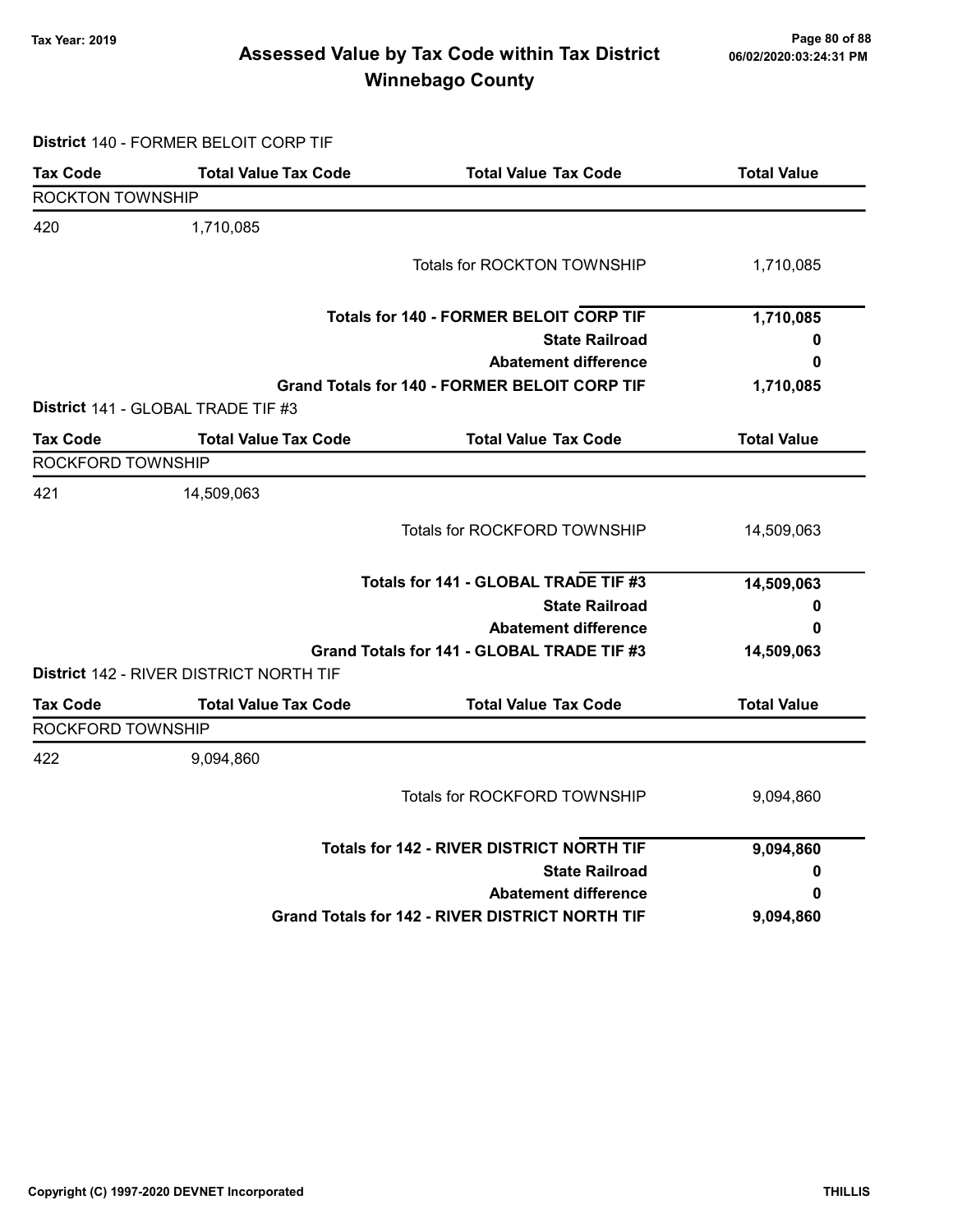# Page 81 of 88 وTax Year: 2019 Page 81 of 88<br>Assessed Value by Tax Code within Tax District هو Assessed Value by Tax Code Winnebago County

District 143 - BROADWAY TIF

| <b>Tax Code</b>                      | <b>Total Value Tax Code</b>               | <b>Total Value Tax Code</b>                       | <b>Total Value</b> |
|--------------------------------------|-------------------------------------------|---------------------------------------------------|--------------------|
| <b>ROCKFORD TOWNSHIP</b>             |                                           |                                                   |                    |
| 423                                  | 11,788,824                                |                                                   |                    |
|                                      |                                           | Totals for ROCKFORD TOWNSHIP                      | 11,788,824         |
|                                      |                                           |                                                   |                    |
|                                      |                                           | <b>Totals for 143 - BROADWAY TIF</b>              | 11,788,824         |
|                                      |                                           | <b>State Railroad</b>                             | 0                  |
|                                      |                                           | <b>Abatement difference</b>                       | 0                  |
|                                      |                                           | <b>Grand Totals for 143 - BROADWAY TIF</b>        | 11,788,824         |
| <b>District 144 - EAST RIVER TIF</b> |                                           |                                                   |                    |
| <b>Tax Code</b>                      | <b>Total Value Tax Code</b>               | <b>Total Value Tax Code</b>                       | <b>Total Value</b> |
| ROCKFORD TOWNSHIP                    |                                           |                                                   |                    |
| 424                                  | 8,271,035                                 |                                                   |                    |
|                                      |                                           | Totals for ROCKFORD TOWNSHIP                      | 8,271,035          |
|                                      |                                           |                                                   |                    |
|                                      |                                           | <b>Totals for 144 - EAST RIVER TIF</b>            | 8,271,035          |
|                                      |                                           | <b>State Railroad</b>                             | 0                  |
|                                      |                                           | <b>Abatement difference</b>                       | 0                  |
|                                      |                                           | <b>Grand Totals for 144 - EAST RIVER TIF</b>      | 8,271,035          |
|                                      | District 145 - SUMNER ROAD / GROVE ST TIF |                                                   |                    |
| <b>Tax Code</b>                      | <b>Total Value Tax Code</b>               | <b>Total Value Tax Code</b>                       | <b>Total Value</b> |
| PECATONICA TOWNSHIP                  |                                           |                                                   |                    |
| 425                                  | 61,434                                    |                                                   |                    |
|                                      |                                           | <b>Totals for PECATONICA TOWNSHIP</b>             | 61,434             |
|                                      |                                           |                                                   |                    |
|                                      |                                           | Totals for 145 - SUMNER ROAD / GROVE ST TIF       | 61,434             |
|                                      |                                           | <b>State Railroad</b>                             | 0                  |
|                                      |                                           | <b>Abatement difference</b>                       | 0                  |
|                                      |                                           | Grand Totals for 145 - SUMNER ROAD / GROVE ST TIF | 61,434             |
|                                      | District 146 - LOVES PARK CORP CENTER TIF |                                                   |                    |
| <b>Tax Code</b>                      | <b>Total Value Tax Code</b>               | <b>Total Value Tax Code</b>                       | <b>Total Value</b> |
| <b>HARLEM TOWNSHIP</b>               |                                           |                                                   |                    |
| 427                                  | 10,133<br>428                             | 1,724,291                                         |                    |
|                                      |                                           | Totals for HARLEM TOWNSHIP                        | 1,734,424          |
|                                      |                                           |                                                   |                    |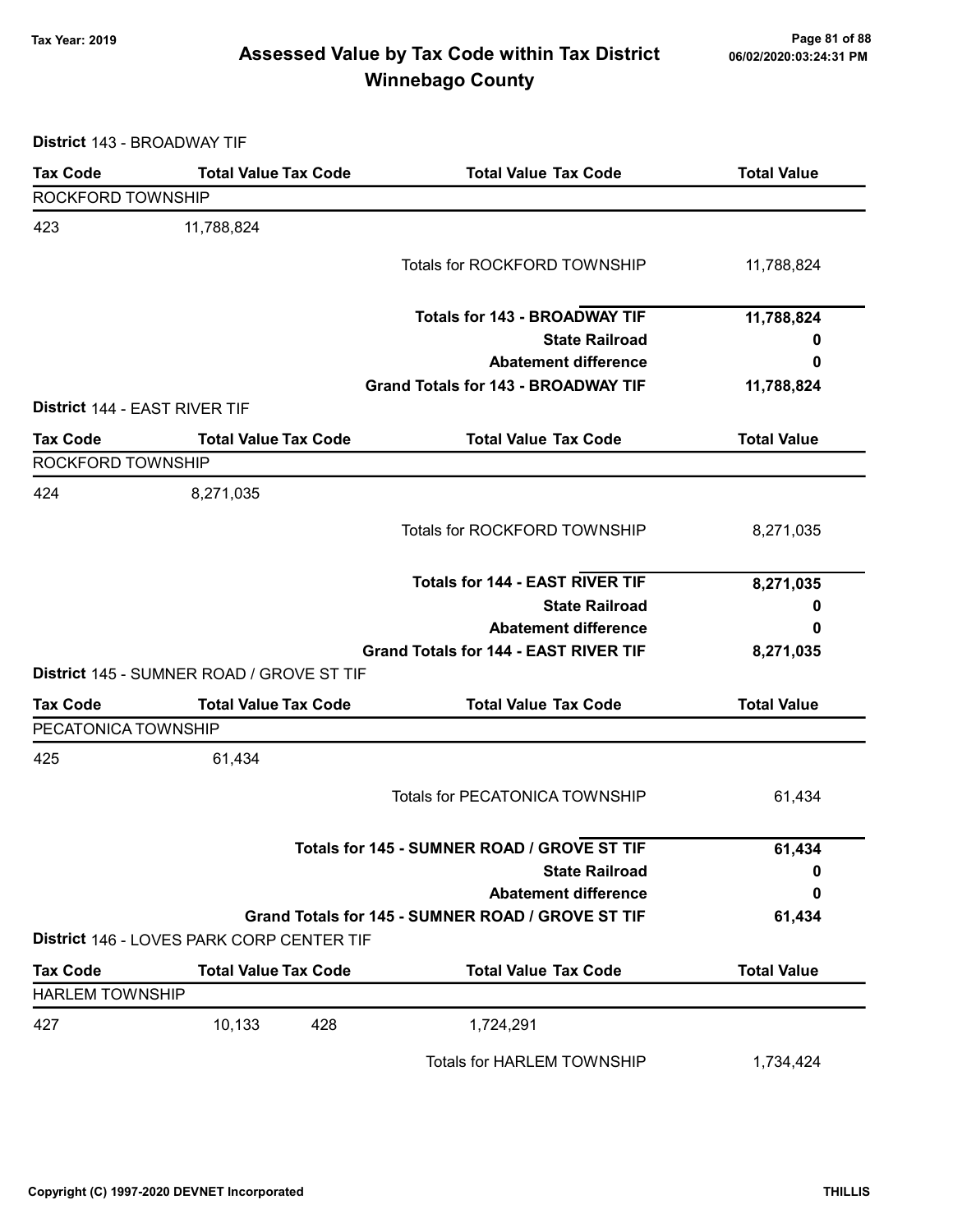# Page 82 of 88 مسمح Page 82 of 88<br>Assessed Value by Tax Code within Tax District مسموع Assessed Value by Tax Code within Tax District Winnebago County

|  | District 146 - LOVES PARK CORP CENTER TIF |
|--|-------------------------------------------|
|  |                                           |

| <b>Tax Code</b>        | <b>Total Value Tax Code</b>           | <b>Total Value Tax Code</b>                              | <b>Total Value</b> |
|------------------------|---------------------------------------|----------------------------------------------------------|--------------------|
| ROCKFORD TOWNSHIP      |                                       |                                                          |                    |
| 426                    | 2,286,236                             |                                                          |                    |
|                        |                                       | Totals for ROCKFORD TOWNSHIP                             | 2,286,236          |
|                        |                                       | Totals for 146 - LOVES PARK CORP CENTER TIF              | 4,020,660          |
|                        |                                       | <b>State Railroad</b>                                    | 0                  |
|                        |                                       | <b>Abatement difference</b>                              | 0                  |
|                        |                                       | <b>Grand Totals for 146 - LOVES PARK CORP CENTER TIF</b> | 4,020,660          |
|                        | <b>District 147 - WESTSTONE TIF</b>   |                                                          |                    |
| <b>Tax Code</b>        | <b>Total Value Tax Code</b>           | <b>Total Value Tax Code</b>                              | <b>Total Value</b> |
| <b>HARLEM TOWNSHIP</b> |                                       |                                                          |                    |
| 429                    | 4,613<br>430                          | 145,444<br>431                                           | $\mathbf 0$        |
| 432                    | 0                                     |                                                          |                    |
|                        |                                       | Totals for HARLEM TOWNSHIP                               | 150,057            |
|                        |                                       | <b>Totals for 147 - WESTSTONE TIF</b>                    | 150,057            |
|                        |                                       | <b>State Railroad</b>                                    | 0                  |
|                        |                                       | <b>Abatement difference</b>                              | 0                  |
|                        | District 148 - NORTH WILLOW CREEK TIF | <b>Grand Totals for 147 - WESTSTONE TIF</b>              | 150,057            |
| <b>Tax Code</b>        | <b>Total Value Tax Code</b>           | <b>Total Value Tax Code</b>                              | <b>Total Value</b> |
| <b>HARLEM TOWNSHIP</b> |                                       |                                                          |                    |
| 433                    | 1,399,128                             |                                                          |                    |
|                        |                                       | <b>Totals for HARLEM TOWNSHIP</b>                        | 1,399,128          |
|                        |                                       | <b>Totals for 148 - NORTH WILLOW CREEK TIF</b>           | 1,399,128          |
|                        |                                       | <b>State Railroad</b>                                    | 0                  |
|                        |                                       | <b>Abatement difference</b>                              | 0                  |
|                        |                                       | Grand Totals for 148 - NORTH WILLOW CREEK TIF            | 1,399,128          |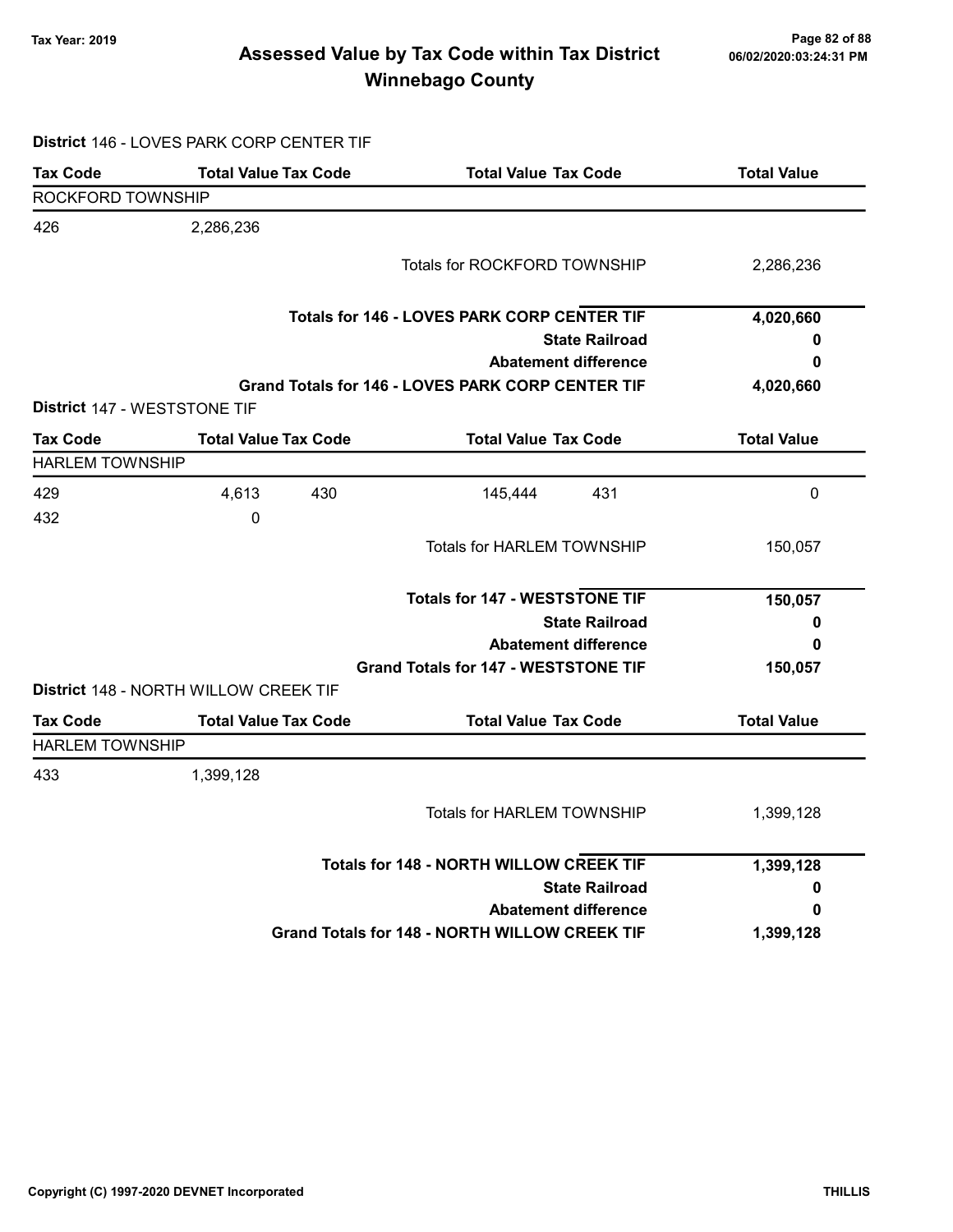# Page 83 of 88 مسلم Page 83 of 88<br>Assessed Value by Tax Code within Tax District مسلم Assessed Value by Tax Code within Tax District Winnebago County

#### District 149 - SOUTH WILLOW CREEK TIF

| <b>Tax Code</b>                           | <b>Total Value Tax Code</b>               | <b>Total Value Tax Code</b>                       | <b>Total Value</b> |  |
|-------------------------------------------|-------------------------------------------|---------------------------------------------------|--------------------|--|
| <b>HARLEM TOWNSHIP</b>                    |                                           |                                                   |                    |  |
| 434                                       | 206,707<br>435                            | 6,285,368                                         |                    |  |
|                                           |                                           | <b>Totals for HARLEM TOWNSHIP</b>                 | 6,492,075          |  |
|                                           |                                           | <b>Totals for 149 - SOUTH WILLOW CREEK TIF</b>    | 6,492,075          |  |
|                                           |                                           | <b>State Railroad</b>                             |                    |  |
|                                           |                                           | <b>Abatement difference</b>                       | 0                  |  |
|                                           | District 150 - GLOBAL TRADEPARK SOUTH TIF | Grand Totals for 149 - SOUTH WILLOW CREEK TIF     | 6,492,075          |  |
| <b>Tax Code</b>                           | <b>Total Value Tax Code</b>               | <b>Total Value Tax Code</b>                       | <b>Total Value</b> |  |
| ROCKFORD TOWNSHIP                         |                                           |                                                   |                    |  |
| 453                                       | 184,696                                   |                                                   |                    |  |
|                                           |                                           | <b>Totals for ROCKFORD TOWNSHIP</b>               | 184,696            |  |
|                                           |                                           | Totals for 150 - GLOBAL TRADEPARK SOUTH TIF       | 184,696            |  |
|                                           |                                           | <b>State Railroad</b>                             | 0                  |  |
|                                           |                                           | <b>Abatement difference</b>                       | 0                  |  |
|                                           |                                           | Grand Totals for 150 - GLOBAL TRADEPARK SOUTH TIF | 184,696            |  |
|                                           | District 151 - I-39 / BAXTER ROAD TIF     |                                                   |                    |  |
| <b>Tax Code</b><br>CHERRY VALLEY TOWNSHIP | <b>Total Value Tax Code</b>               | <b>Total Value Tax Code</b>                       | <b>Total Value</b> |  |
| 440                                       | 26,485                                    |                                                   |                    |  |
|                                           |                                           | Totals for CHERRY VALLEY TOWNSHIP                 | 26,485             |  |
| ROCKFORD TOWNSHIP                         |                                           |                                                   |                    |  |
| 438                                       | 439<br>552,420                            | 465,801<br>441                                    | 424,911            |  |
| 452                                       | 27,615                                    |                                                   |                    |  |
|                                           |                                           | Totals for ROCKFORD TOWNSHIP                      | 1,470,747          |  |
|                                           |                                           | Totals for 151 - I-39 / BAXTER ROAD TIF           | 1,497,232          |  |
|                                           |                                           | <b>State Railroad</b>                             | 0                  |  |
|                                           |                                           | <b>Abatement difference</b>                       | 0                  |  |
|                                           |                                           | Grand Totals for 151 - I-39 / BAXTER ROAD TIF     | 1,497,232          |  |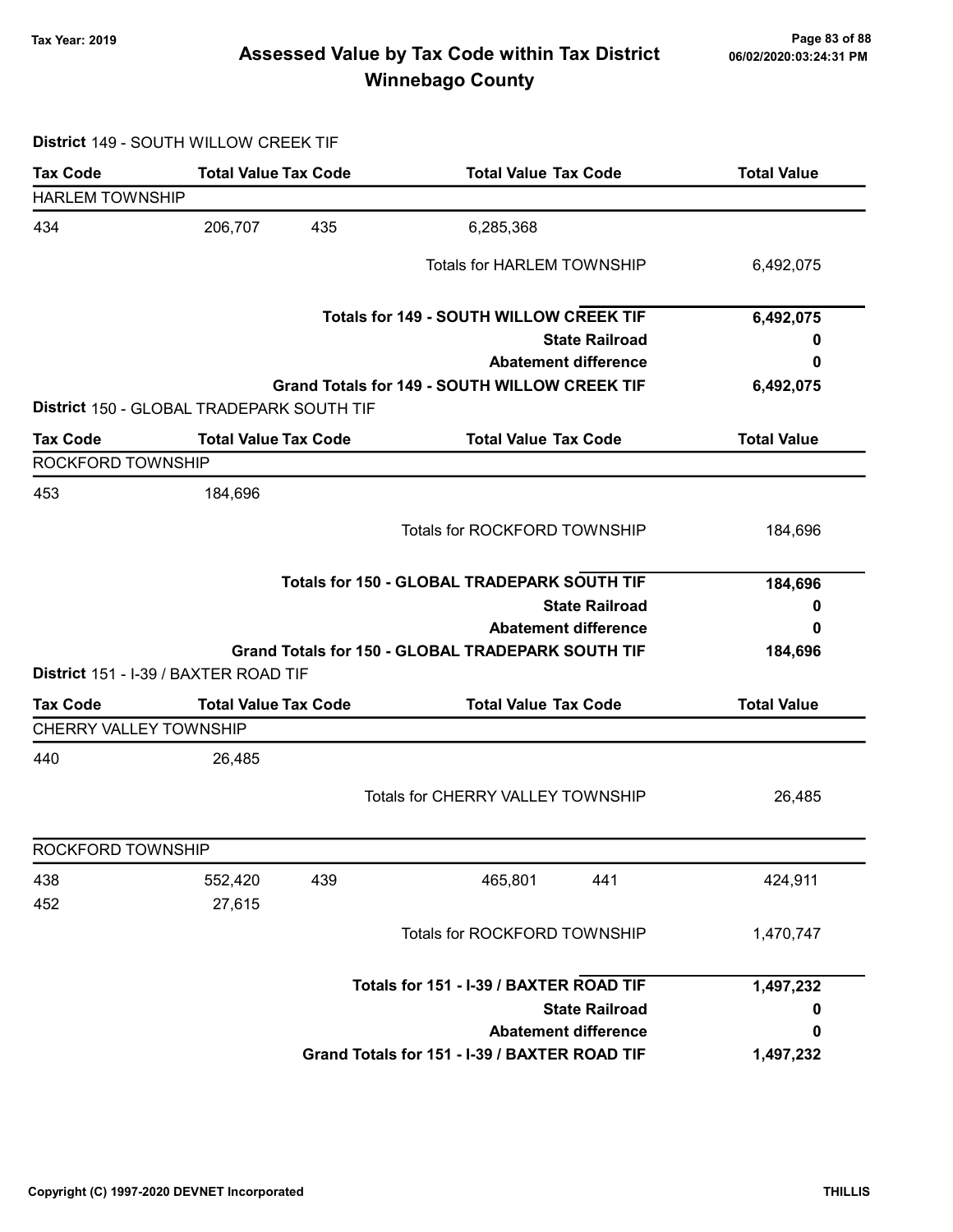# Page 84 of 88 مع Page 84 of 88<br>Assessed Value by Tax Code within Tax District مof/22020:03:24:31 PM Winnebago County

District 152 - ZENITH CUTTER TIF

| <b>Tax Code</b>        | <b>Total Value Tax Code</b>                        | <b>Total Value Tax Code</b>                              | <b>Total Value</b> |
|------------------------|----------------------------------------------------|----------------------------------------------------------|--------------------|
| <b>HARLEM TOWNSHIP</b> |                                                    |                                                          |                    |
| 442                    | 1,000,647                                          |                                                          |                    |
|                        |                                                    | <b>Totals for HARLEM TOWNSHIP</b>                        | 1,000,647          |
|                        |                                                    |                                                          |                    |
|                        |                                                    | <b>Totals for 152 - ZENITH CUTTER TIF</b>                | 1,000,647          |
|                        |                                                    | <b>State Railroad</b>                                    | 0                  |
|                        |                                                    | <b>Abatement difference</b>                              | 0                  |
|                        |                                                    | <b>Grand Totals for 152 - ZENITH CUTTER TIF</b>          | 1,000,647          |
|                        | District 153 - SPRING CREEK LAKES TIF              |                                                          |                    |
| <b>Tax Code</b>        | <b>Total Value Tax Code</b>                        | <b>Total Value Tax Code</b>                              | <b>Total Value</b> |
| <b>HARLEM TOWNSHIP</b> |                                                    |                                                          |                    |
| 443                    | 53,848<br>444                                      | 12,832<br>454                                            | 30,306             |
|                        |                                                    | <b>Totals for HARLEM TOWNSHIP</b>                        | 96,986             |
|                        |                                                    |                                                          |                    |
| ROCKFORD TOWNSHIP      |                                                    |                                                          |                    |
| 448                    | 11,686                                             |                                                          |                    |
|                        |                                                    | Totals for ROCKFORD TOWNSHIP                             | 11,686             |
|                        |                                                    |                                                          |                    |
|                        |                                                    | <b>Totals for 153 - SPRING CREEK LAKES TIF</b>           |                    |
|                        |                                                    | <b>State Railroad</b>                                    |                    |
|                        |                                                    | <b>Abatement difference</b>                              | 0                  |
|                        |                                                    | Grand Totals for 153 - SPRING CREEK LAKES TIF            | 108,672            |
|                        | District 154 - FORMER WARNER ELECTRIC TIF          |                                                          |                    |
| <b>Tax Code</b>        | <b>Total Value Tax Code</b>                        | <b>Total Value Tax Code</b>                              | <b>Total Value</b> |
| ROSCOE TOWNSHIP        |                                                    |                                                          |                    |
| 447                    | 390,181                                            |                                                          |                    |
|                        |                                                    | Totals for ROSCOE TOWNSHIP                               | 390,181            |
|                        |                                                    |                                                          |                    |
|                        | <b>Totals for 154 - FORMER WARNER ELECTRIC TIF</b> |                                                          | 390,181            |
|                        |                                                    | <b>State Railroad</b>                                    | 0                  |
|                        |                                                    | <b>Abatement difference</b>                              | 0                  |
|                        |                                                    | <b>Grand Totals for 154 - FORMER WARNER ELECTRIC TIF</b> | 390,181            |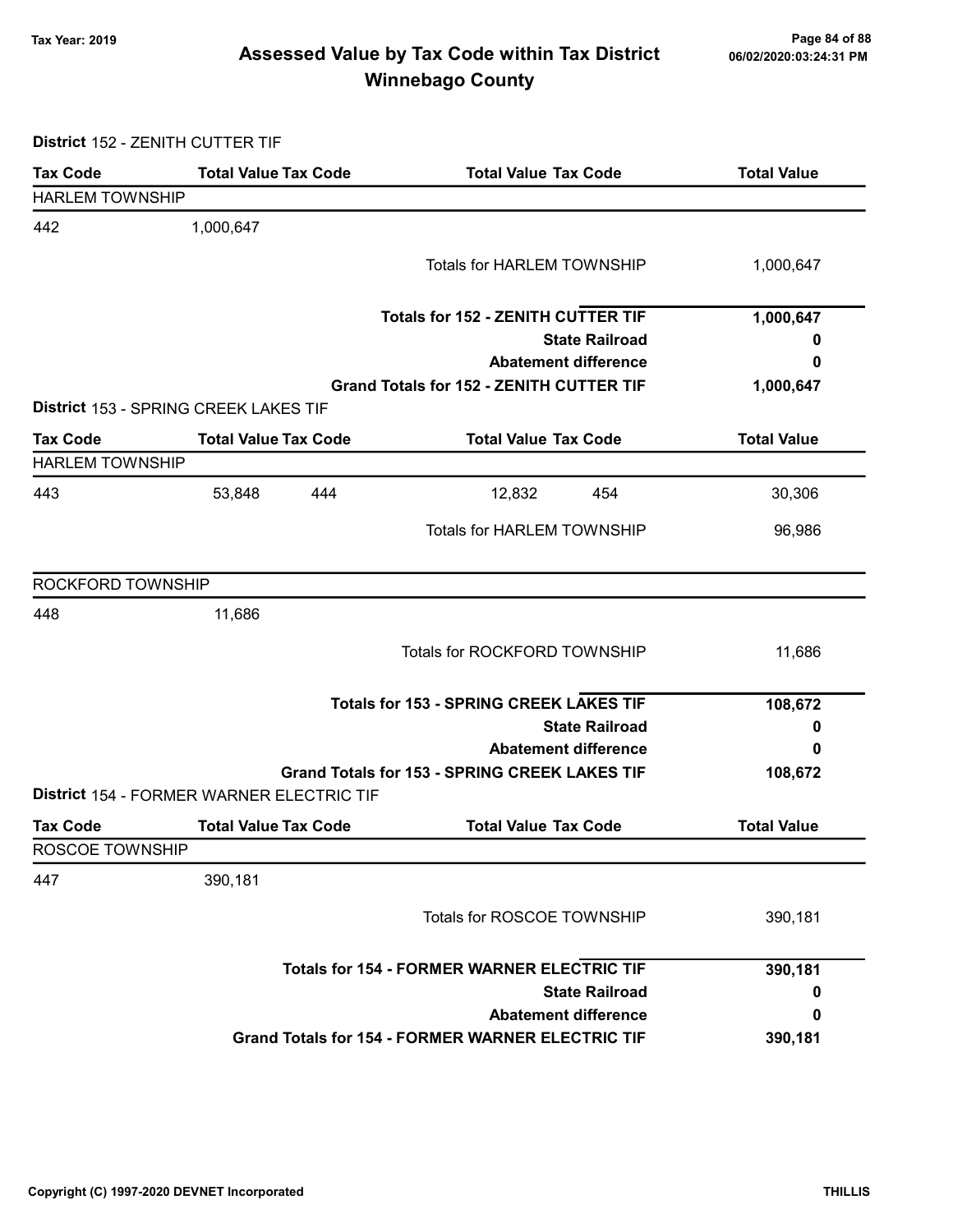# Page 85 of 88 وTax Year: 2019 Page 85 of 88<br>Assessed Value by Tax Code within Tax District هو Assessed Value by Tax Code Winnebago County

#### District 156 - OLDE RIVER RIDGE PLAT 6 SSA

| Tax Code             | <b>Total Value Tax Code</b>                               | <b>Total Value Tax Code</b>                            | <b>Total Value</b> |
|----------------------|-----------------------------------------------------------|--------------------------------------------------------|--------------------|
| <b>OWEN TOWNSHIP</b> |                                                           |                                                        |                    |
| 358                  | $\mathbf 0$<br>359                                        | 3,727                                                  |                    |
|                      |                                                           | Totals for OWEN TOWNSHIP                               | 3,727              |
|                      |                                                           | Totals for 156 - OLDE RIVER RIDGE PLAT 6 SSA           | 3,727              |
|                      |                                                           | <b>State Railroad</b>                                  | 0                  |
|                      |                                                           | <b>Abatement difference</b>                            | 0                  |
|                      | District 157 - JEFFERSON / NORTH 3RD ST TIF               | Grand Totals for 156 - OLDE RIVER RIDGE PLAT 6 SSA     | 3,727              |
| <b>Tax Code</b>      | <b>Total Value Tax Code</b>                               | <b>Total Value Tax Code</b>                            | <b>Total Value</b> |
| ROCKFORD TOWNSHIP    |                                                           |                                                        |                    |
| 450                  | 221,396                                                   |                                                        |                    |
|                      |                                                           | <b>Totals for ROCKFORD TOWNSHIP</b>                    | 221,396            |
|                      |                                                           | Totals for 157 - JEFFERSON / NORTH 3RD ST TIF          | 221,396            |
|                      |                                                           | <b>State Railroad</b>                                  | 0                  |
|                      |                                                           | <b>Abatement difference</b>                            | 0                  |
|                      | <b>District 159 - MULFORD &amp; EAST STATE STREET TIF</b> | Grand Totals for 157 - JEFFERSON / NORTH 3RD ST TIF    | 221,396            |
| <b>Tax Code</b>      | <b>Total Value Tax Code</b>                               | <b>Total Value Tax Code</b>                            | <b>Total Value</b> |
| ROCKFORD TOWNSHIP    |                                                           |                                                        |                    |
| 451                  | 40,909,104                                                |                                                        |                    |
|                      |                                                           | <b>Totals for ROCKFORD TOWNSHIP</b>                    | 40,909,104         |
|                      |                                                           | Totals for 159 - MULFORD & EAST STATE STREET TIF       | 40,909,104         |
|                      |                                                           | <b>State Railroad</b>                                  | 0                  |
|                      |                                                           | <b>Abatement difference</b>                            | 0                  |
|                      |                                                           | Grand Totals for 159 - MULFORD & EAST STATE STREET TIF | 40,909,104         |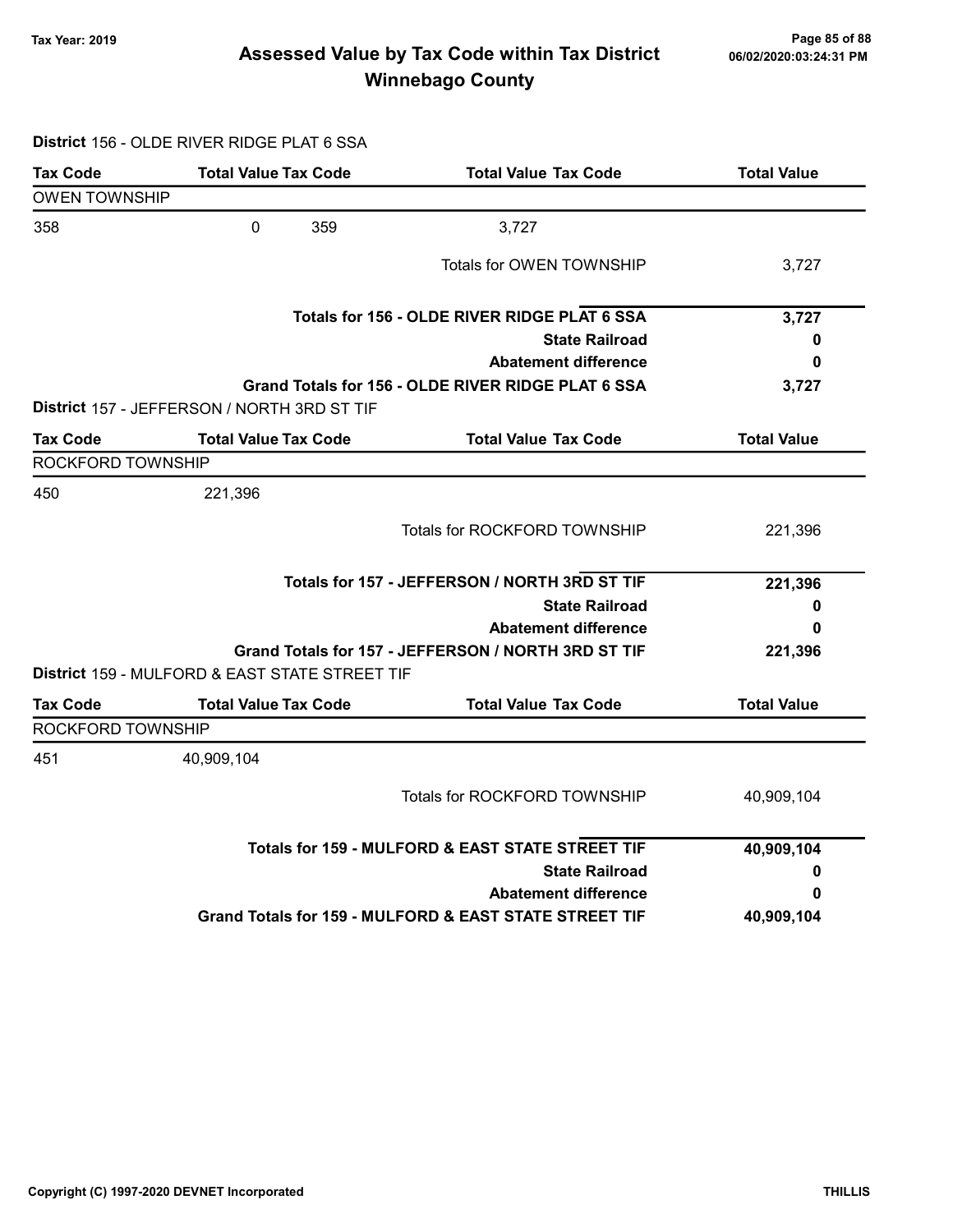# Page 86 of 88 مع Page 86 of 88<br>Assessed Value by Tax Code within Tax District مof/22020:03:24:31 PM Winnebago County

District 160 - SOUTH BELOIT SSA 1

| <b>Tax Code</b>         | <b>Total Value Tax Code</b>            | <b>Total Value Tax Code</b>                         | <b>Total Value</b> |
|-------------------------|----------------------------------------|-----------------------------------------------------|--------------------|
| <b>ROCKTON TOWNSHIP</b> |                                        |                                                     |                    |
| 290                     | 459<br>0                               | $\boldsymbol{0}$                                    |                    |
|                         |                                        | Totals for ROCKTON TOWNSHIP                         | 0                  |
|                         |                                        | Totals for 160 - SOUTH BELOIT SSA 1                 | 0                  |
|                         |                                        | <b>State Railroad</b>                               | 0                  |
|                         |                                        | <b>Abatement difference</b>                         | 0                  |
|                         |                                        | Grand Totals for 160 - SOUTH BELOIT SSA 1           | 0                  |
|                         | District 164 - AUBURN STREET TIF       |                                                     |                    |
| <b>Tax Code</b>         | <b>Total Value Tax Code</b>            | <b>Total Value Tax Code</b>                         | <b>Total Value</b> |
| ROCKFORD TOWNSHIP       |                                        |                                                     |                    |
| 455                     | 6,523,417                              |                                                     |                    |
|                         |                                        | <b>Totals for ROCKFORD TOWNSHIP</b>                 | 6,523,417          |
|                         |                                        | <b>Totals for 164 - AUBURN STREET TIF</b>           | 6,523,417          |
|                         |                                        | <b>State Railroad</b>                               | 0                  |
|                         |                                        | <b>Abatement difference</b>                         | 0                  |
|                         |                                        | <b>Grand Totals for 164 - AUBURN STREET TIF</b>     | 6,523,417          |
|                         | District 165 - FOREST HILLS ROAD TIF   |                                                     |                    |
| <b>Tax Code</b>         | <b>Total Value Tax Code</b>            | <b>Total Value Tax Code</b>                         | <b>Total Value</b> |
| ROCKFORD TOWNSHIP       |                                        |                                                     |                    |
| 456                     | 4,218,890                              |                                                     |                    |
|                         |                                        | Totals for ROCKFORD TOWNSHIP                        | 4,218,890          |
|                         |                                        | <b>Totals for 165 - FOREST HILLS ROAD TIF</b>       | 4,218,890          |
|                         |                                        | <b>State Railroad</b>                               | 0                  |
|                         |                                        | <b>Abatement difference</b>                         | 0                  |
|                         |                                        | <b>Grand Totals for 165 - FOREST HILLS ROAD TIF</b> | 4,218,890          |
|                         | District 166 - GARDNER / BLACKHAWK TIF |                                                     |                    |
| <b>Tax Code</b>         | <b>Total Value Tax Code</b>            | <b>Total Value Tax Code</b>                         | <b>Total Value</b> |
| <b>ROCKTON TOWNSHIP</b> |                                        |                                                     |                    |
| 348                     | 60,862<br>458                          | 459<br>5,128,651                                    | 0                  |
|                         |                                        | Totals for ROCKTON TOWNSHIP                         | 5,189,513          |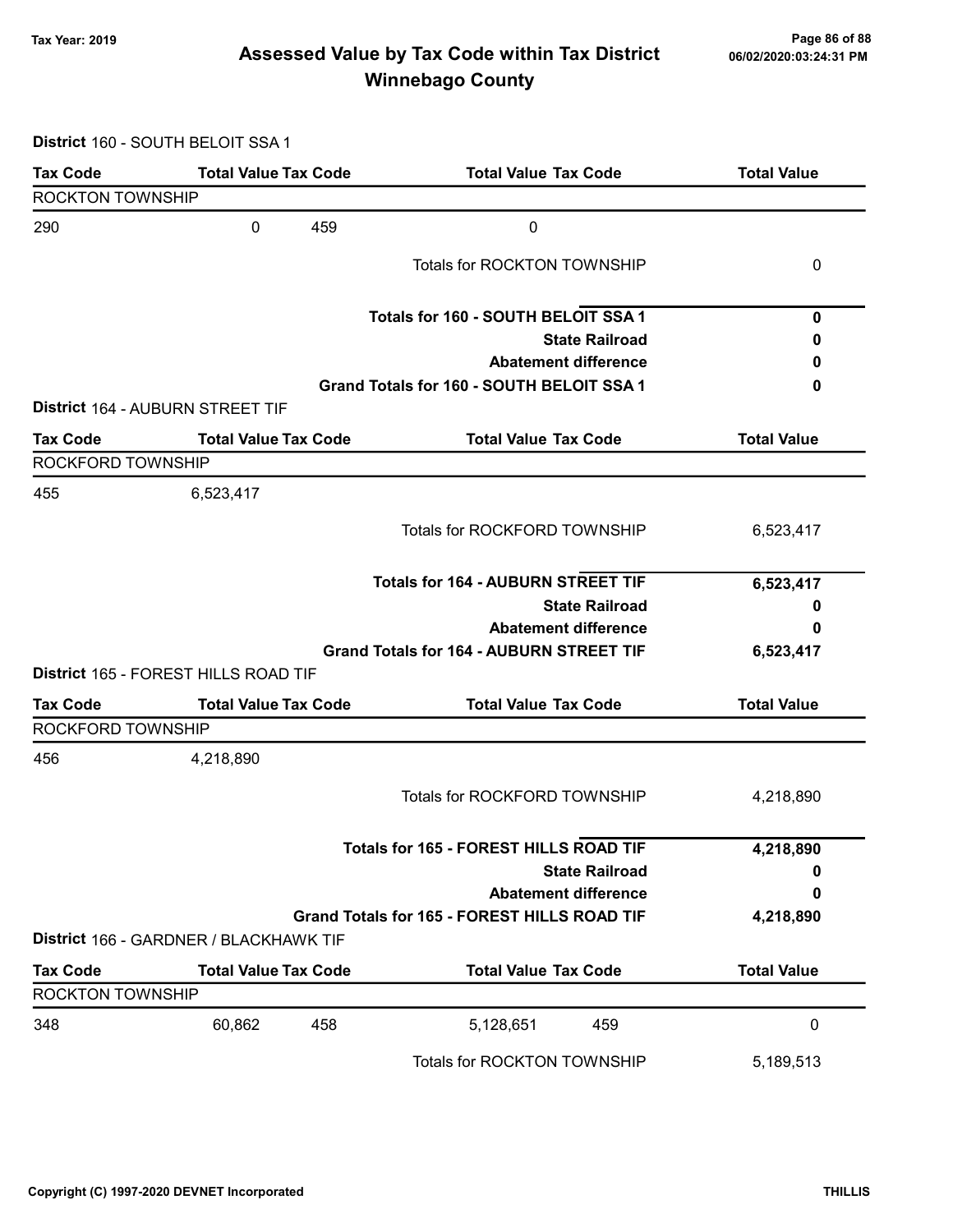# Page 87 of 88 وTax Year: 2019 Page 87 of 88<br>Assessed Value by Tax Code within Tax District هو Assessed Value by Tax Code Winnebago County

#### District 166 - GARDNER / BLACKHAWK TIF

| ROSCOE TOWNSHIP<br>304,604<br>457<br>1,642,941<br>Totals for ROSCOE TOWNSHIP<br>1,947,545<br>Totals for 166 - GARDNER / BLACKHAWK TIF<br>7,137,058<br><b>State Railroad</b><br>0<br><b>Abatement difference</b><br>0<br>Grand Totals for 166 - GARDNER / BLACKHAWK TIF<br>7,137,058<br><b>District 167 - VILLAGE OF ROCKTON DOWNTOWN TIF</b><br><b>Total Value Tax Code</b><br><b>Total Value Tax Code</b><br><b>Total Value</b><br><b>ROCKTON TOWNSHIP</b><br>3,994,120<br>Totals for ROCKTON TOWNSHIP<br>3,994,120<br><b>Totals for 167 - VILLAGE OF ROCKTON DOWNTOWN TIF</b><br>3,994,120<br><b>State Railroad</b><br>0<br><b>Abatement difference</b><br>0<br>Grand Totals for 167 - VILLAGE OF ROCKTON DOWNTOWN TIF<br>3,994,120<br>District 168 - AMEROCK HOTEL TIF<br><b>Total Value Tax Code</b><br><b>Total Value Tax Code</b><br><b>Total Value</b><br><b>Tax Code</b><br>ROCKFORD TOWNSHIP<br>119,482<br>Totals for ROCKFORD TOWNSHIP<br>119,482<br><b>Totals for 168 - AMEROCK HOTEL TIF</b><br>119,482<br><b>State Railroad</b><br>0<br><b>Abatement difference</b><br>0<br><b>Grand Totals for 168 - AMEROCK HOTEL TIF</b><br>119,482 | <b>Tax Code</b> | <b>Total Value Tax Code</b> | <b>Total Value Tax Code</b> | <b>Total Value</b> |
|-----------------------------------------------------------------------------------------------------------------------------------------------------------------------------------------------------------------------------------------------------------------------------------------------------------------------------------------------------------------------------------------------------------------------------------------------------------------------------------------------------------------------------------------------------------------------------------------------------------------------------------------------------------------------------------------------------------------------------------------------------------------------------------------------------------------------------------------------------------------------------------------------------------------------------------------------------------------------------------------------------------------------------------------------------------------------------------------------------------------------------------------------------|-----------------|-----------------------------|-----------------------------|--------------------|
|                                                                                                                                                                                                                                                                                                                                                                                                                                                                                                                                                                                                                                                                                                                                                                                                                                                                                                                                                                                                                                                                                                                                                     |                 |                             |                             |                    |
|                                                                                                                                                                                                                                                                                                                                                                                                                                                                                                                                                                                                                                                                                                                                                                                                                                                                                                                                                                                                                                                                                                                                                     | 347             |                             |                             |                    |
|                                                                                                                                                                                                                                                                                                                                                                                                                                                                                                                                                                                                                                                                                                                                                                                                                                                                                                                                                                                                                                                                                                                                                     |                 |                             |                             |                    |
|                                                                                                                                                                                                                                                                                                                                                                                                                                                                                                                                                                                                                                                                                                                                                                                                                                                                                                                                                                                                                                                                                                                                                     |                 |                             |                             |                    |
|                                                                                                                                                                                                                                                                                                                                                                                                                                                                                                                                                                                                                                                                                                                                                                                                                                                                                                                                                                                                                                                                                                                                                     |                 |                             |                             |                    |
|                                                                                                                                                                                                                                                                                                                                                                                                                                                                                                                                                                                                                                                                                                                                                                                                                                                                                                                                                                                                                                                                                                                                                     |                 |                             |                             |                    |
|                                                                                                                                                                                                                                                                                                                                                                                                                                                                                                                                                                                                                                                                                                                                                                                                                                                                                                                                                                                                                                                                                                                                                     |                 |                             |                             |                    |
|                                                                                                                                                                                                                                                                                                                                                                                                                                                                                                                                                                                                                                                                                                                                                                                                                                                                                                                                                                                                                                                                                                                                                     | <b>Tax Code</b> |                             |                             |                    |
|                                                                                                                                                                                                                                                                                                                                                                                                                                                                                                                                                                                                                                                                                                                                                                                                                                                                                                                                                                                                                                                                                                                                                     |                 |                             |                             |                    |
|                                                                                                                                                                                                                                                                                                                                                                                                                                                                                                                                                                                                                                                                                                                                                                                                                                                                                                                                                                                                                                                                                                                                                     | 401             |                             |                             |                    |
|                                                                                                                                                                                                                                                                                                                                                                                                                                                                                                                                                                                                                                                                                                                                                                                                                                                                                                                                                                                                                                                                                                                                                     |                 |                             |                             |                    |
|                                                                                                                                                                                                                                                                                                                                                                                                                                                                                                                                                                                                                                                                                                                                                                                                                                                                                                                                                                                                                                                                                                                                                     |                 |                             |                             |                    |
|                                                                                                                                                                                                                                                                                                                                                                                                                                                                                                                                                                                                                                                                                                                                                                                                                                                                                                                                                                                                                                                                                                                                                     |                 |                             |                             |                    |
|                                                                                                                                                                                                                                                                                                                                                                                                                                                                                                                                                                                                                                                                                                                                                                                                                                                                                                                                                                                                                                                                                                                                                     |                 |                             |                             |                    |
|                                                                                                                                                                                                                                                                                                                                                                                                                                                                                                                                                                                                                                                                                                                                                                                                                                                                                                                                                                                                                                                                                                                                                     |                 |                             |                             |                    |
|                                                                                                                                                                                                                                                                                                                                                                                                                                                                                                                                                                                                                                                                                                                                                                                                                                                                                                                                                                                                                                                                                                                                                     |                 |                             |                             |                    |
|                                                                                                                                                                                                                                                                                                                                                                                                                                                                                                                                                                                                                                                                                                                                                                                                                                                                                                                                                                                                                                                                                                                                                     |                 |                             |                             |                    |
|                                                                                                                                                                                                                                                                                                                                                                                                                                                                                                                                                                                                                                                                                                                                                                                                                                                                                                                                                                                                                                                                                                                                                     |                 |                             |                             |                    |
|                                                                                                                                                                                                                                                                                                                                                                                                                                                                                                                                                                                                                                                                                                                                                                                                                                                                                                                                                                                                                                                                                                                                                     | 460             |                             |                             |                    |
|                                                                                                                                                                                                                                                                                                                                                                                                                                                                                                                                                                                                                                                                                                                                                                                                                                                                                                                                                                                                                                                                                                                                                     |                 |                             |                             |                    |
|                                                                                                                                                                                                                                                                                                                                                                                                                                                                                                                                                                                                                                                                                                                                                                                                                                                                                                                                                                                                                                                                                                                                                     |                 |                             |                             |                    |
|                                                                                                                                                                                                                                                                                                                                                                                                                                                                                                                                                                                                                                                                                                                                                                                                                                                                                                                                                                                                                                                                                                                                                     |                 |                             |                             |                    |
|                                                                                                                                                                                                                                                                                                                                                                                                                                                                                                                                                                                                                                                                                                                                                                                                                                                                                                                                                                                                                                                                                                                                                     |                 |                             |                             |                    |
|                                                                                                                                                                                                                                                                                                                                                                                                                                                                                                                                                                                                                                                                                                                                                                                                                                                                                                                                                                                                                                                                                                                                                     |                 |                             |                             |                    |